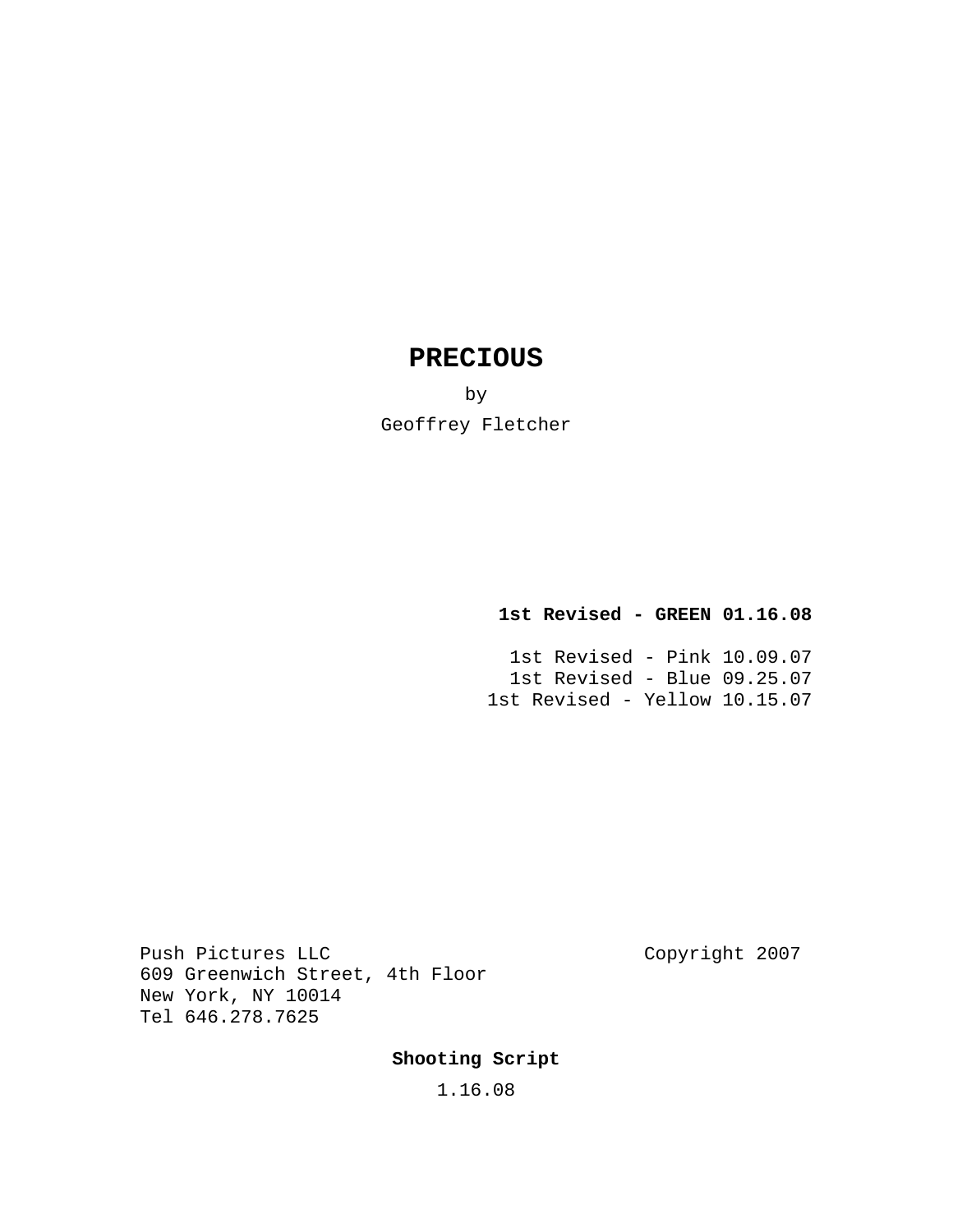A line at a time, the following quote appears over a black screen.

> Every blade of grass has its Angel that bends over it and whispers, "Grow, grow." The Talmud

> > FADE IN:

**1987**

1 EXT HARLEM STREET – DAY 1

A COLD WIND blows a bright red scarf tangled high on a street lamp.

An iron waste bin is blown sideways into an intersection. A stray dog investigates it briefly, urinates and then moves on.

A book bag drops onto the pavement.

Visible from the waist down, a LARGE YOUNG WOMAN in a disintegrating leather jacket turns the waste bin upright and then maneuvers it onto the sidewalk.

Once finished, her thick hands wipe each other until they stop abruptly.

Here, for the first time, we see her PLUMP, YOUTHFUL, VACANT AFRICAN AMERICAN FACE. It is 16-YEAR-OLD PRECIOUS JONES. Something inside the bin has caught her attention.

Precious gazes down upon a soiled and tattered paperback book as the breath from her nostrils steams. The title of the book staring back up at her is unintelligible.

She pushes debris aside to get to it.

The book plunges deeper into the trash, as if trying to flee.

The sound of an ONCOMING CAR approaches.

Precious pins the book against the bottom of the bin as the sounds of the oncoming car close in.

Precious finally comes up with the book. Its title is still unintelligible. When she flips it over, however, the letters on the cover, which are facing us now, make sense. They read CRYSTAL STAIR: SELECTED WORKS BY LANGSTON HUGHES.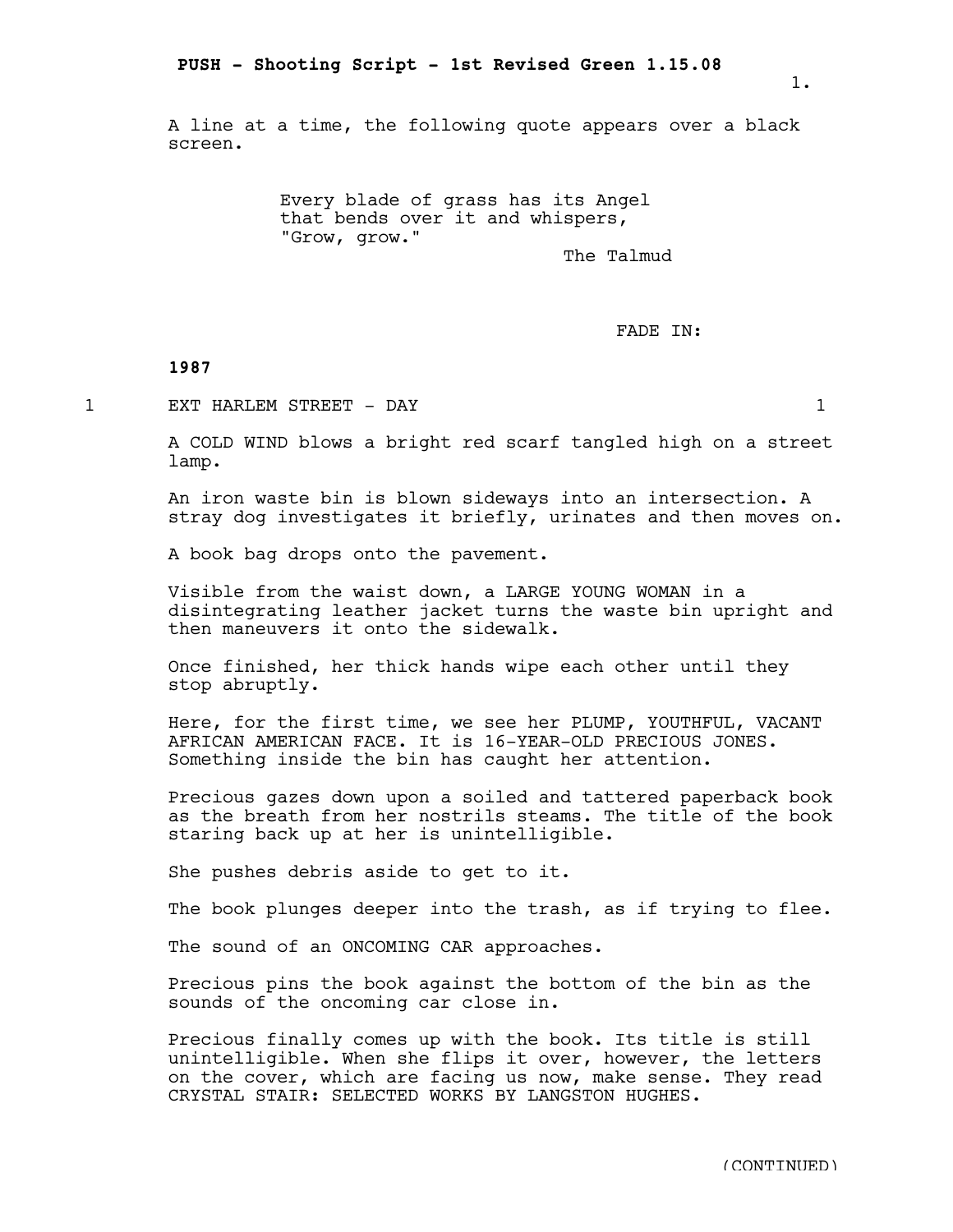The car sounds incredibly close. 1 CONTINUED: 1

Precious looks sharply to her left.

AN EERIE SKID precedes an eerier THUD! Precious, almost hit, falls back on to the pavement as her book skips across the intersection and down into a drain.

She lays on the sidewalk pressed against the base of the street lamp with her eyes closed.

The car reverses, skids, stops for a sec, shifts and SCREECHES off.

The garbage bin, overturned yet again, rocks side to side until settling, to a stop.

An ambulance eases up to the intersection.

When the stoplight changes, the ambulance motors past Precious in no hurry. A moment later, its sirens BLARE and it speeds off into the distance.

The stray dog returns, re-investigates the garbage bin, and turns to Precious. He licks her face. Tom Cruise walks up to her.

Precious' still vacant eyes finally open to see Tom, and the red scarf falling from the street lamp towards her. Tom gives her a hand up.

> TOM (flirtatious) What's your name girl?

Precious blushes.

### TOM What's your name?

Precious still blushing, looks on the ground.

FADE TO BLACK.

PRECIOUS (V.O.) My name is Precious Jones. I wanna take tap dance lessons. Mama said we can't afford it.

A SCHOOL BELL RINGS.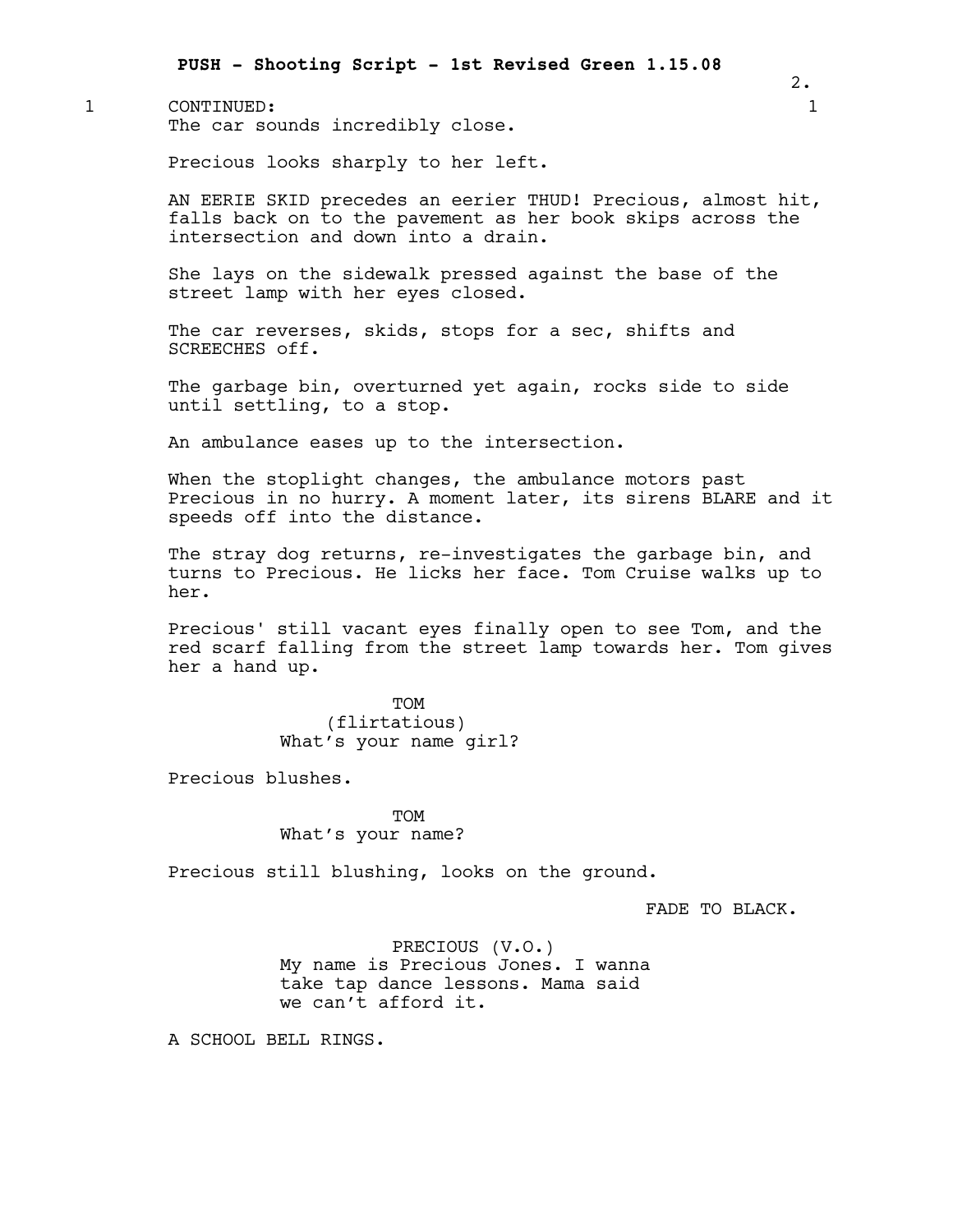2A.

| R <sub>2</sub> | INT. INTERMEDIATE SCHOOL 111/HALLWAY - DAY                                                                                  | $\star$ |
|----------------|-----------------------------------------------------------------------------------------------------------------------------|---------|
|                | The end of a final wave of students head to class.                                                                          | $\star$ |
|                | PRECIOUS (V.O.)<br>Plus she say who wanna see me<br>dancing anyway. I goes to I.S. 111.<br>In Harlem. New York. Today I was |         |

almost late. That'd a been a problem.

Precious scurries behind them donning the red scarf and  $*$ lugging her book bag.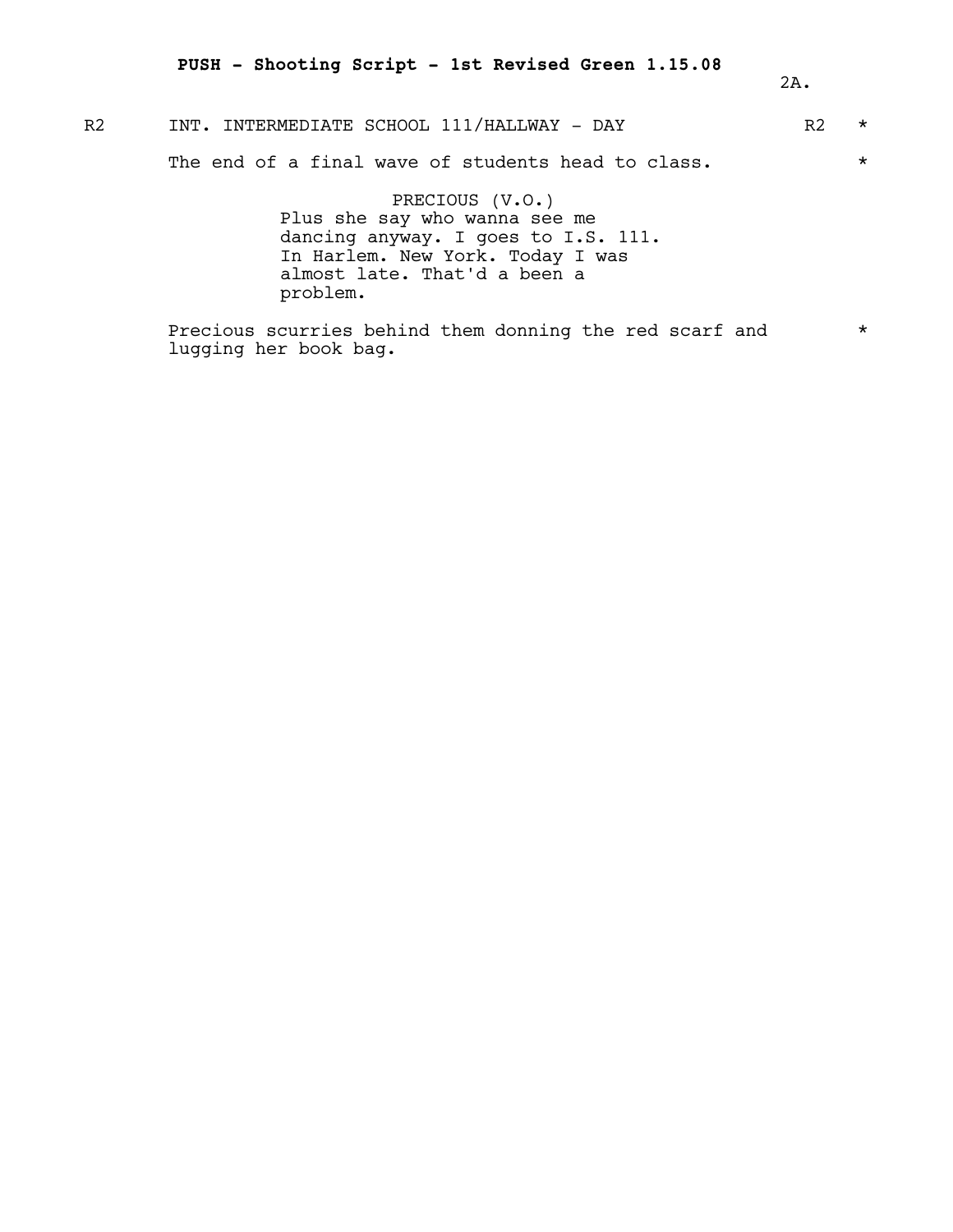3 INT. CLASSROOM – DAY 3

Precious sits in the last row behind 26 children half her size, 3 years younger and mostly African American. Noise and projectiles fill the air.

MR. WICHER -A FRAIL MAN IN A BOW TIE AND TWEED COAT, stands at the head of the class trying to establish order.

> MR. WICHER Class, would you please turn to page 122 ...Class! 122!

Precious' book stays closed as the other students find the page.

TWO BOYS in front of Precious giggle boisterously at some private joke.

Mr. Wicher looks annoyed but accustomed to this.

PRECIOUS (V.O.) I like maff but I don't say nuffin' -don't open my book even. Just sit there.

The giggling boys continue their shenanigans.

MR. WICHER

Boys?

The boys finally open their books.

MR. WICHER Page 122 please.

PRECIOUS (V.O.) Everyday I tell myself something gonna happen, like I'm gonna break through or somebody gonna break through to me -I'm gonna learn, catch up, be normal, sit in the front ...someday.

The giggling flares up again. Precious sneers at the boys.

MR. WICHER Today we are going to review Monday's assignment. Would anyone like to begin?

The boys get louder.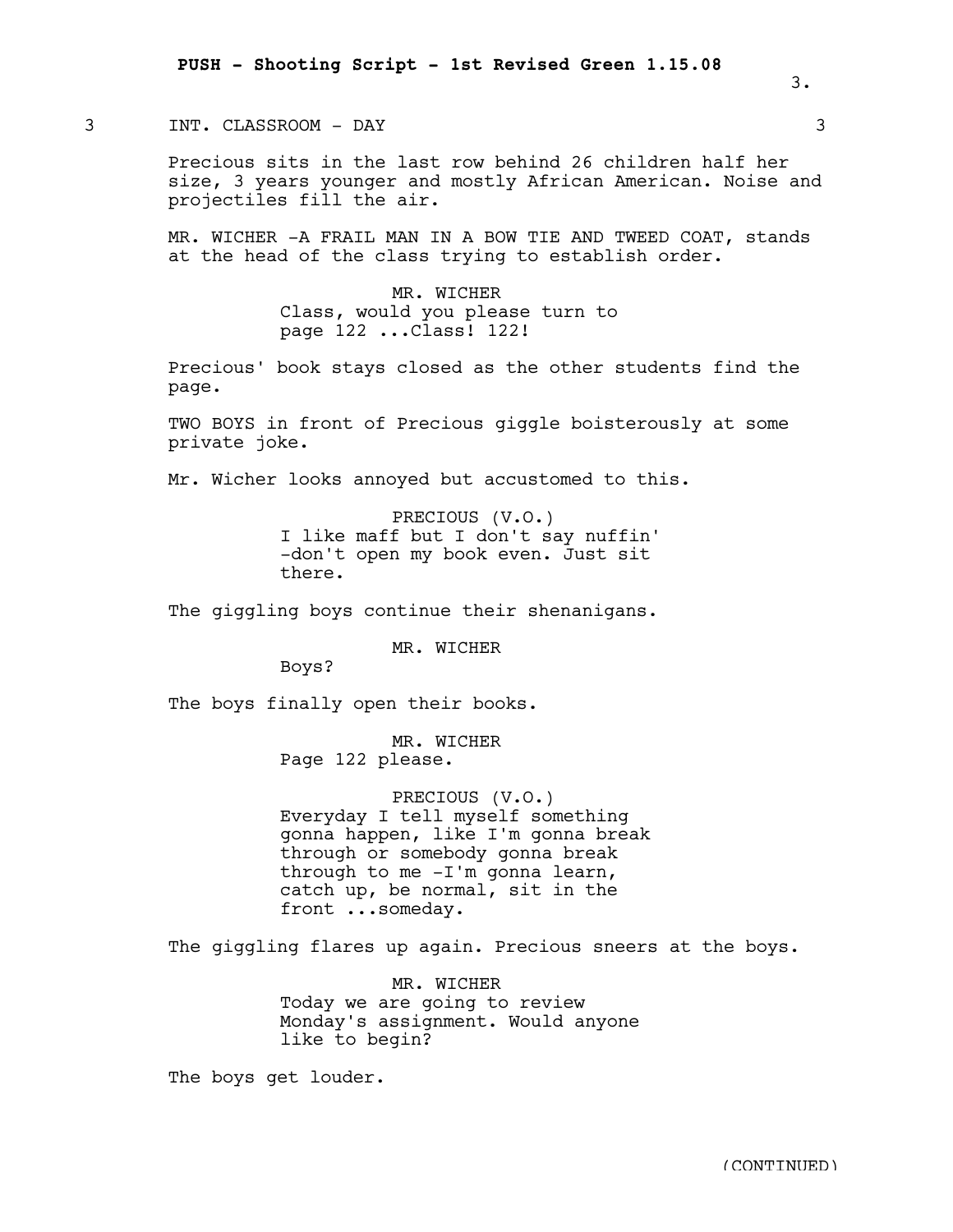Mr. Wicher looks at them helplessly. 3 CONTINUED: 3

MR. WICHER

Boys! ! !

# PRECIOUS (V.O.)

I like Mr. Wicher. I pretend he my husband and we live in Weschesser, whereever that is. I can see by his eyes Mr. Wicher like me too. I wish I could tell him all the pages in my book look the same to me, but I can't..

#### $BOY# 1$

Excuse you?!

The entire class cries, "OOOOOH". Mr. Wicher looks scared.

BOY  $# 1$ Nobody 'spect us to learn nuffin no way. Now I'm tryin' to have a motherfuckin' conversation back here if you don't mind Mr. Bitcher, I mean, Mr. Wicher.

The boys fallout slapping hands.

The class turns to Mr. Wicher in unison to see what he will do.

> MR. WICHER I want to see you boys after class.

 $BOY# 2$ Sorry Mr. Wicher but you ain't my type. Grow some tits.

MR. WICHER Just be quiet.

Mr. Wicher tries to carry on throughout the boys' unrelenting defiance. Other students are continually distracted by the boys. Precious looks bothered the most as Mr. Wicher's soft voice loses the battle.

> PRECIOUS (V.O.) I feels sorry for Mr. Wicher. He do his best but he ain't got no voice. He scared too. I feels sorry for him.

The boys break out in RIOTOUS LAUGHTER until ...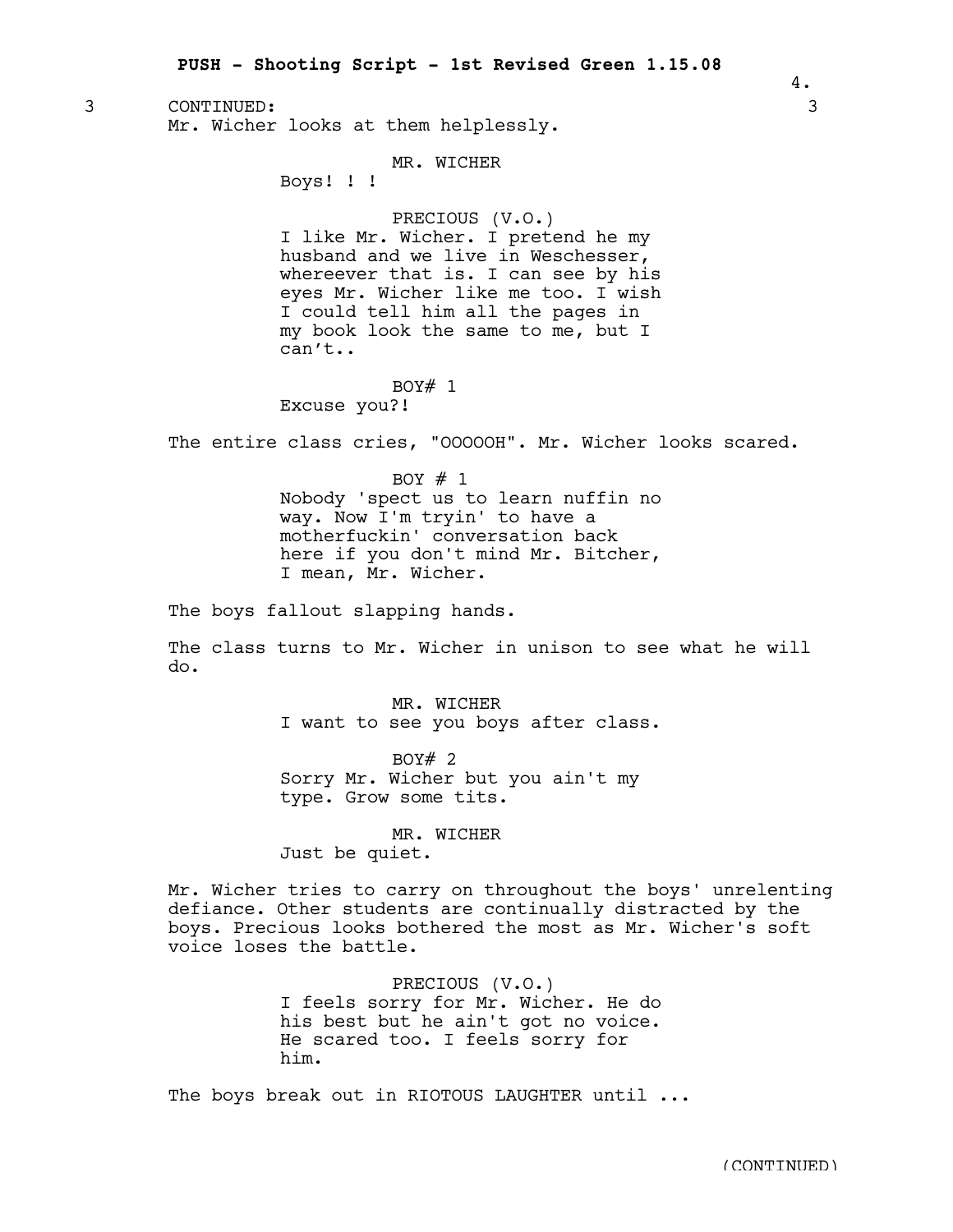CRASH! A desk slams against the floor. The boys whirl around to see two large hands take hold of them and snatch them out of their chairs. 3 CONTINUED: (2) 3

Precious has had enough.

PRECIOUS Shut up motherfuckers, I'm trying to learn something! Hard enuff wiffout you stupid clowns carryin' on!

BOY# 1 (trembling) ...sorry Precious.

 $BOY# 2$ (trembling) We cool.

Precious shoves them down in their seats and huffs.

PRECIOUS Stupid asses... Go on 'bout cha lesson Mr. Wicher. They ain' gonna give you no more trouble today.

Precious turns her desk upright and sits back down. Mr. Wicher looks grateful.

> PRECIOUS (V.O.) I'm like the polices for Mr. Wicher. Tha's why I can't be late to maff.

KNOCK KNOCK KNOCK. Someone is outside the classroom.

Mr. Wicher waves her inside.

MRS. LICHENSTEIN, A SKINNY WOMAN IN HER THIRTIES WEARING A DARK SKIRT SUIT enters, squints to find Precious, points briefly and then whispers something to Mr. Wicher. Precious rolls her eyes.

PRECIOUS (V.O.)

Now dis ...

Mrs. Lichenstein sends Precious an oversized grin and beckons to her.

> MRS. LICHENSTEIN Claireece ...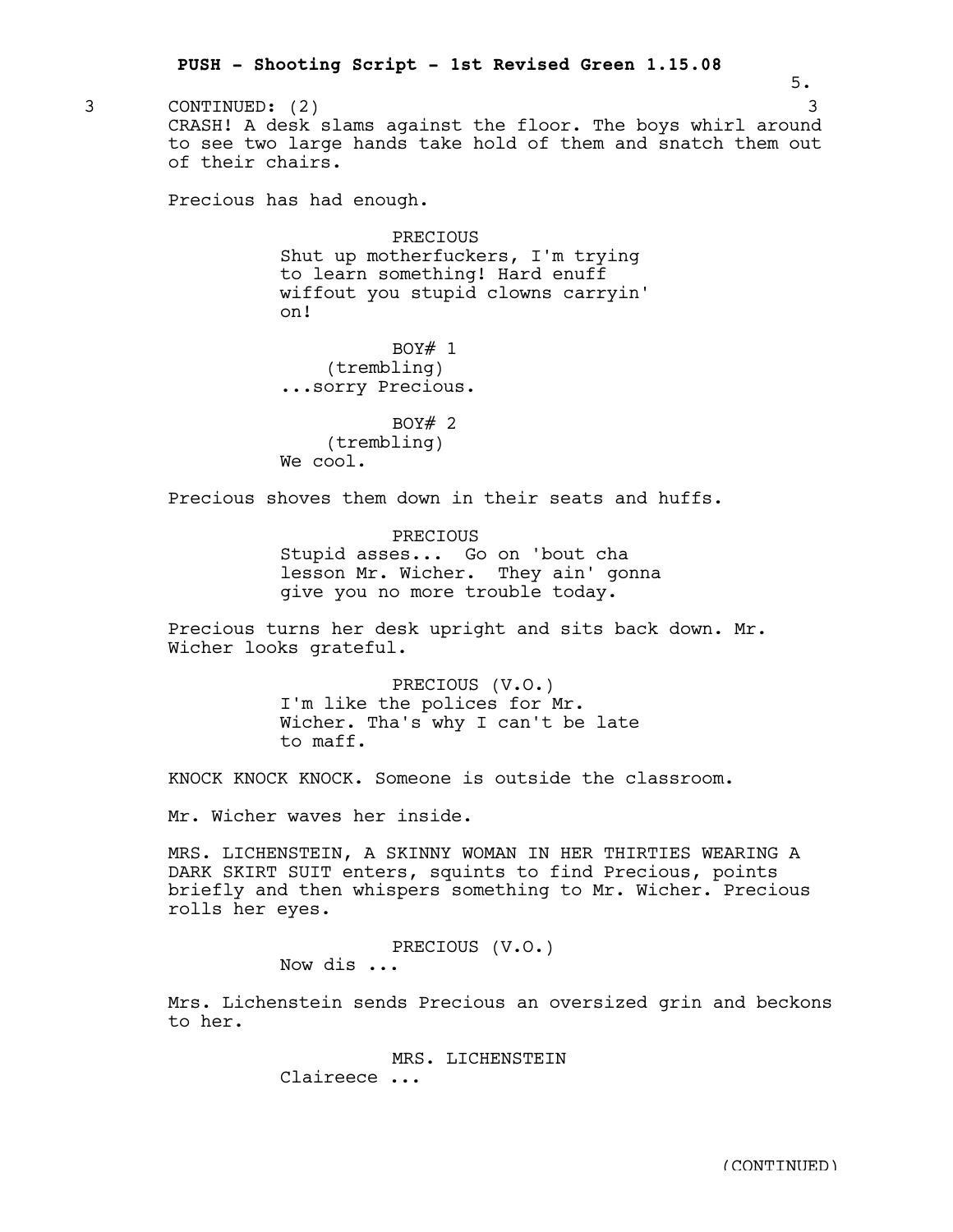Precious sighs. 3 CONTINUED: (3) 3

> PRECIOUS (V.O.) What this bitch want? Claireece ... Only motherfuckers I hate call me Claireece.

Precious gathers her belongings. The other children watch every move in silence. When she reaches the front of the class ...

> PRECIOUS You gonna be okay Mr. Wicher?

MR. WICHER (forcing a smile) Of course Precious. Thank you.

An unconvinced Precious grins sadly as Mrs. Lichenstein motions for Precious to step out ahead of her.

Mr. Wicher looks abandoned. The door closing behind Precious might as well be to a prison cell block. Noise inside the classroom returns immediately.

R4 INT. SCHOOL CORRIDOR - DAY R4

Precious heads off down the wide hallway in silence.  $*$ 

R5 INT. MRS. LICHENSTEIN'S OFFICE – DAY R5

Precious waits among plants, plaques, pictures and file cabinets while Mrs. Lichenstein sits across from her reading from a file.

Mrs. Lichenstein closes the file and sets it on the desk between them.

> MRS. LICHENSTEIN Are you pregnant? You're sixteen, still in junior high school and pregnant with your second child. Correct Claireece? Claireece are you pregnant again?

Precious stares at the file without responding.

MRS. LICHENSTEIN Do you have any thoughts about your situation?

Precious shrugs her shoulders.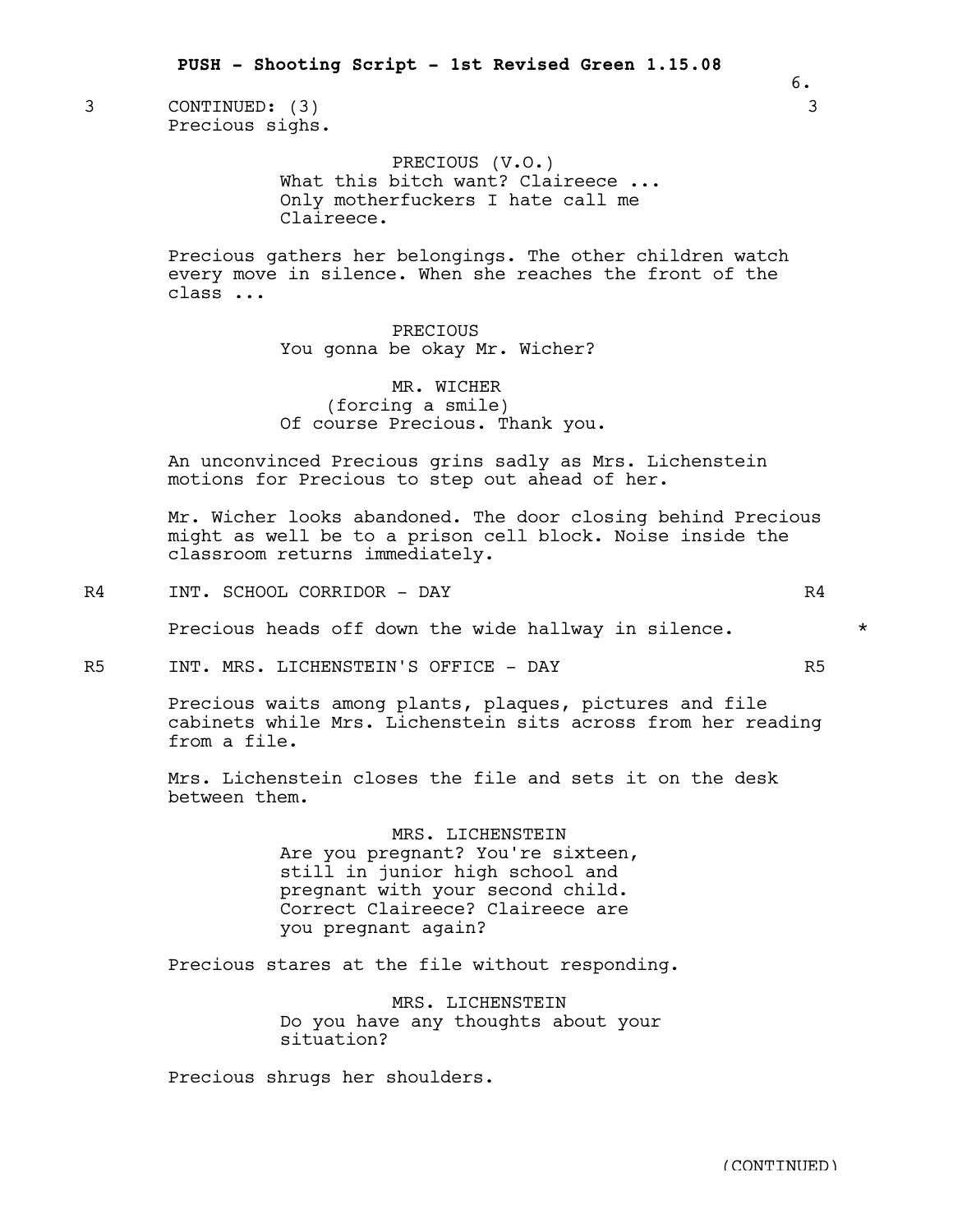MRS. LICHENSTEIN Claireece? Precious doesn't respond. MRS. LICHENSTEIN (beat) Claireece, I'm talking to you. Precious doesn't respond. MRS. LICHENSTEIN Claireece?! PRECIOUS Am I in trouble? MRS. LICHENSTEIN What? PRECIOUS Am I in trouble? MRS. LICHENSTEIN ...No. PRECIOUS (beat) Then I don't want to miss no more of maff class. Precious starts to rise. MRS. LICHENSTEIN (firmly) Sit down Claireece. Precious sits and sighs. MRS. LICHENSTEIN (beat) You know what I think? I think we should have a parent-teacher conference - me, you and your mom. PRECIOUS My muver is busy. MRS. LICHENSTEIN Well maybe I could arrange to come to your house. **PUSH - Shooting Script - 1st Revised Green 1.15.08** 7. R5 CONTINUED: R5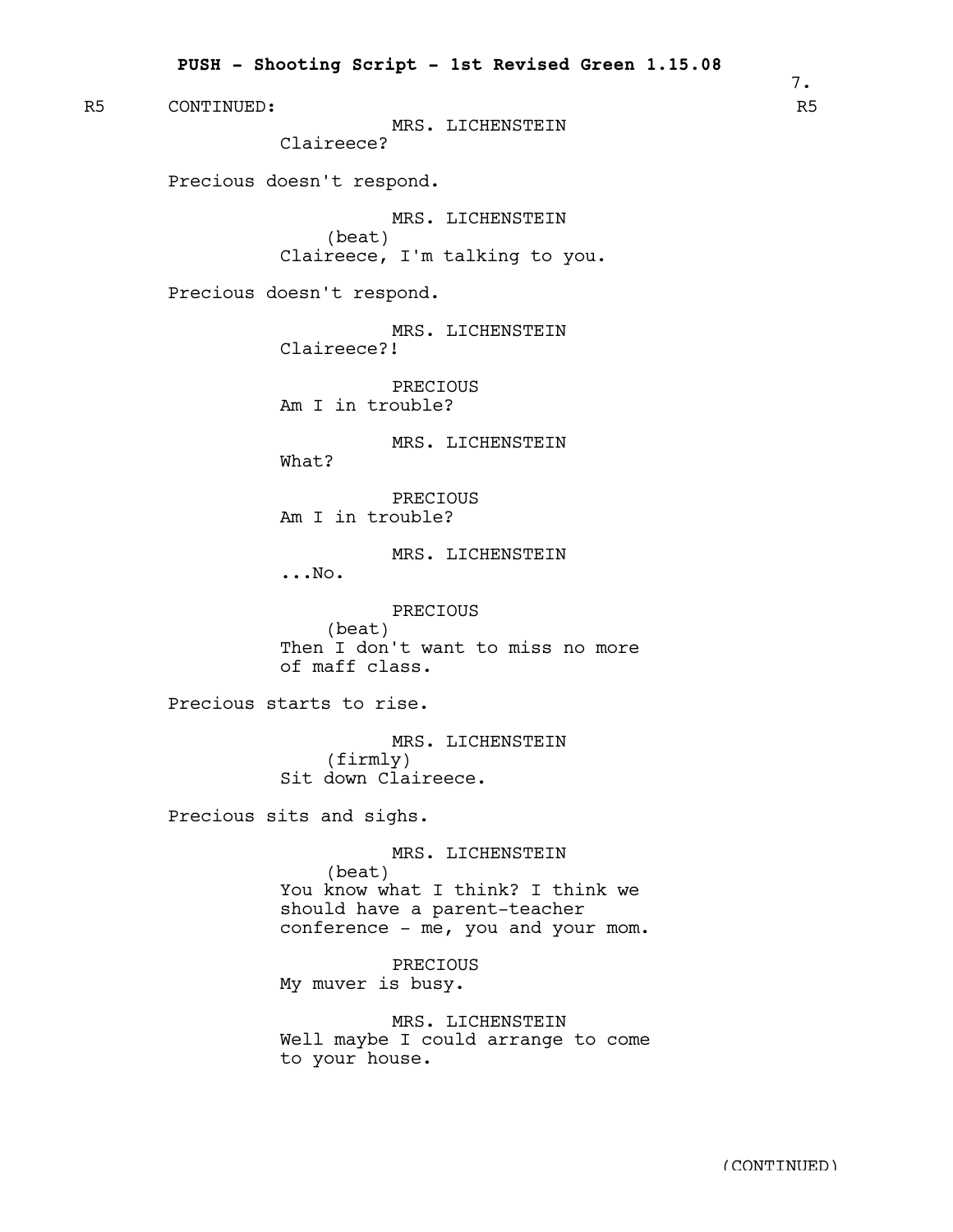R5 CONTINUED: (2) R5

PRECIOUS My muver wouldn't like that.

MRS. LICHENSTEIN Well then Claireece, I'm afraid I'm going to have to suspend you.

PRECIOUS

For what?

MRS. LICHENSTEIN You're pregnant.

PRECIOUS That ain't fair. I ain' done nuffin! I doose my work. I ain' in no trouble. My grades is good...

MRS. LICHENSTEIN Your attitude is one of total uncooperation and that won't help a thing...

PRECIOUS (V.O.) Now I heard everything. Nosy ass white bitch mad 'cause she can't come over my house. home that you would like to I don't be coming to this bitch's house in Weschesser. I'll be damned. I done heard everything. White bitch wanna caring for your child is visit. Then I thought about affecting your concentration, Mr. Wicher all alone up against the fools in his maff know. class ...

MRS. LICHENSTEIN I'm not the enemy here. If there's something going on at \* talk about, you should feel free to do so here. If you find that the added stress of that would be helpful to

MRS. LICHENSTEIN Now according to our records, your mother also looks after the child. Is that correct?

PRECIOUS (V.O.) No kids on her pictures. Maybe she jealous. I still don't say nuffin.

MRS. LICHENSTEIN Are you in contact with the father? (beat) Is he at all involved in your child's care?

No answer.

(CONTINUED)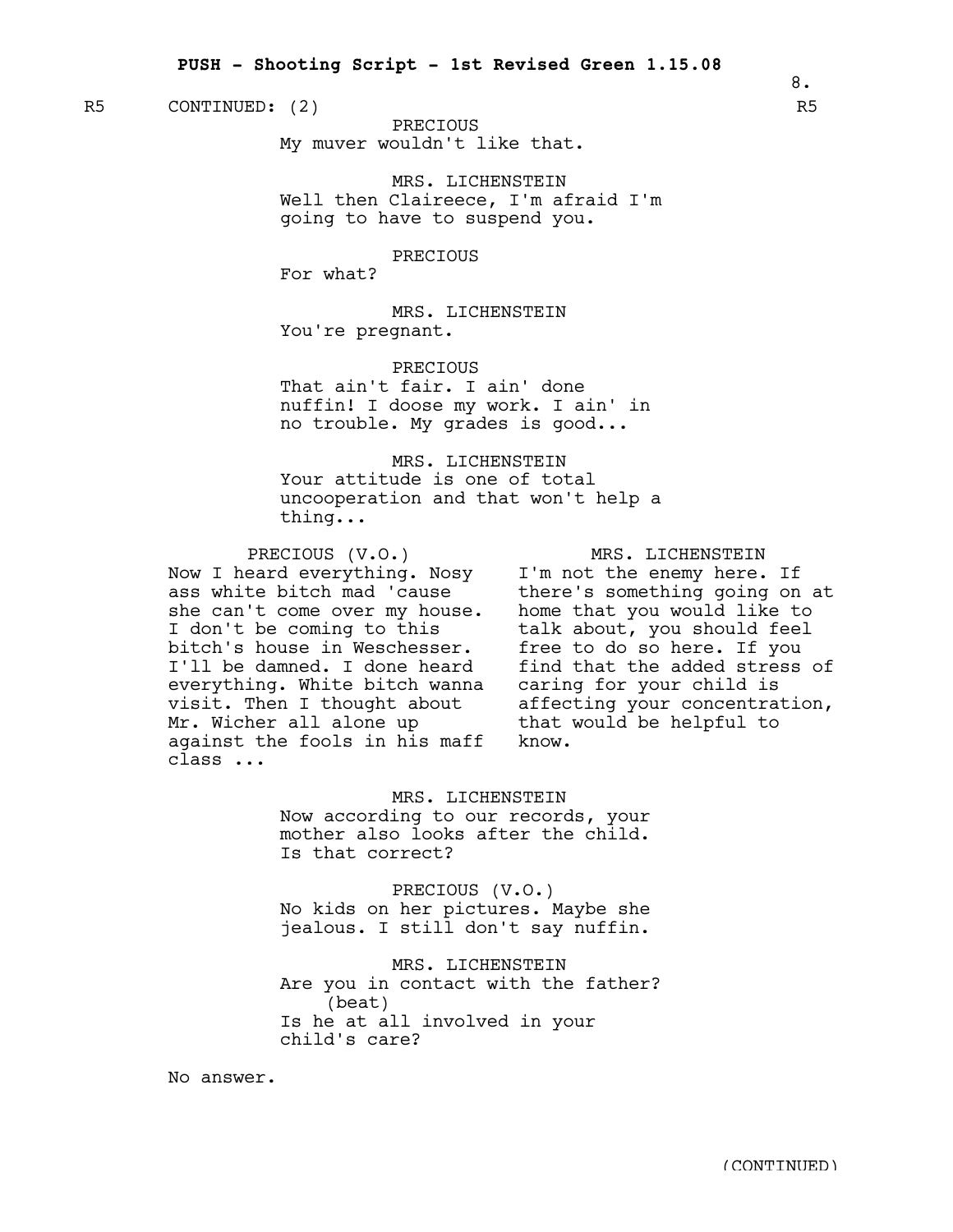R5 CONTINUED: (3) R5

MRS. LICHENSTEIN Fine! If that's the way you wanna play it, we can do this all day.

The hand on Precious' lap makes a fist.

PRECIOUS (V.O.) Thas when I knew I'd never get back to maff class ...Lawd I hate this hoe.

Precious lunges from her chair and reaches over the desk. Mrs. Lichenstein vaults backwards in terror and tumbles to the floor.

#### MRS. LICHENSTEIN SECURITY! SECURITY!

R6 INT. MRS. LICHENSTEIN'S OUTER OFFICE AREA - DAY R6 \*

Precious bursts out of Mrs. Lichenstein's office and walks to the exit. Mrs. Lichenstein's distant voice still cries for security.

R7 INT. SCHOOL CORRIDOR - DAY R7 \*

Precious heads down the hall without looking back. Mrs.  $*$ Lichenstein's CRIES are still audible.

8 INT. PRECIOUS' APT 444 LENOX AVE. - DAY 8

A faucet runs.

Precious stands over the sink washing dishes. A moment later, a WOMAN'S VOICE speaks over the sound of a TELEVISION.

> MARY (O.S) You get my cigarettes?

Precious freezes. Her HEART BEATS loudly.

PRECIOUS (delicately) No Mama, I dropped some of my thangs on the way to school.

A SCREECHING CAR echoes distantly.

MARY - INCREDIBLY LARGE, OILY SKIN, ILL-FITTED WIG AND HOUSE DRESS sits on the couch with her back turned to Precious. This woman looks as if she is one with the furniture.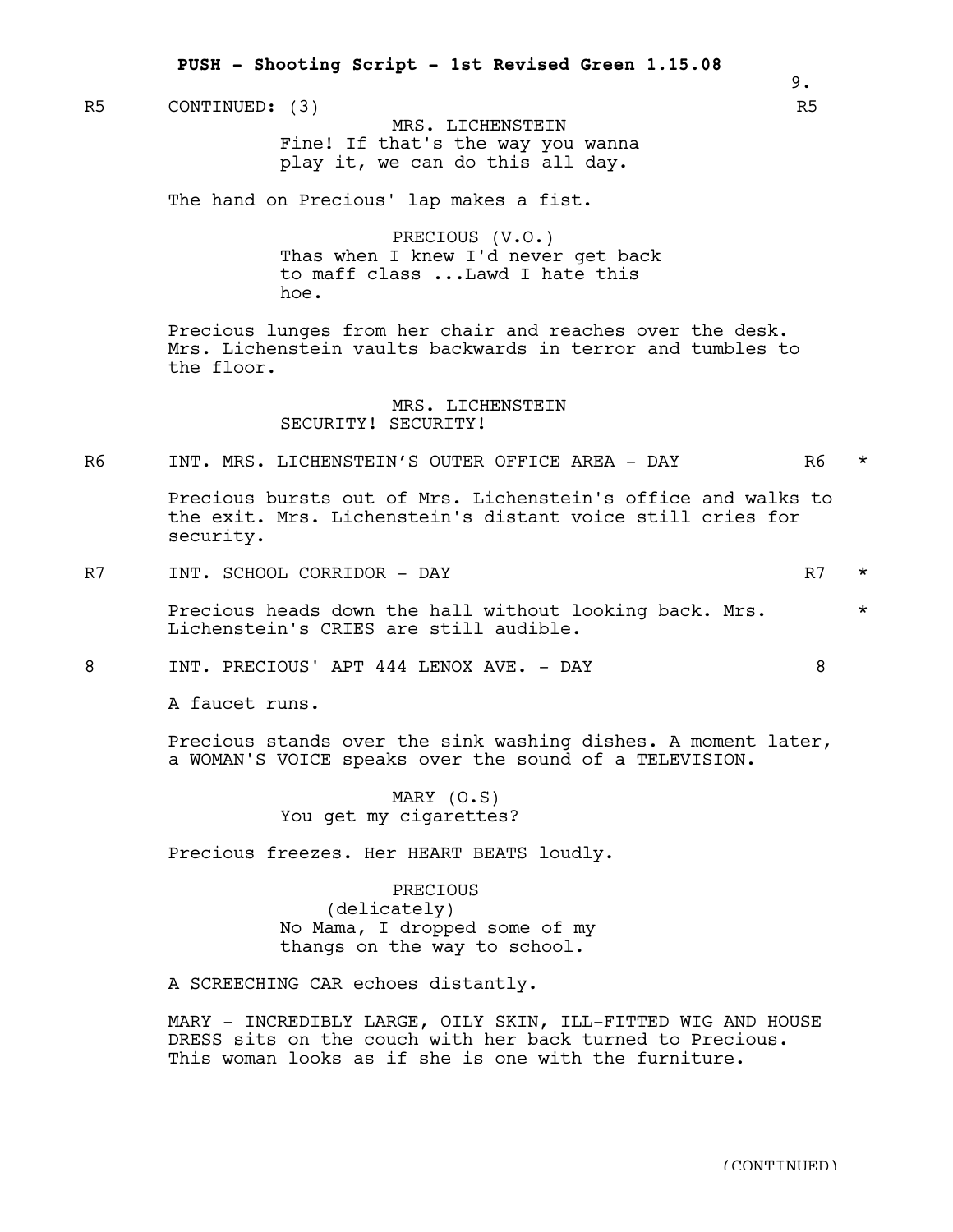A cigarette smolders between her fingers as she watches "THE PRICE IS RIGHT" on television. Precious, still waiting for the other shoe to drop, looks momentarily relieved and returns to the dishes until ... CRACKKKK! A thick glass ashtray smashes into Precious' head. Precious falls and lands ... 9 INT. PRECIOUS' BEDROOM – NIGHT 9 ...onto a bed completely naked. CARL KENWOOD JONES, A LARGE AND NAKED MAN MUCH MORE THAN TWICE HER AGE falls on top of her and gyrates. Moments later... PRECIOUS (softly) Daddy? An enormous hand muzzles her. Precious lays there impassively as her vacant eyes fixate on a long crack in the ceiling. **PUSH - Shooting Script - 1st Revised Green 1.15.08** 10. 8 CONTINUED: 8

> As we drift towards the crack it seems to widen -to open into another world where...

10 EXT. RED CARPET - NIGHT 10

Blinding flashbulbs pop everywhere.

Precious walks the red carpet with Tom Cruise. They head toward the entrance of the theatre stopping occasionally to sign autographs. Both sport matching sunglasses. The paparazzi is going wild.

THUNDER RUMBLES. Precious removes her sunglasses and searches the sky.

A LIGHTENING CRACK ROARS. Rain starts to fall as ...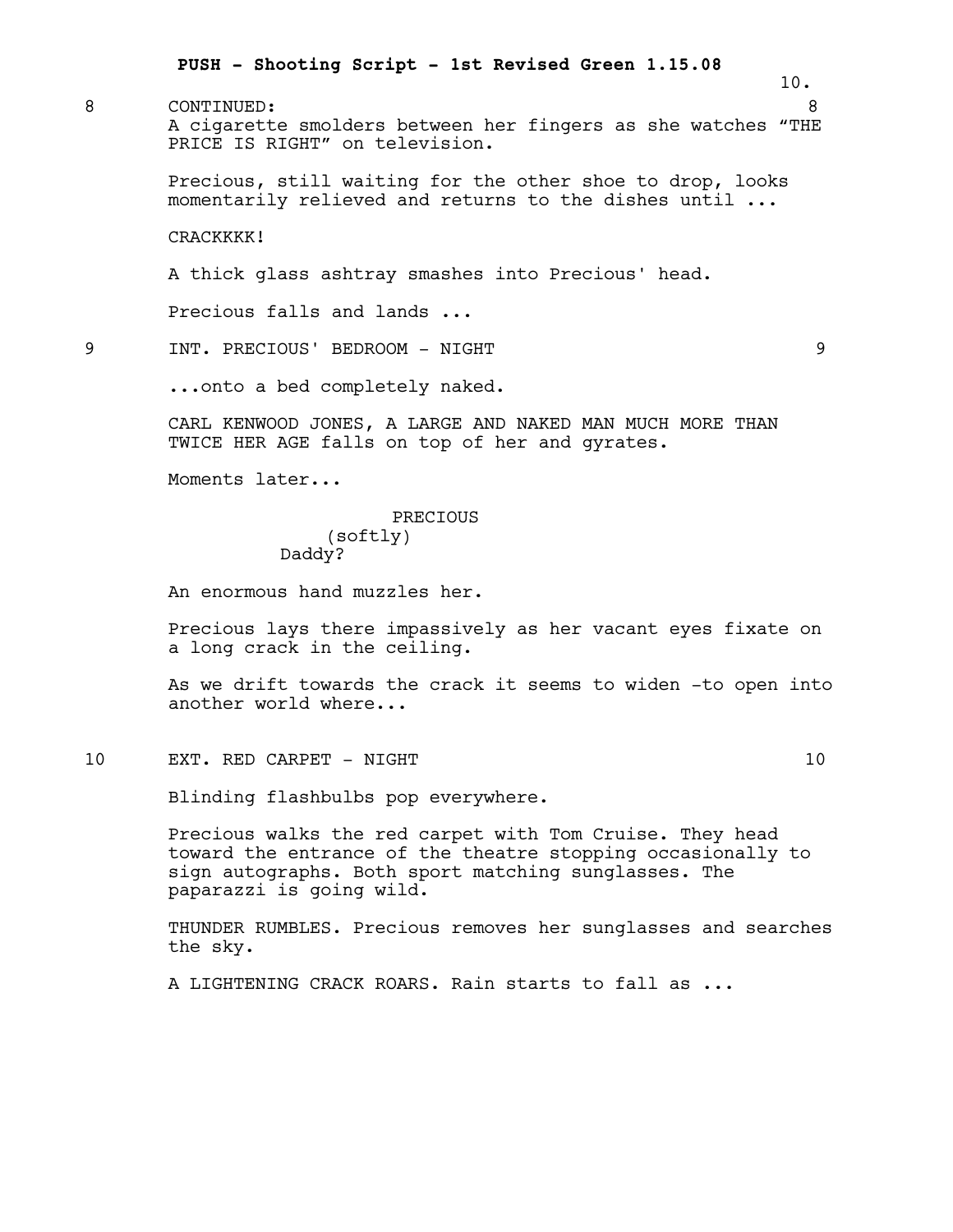11 INT. PRECIOUS' BEDROOM -NIGHT 11 21

Drops of water seep from the crack in the ceiling accompanied by the sound of distant THUNDER and MASCULINE GRUNTS morphing into...

> MARY (O.S.) (at the top of her lungs) I SAID I'M HONGRY YOU FAT LITTLE PIGGY CUNT BITCH!!! Git your Jezebel ass up and git to dinner 'fore I give you something to cry about.

12 INT. KITCHEN 444 LENOX AVE. - DUSK 12

Eyes closed with ashes and tears on her face, Precious lays still on the floor. Her hands are still wet from the dishes.

GOOOSH! 2 gallons of water splash down on her. Her eyes spring open.

Mary stands over Precious with a large dripping pot in her hands. She drops it on the floor and returns to the couch to watch another program.

> MARY ...I ain' gon' say it again.

13 INT. KITCHEN – LATER 13

Pots and pans sizzle on the stove.

Precious, now wearing a dry T-shirt, tends to dinner meticulously until ...

ANNNNT! The sharp sound of a BUZZER rings.

Mary and Precious turn to the door in unison.

MARY Tell them assholes to stop ringing my bell.

Here is our first good look at Mary. She wares way too much make up.

Precious wipes her hands and heads for the door though Mary sits much closer to it.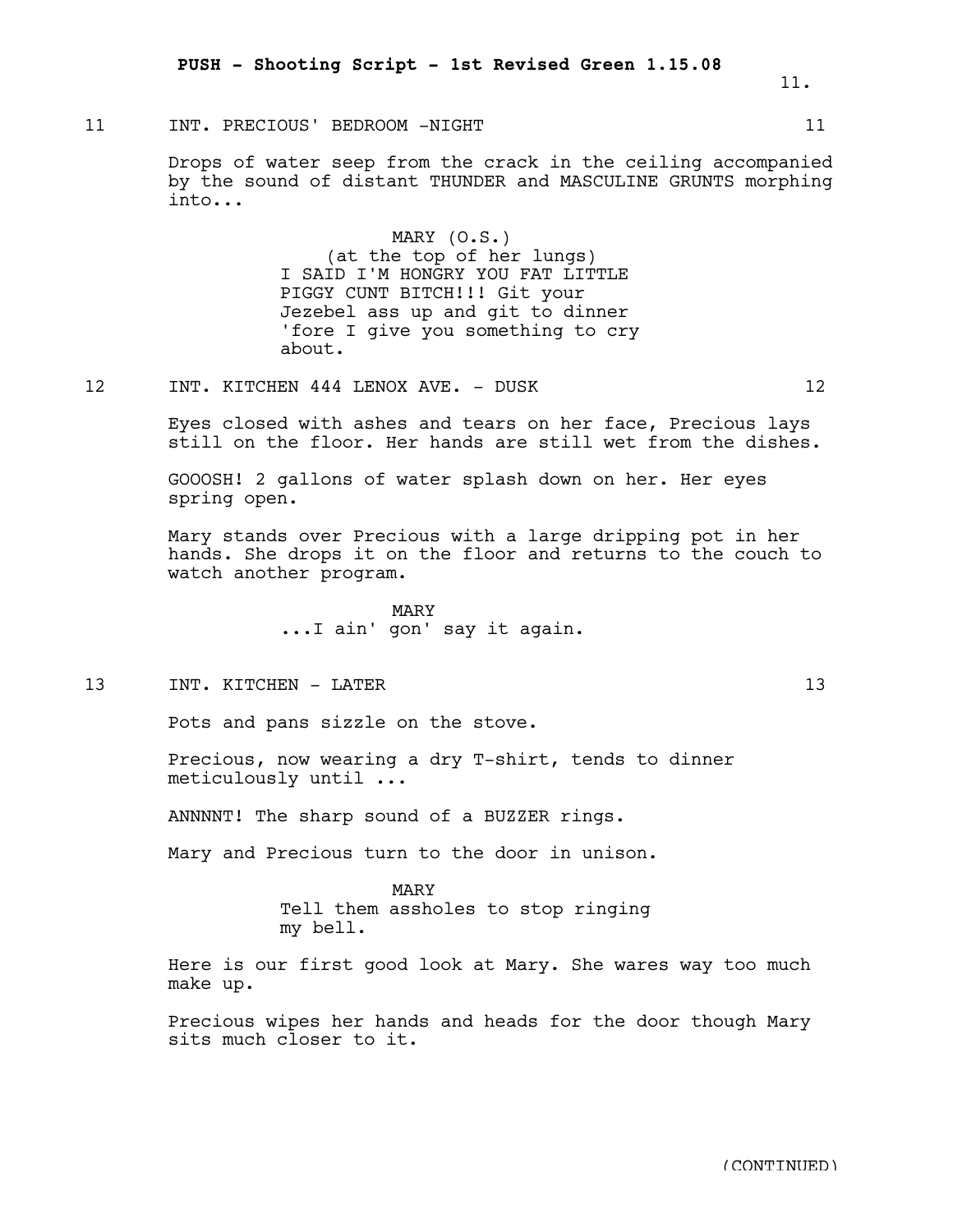13 CONTINUED: 13

PRECIOUS (V.O.) No one ever ring the bell but crack addicts. I hates crack addicts. Give the ghetto a bad name.

Precious presses TALK on the intercom.

PRECIOUS Stop ringing the goddam buzzer motherfucker!

Precious heads back to the dishes until ...

ANNNT! The buzzer again.

Precious returns to the intercom.

PRECIOUS Stop ringing the goddam buzzer.

ANNNT!

PRECIOUS

Stop it!

ANNNT!

PRECIOUS

Stop it!

MARY Press LISTEN stupid.

Precious sighs and presses LISTEN.

FEMALE VOICE (O.S.) It's Sondra Lichenstein for Claireece and Ms. Mary Johnston.

Precious' face goes blank. Mary looks alarmed and mutes the television.

> MARY Who that Precious?

PRECIOUS White bitch from school.

14 EXT. 444 LENOX AVE. - NIGHT 14

Mrs. Lichenstein stands by the buzzer bundled up. THUMPING RAP MUSIC FROM A CAR passes behind her.

(CONTINUED)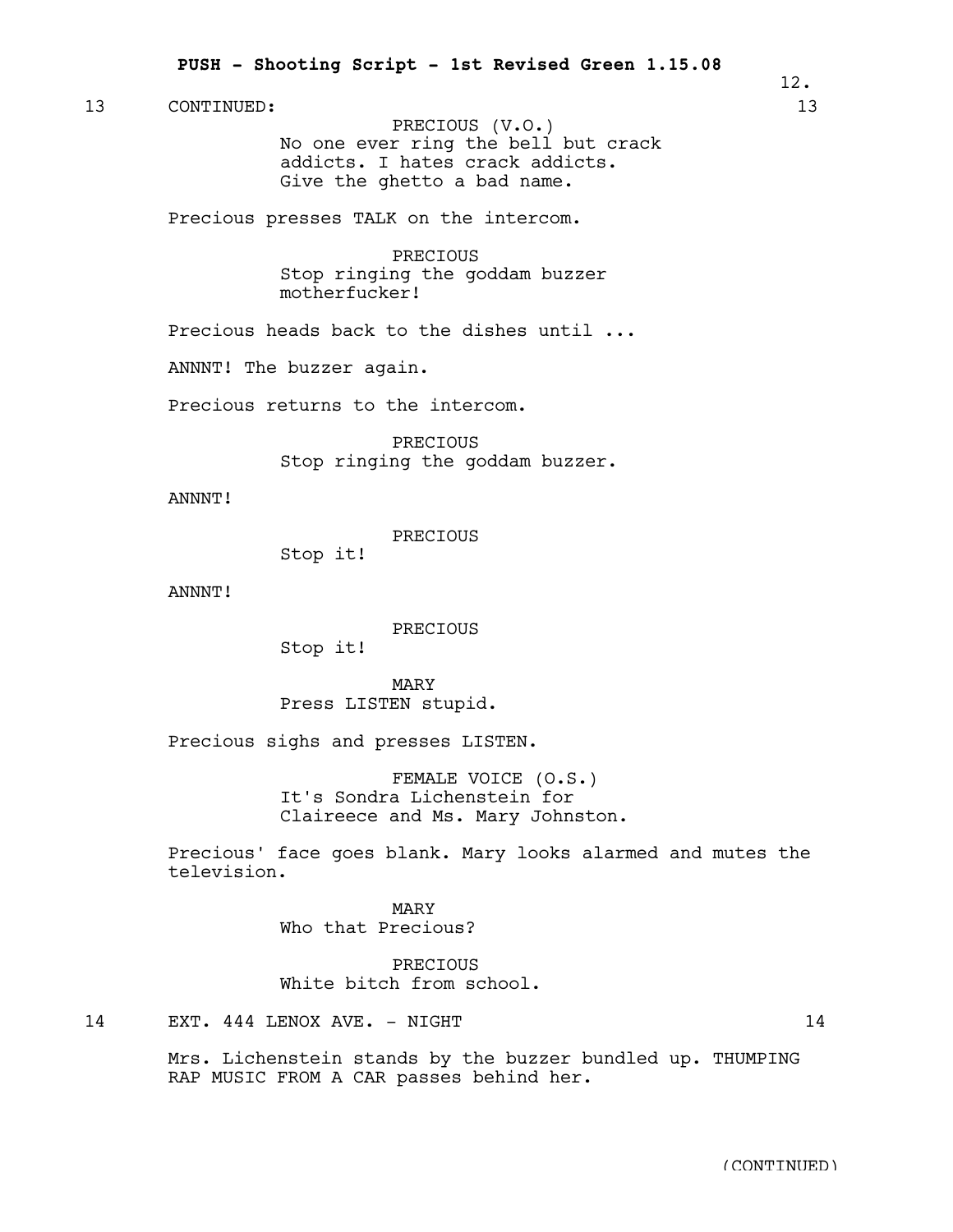She bounces lightly to the beat. PRECIOUS (V.O.) Lord, where is crack addicts when you need 'em... 15 INT. 444 LENOX AVE. - NIGHT 15 15 Precious and Mary still try to sort this out. MARY What she want? PRECIOUS I don't know. MARY Ask her stupid. Precious presses TALK. PRECIOUS What you want? Precious presses LISTEN. MRS. LICHENSTEIN (O.S.) I want to talk to you about your education. MARY Eighty-six that bitch. Precious looks unsure. 16 EXT. 444 LENOX AVE. - NIGHT 16 A young man exits the building smoking a cigarette. Mrs. Lichenstein puts her hands together, dramatically pleads for a smoke and gets one. She puts it in her mouth and lights hers to his. Bouncing to stay warm, she nods in gratitude as the man walks off. PRECIOUS (V.O.) This bitch crazy. 'Sides, my muver don't want to get cut off welfare and that's what Mrs. Lichenstein comin' to visit result in. It's hard to believe a hoe dis retarded sposed to educate somebody. **PUSH - Shooting Script - 1st Revised Green 1.15.08** 13. 14 CONTINUED: 14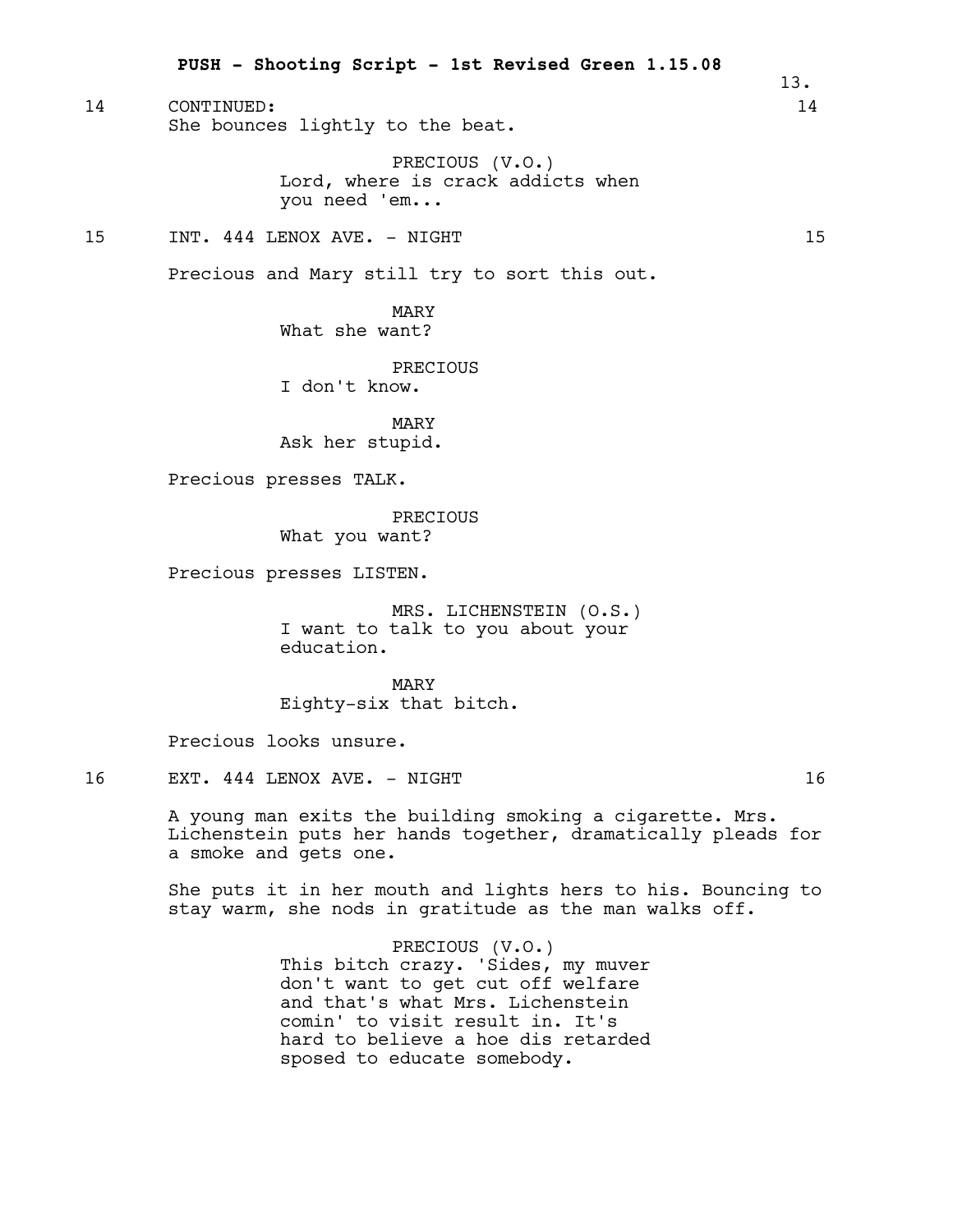17 INT. 444 LENOX AVE. - NIGHT 17

Precious presses TALK.

PRECIOUS Git outa here Mrs. Lichenstein 'fore I kick your ass.

ANNNT!

Precious presses LISTEN.

MRS. LICHENSTEIN (O.S.) Claireece I am so sorry about today. I only want to help you. I ...Mr. Wicher says you're one of his best students and that you have an aptitude for math -or at least potential. (beat) I've called a Mrs. McKnight at Higher Education Alternative / Each One Teach One. It's an alternative school. (beat) Claireece, are you listening?

Precious looks at her mother. Mary clearly finds this all bizarre.

> MRS. LICHENSTEIN (O.S.) Claireece, did you hear me?

Precious presses TALK.

PRECIOUS

Yeah.

Precious presses LISTEN.

MRS. LICHENSTEIN (O.S.) I've called Ms. McKnight at Each One Teach One. It's located on the nineteenth floor of the Hotel Theresa on 125th Street. That's not too far from here.

Precious presses TALK.

**PRECTOUS** I know where that is.

Precious releases the button.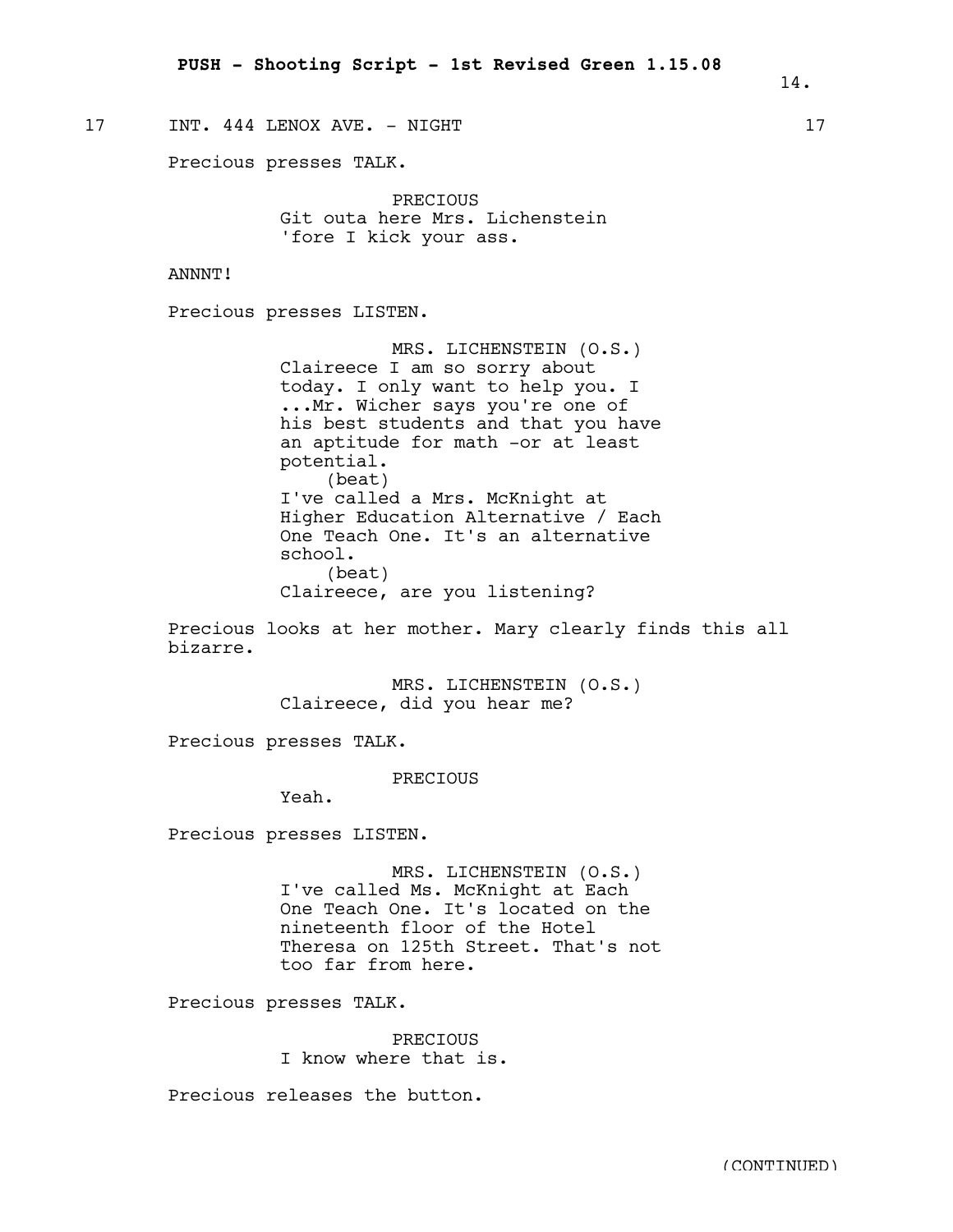17 CONTINUED: 17

PRECIOUS

Bitch.

Precious presses LISTEN.

MRS. LICHENSTEIN (O.S.) The phone number is 555-0831. I told them about you. Call or drop in, nineteenth floor.

PRECIOUS I heard you the first time.

MRS. LICHENSTEIN Listen Claireece... If you go down tomorrow.... Look, they have just started their semester. You may be a day or 2 late... Give it a try.

18 EXT. 444 LENOX AVE. - NIGHT 18

Mrs. Lichenstein bounds off into the night with her cigarette.

> PRECIOUS (V.O.) I don't know what an alternative school is but I feel I want to know...

19 INT. 444 LENOX AVE. -NIGHT 19 19

Precious leans against the refrigerator glowing.

PRECIOUS (V.O.) My heart is all warm...Mr. Wicher say I'm a good student.

There is silent movement behind Precious.

Mary approaches quietly wielding a skillet.

Mary swings for a head shot but Precious easily sidesteps the blow.

The refrigerator takes the hit and a new dent.

Precious stares calmly at her mother.

Mary almost looks ashamed.

Still aglow, Precious grins absently at her mother and then leaves the kitchen.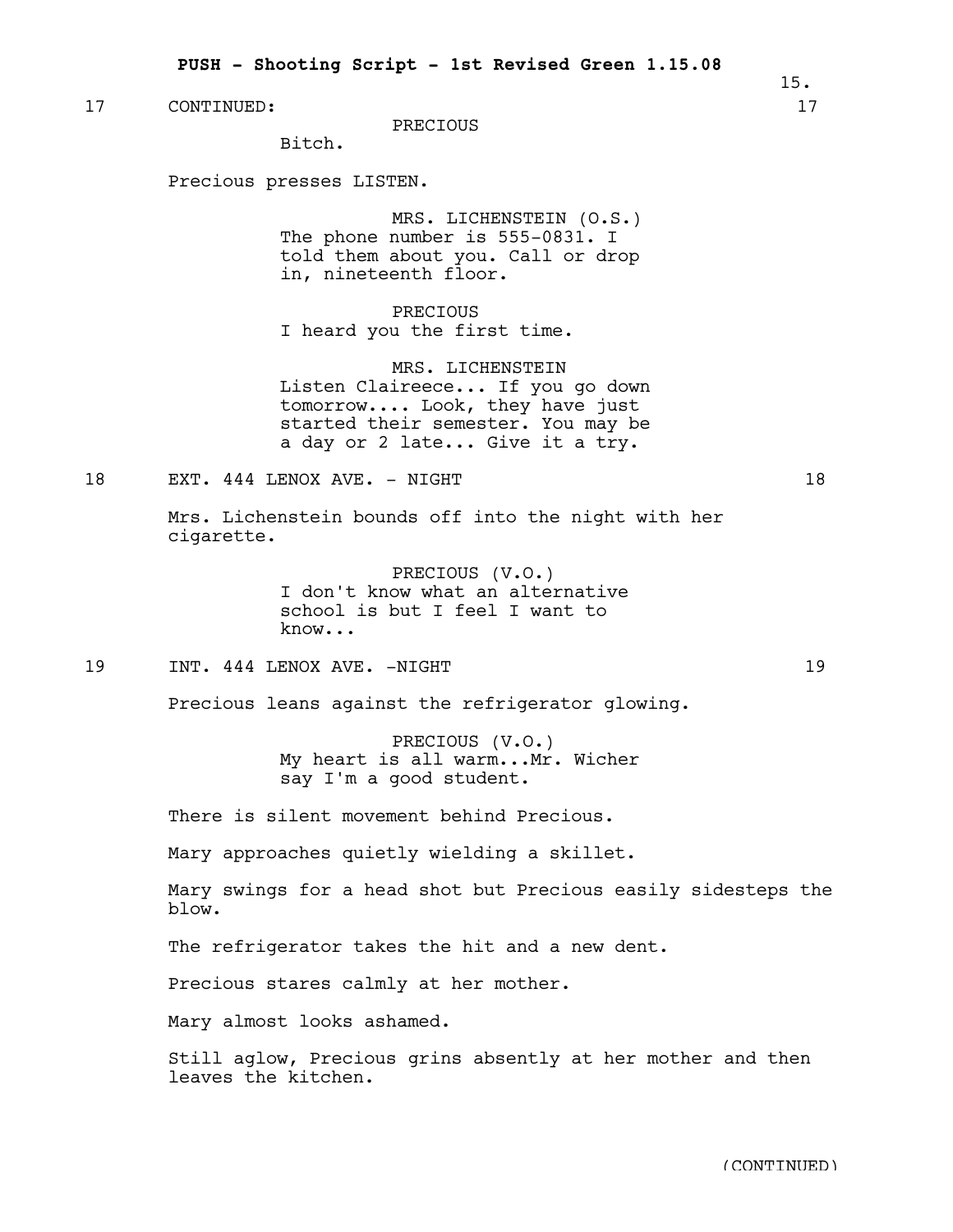Mary watches her go and then struts back to the television speaking to herself. 19 CONTINUED: 19

> MARY School can't help none. Go down welfare. Who she think she is?

15A.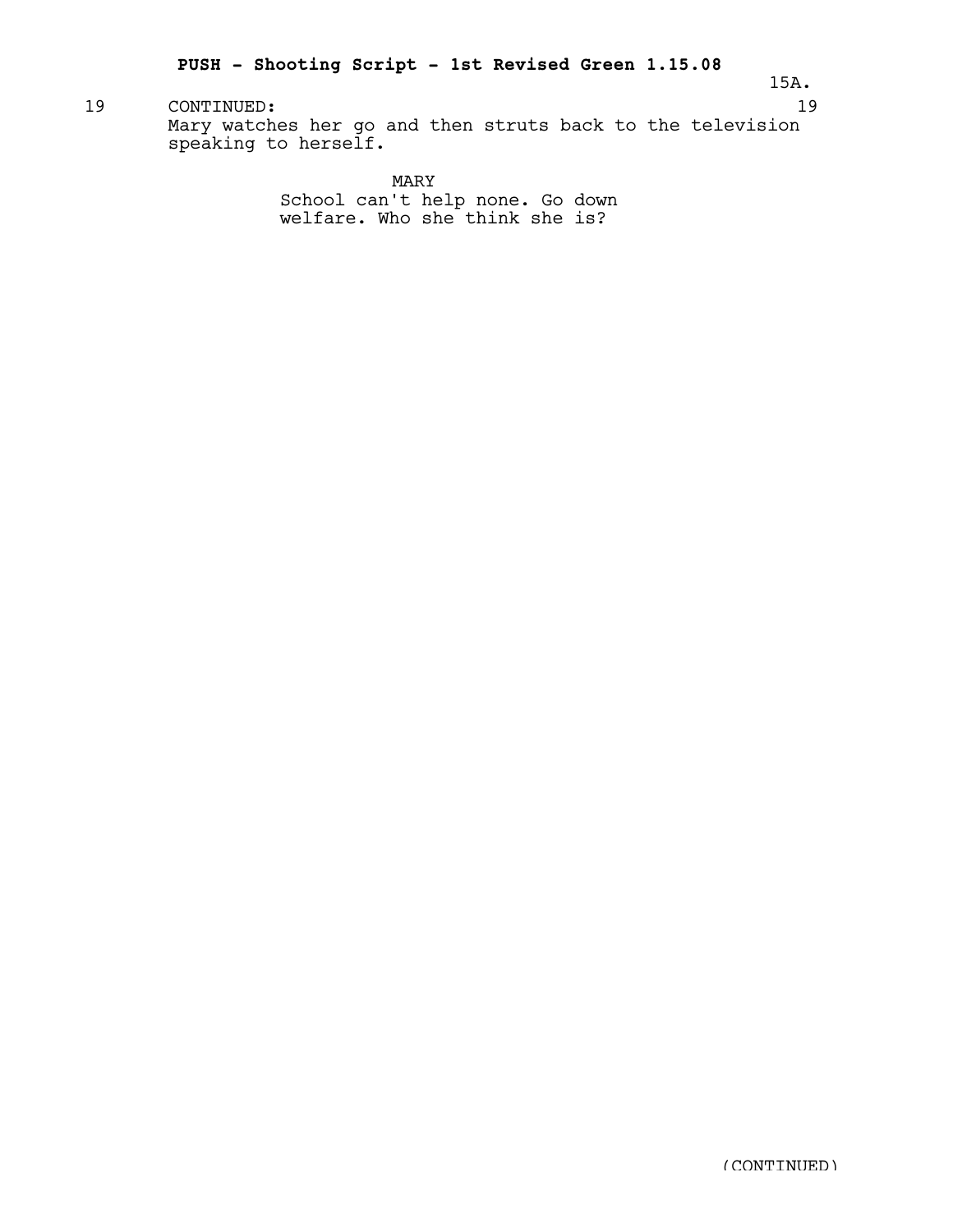(beat) Think she cute now right? Shoulda kept her mouf shut. Uppity now cause he give her more childrens than he did me. Should've kept her damn mouf shut. Stupid little pig. Who she think she is? What I'm sposed to do for cig'rettes now? 20 INT. PRECIOUS' BEDROOM - NIGHT 20 Precious, now dressed for bed and still beaming, pulls the covers to her chest. FADE OUT FADE IN 21 EXT. HARLEM CITYSCAPE - DAWN 21 The sun rises into the sky. The shadow of a tree draws shorter as does that of an open gate. 22 PRECIOUS' BEDROOM - DAY 22 The clock on the night stand reads 8:29. We drift back to find Precious sitting on the side of her bed fully dressed with neon yellow leggings and her red scarf as she stares at the clock. Various sheets of colored construction paper display Precious' handprints on the wall. Their sizes increase progressively and end beside a poster of Cyndi Lauper. When the clock reads 8:30, Precious stands, looks in a mirror, sees a pretty blond white girl and leaves the room. 23 INT. PRECIOUS' APT – DAY 23 Precious heads for the front door. **PUSH - Shooting Script - 1st Revised Green 1.15.08** 16. 19 CONTINUED: (2) 19

> MARY Where you going?

DUNK, CLINK, CLONK, CLANK -Precious opens 4 locks with swift precision.

> MARY You hear me talking to you?!

Precious leaves slamming the door behind her.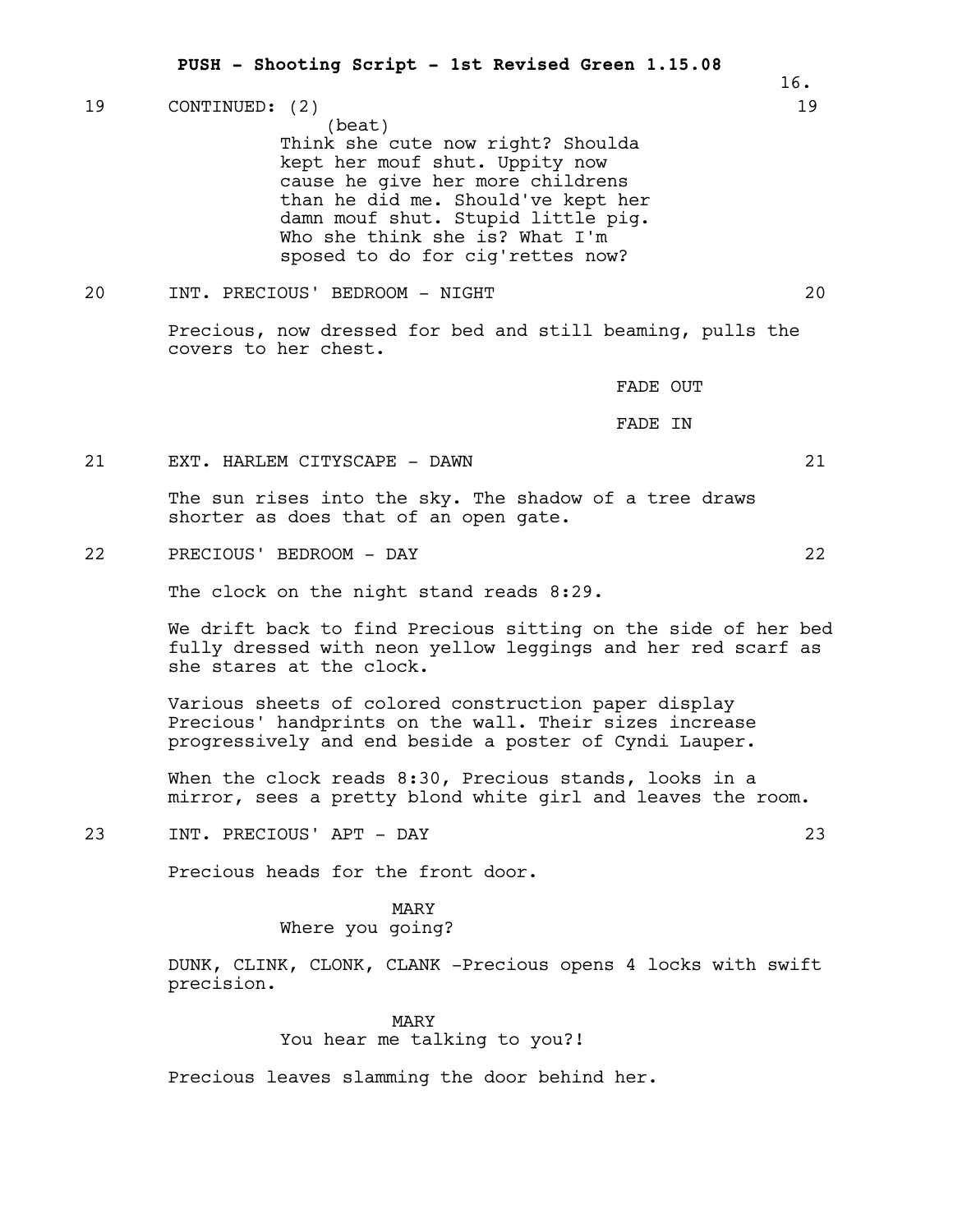24 EXT. 444 LENOX AVE. -DAY 24

We track with Precious as she exits her building. RUBY, A DARK-SKINNED HEAVY-SET LITTLE GIRL WITH A "NATURAL" HAIRSTYLE WHO COULD EASILY PASS FOR A YOUNGER PRECIOUS, trails Precious. A naked blond armless Barbie doll dangles by it's hair from Ruby's hand.

> RUBY Precious when we gon' play?

PRECIOUS (without turning around) Ain' you s'posed to be in school?

RUBY You said we was gon' play.

PRECIOUS See, thas jus exackly why we ain' gon' be playin'. I never said nuffin like it.

RUBY

Why not?

PRECIOUS Cause you a mess. Look at ya' -no style, no friends, no mama, no daddy.

RUBY So?! I ain' the only one.

Precious stops abruptly and turns around.

PRECIOUS What you say?!

RUBY

...nuffin.

PRECIOUS Thas what I thought.

Precious heads away into the distance.

RUBY I check in wif you tomorrow Precious.

PRECIOUS (O.S.) You do that.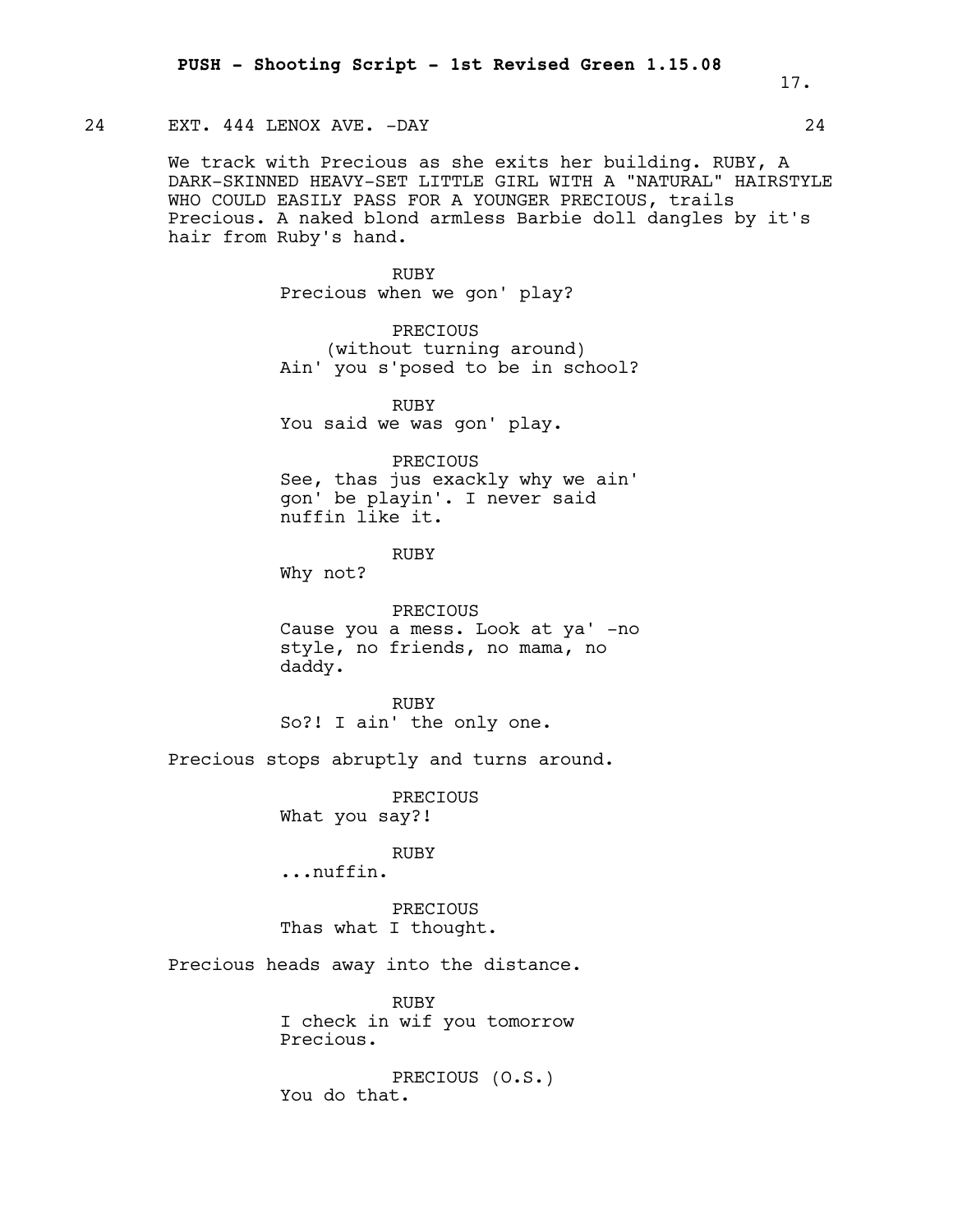25 EXT. STREET - DAY 25

18.

Precious walks gazing upward.

Street lamps pass beneath the sky as autumn leaves fall from nowhere.

> PRECIOUS (V.O.) I'm lookin' up. Lookin' out for a piano to fall, a desk, couch, TV, Mama maybe? Always somethin' in the way. Alternative. I'm gon' see all about it.

BOY'S VOICE Watch where you goin' Orca!

Precious looks down to find three skinny boys, each much smaller than she, taunting her.

> PRECIOUS (V.O.) Then my mind come back down to Earf.

2ND BOY Shut up fool, she gon' eat you.

The boys burst out in laughter slapping hands and grabbing their crotches.

> PRECIOUS (V.O.) Boyz always been little things that laff and grab they selves -cept for when I's real big and pregnant wif my first baby. Then boyz don't say nuffin. They stand out the way real quiet like I'm Queen of England...

Pointing at her leggings, the boys erupt some more.

PRECIOUS (V.O.) Still, I wonder...what could I wear that boyz don't laff?

Precious crashes to the ground. The boys look surprised a moment and then howl harder than ever.

> PRECIOUS I always be fallin like that when my mind be wanderin. Mama say I gonna fall to my death one day. Wonder what that be like?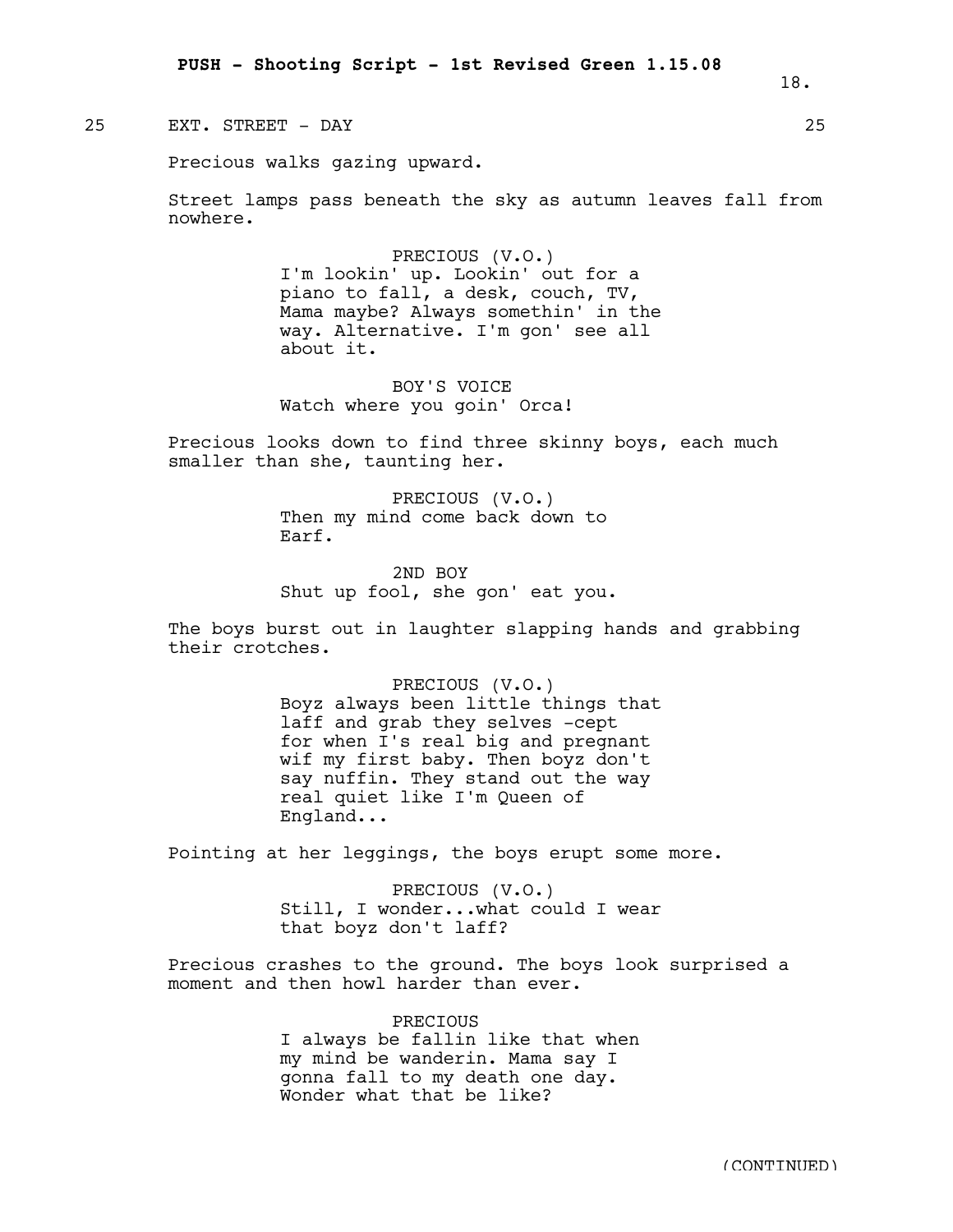The boys continue to taunt her from above. Precious stares into space as if they aren't there. 25 CONTINUED: 25

CUT TO:

### 26 INT. DANCE STUDIO - DAY 26

Precious in Black leotards, fishnet stockings and patent leather shoes tap dancing away. She finishes her number as Tom Cruise walks into frame clapping. Tom gives her a hug and a friendly lick on the ear.

27 EXT. STREET - PRESENT - DAY 27

Precious continues to stare into space as a dog licks on her ear.

28 EXT. 125TH STREET - DAY 28

Precious walks amongst a crowd of people and stops to stare at the Hotel Theresa, a beautiful pre-war building.

29 INT. HOTEL THERESA - DAY 29

Precious enters the lobby. An older black man in a blue uniform sits in a chair reading the Daily News through thick glasses.

He doesn't move, react, speak to or look at Precious as she passes him.

Precious glances back at him as she reaches the elevators, presses the button and waits.

The elevator doors open. Precious steps inside and turns around. Her eyes widen and time slows down. The sound of WIND rises.

Moments later, Precious snaps out of her daze and hastily pushes button 19.

The doors close.

30 INT. ELEVATOR - DAY 30

Precious rises....5....8....14....15....and....

DING! 19.

The elevator doors fly open.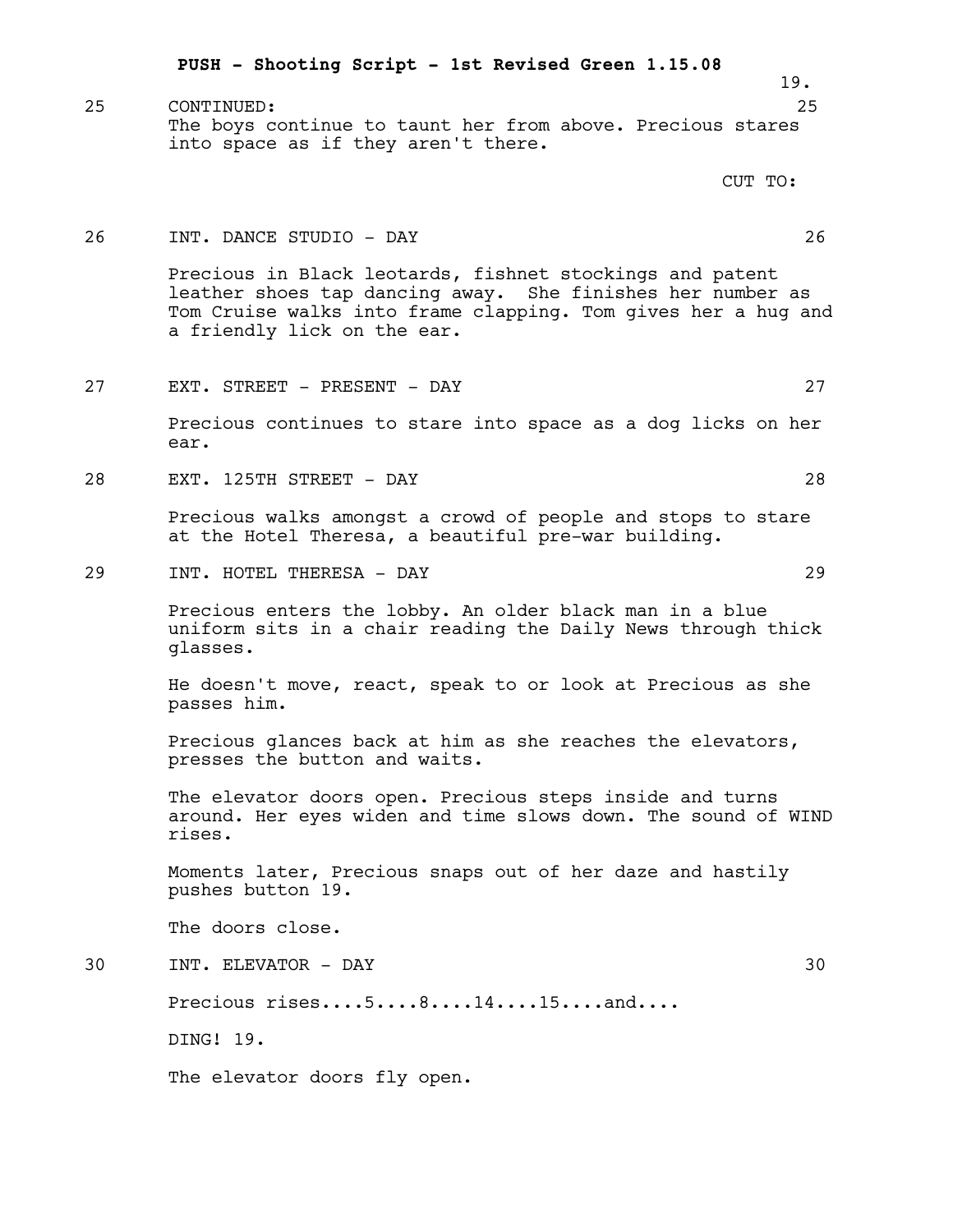20.

31 INT. HOTEL THERESA 19TH FLOOR - DAY 31

Precious steps out to find an AFRICAN AMERICAN WOMAN IN HER EARLY 30'S WEARING HER HAIR IN "CORNROWS".

She sits behind a desk while speaking on the phone.

CORNROWS

Why do you say that shit when you don't mean it Trey? I'm not playing with you and I know that wasn't your damn sister neither....because you don't have one...Fine. Yeah, whatever.

Cornrows slams the phone down, mumbles and looks over a file.

PRECIOUS This the alternative?

CORNROWS (looking up) The what?

PRECIOUS This the alternative?

CORNROWS What exactly are you looking for?

PRECIOUS (pointing) Well what is this here?

CORNROWS This is Higher Education Alternative / Each One Teach One.

PRECIOUS I'm looking for alternative school.

CORNROWS This is an alternative school.

PRECIOUS What alternative is?

CORNROWS What are you asking me?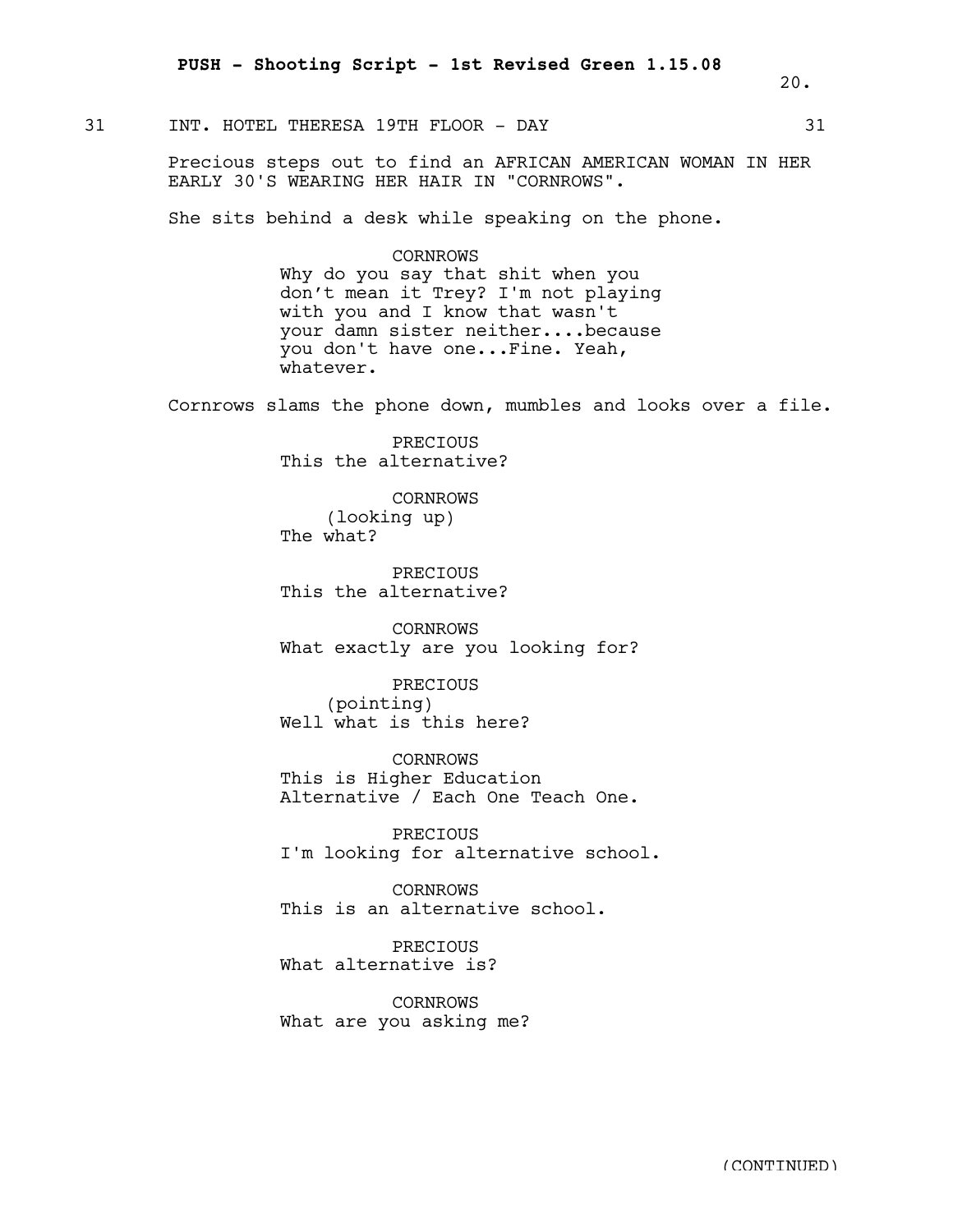### 31 CONTINUED: 31

PRECIOUS

Alternative. The lady from my other school tell me to come here to Hotel Theresa, nineteenth floor, it's "alternative" school.

### CORNROWS

Each One Teach One is an alternative school and an alternative school is like a choice, a different way to do something.

### PRECIOUS

Oh.

#### CORNROWS

You need your discharge papers from your old school saying they have formally discharged you or we can't allow you in the program.

#### PRECIOUS

I got kicked out 'cause I was pregnant.

#### CORNROWS

You still need formal discharge papers or we can't let you in. It's the law.

PRECIOUS Mrs. Lichenstein ain' say all that.

CORNROWS Oh you're the one Mrs. Lichenstein called about.

### PRECIOUS

What she say?

CORNROWS (searching papers) Are you Claireece P. Jones?

#### PRECIOUS

Thas me.

CORNROWS Well the principal at I.S. 111 already sent your discharge papers and stuff over.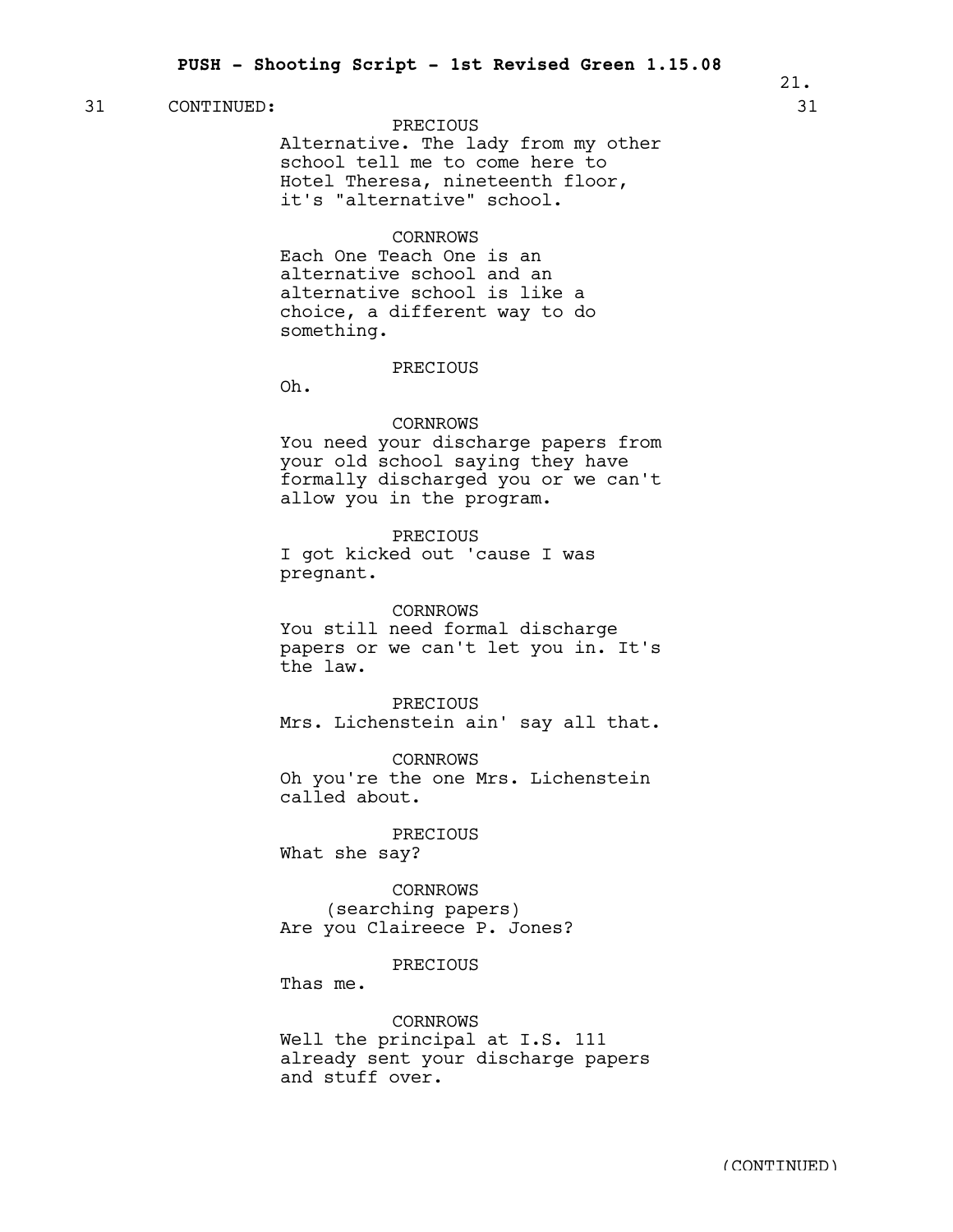31 CONTINUED: (2) 31

PRECIOUS What stuff?

CORNROWS Your academic record.

Suddenly, Precious looks very concerned.

CORNROWS Are you all right?

Precious looks both angry and disappointed.

PRECIOUS (V.O.) I thought this was new start. File and tesses chase me to the grave.

CORNROWS

Claireece?

PRECIOUS

Huh?

CORNROWS

We had to have certain information before we could accept you into the program. So really, their sending your records over was just a way of speeding things up for you.

PRECIOUS Can I start today?

CORNROWS

Yup. The only other thing we need right now is income verification. Are you currently receiving AFDC?

PRECIOUS

No...My muver get AFDC for me and my daughter.

CORNROWS Oh, you've had amniocentesis?

PRECIOUS

Huh?

CORNROWS You said your mother has custody of you and your daughter?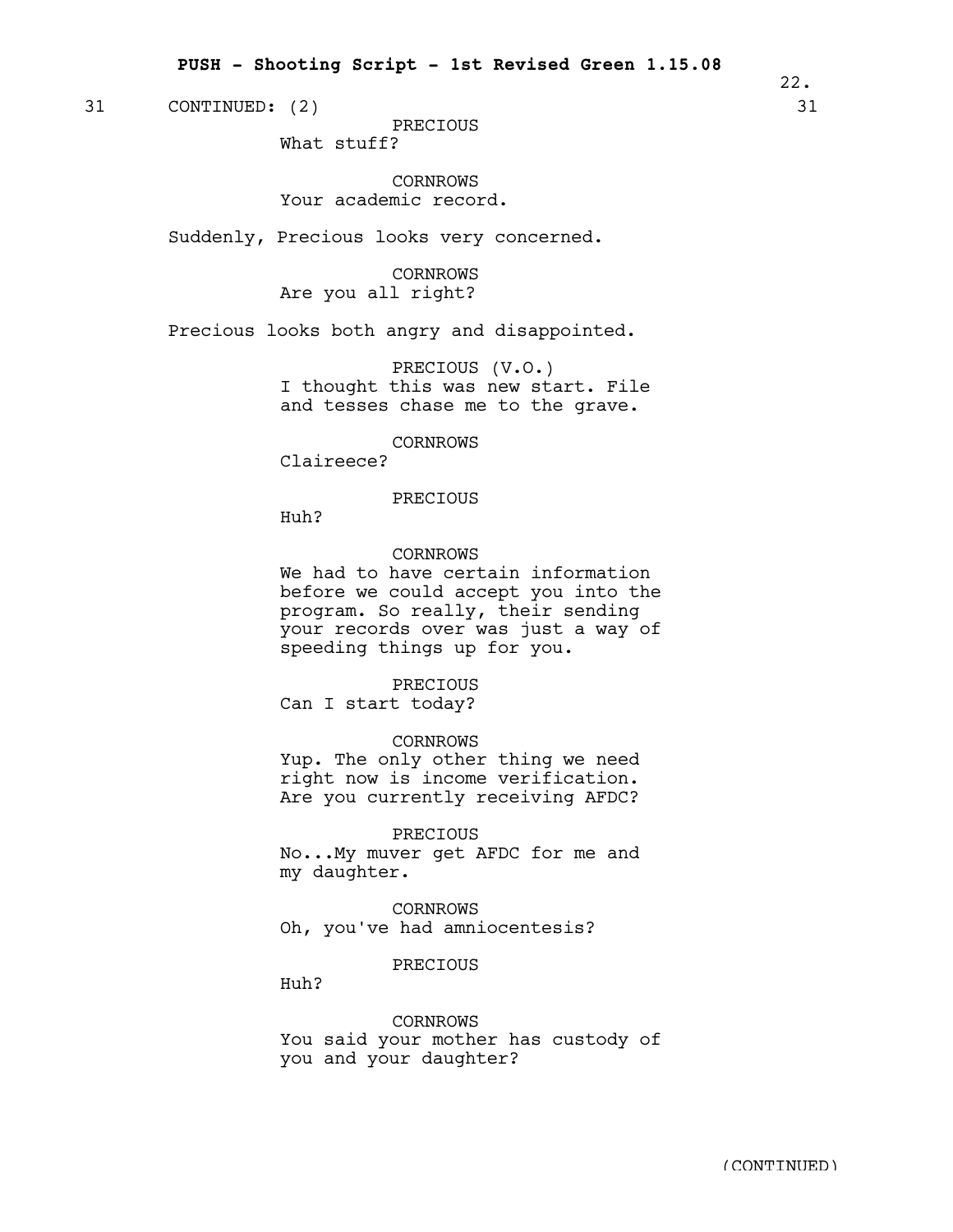31 CONTINUED: (3) 31

PRECIOUS Not this baby! I got another one 'sides this coming.

#### CORNROWS

Oh I see. Your mother has custody of you and your daughter so you're on her budget.

Precious nods.

CORNROWS

Okay, well I need a copy of your mother's budget and a current phone or utilities bill, okay?

PRECIOUS I got to go get all that now?

#### CORNROWS

No, relax. We're just gonna give you a few tests -test your reading and math level, see where to place you.

PRECIOUS What's the difference?

#### CORNROWS

Well, to enter G.E.D. classes a student should be able to read on an eighth-grade level. They should score 8.0 or better on the TABE reading test.

PRECIOUS I was in ninfe grade at I.S. Ill.

CORNROWS (smiling) Then you should have no problem.

Precious doesn't look as convinced.

CUT TO:

32 INT. CLASSROOM - DAY 32

ECU - SHEET OF PAPER

Precious neatly writes CLAIREECE P. JONES on the top of the page.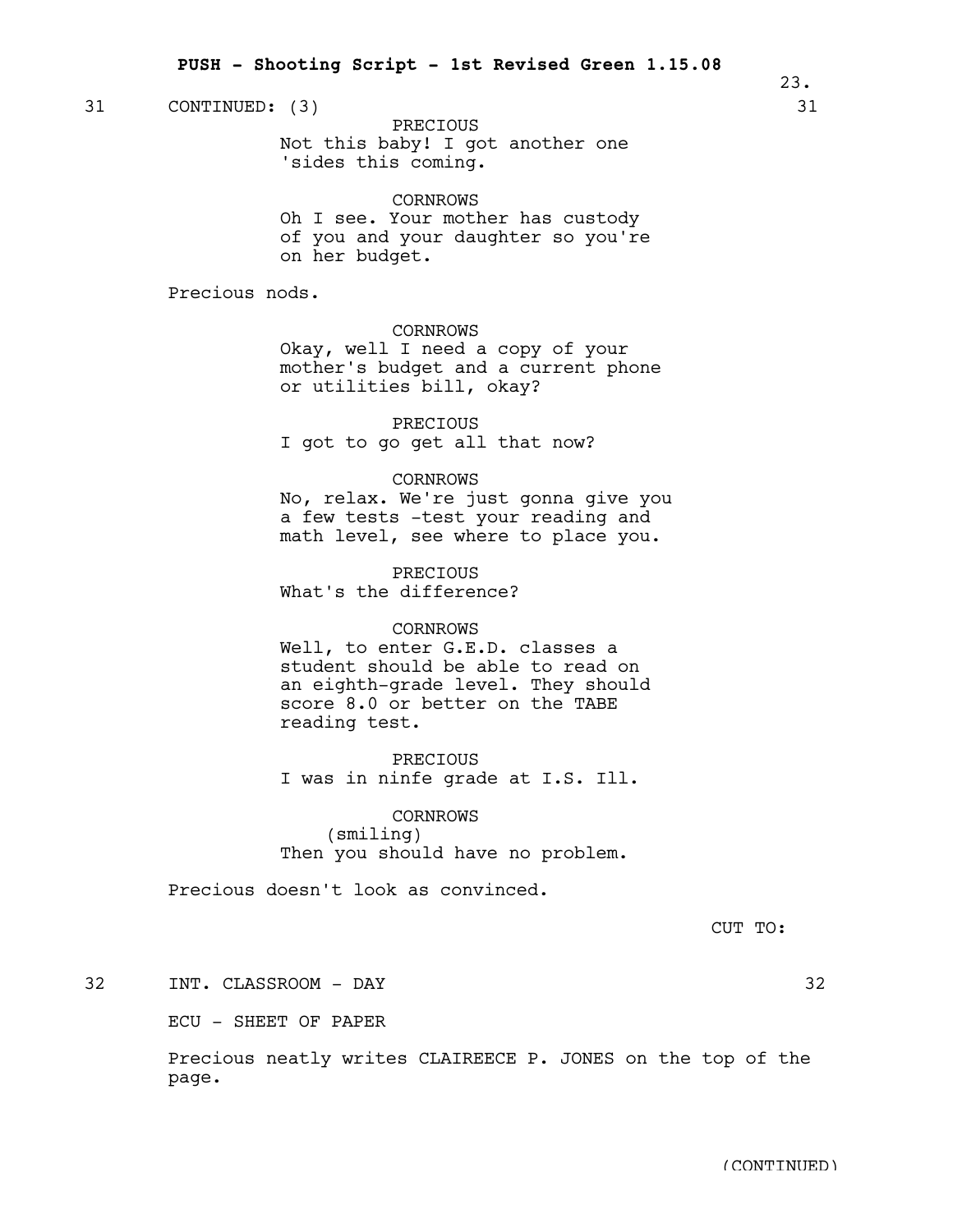Precious sits alone behind a smattering of empty desks in a bright classroom. 32 CONTINUED: 32

She looks over her test, exhales and starts to write.

DISSOLVE TO:

24.

33 INT. CLASSROOM - LATER 33

A TICKING CLOCK accompanies ...

- ...misspelled words
- ...eraser shreds
- ...tapping feet
- ...sweat
- ...giant letters
- ...tapping thumb
- ...tapping pencil
- ...frowns
- ...giant numbers
- ...eraser shreds
- ...sighs

BZZZPFFT!

Precious looks up sharply.

A square fluorescent light in the ceiling blinks and buzzes as if struggling to stay alive.

We tilt down from the blinking light to find that we are in a different place ...

34 INT. DIFFERENT CLASSROOM - DAY 34

A YOUNGER PRECIOUS with uncombed hair sits with her back to us in a bright pink dress. She is at the very back of the classroom.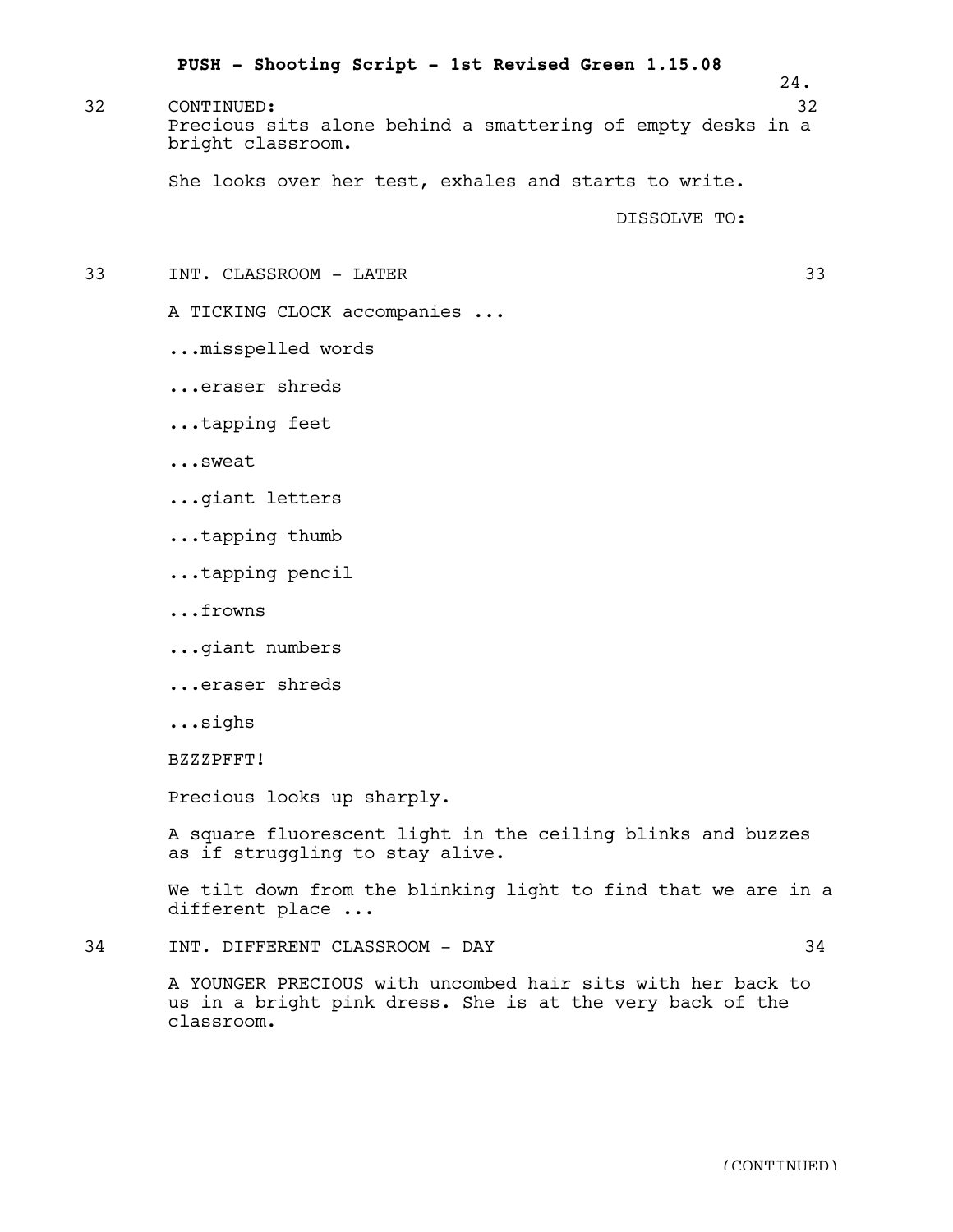The many children seated in front of her are all blurs that gradually fade into darkness while raising their hands. As we drift towards young Precious, the stains on her dress become more apparent. As we continue drifting, the PLAYGROUND VOICES OF OTHER YOUNG CHILDREN ECHO out... GIRL  $# 1 (0.S.)$ ...What that on your dress Precious? GIRL  $# 2 (0.S.)$ She don't say nuffin'. She don't talk to nobody. GIRL  $# 1 (0.S.)$ She nasty. GIRL  $# 3 (0.S.)$ When the last time yo head was combed? Precious mumbles something to herself. GIRL  $# 4 (0.S.)$ ...What?! Shut up Precious. You talk funny. You was better when you was on mute. BOY Here come the wide load... Boys makes a lengthy FARTING sound triggering a CHORUS OF LAUGHTER. Our drift finally lands on a puddle of urine at her feet. GIRL  $# 5 (0.S.)$ Teacher! Teacher! Precious peeded herself again! GIGGLES fill the air. A small pencil falls into the puddle making a large ripple. DISSOLVE TO: INT. CLASSROOM - DAY - PRESENT Precious' pencil point has broken but she still holds the pencil as if about to write. **PUSH - Shooting Script - 1st Revised Green 1.15.08** 25. 34 CONTINUED: 34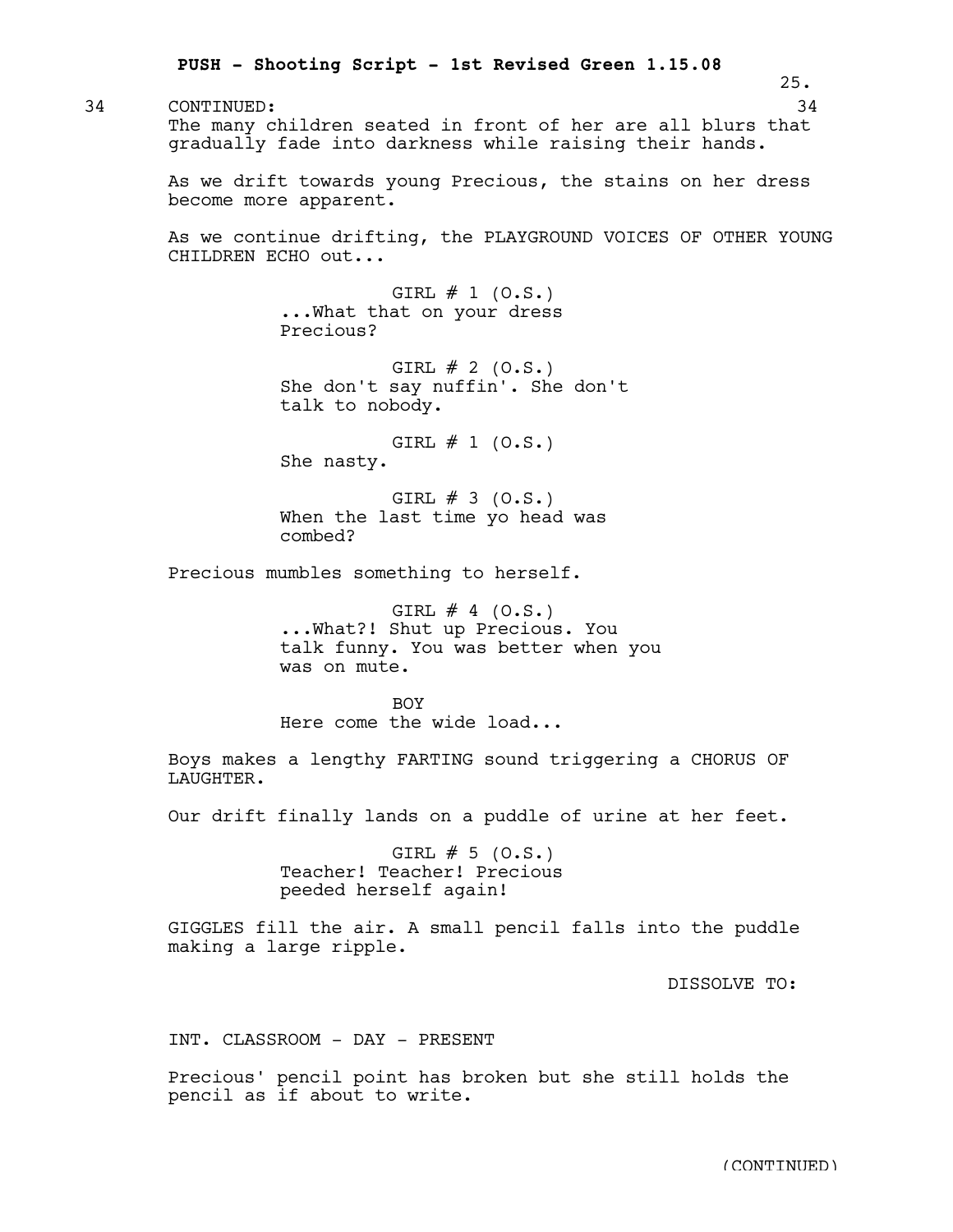Precious sits with an absent look on her face and a bead of sweat on her temple. A moment later, a shadow moves over her test. CONTINUED:

> ADMINISTRATOR (O.S.) Claireece, do you need another pencil?

The administrator stands over Precious waiting for an answer.

ADMINISTRATOR

Claireece ...

Precious looks up to her blankly.

#### ADMINISTRATOR

Are you finished?

Precious nods absently.

The administrator gently takes the test from Precious' desk and leaves.

Precious lingers pensively in the back of the room.

PRECIOUS (V.O.) There has always been something wrong wif the tesses ...

36 EXT. STREET - DAY 36

Precious walks with her hands in her pockets watching the pavement pass beneath her.

> PRECIOUS (V.O. CONT.) ...The tesses paint a picture of me wif no brain. The tesses paint a picture of me 'an my muver -my whole family as less than dumb just ugly black grease to be wiped away, punished, caged up, kilt, changed, finded a job for.

Precious leaves us behind.

PRECIOUS (V.O.) Sometimes I wish I was not alive. I be O.K. I guess.

FADE OUT

FADE IN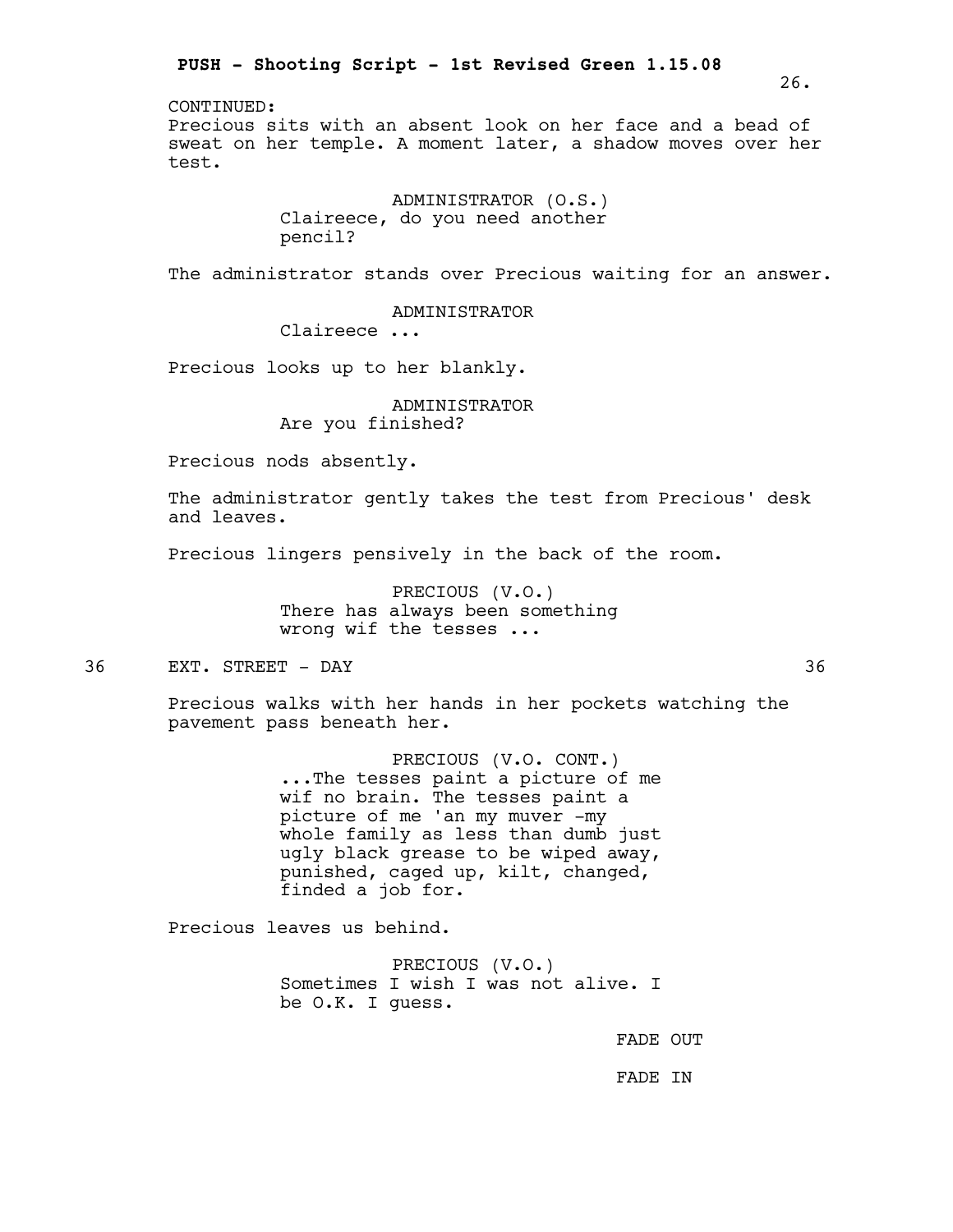27.

37 INT. 444 LENOX AVE. APT, BATHROOM - DAY 37

...A hand shuts off a shower .

...A toothbrush lands in a mug .

38 INT. PRECIOUS' BEDROOM - DAY 38

...A hairbrush lands on a dresser.

...Thick hands remove a red scarf from a drawer.

...The clock on the night stand reads 8:29.

Precious sits on the side of her bed fully dressed with red leggings and her red scarf staring at the clock with a notebook in her hands.

> PRECIOUS (V.O.) Today is first day. I been tessed. I been incomed eligible. I got my medicaid card, proof of address, self, pencil, notebook -alla dat shit.

When the clock reads 8:30, she stands, turns to a mirror, sees a pretty blond white girl and leaves the room.

39 INT. 444 LENOX AVE. KITCHEN - DAY 39

...Precious stares into the refrigerator.

...Precious stares into the freezer.

Finally, she closes the door.

PRECIOUS

MA! !!

No answer.

PRECIOUS

MA! !!

MARY (0. S. )

What?!

PRECIOUS I need some money.

MARY (0. S. ) For what?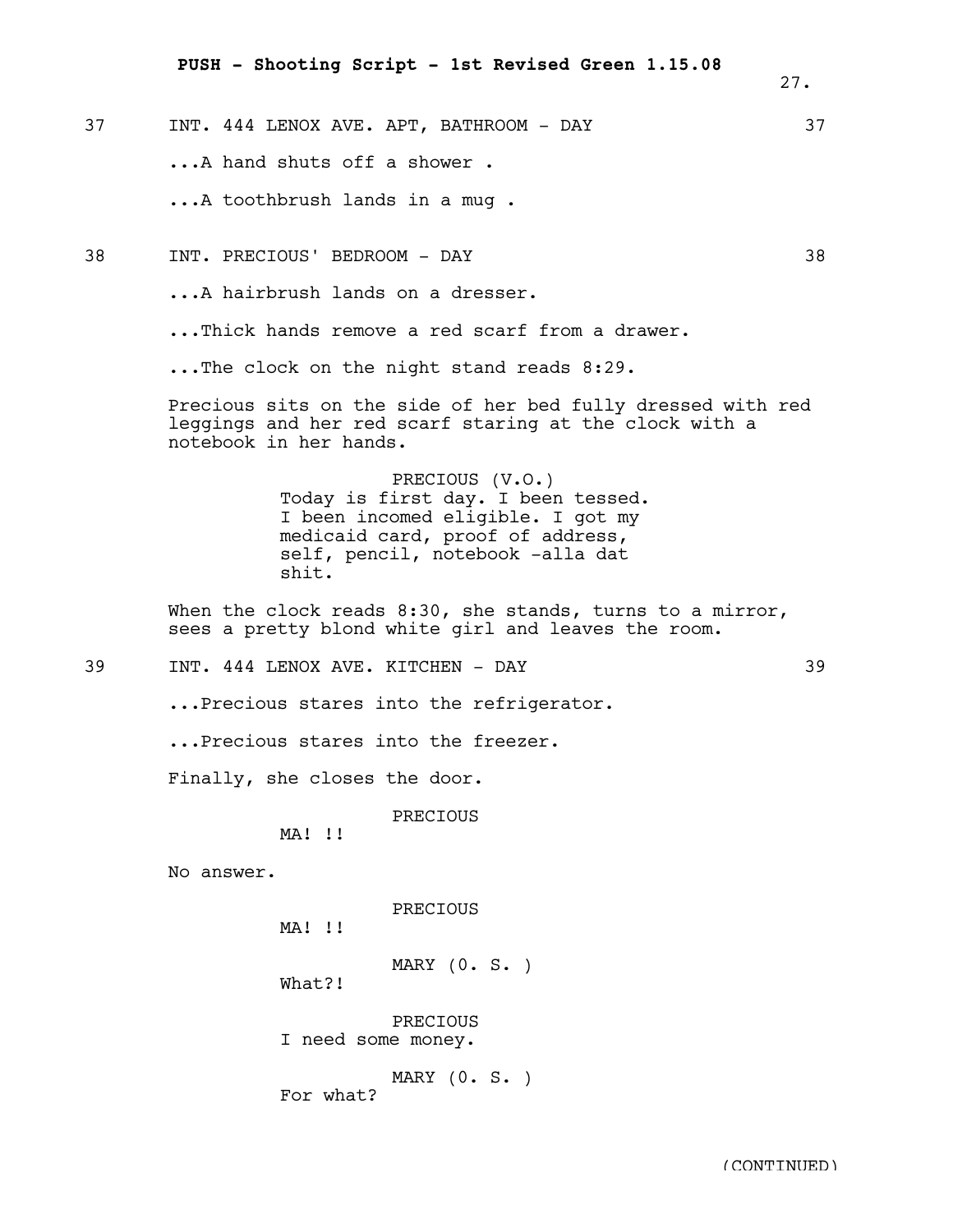39 CONTINUED: 39

PRECIOUS Sumthin' to eat. My head hurt.

MARY (0. S. ) (beat) How much you need?

PRECIOUS Five dollars.

MARY (O.S.) (beat) Come and git it then.

The air changes. Time stands still.

A look that is both childlike and gray comes over Precious' face.

40 INT. MARY'S BEDROOM - DAY 40

Large panties fall to the floor from beneath the sheets. Mary's knees widen beneath the covers.

41 INT. 444 LENOX AVE. KITCHEN - DAY 41

A frozen Precious stares across the apartment for a brief eternity.

Finally, she dashes for the front door, throws open the locks and bolts out of the apartment slamming the door behind her.

> MARY (O.S.) Where you going?!

42 EXT. STREET - DAY 42

Precious walks briskly.

PRECIOUS (V.O.) The other day I cried, felt stupid. Guess what...Fuck that other day. Thas why God or whoever make new days. Still hungry tho.

Precious stops and looks up at something.

Before her stands a fast food restaurant with a giant sign atop it that says KICKIN FRIED CHICKEN.

Precious looks around, takes a deep breath and steps inside.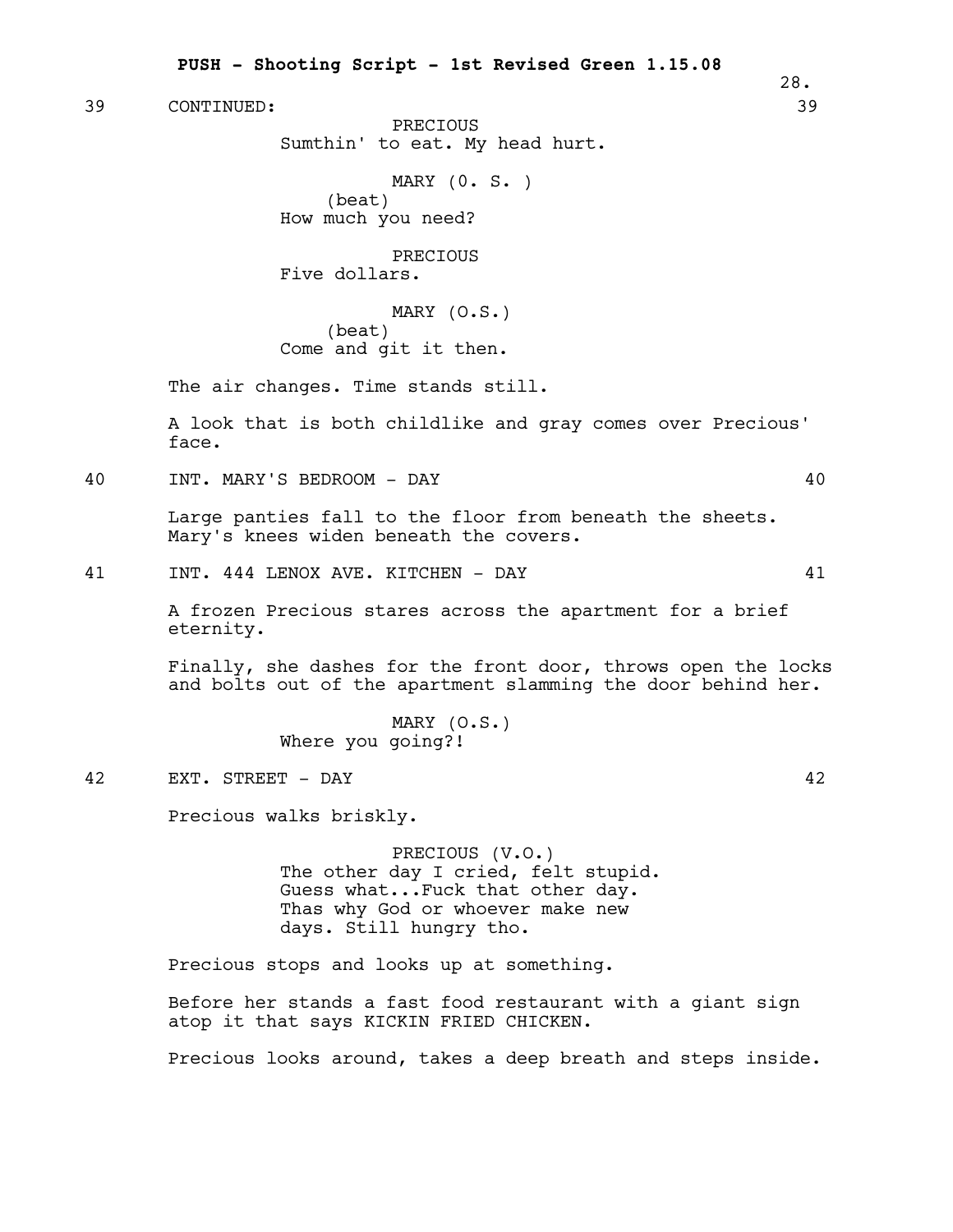43 INT. KICKIN FRIED CHICKEN - DAY 43

Precious approaches the counter with a strained "nonchalance".

A MIDDLE-AGED WOMAN IN A HAIR-NET waits behind the register.

Precious sets her notebook and pencil down on the nearest table.

> WOMAN What you want baby?

**PRECTOUS** Give me a basket please.

WOMAN

Sides?

Precious' eyes wander from the fry bin all the way over to a refrigerator towards the back.

> **PRECTOUS** Ain't sure. still thinkin'. Watchin' the weight you know.

The woman chuckles and then leaves for the chicken.

The digital clock on the wall reads 8:53.

Precious whirls around to see A YOUNG MAN CIGARETTE IN HIS MOUTH spraying the door with glass cleaner and then wiping it from the bottom up.

Precious turns back around to find her server selecting pieces of chicken from a huge tray with large silver tongs.

The clock on the wall reads 8:54.

Precious turns to the door again to find the young man still cleaning it.

Precious turns back around to see her server returning with a basket of chicken.

> PRECIOUS Potato salad! Thas it.

The woman nods, sets the chicken on the counter and heads back towards the refrigerator in one fluid motion.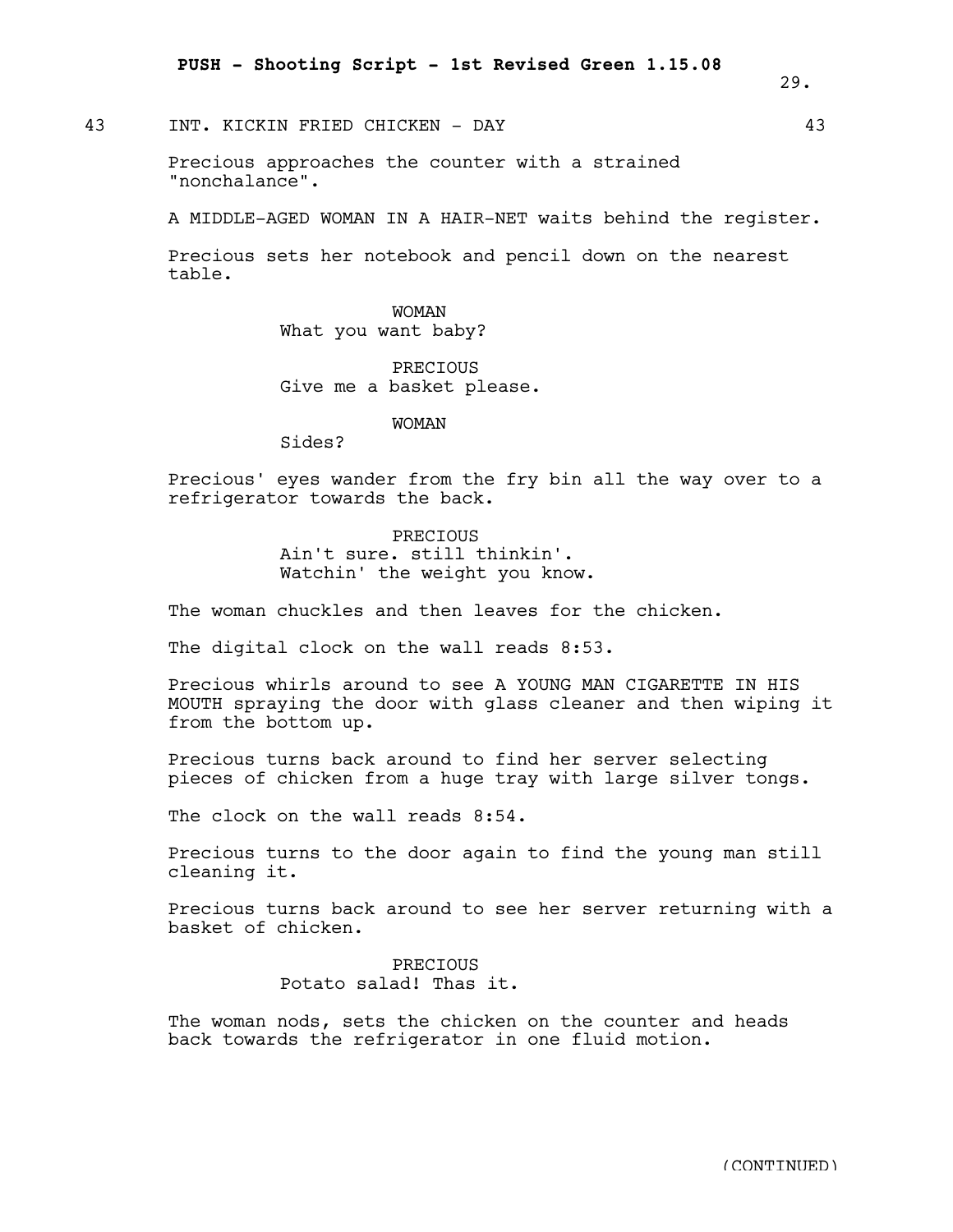- The young man wipes the top of the front door and looks to be about finished. 43 CONTINUED: 43
- 44 EXT. KICKIN FRIED CHICKEN DAY 44

Precious bursts out of the restaurant with the bucket under one arm and sprints off down the block.

A SCREAM from inside follows.

WOMAN (O.S.) REGGIE!!! GET HER!!!

A second later, Reggie, the young man who cleaned the glass, dashes out after Precious.

Precious looks back while sprinting and scarfing down pieces of chicken at a remarkable rate.

Across the street, SHEILA, Reggie's pregnant girlfriend, screams at him.

### SHEILA

Reggie, where you been? I've been paging your tired ass all night.

Reggie stops dead in his tracks. Shit! Busted. He lights up a cigarette, about faces and prepares for her rant.

SHEILA

Nigga, I knew that was you. And who you running after, some fat bitch. Get your ass over here.

Precious turns the corner of 126th street and onto Clayton Powell Jr. Boulevard still devouring chicken.

A SKINNY DISHEVELED MAN sitting on a standpipe calls out to her.

> SKINNY MAN You gon catch indigestion Mommie.

## 45 EXT. HOTEL THERESA - DAY 45

Precious finishes off the chicken at the exact moment she reaches the Hotel, stuffs the bones and basket into a trash bin and dashes into the building.

### 46 INT. HOTEL THERESA ELEVATOR 46

Precious looks at her watch and then freezes as if something terrible has just dawned on her.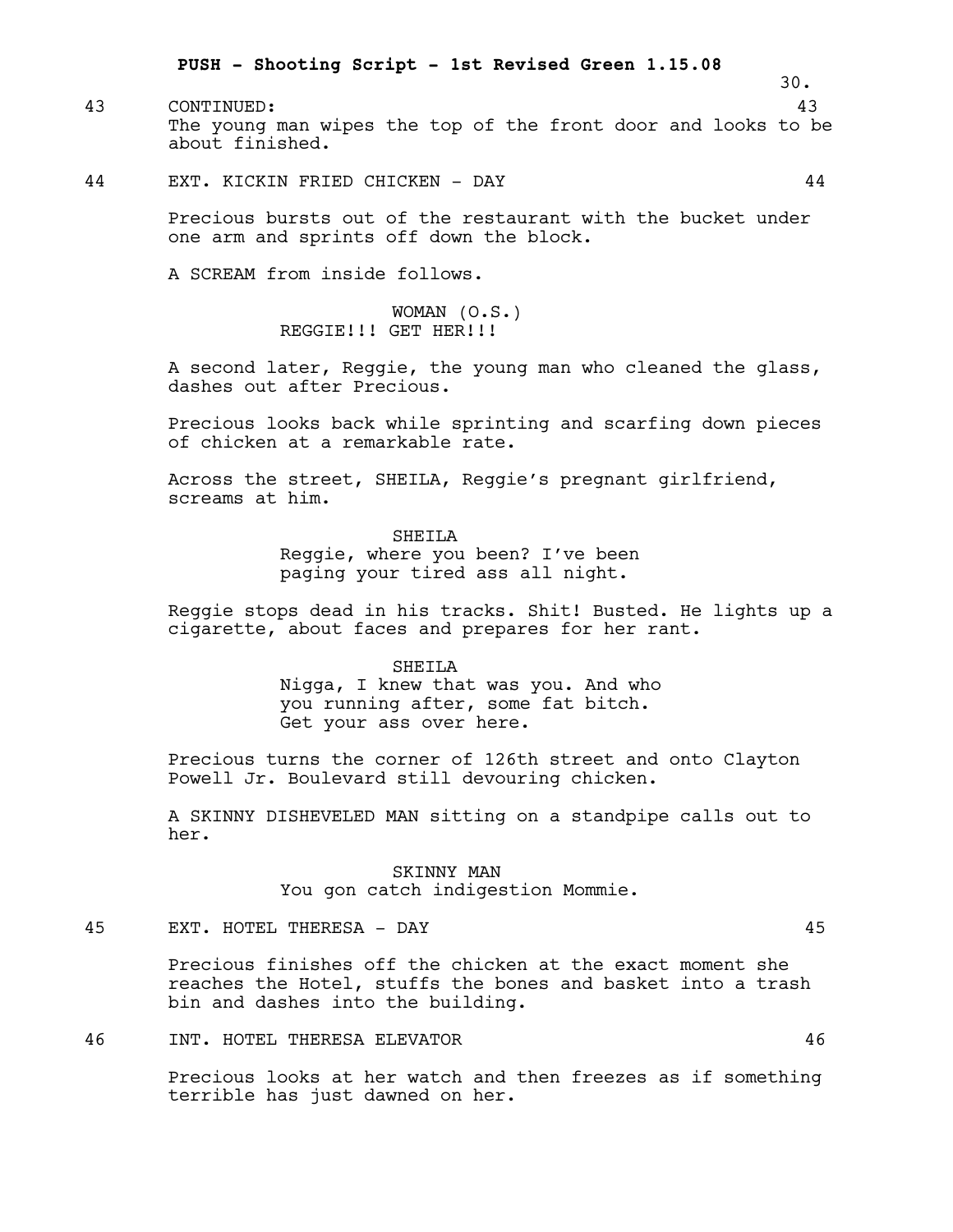30A.

# 47 INT. KICKIN FRIED CHICKEN - DAY 47

Precious' notebook and pencil sit on the table where she left them.

# 48 INT. HOTEL THERESA ELEVATOR 48

Precious looks crestfallen. A glance at her watch makes it worse.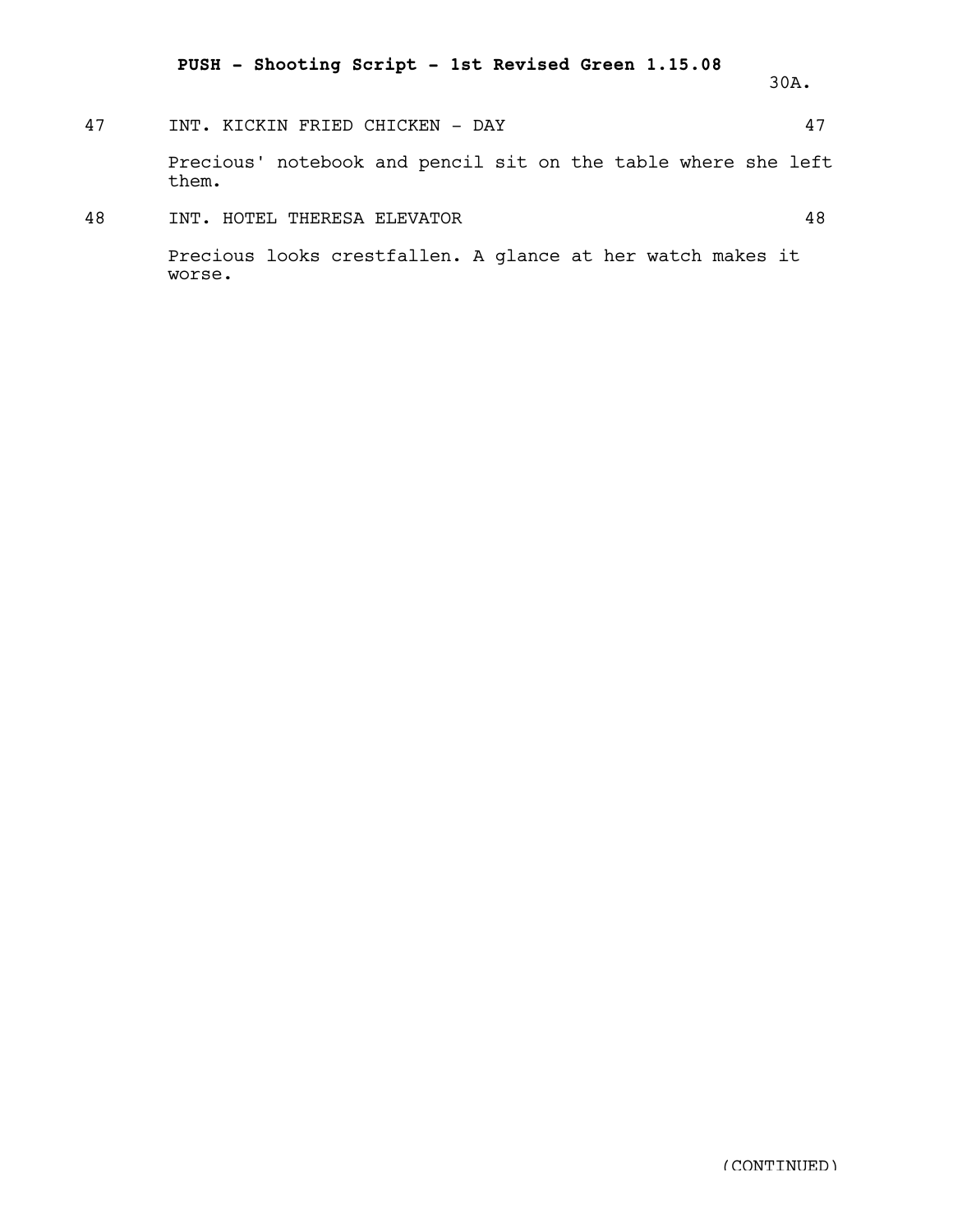- Her stomach GROWLS. She suddenly looks unwell. 48 CONTINUED: 48
- 49 INT. HOTEL THERESA 19TH FLOOR DAY 49

The elevator doors open. Cornrows speaks on the phone while picking her nails. Several lines are ringing. She waves from behind her desk as Precious walks by.

> CORNROWS (on the phone) ...What else would get away with clouding your mind, messin your heart and leaving the goddamn toilet seat up? Wait a minute girl....

She decides to grab a line.

CORNROWS Each One Teach one, hold please.

She pushes another line.

CORNROWS Each One Teach One, hold.

She goes back to her conversation.

CORNROWS Yeah, I'm back.

Precious exits.

A49 INT. HOTEL THERESA HALLWAY - DAY A49

Precious, nauseous, makes her way down the hallway.

B49 INT. HOTEL THERESA HALLWAY OUTSIDE MS. RAINS ROOM - DAY B49

Precious lunges for a trash bin into which she promptly vomits.

She quickly catches her breath. Wipes her mouth and looks 10 feet away at a brightness coming from an open doorway. Her HEART BEATS loudly.

Precious stands up. She seems to be there for a considerable spell.

A blur of a young girl darts into the room from the other end of the hall without looking at her.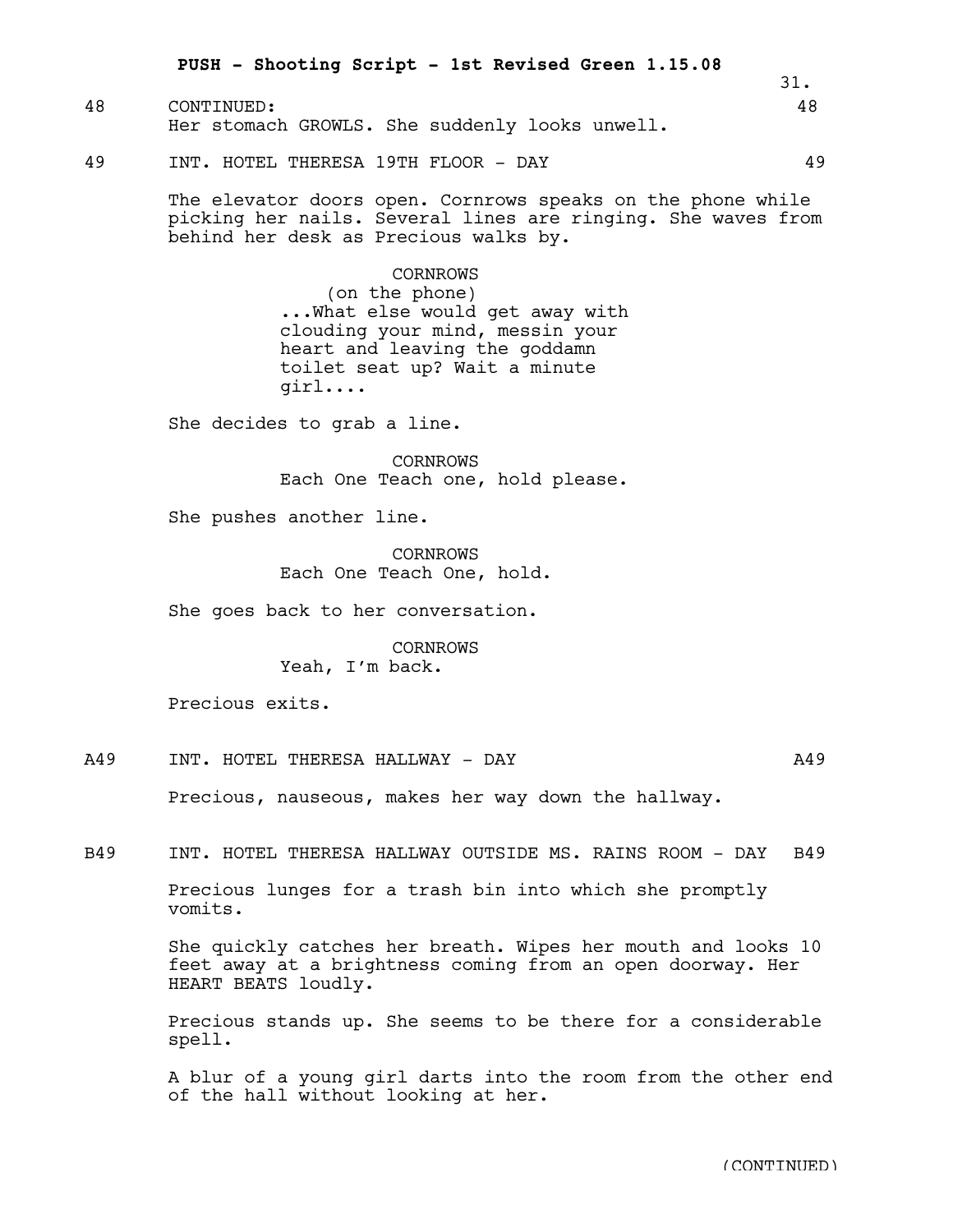MS. RAIN, PETITE, AFRICAN AMERICAN, BEAUTIFUL, THIRTIES, ALERT EYES enters the hallway looking at her watch and then up to Precious. B49 CONTINUED: B49 B49

# MS. RAIN

You alright?

Precious doesn't respond.

MS. RAIN Are you in the A.B.E. class?

PRECIOUS

Yes.

MS. RAIN

This is it.

Ms. Rain looks at her watch, beckons Precious with one arm and disappears inside.

> MS. RAIN (O.S) Time's a wastin'.

31A.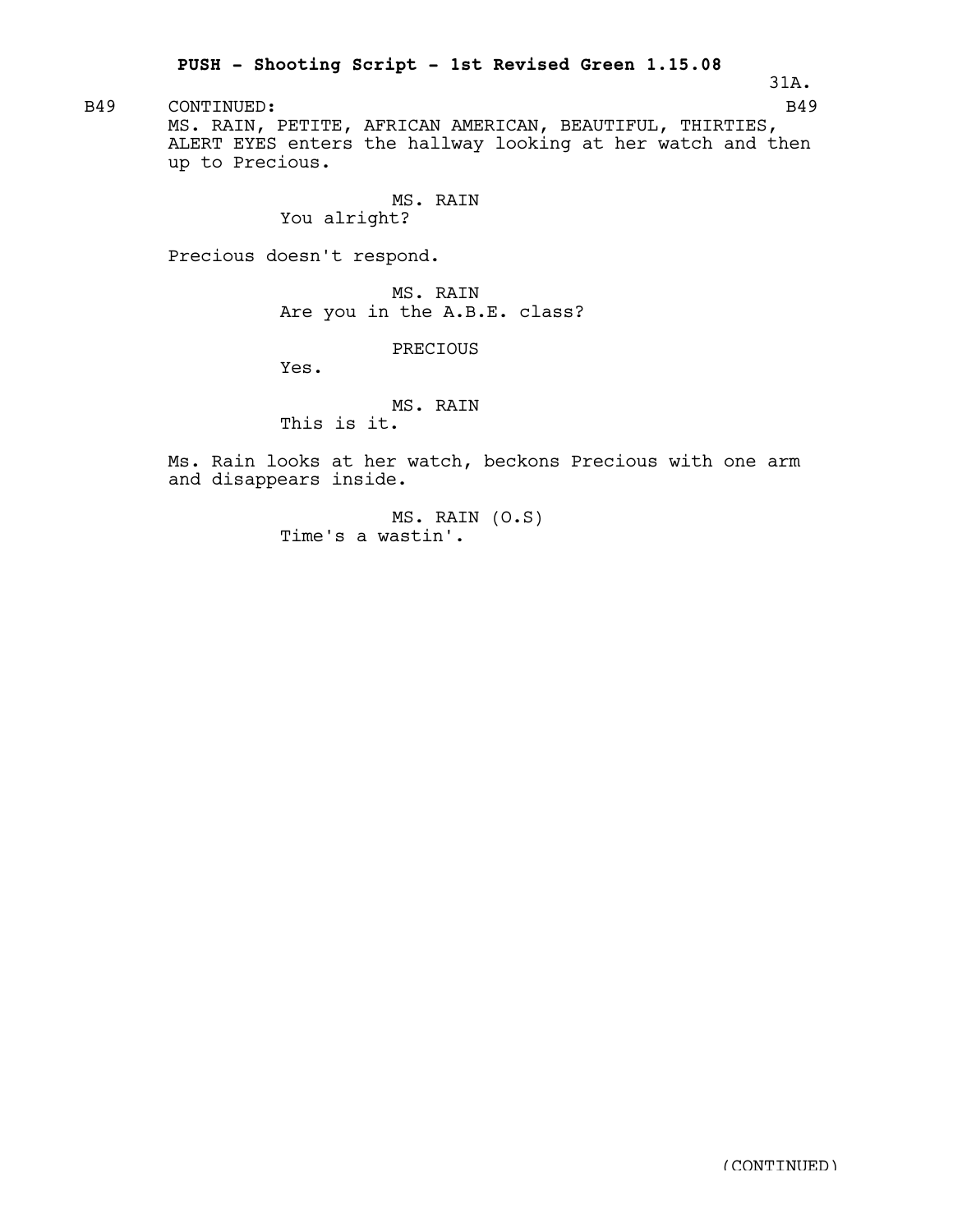Precious still doesn't move. B49 CONTINUED: (2) B49

Ms. Rain appears again.

MS. RAIN You in or you out? This door closes in thirty seconds.

Ms. Rain disappears again.

Precious' feet finally transport her into the bright doorway. Its blinding light envelopes her completely.

50 INT. CLASSROOM -DAY 50

32.

Ms. Rain's desk sits before six smaller ones situated in a semi-circle. Four of them are occupied by girls roughly Precious' age:

RHONDA JOHNSON -AFRICAN AMERICAN, STOCKY AND EVEN TALLER THAN PRECIOUS, RITA ROMERO -LATIN DESCENT, MEDIUM BUILD, FRIENDLY FACE AND DRESSED ENTIRELY IN BLACK, JERMAINE HICKS WIRY, LEAN, SEATED AND DRESSED LIKE A BOY and CONSUELO MONTENEGRO -LATIN DESCENT, PETITE GLOWING AND GORGEOUS. She twirls her hair incessantly with slender painted fingertips.

A seventh desk sits well apart from the others back beneath the windows.

The girls all stare up at Precious blankly as she enters the room. Precious looks to be in a mild state of shock as she gazes around from the girls to Ms. Rain to the clouds outside the windows.

> PRECIOUS (V.O.) First thing I wonder is where is everybody -the boyz, the noises ...this feel like a Sunday school or crazy house...or something like bof' but different. Smell different too.

Precious' eyes land on the lone desk in the rear of the room.

MS. RAIN (O.S.) Have a seat.

Precious looks from the distant desk to one up front and then back to the distant desk.

She sits with the other girls delicately, as if she were a visitor in a complete stranger's home.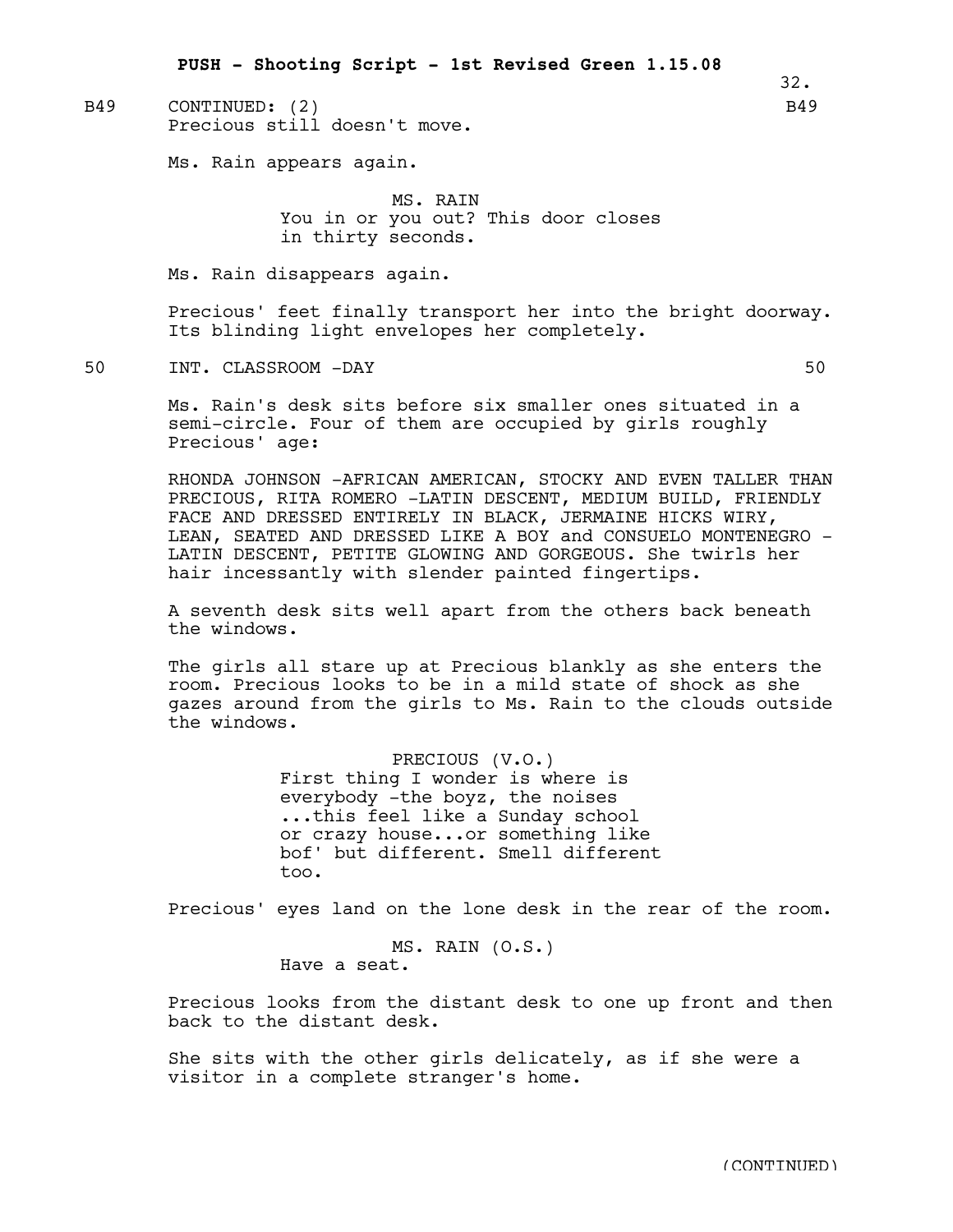Ms. Rain finishes marking the roll sheet, places the cap on her pen and holds up a notebook identical to the one Precious left at the Kickin Fried Chicken. 50 CONTINUED: 50

> MS. RAIN Does everyone have her notebook?

Precious sucks her teeth in self-disgust as she looks around to find that all the other girls have theirs.

JO ANN ROGERS -CAREFREE, CUTE AND SMUG, then breezes into the room with an air of insubordination.

> MS. RAIN It's 9:07. Jo Ann you're late.

Jo Ann points into her mouth, which is full.

JO ANN (chewing) I had to. Most important meal of the...

MS. RAIN Starting tomorrow, this door will be locked at 9:00.

Jo Ann rolls her eyes and sits beside Precious.

MS. RAIN Class, today we have some new people so let's just...

JO ANN Ooh! Hold up! wait up! Hold up! I found something!

MS. RAIN I beg your pardon Jo Ann!

JO ANN 2000 'pologies Miz Rain but I jus'

want to say, do anyone need an extra notebook I foun' in the chicken place?

PRECIOUS

It's mine!

JO ANN Okay hoe. I found your Cadillac too. It's parked out front.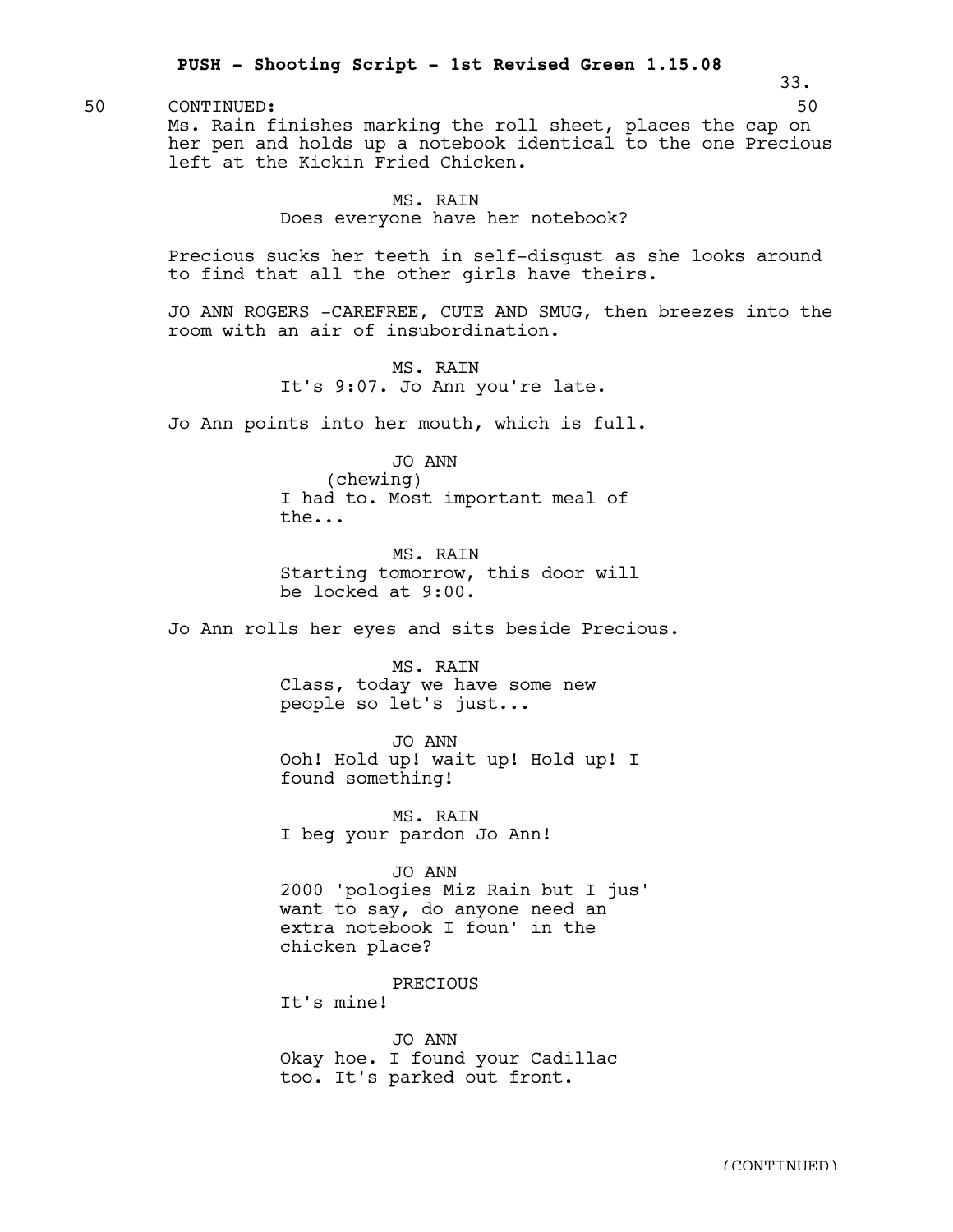PRECIOUS I leff it! I did! I leff it at the Kickin Fried Chicken on Lenox tween one-two-seven and one-two-six this morning. JO ANN ...Alright girl, I was just fuckin' with you. Jo Ann returns the notebook to Precious. MS. RAIN Mind your mouth in here Jo Ann. JO ANN What I say?! MS. RAIN Just watch the language. Jo Ann shrugs her shoulders, looks down and then turns her eyes to Precious' stomach. JO ANN (quietly) When you due? Precious looks down and shrugs her shoulders. MS. RAIN Since we have more new people than old people today, let's just go back to square one and get to know each other. State your name, where you were born, your favorite color, something you do well and why you're here. CLASS What?! Ms. Rain points to the blackboard where each of the 5 questions are written neatly to the side. MS. RAIN I'll start. My name is Blu Rain ... CLASS

34.

Jo Ann rolls her eyes. 50 CONTINUED: (2) 50

What?!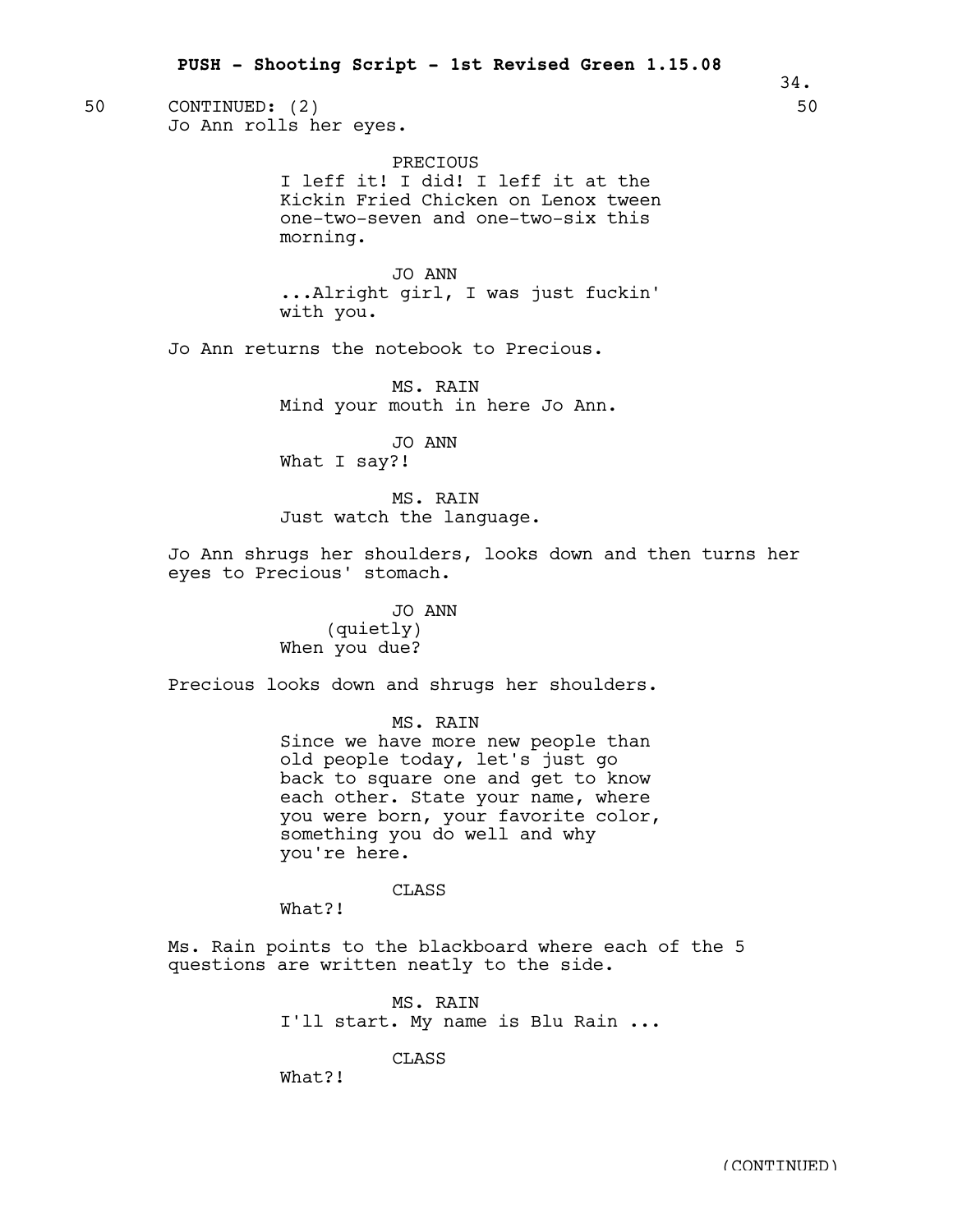50 CONTINUED: (3) 50

JERMAINE Thas your real name?

MS. RAIN That's my for real, hope to die if I'm lying name.

JERMAINE Your first name Blue?

MS. RAIN Yes it is. My favorite color is purple...

PRECIOUS (V.O.) Off da bat sumthin' different wif dis lady. She like to sing. I wish I could sing. Go to church. Sing on a choir. Mama say ain't no God. Dis lady remind me Mr. Wicher but more a man and like Miss Lichenstein 'cept not a cuckoo. Dress like she ride in out the village too.

#### MS. RAIN

...What do I do well? I sing pretty well. And I'm here because a good friend used to teach at this school. She was out one day and asked me to substitute for her. When she quit, they asked me if I wanted the job. I said yes and  $I$  ve been here ever since. Rhonda?

RHONDA

My name Rhonda Patrice Johnson. I was born in Kingston Jamaica ...

Precious looks her over.

coconut head peoples do.

Big redbone girl big like me but don't talk funny like how

PRECIOUS (V.O.)

#### RHONDA

My favorite color is blue. I cook good. My mother usta have a restaurant on Seventh Ave. Before she got sick, she taught me everything. I'm here to bring up my reading so I could get my G.E.D.

Rhonda turns to Rita who sits beside her.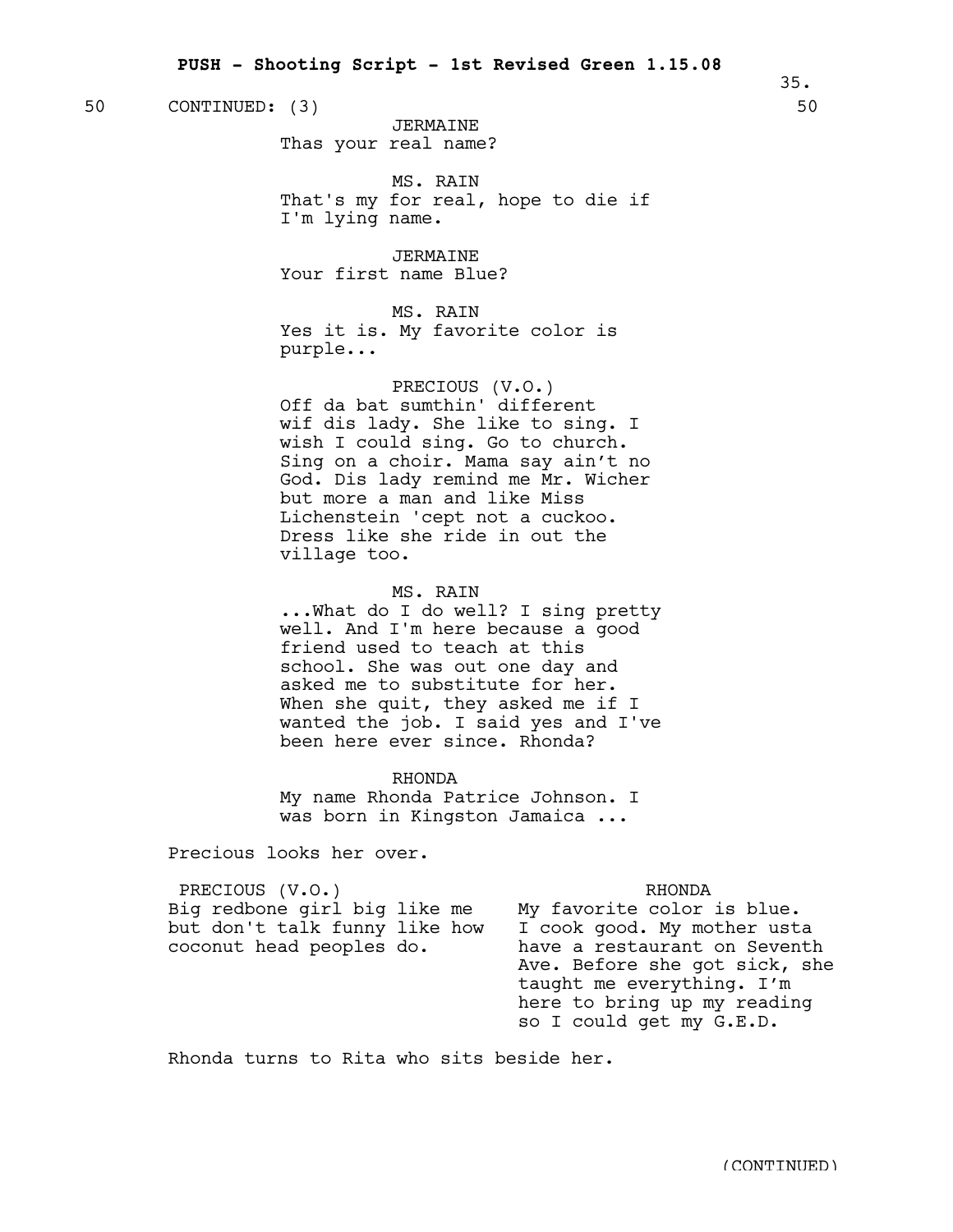50 CONTINUED: (4) 50

RITA My name is Rita Romero. I was born right here in Harlem. I'm here because I was an addict and dropped out of school ...

PRECIOUS (V.O.) Skinny Spanish girl seem a little sad but maybe jus quiet. Could be bofe. I check into it.

RITA ...and never got my reading and writing together. My favorite color is black but I

guess you could tell that.

JO ANN What do you do good?

MS. RAIN Well. What do you do well Jo Ann?

Jo Ann points to herself as if to say, "Me?!" and Ms. Rain shakes her head and points to Rita.

> RITA (softly) I'm a good mother, a very good mother.

Jermaine is next in line.

JERMAINE My name is Jermaine. My favorite color...

RHONDA Tell us where you born first.

JERMAINE (mildly annoyed) I was born in the Bronx, still live there...

JERMAINE

PRECIOUS (V.O.) What the hell is going on in here? Is she a man? What kinda school is this? I don't \* dancer if I do say so. A know here. Jermaine, which I don't have to tell you, is a boy's name. ...Red is my favorite color. Usta be blue. I'm a good friend told me about Each One / Teach One. I came here to get away from bad influence.

> RITA You come to Harlem to get away from bad influence?

> > (CONTINUED)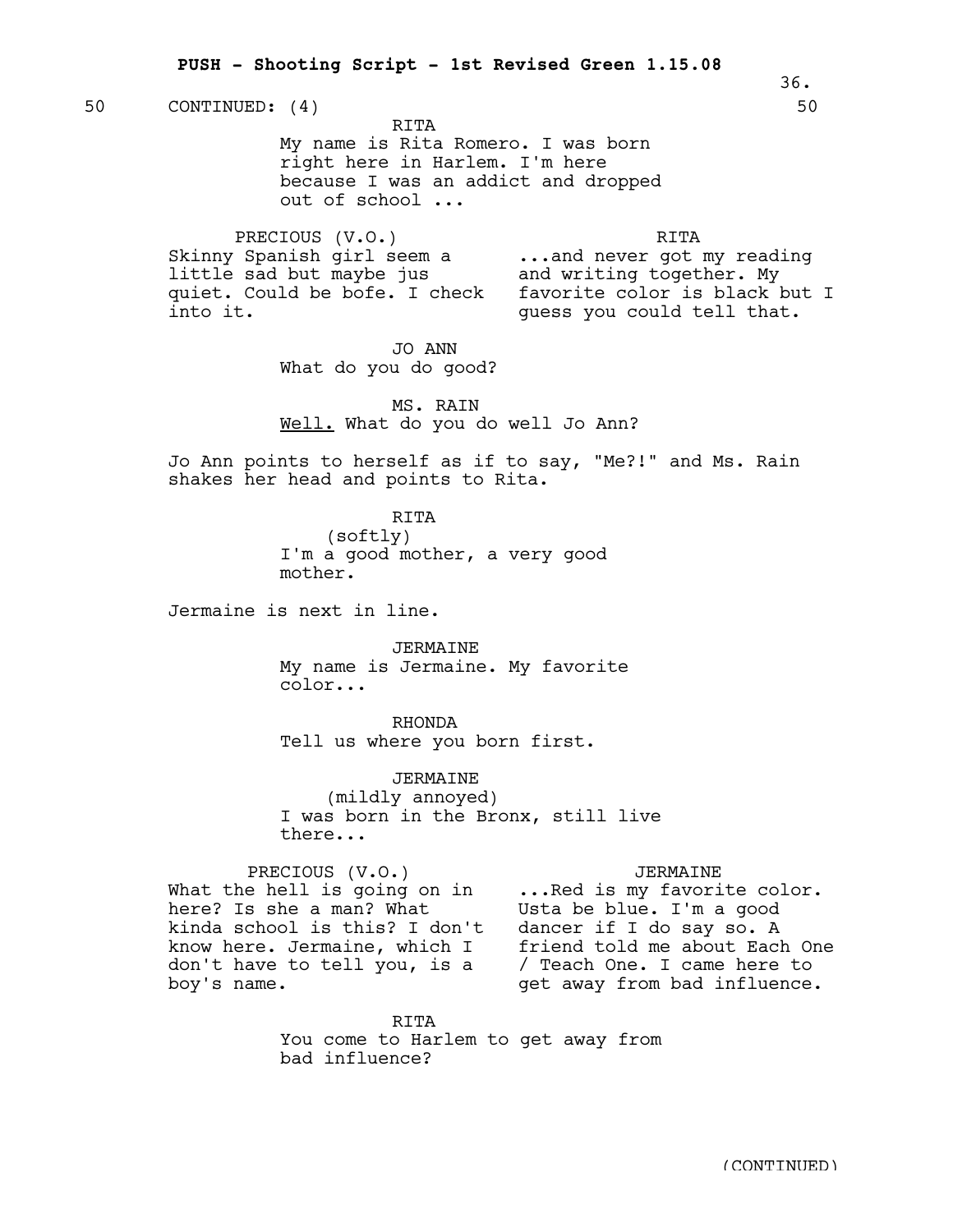50 CONTINUED: (5) 50

**JERMAINE** I'm afraid so.

JO ANN Can I go Miz Rain?

MS. RAIN When it's your turn Jo Ann. Consuelo?

CONSUELO (still twirling her hair) Favorite color? Why I'm here? What's alla dat shit?

MS. RAIN It's just a way of breaking the ice -a way of getting to know each other better...

PRECIOUS (V.O.) Ooohhh, dis pretty Spanish girl, coffee cream color wit long ol' good hair. She look nice but got some attitude. Ain' like she tha first tho.

MS. RAIN ...by asking nonthreatening questions that allow you to share yourself with the group without having to reveal more of yourself than might be comfortable ...

MS. RAIN

...You don't have to do it if you don't want to but you do have to watch your language.

CONSUELO I don't want to.

MS. RAIN You don't want to do what, participate or watch your language?

CONSUELO The first part.

Precious is next.

MS. RAIN

Claireece?

Precious doesn't respond.

MS. RAIN

Claireece?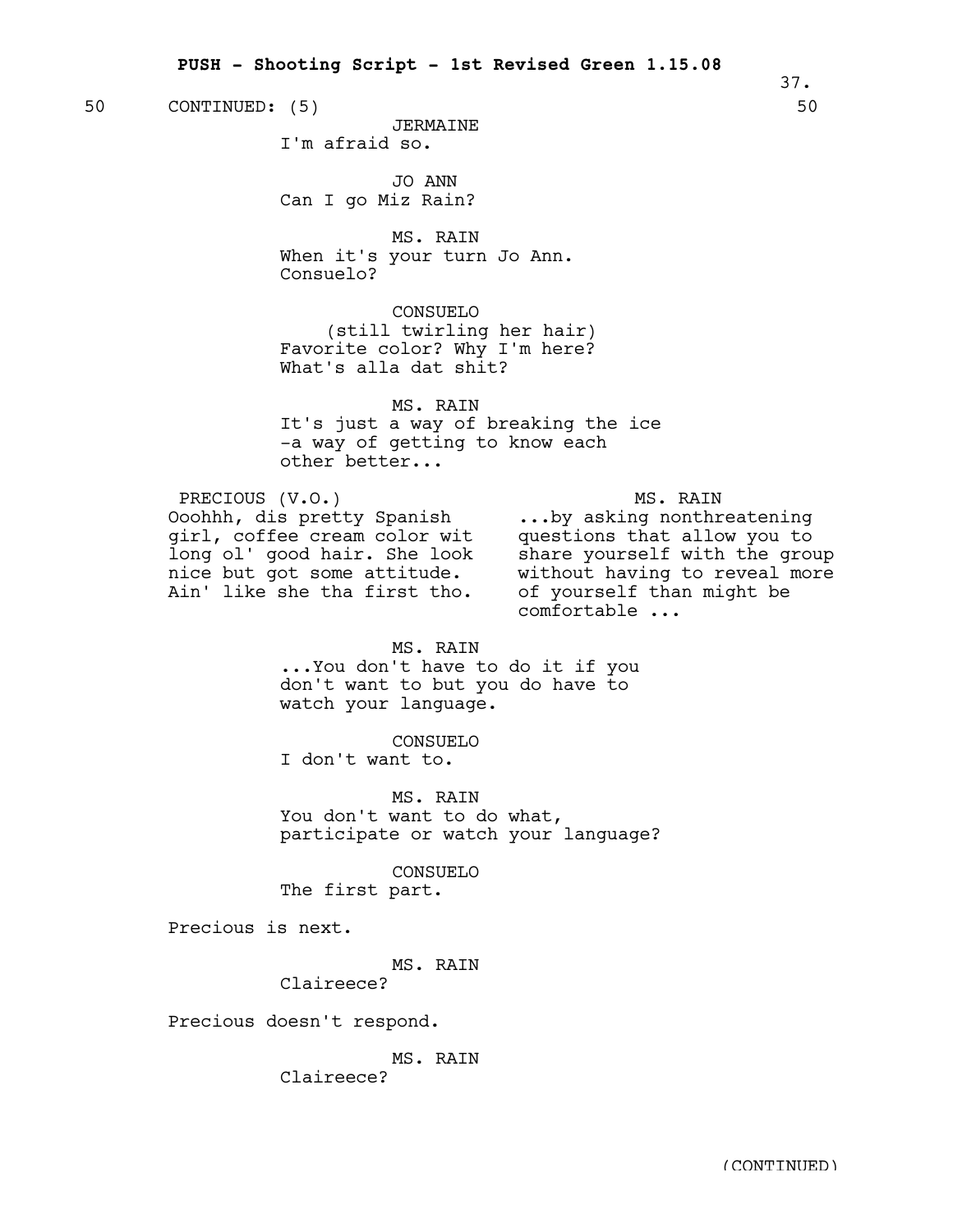50 CONTINUED: (6) 50

PRECIOUS (softly) Could I skip too Miz Rain?

MS. RAIN (beat) Certainly. Jo Ann?

Precious exhales looking astoundingly grateful and then turns to Jo Ann.

> JO ANN I'm Jo Ann. (waving enthusiastically) Hi! My favorite color is fluorescent beige. My ambition is to have my own record layer.

Ms. Rain and the class look confused.

RHONDA Where were you born and why are you at this school?

PRECIOUS (V.O.) Jo Ann like the spotlight and I was born in King's County can't sit still. Teacher Hospital. My mother moved us don't need no outside policin' tho. She ain' 'fraid. I wonder what is a record layer anyway. JO ANN to Harlem when I was nine years old. I'm here to get my G.E.D., then, well I'm already into the music industry. I just need to take care of the education thing so I can move up.

> MS. RAIN Well, that's everyone. Welcome to...

PRECIOUS (O.S.) I could...Could I...go?

Surprised, Ms. Rain and the class turn to Precious. She is visibly uncomfortable and seems as if trying to hide in plain sight.

> MS. RAIN Okay Claireece.

The air is sucked out of the room.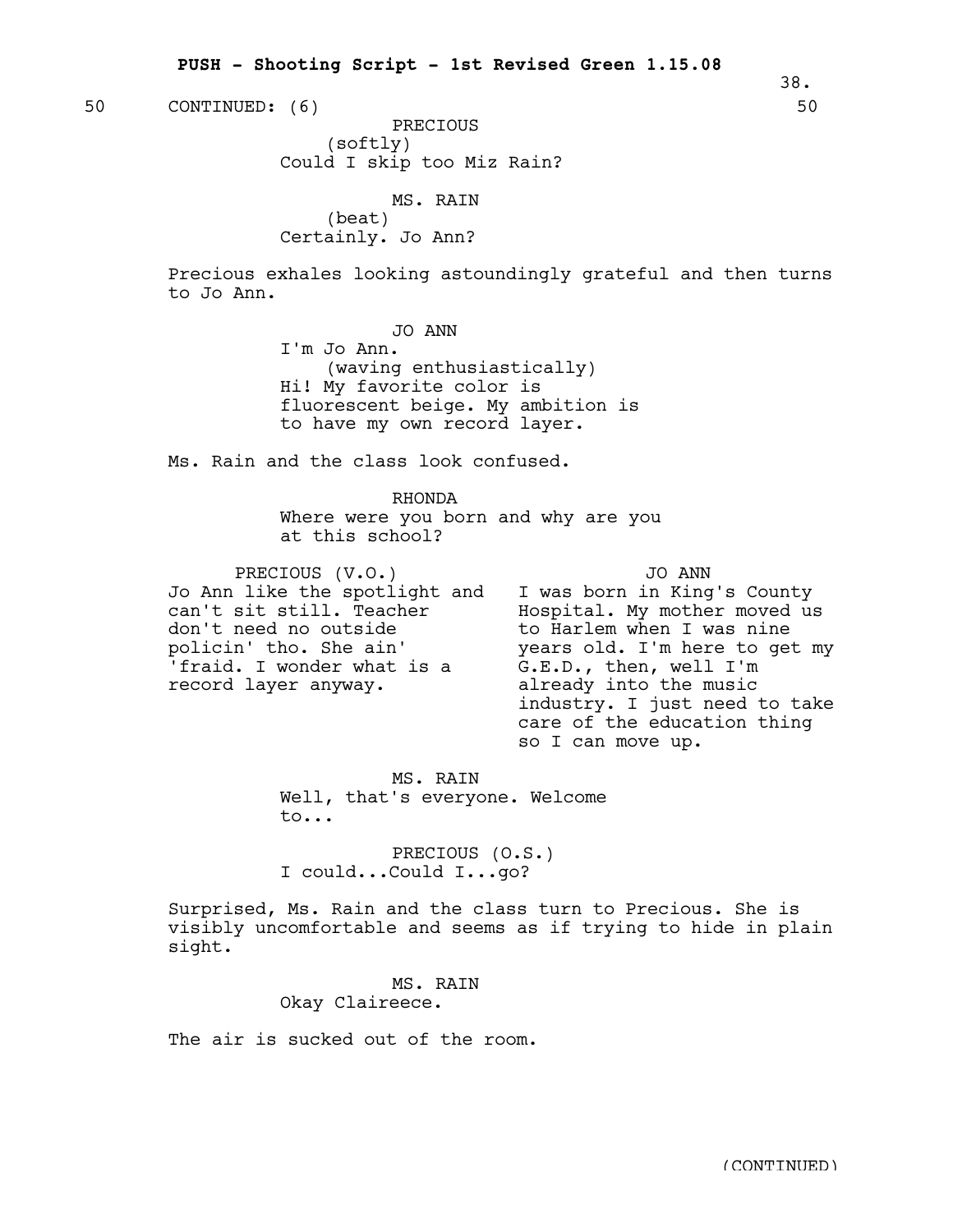PRECIOUS (V.O.) Everybody looking at me now. Everybody see me. I wish for back of class again... The distant desk vanishes over Precious' shoulder. PRECIOUS (V.O. CONT'D) ...then I think, never that again. Precious exhales. PRECIOUS My name Claireece Precious Jones. I go by Precious. I was born in Harlem. I like yellow 'n I had a problem at my old school so I come here. MS. RAIN (beat) Something you do well? Precious thinks for a moment and then shrugs. PRECIOUS ...Nuffin. MS. RAIN (softly) Everybody is good at something. Precious shakes her head. MS. RAIN One thing? PRECIOUS (looking down) I can cook and... The room waits. MS. RAIN And? PRECIOUS **PUSH - Shooting Script - 1st Revised Green 1.15.08** 50 CONTINUED: (7) 50

I never...

The room continues to wait.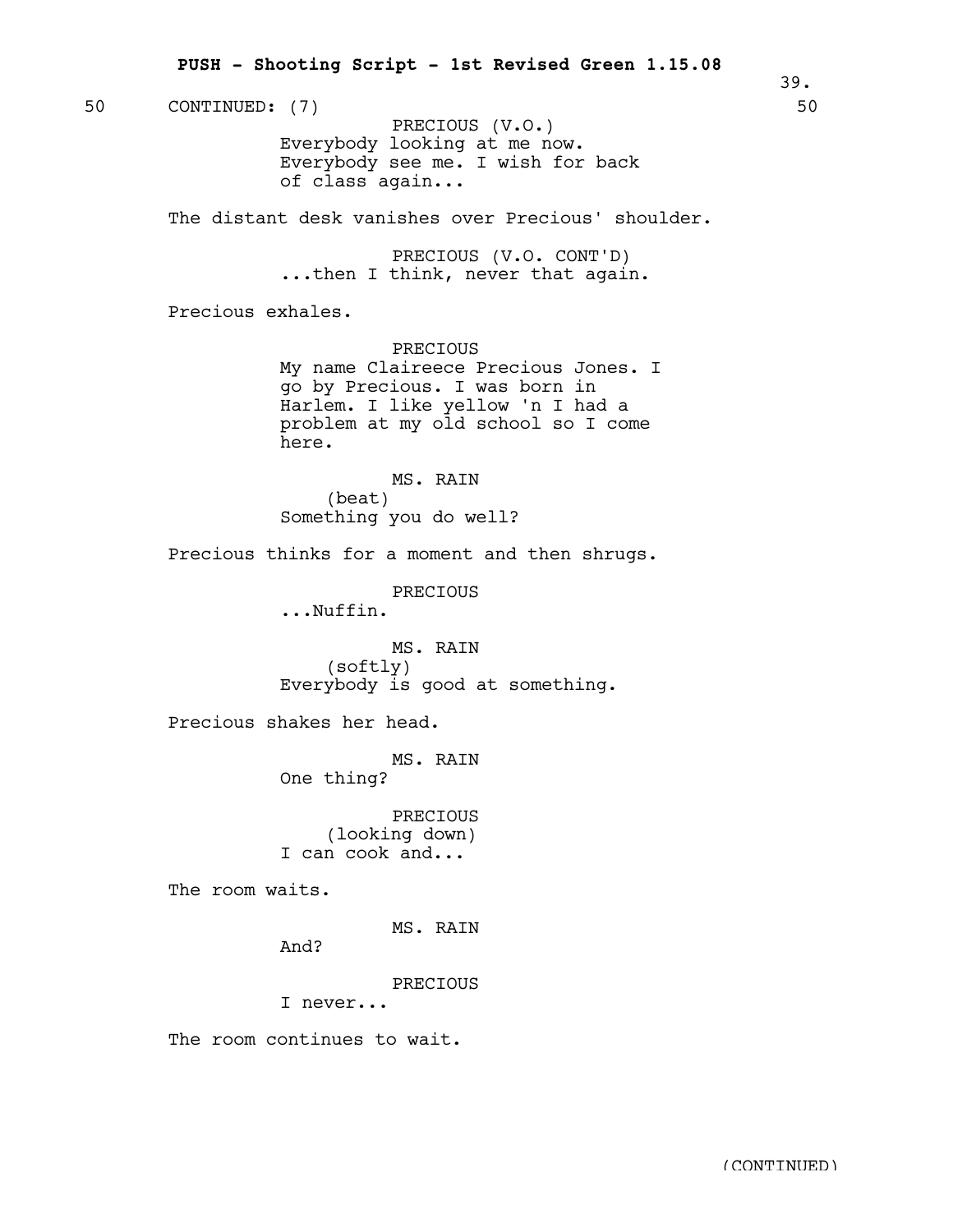50 CONTINUED: (8) 50

PRECIOUS Well ... I never talked in class before. I guess now I could do that too.

MS. RAIN (beat) How does it make you feel?

Precious looks around but seems to be searching inside more than anywhere else.

After a moment...

PRECIOUS ...Here. It make me feel ...here.

The class is quietly taken aback.

Precious smiles as if having just made it ashore from a ship lost at sea.

FADE OUT

FADE IN

51 EXT. HARLEM STREET - DAY 61

Precious walks off alone still beaming from the new world she has discovered.

> PRECIOUS (V.O.) Before, I got A minus in English and never say nuffin', never do nuffin'. But Miz Rain say we gonna read and write in our notebooks every day. Thas sumthin' seeing how we can't really do none of those things and then I think maybe this ain' tha class for me. But when Miz Rain see the worry on my face, she look at me and start to talk in Chinese...

The ghostly image of Ms. Rain appears on the sidewalk ahead of Precious. It is a glimpse from back in the classroom. Her voice ECHOES.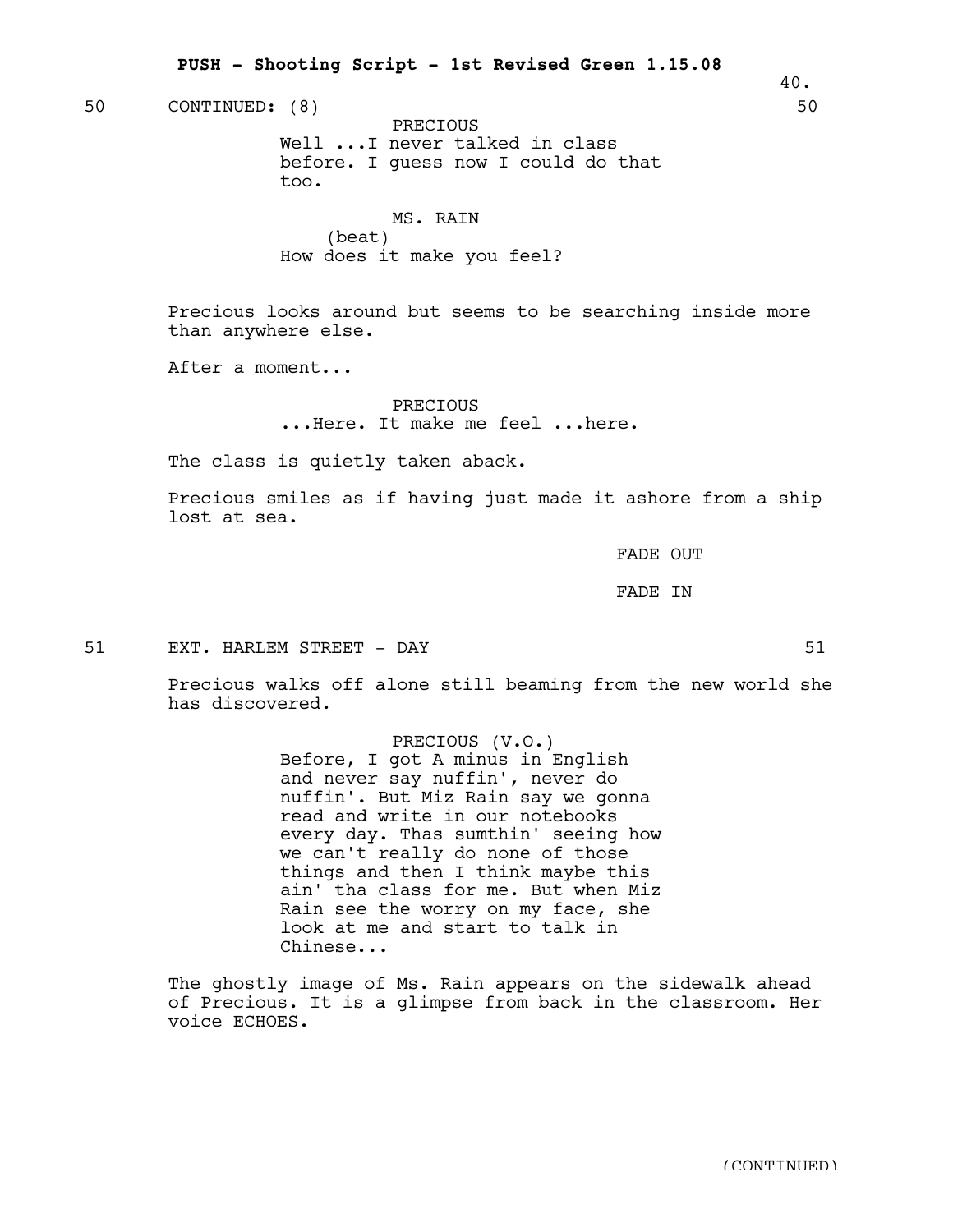51 CONTINUED: 51

MS. RAIN (V.O.) The longest journey begins with a single step...

Ms. Rain vanishes and Precious shakes her head.

PRECIOUS (V.O.) ...Whatever the fuck that spozed to mean. This school different, okay. But this not Star Trek neitha'.

Precious continues into the distance.

PRECIOUS (V.O.) Complicated, complicated -Chinese journeys, 2 books, write 'n you don't know how? Dawg ...

# 52 INT. CLASSROOM - ANOTHER DAY 52

Ms. Rain writes the letter A on the board and then hands the chalk to Jermaine. Jermaine writes B and then hands it to Consuelo. Consuelo writes C and hands it to Rhonda. Rhonda writes D and hands it to Rita.

Rita takes a step and starts to cry. She drops the chalk. It shatters on the floor.

> MS. RAIN We're all in this together Rita. Class?

> > ALL BUT RITA

E!

Rita picks up the largest shard of chalk from the floor and writes E on the board. She hands the chalk to Precious and Precious writes F.

The entire class sits simultaneously and then giggles at their synchronicity.

> MS. RAIN This is just the beginning. Why don't we try by ourselves? There are 26 letters in the alphabet. They all have a sound. These letters make up all the words in our language. Please open your notebooks, write the date and then let's write the alphabet.

The girls begin to write.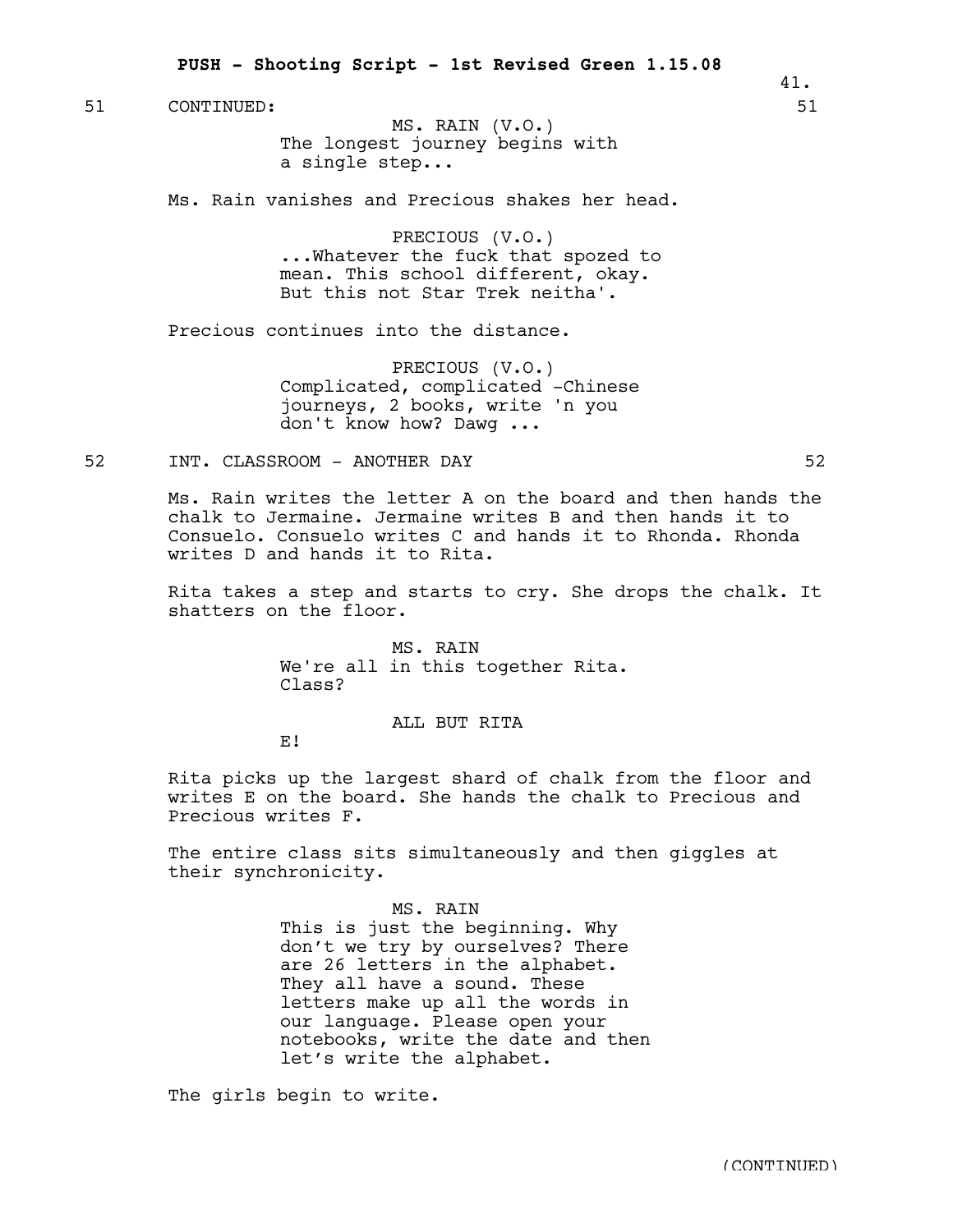Precious soon sets her pencil down, moves her hands to her stomach and looks faint. She gathers herself, catches her breath and trudges on. MS. RAIN (O.S.) This is going to be painless ... 53 INT. SMALL OFFICE - DAY 53 Precious and Ms. Rain sit close together over a small table looking down at a large colorful children's book. MS. RAIN ...I just want you to read a page from this book. Precious looks up at her blankly and then back down at the book with trepidation. PRECIOUS (V.O.) Sure lady, right after I get voted president. MS. RAIN Precious? PRECIOUS I can't do that Miz Rain. MS. RAIN C'mon Precious. Give it a try. Precious looks mortified and starts breathing heavily. RAPID MONTAGE - DOOR SLAMS, MOANS, PANTING, PLATES BREAKING, MEAT SIZZLING, ZIPPERS, GRUNTS, SQUEAKING BED SPRINGS, LAUGHTER, SCREAMS, A RAZOR SLICING YOUNG FLESH, SWEAT and DAYTIME TELEVISION all assault her mind's senses. Ms. Rain speaks with a dire look of concern on her face but no words come out. She places a hand on Precious' shoulder and the kaleidoscope of sounds sucks away into the air. The words from Ms. Rain's mouth finally register. 42. 52 CONTINUED: 52

**PUSH - Shooting Script - 1st Revised Green 1.15.08**

MS. RAIN Precious. Honey are you okay? Try to relax. Should I call an ambulance? 911? Your moth ...

PRECIOUS

NO! !!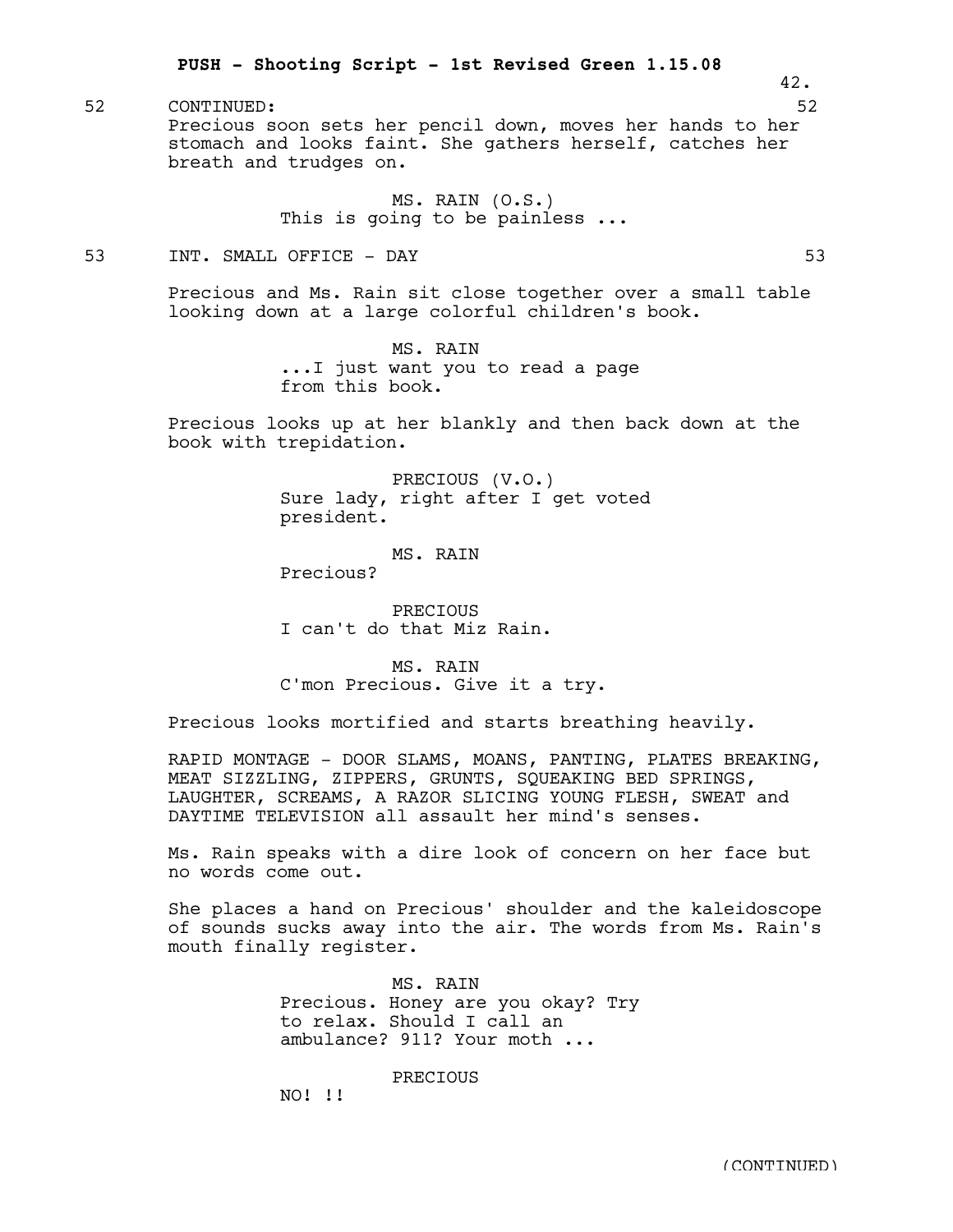Ms. Rain jumps. 53 CONTINUED: 53

# MS. RAIN

What is it?

# PRECIOUS

The pages ...

Ms. Rain looks down perplexed.

PRECIOUS (defeated) They all look alike to me. Always did.

MS. RAIN (beat) The words or the pictures?

#### PRECIOUS

The words.

Ms. Rain sighs. She sits back for a moment and looks as if she's processing more than just the tragedy of this particular situation but what is that of countless others.

In a decisive, almost militaristic movement, Ms. Rain sits up again.

> MS. RAIN I think I understand you Precious but I still want you to try. You're going to have to push yourself.

Precious looks back down at the page. There are people of various colors on a beach.

> MS. RAIN What do you think the story is about?

PRECIOUS Peoples at the beach?

MS. RAIN That's right.

Ms. Rain points to the letter A. It is the first word on the page.

> MS. RAIN Do you know what that is?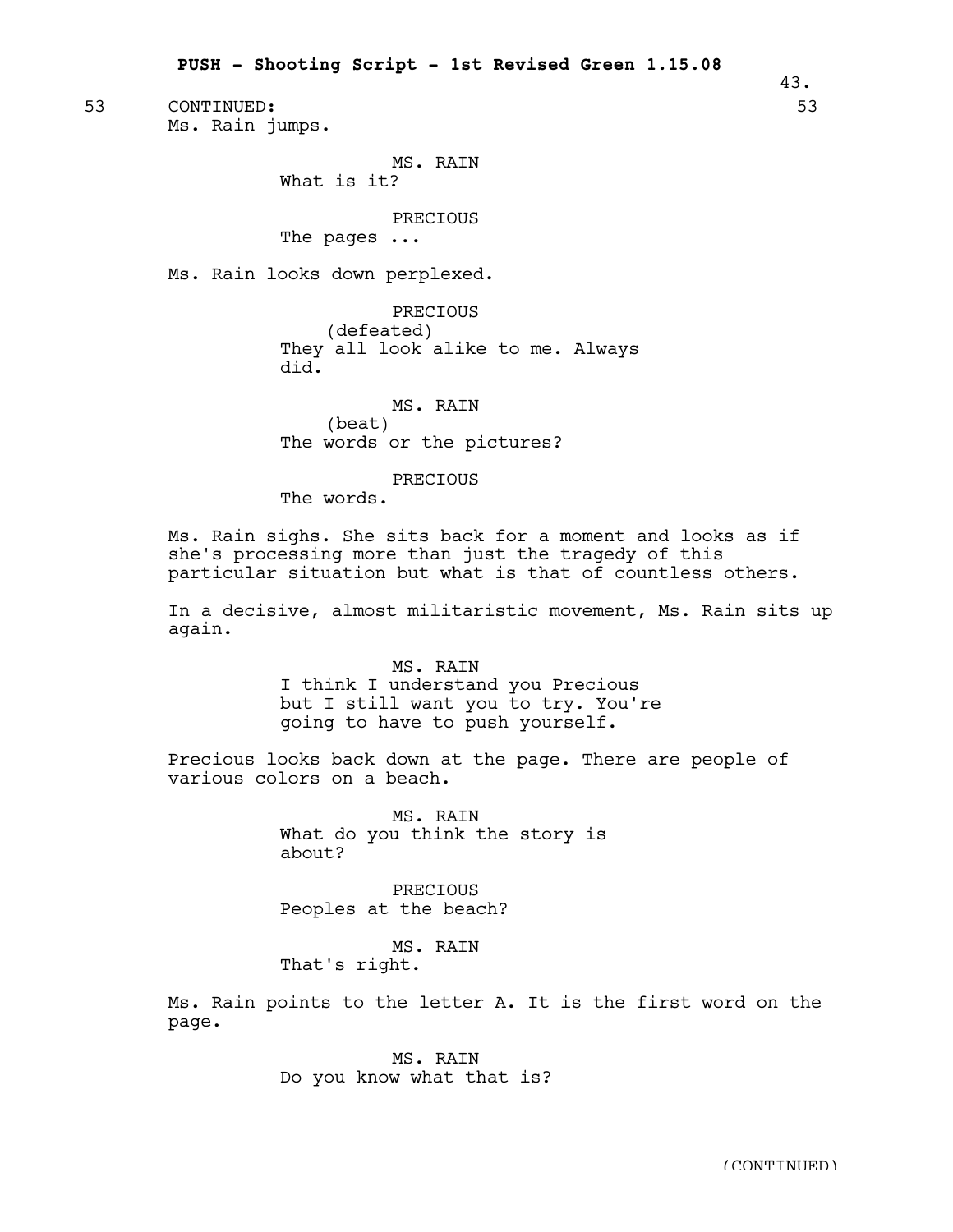53 CONTINUED: (2) 53

PRECIOUS

Yes. A.

Ms. Rain points to the next word.

MS. RAIN Do you know that word?

PRECIOUS No. I don't.

MS. RAIN Do you know the letters.

Precious nods. Ms. Rain points to the letters ...

PRECIOUS

D, A, Y.

MS. RAIN Do you know that word?

Precious shakes her head.

MS. RAIN Day. That word is day.

Ms. Rain points to the next word.

MS. RAIN What's that word?

PRECIOUS

Ate.

MS. RAIN Good! Almost! The word is 'at'.

Ms. Rain points at the next word.

PRECIOUS

The!

Ms. Rain points to the next word.

PRECIOUS

...Beach?

MS. RAIN 'Shore'. That word is 'shore'. That's almost like 'beach'. Very good. Can you read the whole thing?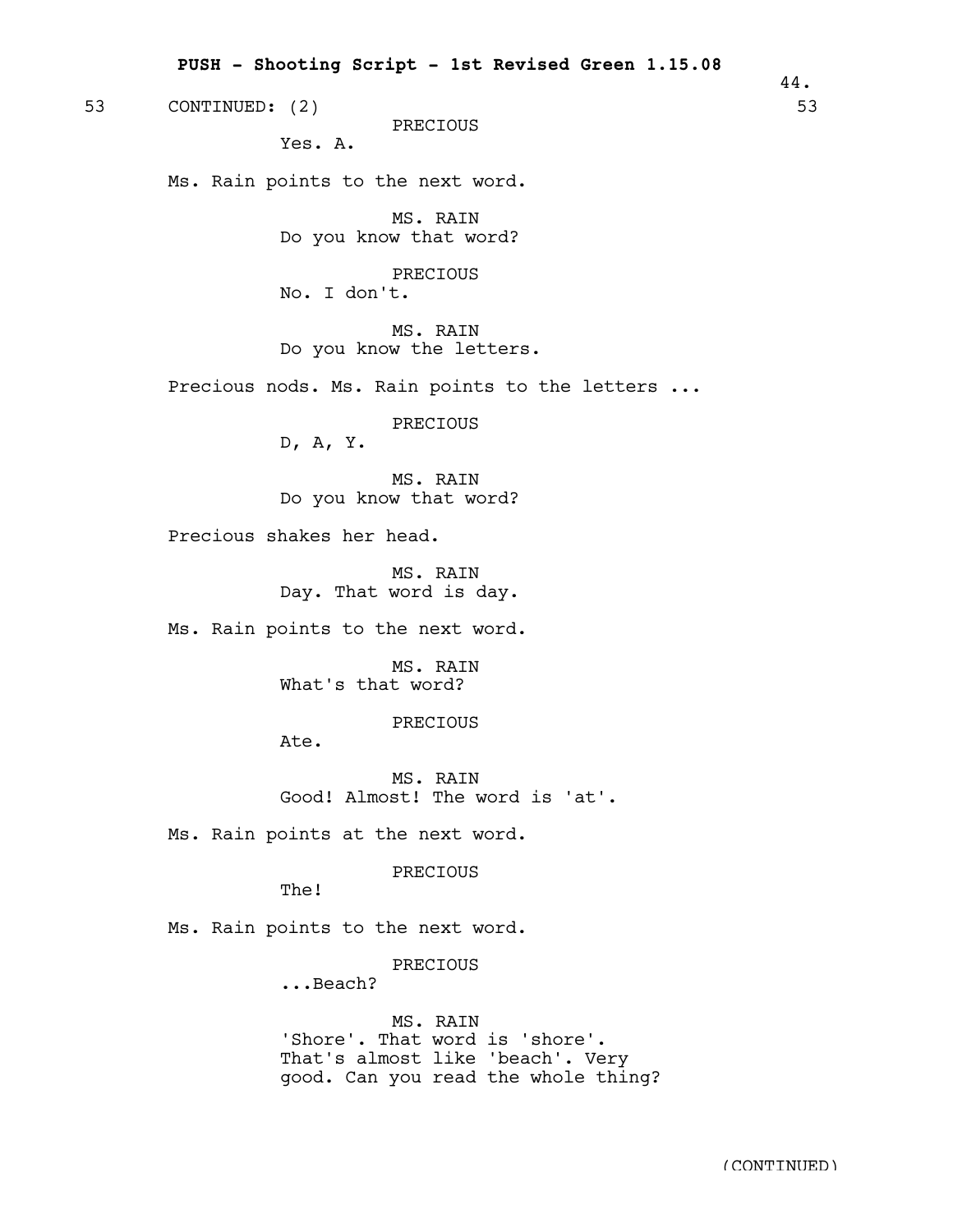Precious nods. PRECIOUS A-Day-at-the-Shore. Amazed the words that escaped were from her very own mouth, Precious' jaw drops. She whirls to Ms. Rain. Ms. Rain smiles. We ease away from the office as the two of them continue working down the page. 54 INT. 444 LENOX AVE. – NIGHT SANDALL SANDALL SANDALL SANDALL SANDALL SANDALL SANDALL SANDALL SANDALL SANDALL Precious enters the apartment. Mary sits on the couch watching "THE COSBYS." MARY Bring your fat ass in here! Precious suddenly looks exhausted. MARY Where you sneak your ass off to this morning? Precious doesn't respond. MARY You hear me talking to you! Where you sneak your ass off to this morning?! PRECIOUS School! I was at school! MARY You lying whore! PRECIOUS Am not! MARY You is! The welfare done called **PUSH - Shooting Script - 1st Revised Green 1.15.08** 45. 53 CONTINUED: (3) 53

here, saying they is removing you from my budget 'cause you not in regular attendance in school.

PRECIOUS Mama, I tole you I got kicked out. I been home mostly every day for two weeks.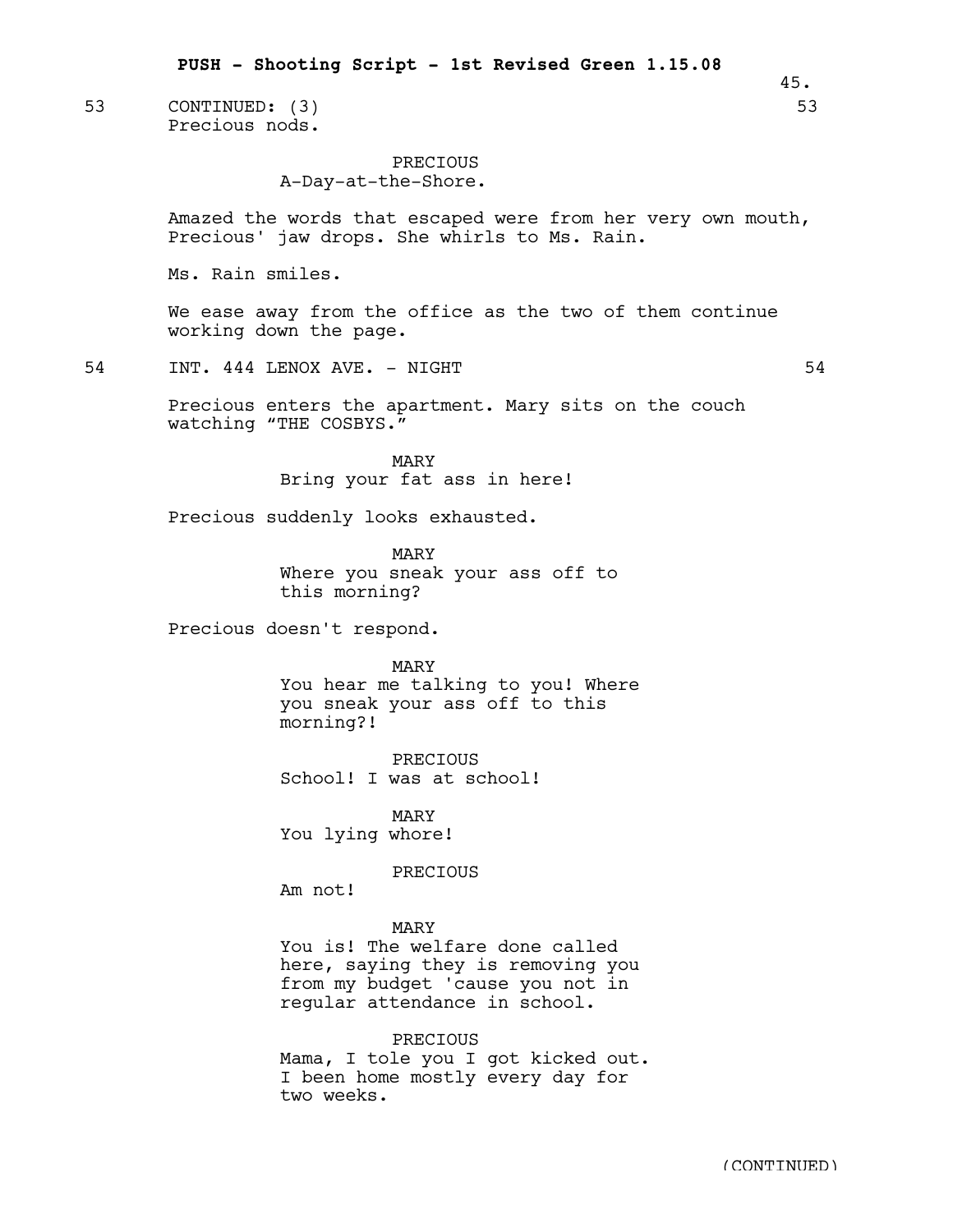54 CONTINUED: 54

MARY You didn't say nothin' 'bout no damn school today.

PRECIOUS Mama, I tole you dis morning I was goin'to school.

At a loss but still angered, Mary turns back to the television slowly. Precious starts for her room until...

MARY

I ain' had no breakfast.

Precious stops, sighs, heads to the sink and starts washing her hands.

Mary talks to Precious while watching television.

MARY ...Need to forget school. Need to git your ass on down to welfare.

Precious dries her hands and reaches for a pan.

PRECIOUS I'm gonna get stipend for school and then...

MARY Fool fuck a stipend. What's that? I said take your ass down to welfare.

Precious stops everything with the pan in her hand.

PRECIOUS

Now?

MARY No stupid. Got to be there at 7 in the A.M. if you gonna talk to anybody...

Precious shakes her head, huffs and turns on the stove. Mary then presses the mute button on the remote and whirls around with a cold cigarette between her fingers.

> MARY -Oh you too good for that? Is that what you is now, too good for welfare? (beat)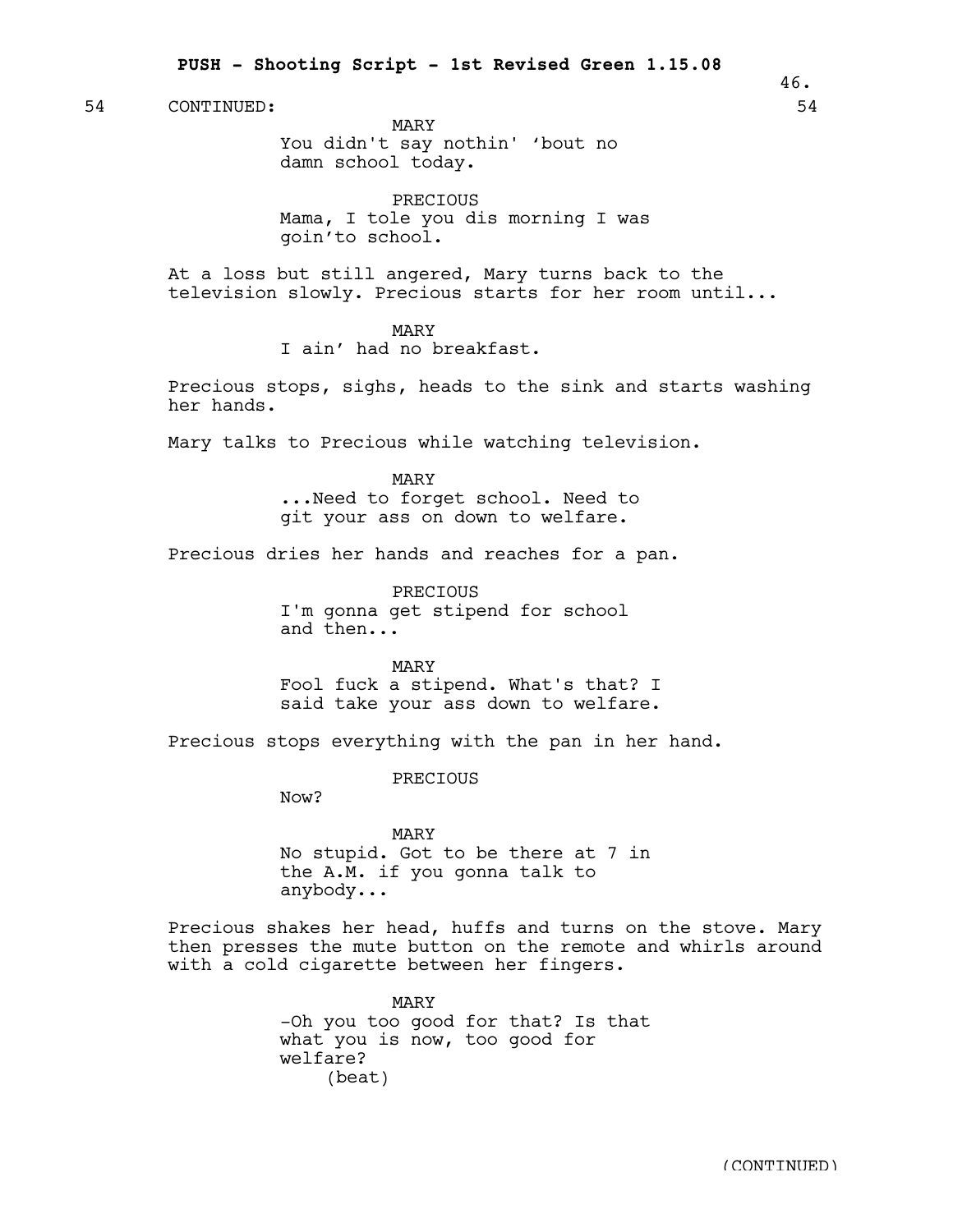More white folks on 'ssistance than there is niggas Miss Onassis. Other ones got trust fund welfares from 'sploitin po dumb asses like yo dumb ass for centuries ...Man on TV say let's end 'Firmative Action. Fine wit me. And while we at it, let's take out son-in-laws, country clubs, white motherfuckers and then call it a day. 54 CONTINUED: (2) 54

> Precious turns to her mother looking surprised but pensive. Mary's eyes are still fixed on the TV.

> > MARY Now hurry yo ass up. I'm gon die of starvation over here. Then where you be at then?

> > > CUT TO:

55 INT. 444 LENOX AVE. - LATER - NIGHT 55

47.

A picturesque plate of pork chops and mashed potatoes.

Precious delivers it to the couch with a fork and knife.

THE APARTMENT HAS TRANSFORMED INTO THE PRISTINE WORLD OF THE TV SITCOM THEY WERE WATCHING. Precious and Mary are welldressed and done-up like TV stars.

> MARY What you gon' have?

PRECIOUS I ain' hungry. I ...

MARY Yes you is.

PRECIOUS But Mama I ...

MARY

Sit your ass down.

Precious sighs and joins Mary on the couch.

Mary hands Precious the plate and silverware.

MARY Jus make mine after you done. This gon' get cold if it sit.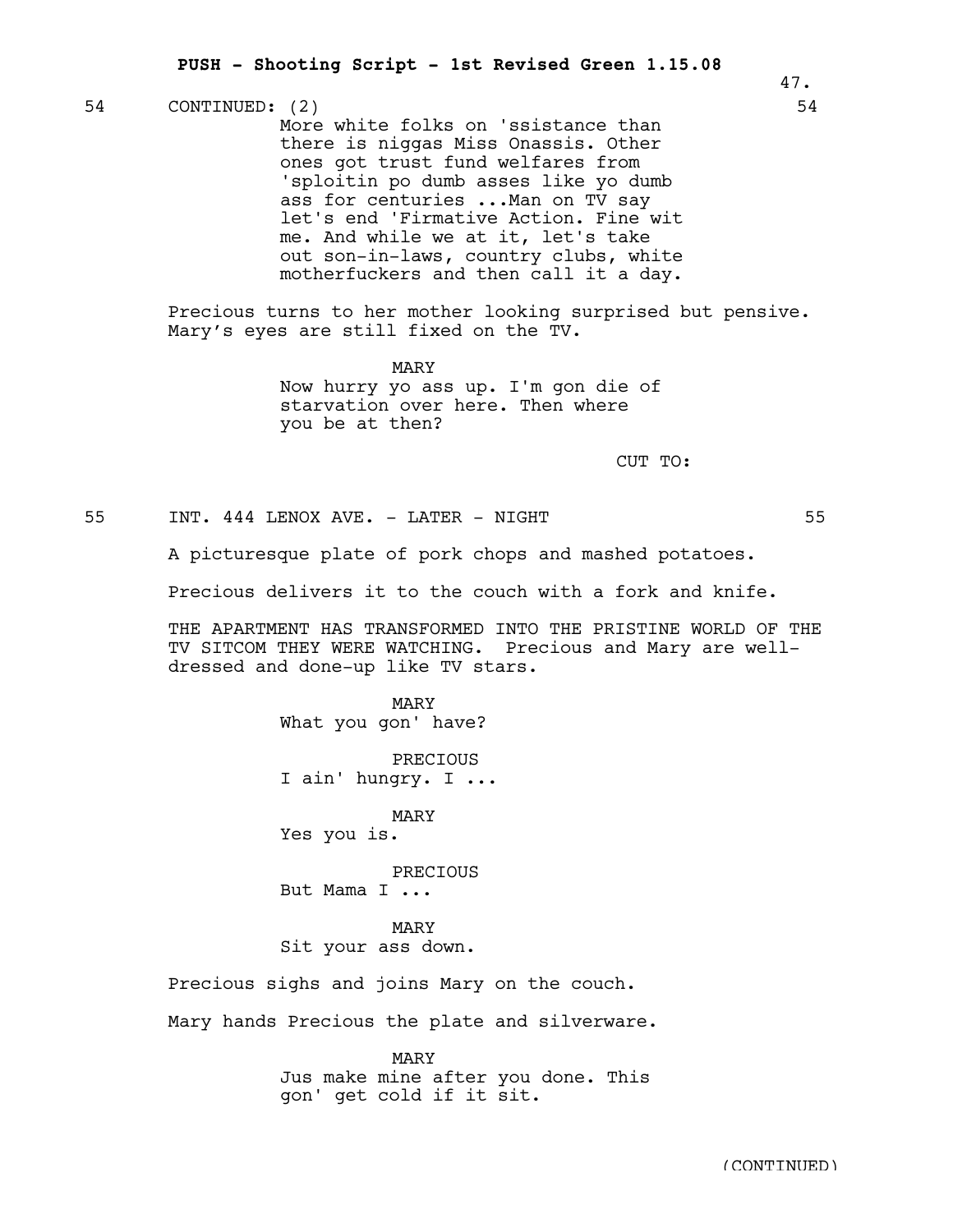55 CONTINUED: 55

PRECIOUS But I thought you said you was hongry?

MARY Do what I say don't say what I say. Now eat bitch!

Precious starts eating slowly. Mary lights her cigarette.

MARY ...Best feed like a pig and not a cow so's you can git yo ass back to the stove. If I croak off starvation, where in the world you be at then?

Precious eats reluctantly.

CUT TO:

56 INT. KITCHEN - LATER - NIGHT 56

Pots and pans sit drying on the counter.

Precious wipes her hands on a dishcloth.

The room is quiet and empty now.

Precious stares blankly out of the window.

...She goes to the television, presses the remote and sits down. "THE COSBYS" is still on. Tired and full, she turns the TV off. She watches Mary's face snoring rhythmically but with extremely unpleasant noises. Finally, she backs away and goes to her bedroom.

57 INT. PRECIOUS' BEDROOM - NIGHT 57

Precious falls back across her bed with her arms spread.

She stares up at the crack in her ceiling...

A hand darts into frame, touches Precious' side and then quickly withdraws. Precious ignores it. The hand returns for another jab. Precious restrains a grin. Finally the hand tickles her fiercely.

(CONTINUED)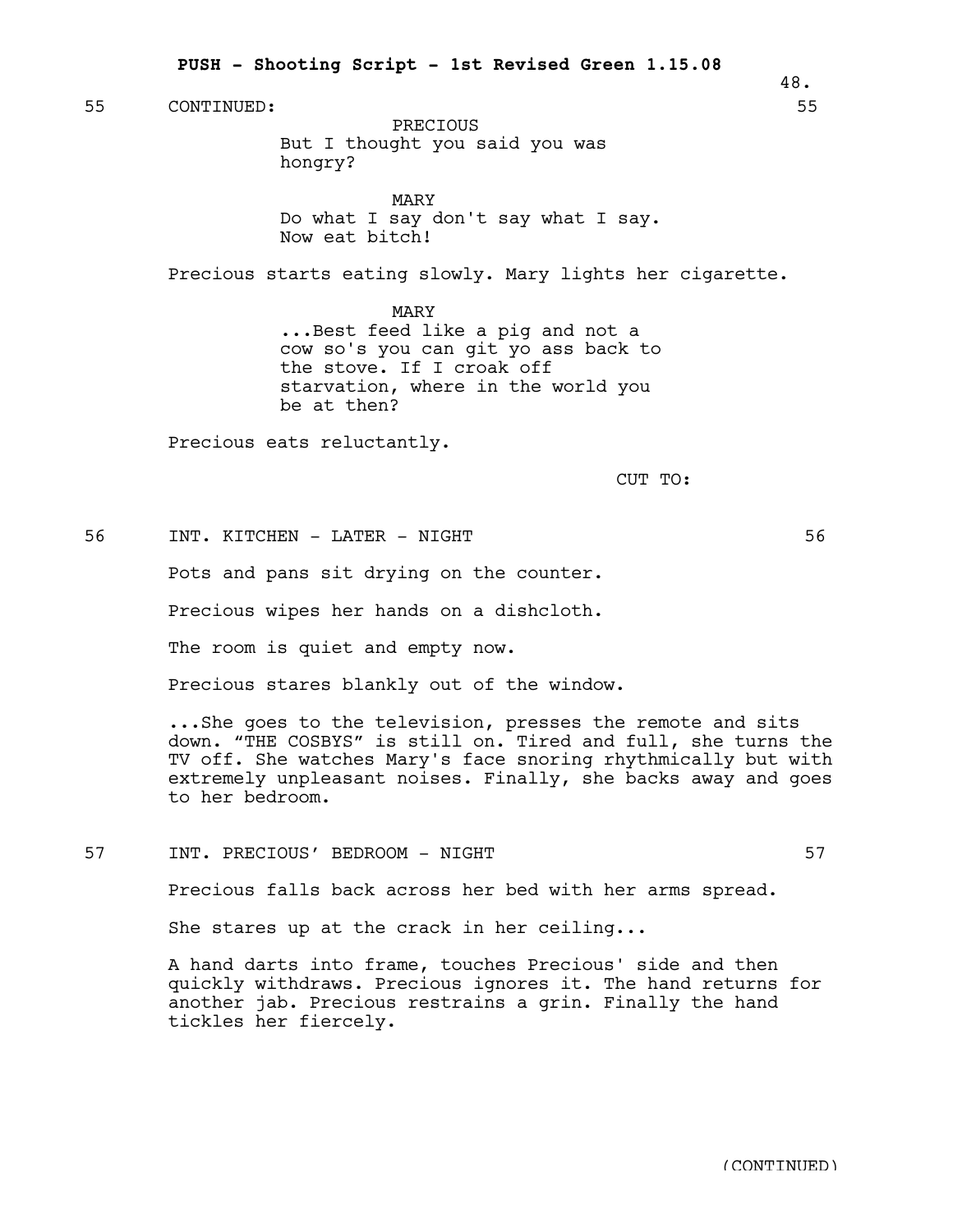She giggles uncontrollably. The hand belongs to Tom Cruise. He wears a leather jacket with a cherry red motorcycle helmet tucked under one arm. The helmet has a golden bow stuck on its crown. 57 CONTINUED: 57

> ...Precious chases him out of frame for some revenge tickling as they both laugh quietly.

...The helmet falls to the floor with a bounce.

WOMAN'S VOICE (O.S.) ...Claireece, would you like to talk about your home life?

58 INT. CHILD PSYCHOLOGIST'S OFFICE - DAY 58

49.

Precious sits on a small couch in a modest office containing 2 bookshelves, several plaques and 2 file cabinets.

MS. WEISS -40's, CAUCASIAN, CONSERVATIVELY DRESSED sits across from Precious with a clipboard on her lap and glasses low on her nose. A strap hangs down from the glasses and snakes around the back of her neck.

> PRECIOUS What do you want me to say?

MS. WEISS Whatever comes to mind when you think about your home.

PRECIOUS (V.O.) Seem like inquiring white bitches always want to know.

PRECIOUS I wish I had a TV in my room.

MS. WEISS

(beat) Is that all?

#### PRECIOUS

No... My muver is a like a whale person for the couch. She says I eat alla time, but then she always makin' me eat... and then call me a fat mess.... She says apartment is little because of me.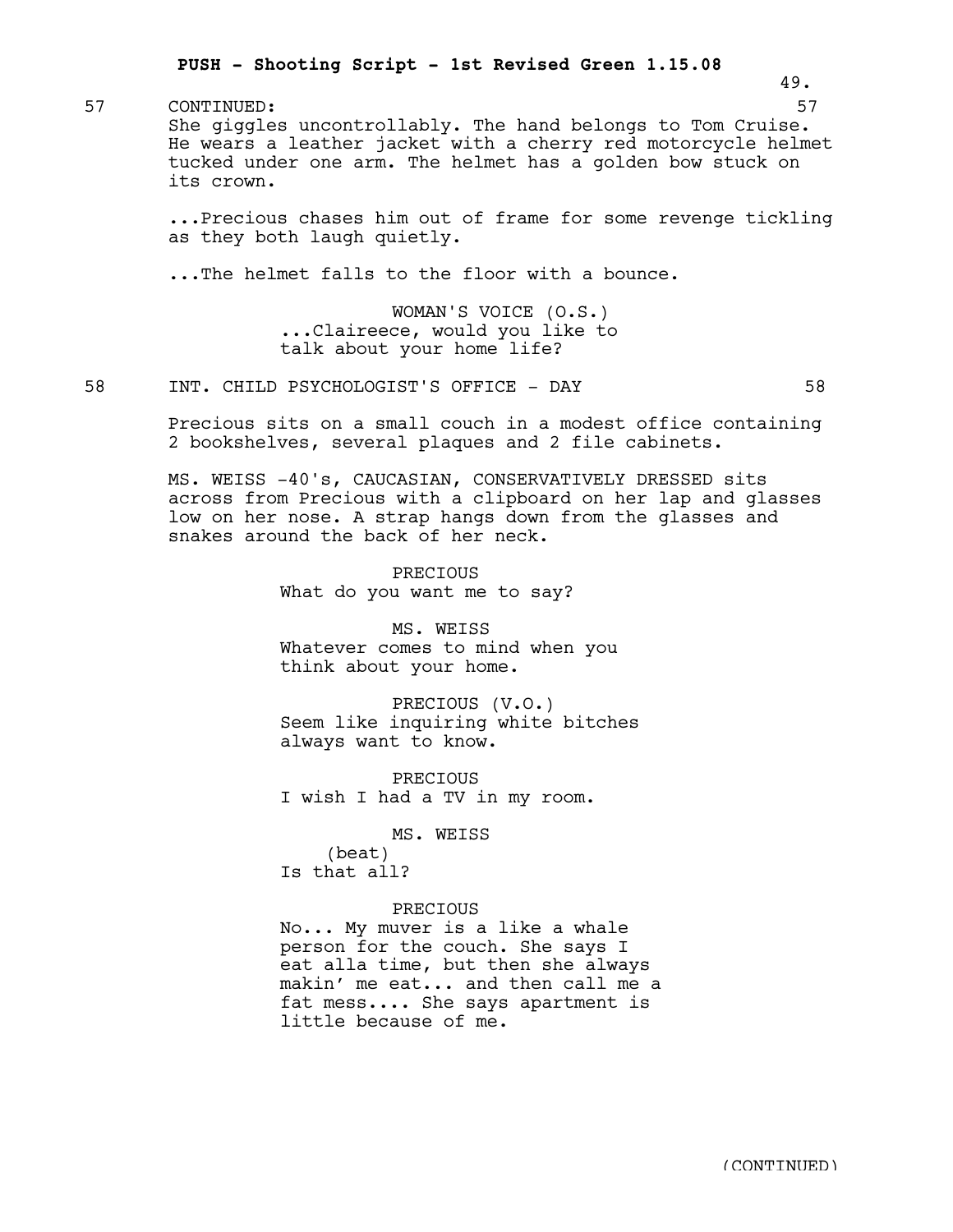## 58 CONTINUED: 58

She only leaves the house to play the number. Sometimes I feel I could just sit there wif her everyday wif the shades drawed, watch TV, eat, watch TV, eat. Can we talk about something else now?

# MS. WEISS

Of course. I want to learn more about your father anyway.

PRECIOUS I don't know much more than you do Miz White...

#### MS. WEISS

Weiss.

## PRECIOUS

He say he the original man like Farrakhan be saying but little do he know about it. He give me this baby comin and my other one before. Thas all I know. Don't see him. Don't need to I guess.

# MS. WEISS

(quickly) What did you say your father gave you?

PRECIOUS (catching herself) ...Nuffin.

MS. WEISS Yes you did Claireece. You said your father gave you...

#### PRECIOUS

No I didn't neitha. If you heard that, then you heard sumthin' else cause I ain' said nuffin like it!

Ms. Weiss' wariness looks unmoved.

PRECIOUS Now whas next?

MS. WEISS Um...How about your first child? You haven't spoken much about her...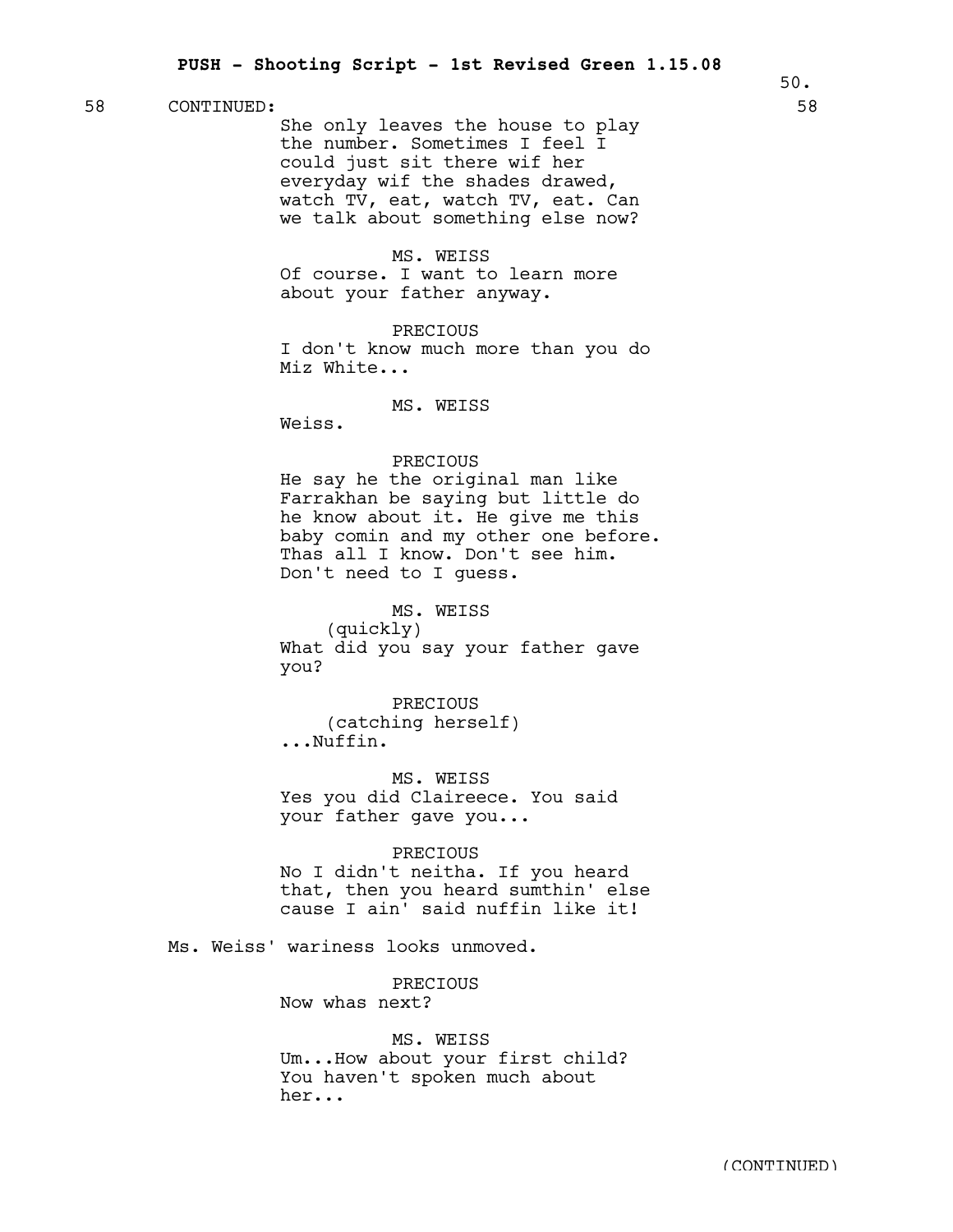- Precious turns to Ms. Weiss. A DOORBELL RINGS ... 58 CONTINUED: (2) 58
- 59 INT. 444 LENOX AVE. APT. DAY 59

TOOSIE, A WOMAN IN HER LATE 50'S RADIATING A TOUGHNESS OF PRIOR GENERATIONS, enters the apartment in a business-like manner with MONGO, A SMALL, DISTRACTED AND OBVIOUSLY HANDICAPPED CHILD. Toosie has a bag of groceries in her other arm.

Precious watches TV beside her mother. Both appear as if they've just woken up. Mary attempts to put on her wig and make up.

Toosie gives Mongo to Mary, whose eyes never leave the television, and then hands the groceries to Precious, who takes them directly to the kitchen as Toosie leaves without a word.

PRECIOUS (O.S.)

Mongo?

MS. WEISS (O.S.) Excuse me?

PRECIOUS (O.S.) Mongo? Thas short for Mongoloid. She got Down Sinder.

MS. WEISS (O.S.) You mean she has Down Syndrome?

PRECIOUS (O.S.)

Alla dat.

The child seems only mildly aware of what is going on.

The DOORBELL rings again. Precious opens the door. A HISPANIC WOMAN IN HER THIRTIES with an attache case enters.

As the woman steps inside, we see that Mary has finished tidying herself.

Mary and the woman exchange small talk while Precious listens. Mary has never seemed so congenial.

> PRECIOUS (O.S.) My grandmuver Toosie, brangs Little Mongo over on days social worker come so it look like Mongo live wif us. Then my mama get the check 'n food stamps for me 'n Little Mongo. But it's my baby. Little Mongo is money for me, not her!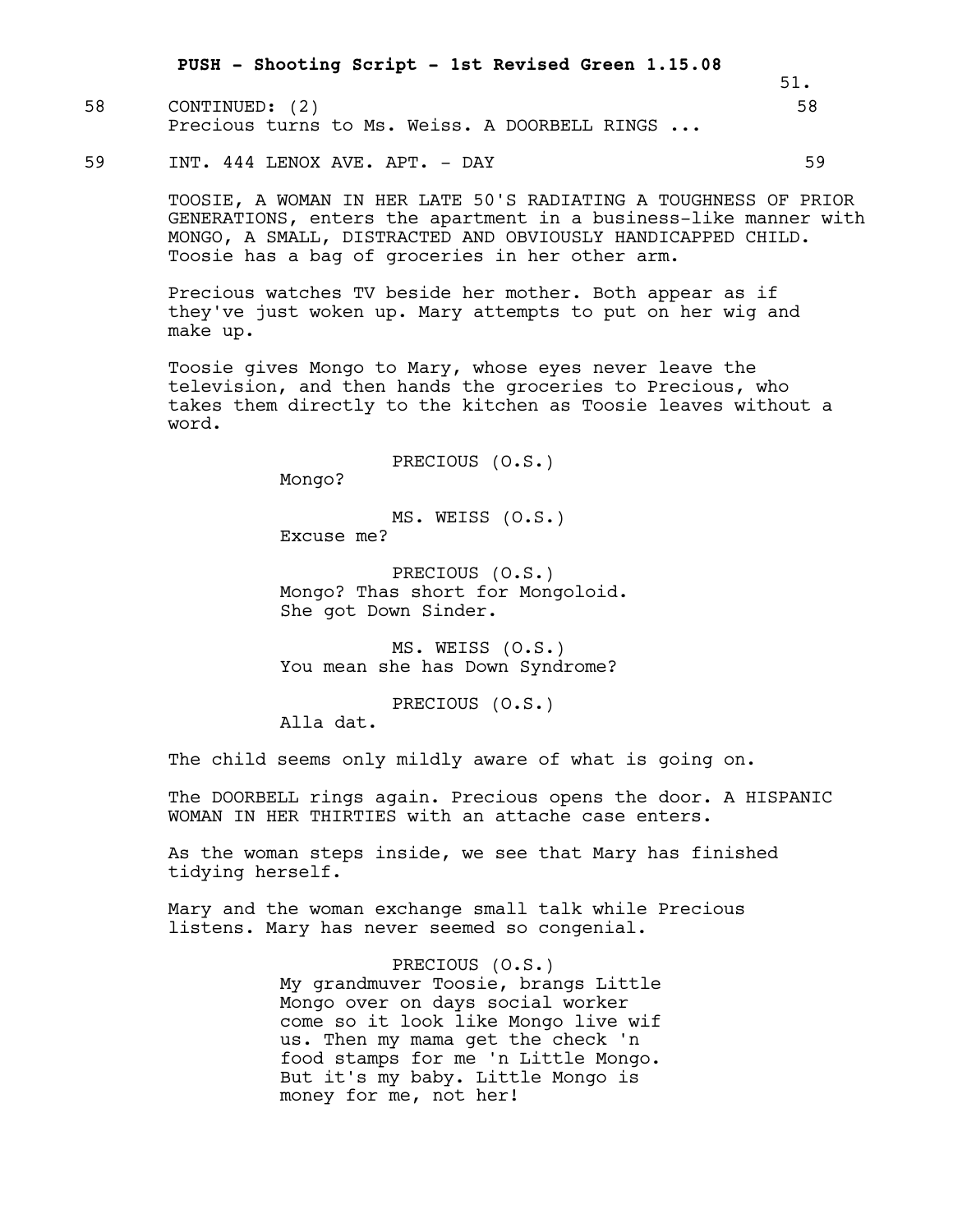52.

### 60 INT. CHILD PSYCHOLOGIST'S OFFICE - DAY 60

Precious continues speaking to Ms. Weiss from the couch.

#### PRECIOUS

...Sometimes I see vampires too. They come for me sometimes and they say that I am one of them. They say, "Precious, you belong wif us."

MS. WEISS How do you respond to them?

## PRECIOUS

I say, "Check wif my muver." After that, they just look at me and go down through the floor. The family downstairs is vampires so that's where they should go.

Ms. Weiss looks up from her clipboard and over her glasses.

Precious reflects a moment and then looks up.

# PRECIOUS I'm going to the doctor now too. It's nice. Miz Rain, she fall out when she finded out that I ain' been to no doctor. Whole class scream 'preenatal' at me. They don't know I had my first baby on the kitchen floor wif my muver kicking me upside my head. I mean, who would believe?

Precious snickers reminiscently a moment and then turns to Ms. Weiss.

> PRECIOUS Them the kind of thangs you mean when you say talk about whatever come into my mind?

Ms. Weiss looks up and nods through a perplexed daze.

61 INT. CITY BUS - DAY 61

Precious rides lost in thought.

PRECIOUS (V.O.) I still don't know why I said all them thangs. I know I wasn't s'posed to. Just tired.

<sup>(</sup>CONTINUED)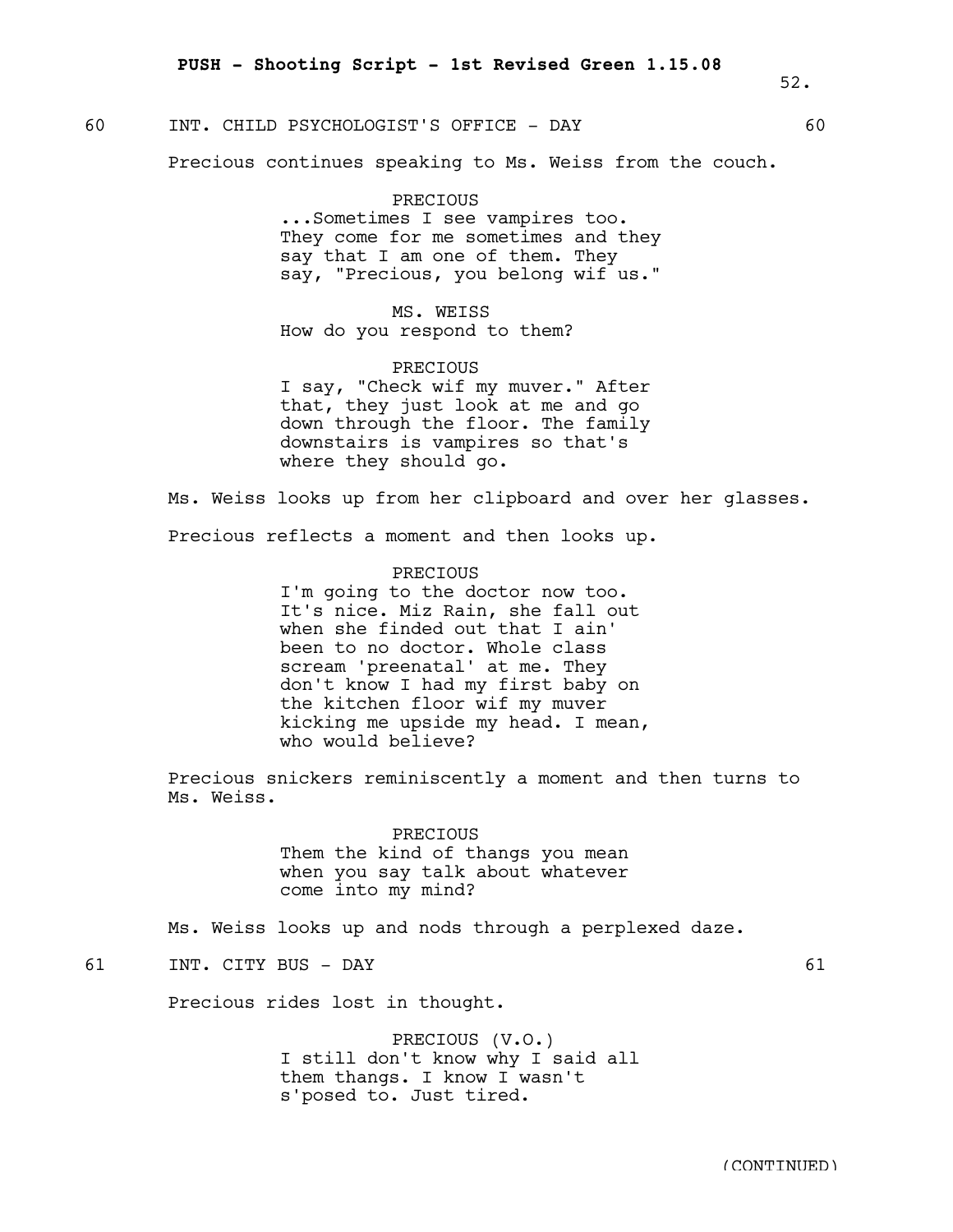Tired of lying I guess. Hope mama don't find none of it out. She kill me for real cause that be tha end of them welfare checks. 61 CONTINUED: 61

62 EXT STREET - DAY 62

The girls burst into frame followed by Ms. Rain and Cornrows and then bound up a large number of steps leading into THE METROPOLITAN MUSEUM OF ART.

63 INT. METROPOLITAN MUSEUM PERMANENT EGYPTIAN ART COLLECTION 63

Led by a spirited guide and trailed by Ms. Rain and Cornrows, the girls scrutinize colossal tombs, various artifacts, hieroglyphics and photographs.

> PRECIOUS (V.O.) Miz Rain brang us out to see some real old stuff. Thangs and stuff before TV's was made, before Mr. Abraham Lincoln, before Miz Harriet Tubman -maybe some stuff before Miz Weiss even.

Precious and Rita fearfully enter the Tomb of Perneb. 2 steps in, Rita grabs Precious hand tightly.

> PRECIOUS (V.O.) Before we turn tha corner in a mummy tomb, Rita grab hold of my hand. No one in my life ever do that. Ever. (beat) How Rita do it wiffout a thought?

Rita and Jermaine study a sphinx.

PRECIOUS (V.O.) Guide lady smart. Say dis the first civilization of the Earf. Black folks, first!

Jo Ann poses like an Egyptian hieroglyphic. Consuelo examines her nail polish.

64 INT. CLASSROOM -DAY 64

Ms. Rain writes briskly across the blackboard.

As she makes her way across the frame, a barrage of letters and numbers peel off the board, fly across the room, converge and enter Precious' forehead.

(CONTINUED)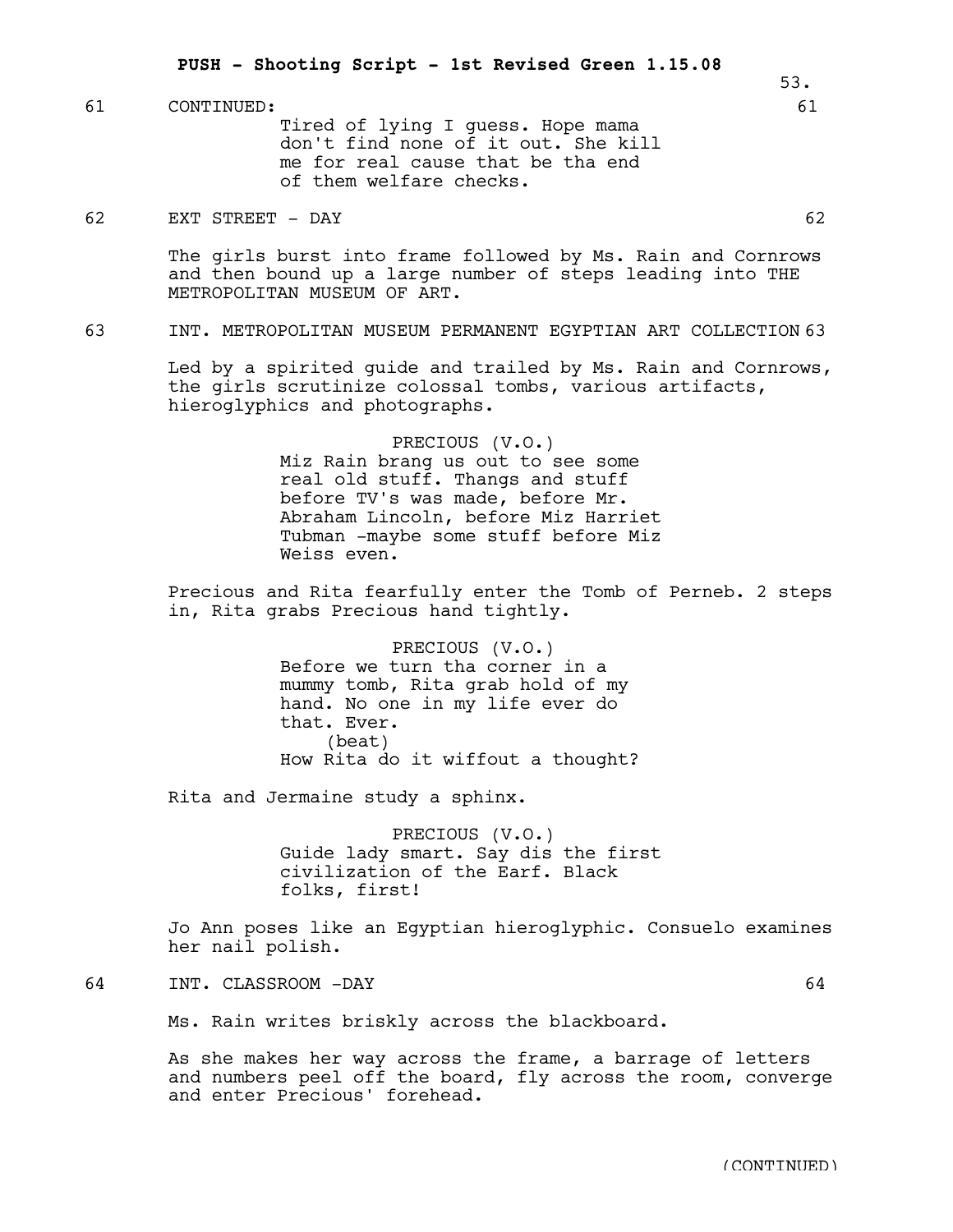# 64 CONTINUED: 64

Just before the letters and numbers reach Precious, lifelike holographic images flank them. They are SPINNING PLANETS, FLYING PTERODACTYLS, STAMPEDING ELEPHANTS, EMMETT TILL, MLK, JFK, MALCOLM X, CIVIL RIGHTS MARCHERS, FIRE, TIDAL WAVES, A VOLCANIC ERUPTION, CONTINENTS, MATHEMATICAL EQUATIONS, LIGHT BULBS AND THE INVERTED WORDS "JANIE", "SULA" AND "CELIE" ...

A few letters, numbers and images try to reach Jo Ann but most just bounce off of her and fall away. Consuelo bats a few mathematical symbols off as if they were flies.

Finally we land on Precious as she confidently stabs her hand into the air to answer a question.

65 INT. CITY BUS - DAY 65

54.

Precious rides on one of the side seats towards the back while wearing her red scarf.

The New Yorkers surrounding her are all men of various backgrounds. All wear the exact same suits and raincoats.

Precious looks up to find two of the businessmen staring down at her.

We pan from them and around the bus to find all of the other passengers studying Precious in silence as well.

> PRECIOUS (V.O.) I liked'd that museum so much I went back by myself... Peoples ...They only look when my belly big. They minds all made. But do they know? No. They do not know that I am a girl for flowers and thin straw legs?

PRECIOUS (V.O.) If other peoples could see that the way I do, they would see that I am a real person inside.

Our long circular pan finally lands on Precious' seat but sitting there now is the pretty blond white girl from Precious' bedroom mirror wearing Precious' clothes.

The bus grinds to a stop.

A man smiles at Precious and steps off the bus.

The original Precious takes the abandoned newspaper from his empty seat and tries to read it.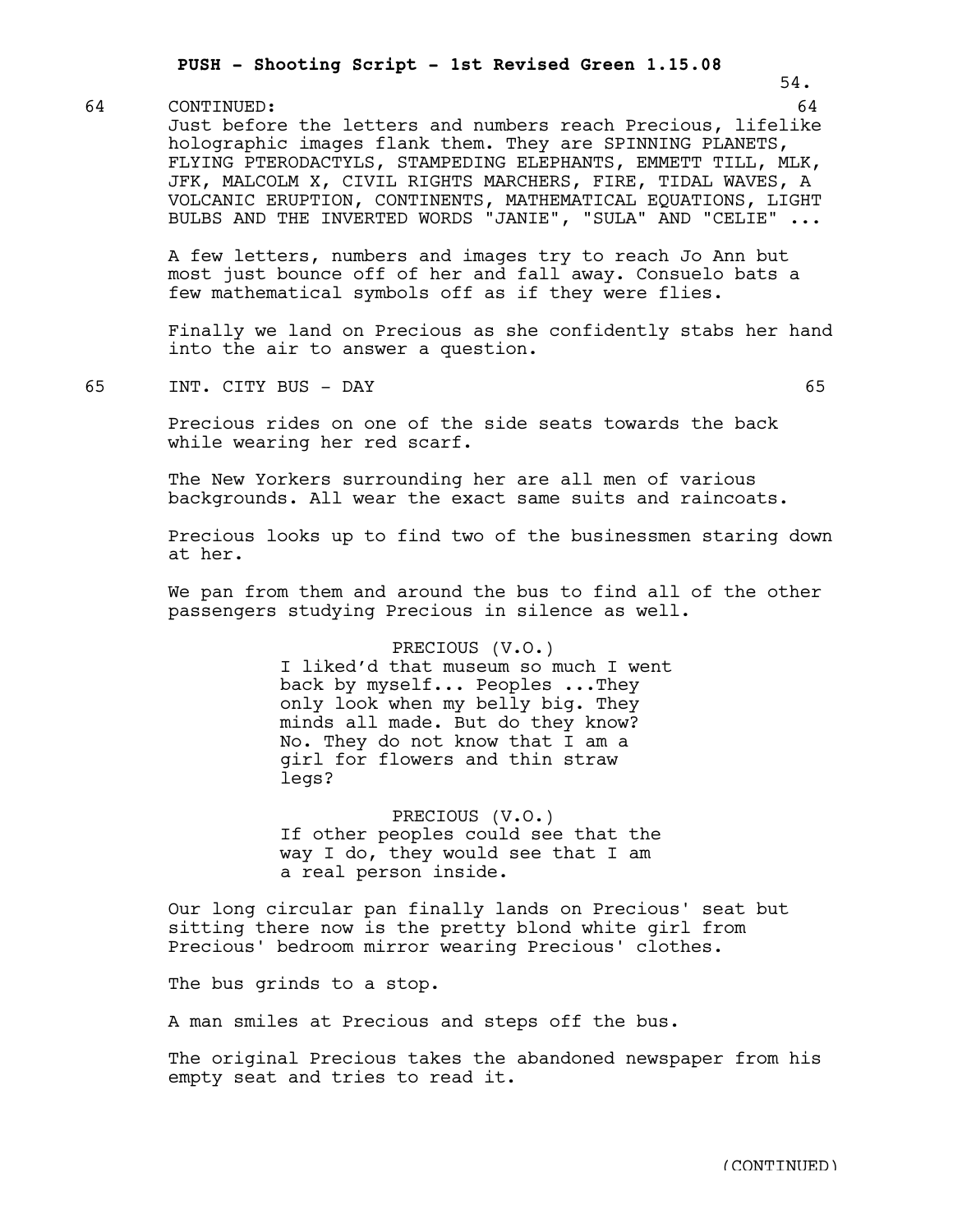Precious stops to watch two "society" ladies in hats and gloves push antique buggy style baby carriages along the sidewalk. 65 CONTINUED: 65

#### PRECIOUS (V.O.)

Miz Rain say the longest journey begin wif a single step. I wonder what step they journeys begin on. Mama always talk about how there be all different types of welfare. I want filfy rich white folks welfare. Mama crazy but Mama not stupid.

Precious continues observing pensively as the ladies pass a bearded and bedraggled elderly white man laying on the street in tattered clothes.

As Precious studies him, her expression changes ever so slightly.

Enormous handwritten letters forming "NOT STUPID" overtake her face as we DISSOLVE TO the PAGE upon which she wrote it.

## 66 INT. HOTEL THERESA CLASSROOM - DAY 66

Precious writes in her notebook. All of the other girls do the same.

# PRECIOUS (V.O.)

I am happy to be writing. I am happy to be in school. I am happy to know my baby coming soon. Don't see the sense in pretending I am not pregnant anymore. I am also thinking about lil Mongo a lot. Miz Rain say we gonna write everyday, that mean home too.

PRECIOUS (V.O.) And she gonna write back everyday. Thas great.

Precious looks up to find Jo Ann tapping her pencil, looking around annoyed and literally at a loss for words.

> PRECIOUS (V.O.) Mama say this new school ain' shit tho. Say you can't learn nuffin' writing in no book. Gotta git on that computer you want to make some money. But Mama wrong about that.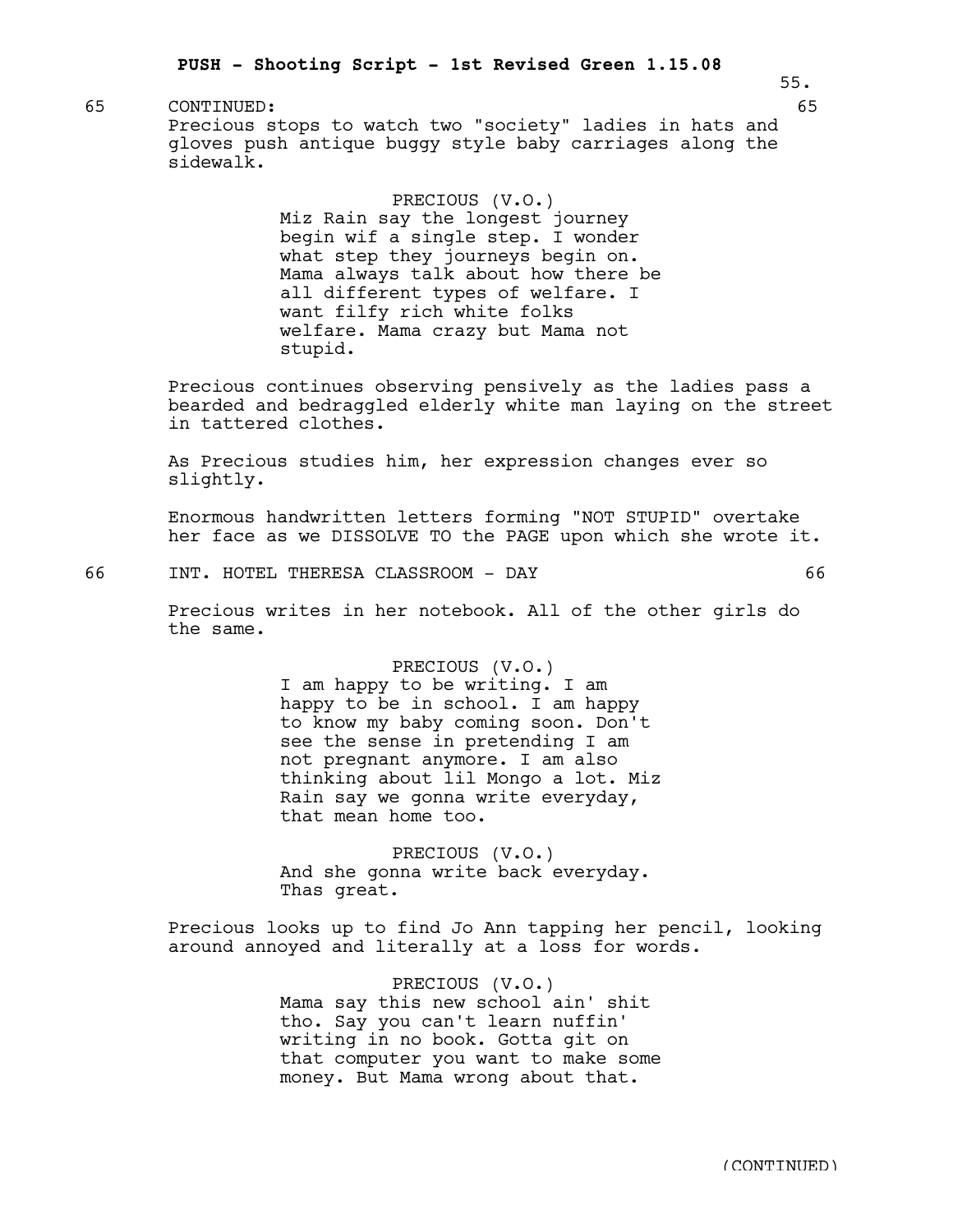I is learning. Gonna read to dis baby too and hang colors on its walls. 66 CONTINUED: 66

> We close in on Precious writing as we hear her whisper the following.

> > PRECIOUS (V.O.) Listen Baby, Muver love you. Muver not dumb. Listen:

| PRECIOUS (CONT'D)             | PRECIOUS (V.O.) (CONT'D)      |
|-------------------------------|-------------------------------|
| (in a whisper)                | Thas the alphabet. Twenty-six |
| A B C D E F G H I J K L P M N | letters in all. Them letters  |
| O P O R S T U V W X Y Z.      | make up words. Them words     |
|                               | everything.                   |

Precious looks up from her page gazing in an otherworldly way.

One by one, the other girls stop what they're doing and stare at Precious curiously.

Their eyes turn downward in unison.

CLOSE ON Precious' legs.

A gush of water pours down between them as if it were a tidal wave.

## 67 INT. HOSPITAL - DAY 67

SILENT MONTAGE

...The wheels of a speeding gurney waggle to remain straight.

...Fluorescent lights stream by overhead.

...Name tags dangle from the chests of attendants pushing the gurney.

One we see belongs to a handsome African American Male nurse, JOHN MCFADDEN. He is constantly looking down with a reassuring smile.

...Covered in sweat, Precious screams without our hearing a sound.

68 EXT. HOSPITAL - DAY 68

...Two rain drops dance atop a puddle outside .

...Water drips from a tree limb .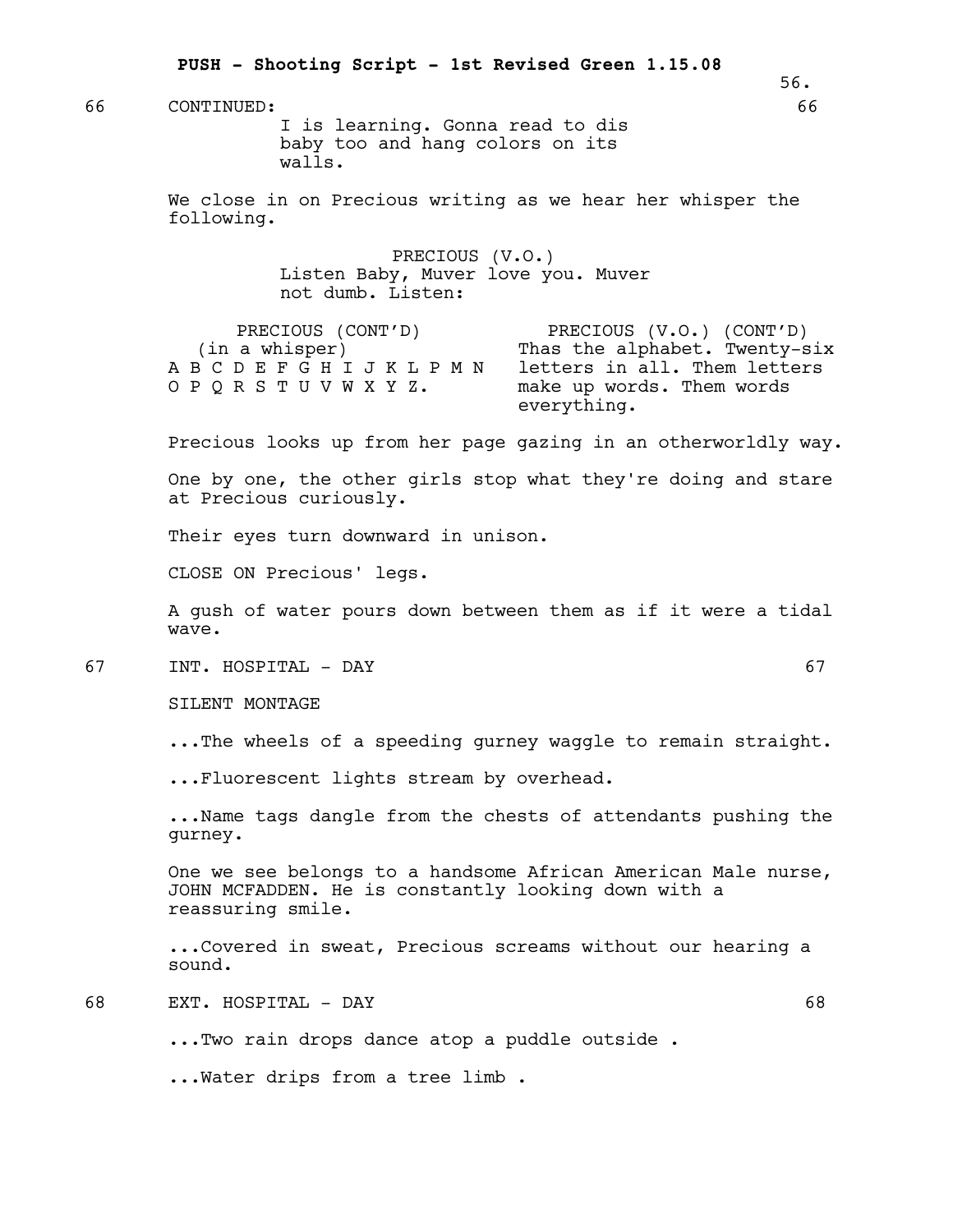69 INT. HOSPITAL - NIGHT 69

PRECIOUS (V.O.) His name Abdul Jamal Louis Jones. He healthy. His muver love him.

John, the nurse who helped gurney Precious in, again stares down warmly at her. This time with Abdul in her arms.

# 69A INT. HOSPITAL BEDROOM - NIGHT 69A

Precious sleeps peacefully. It is still raining outside. Ms. Rain crochets in the corner.

FADE OUT

FADE IN

70 INT. HOSPITAL - DAY 70

We are close on Precious. Her eyes focus intently and occasionally dart up and down.

Nurse John is doing the same thing.

His hands lay on top of Precious' with their palms touching.

We glimpse both of their searching eyes again.

Suddenly, Precious whips her hands over and SLAPS the back of John's before he can pull them away.

**PRECTOUS** 

I win.

JOHN That hurt girl.

PRECIOUS Get to X-Ray.

JOHN (leaving) Maybe I will.

PRECIOUS You gon have to if you don't practice.

JOHN

Alright.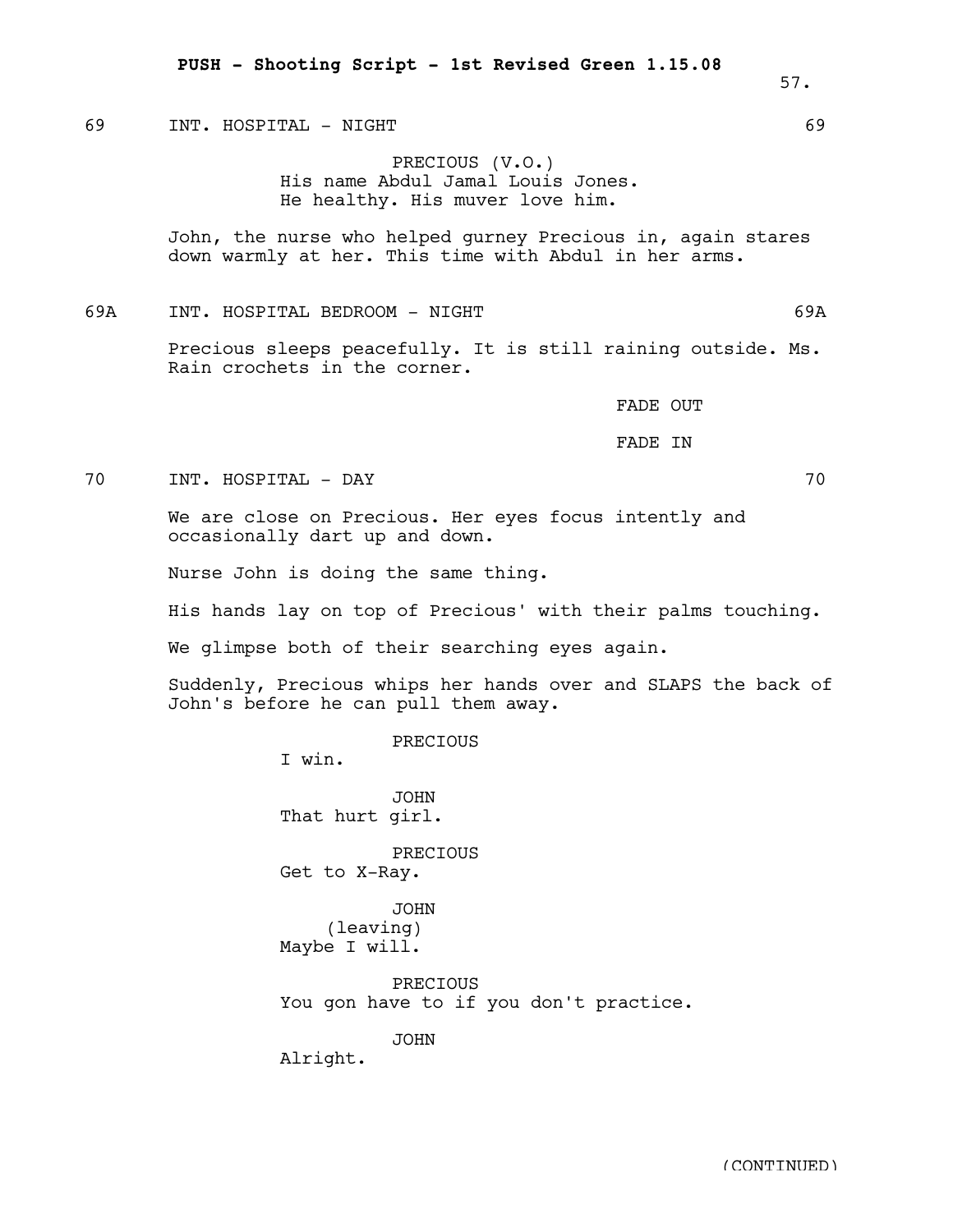John exits. 70 CONTINUED: 70

> The girls from class ogle him from another part of the room as he leaves and then nudge and bicker with each other for pole position to hold Abdul.

> > PRECIOUS (V.O.) Dear Miz Rain, All the years I sit in class I never learn, but now I got baby again by my fahver.

Behind the girls, Precious sits up in bed writing in her journal.

> PRECIOUS (V.O.) I wish I had a boyfriend like other girls and then I'd feel right that I have to quit school. I love my baby but want school too.

Precious closes her book. Jo Ann backs away from the others, takes the notebook and then leaves.

Rhonda returns Abdul to Precious. The remaining girls embrace Precious one at a time and then file out of the room.

71 INT. CLASSROOM - DAY 71

As the girls stream into the classroom, Jo Ann sets Precious' notebook on Ms. Rain's desk.

Ms. Rain opens it immediately.

72 INT. SMALL OFFICE - DAY 72

Ms. Rain writes at her desk.

MS. RAIN (V. O. ) Dear Precious, I am glad you love your baby.

MS. RAIN (V.O.) I think a beautiful young girl like you should have a chance to get an education. I think your first responsibility has to be to yourself. You should not drop out of school ...

73 INT. HOSPITAL - DAY 73

Precious reads from her journal.

58.

(CONTINUED)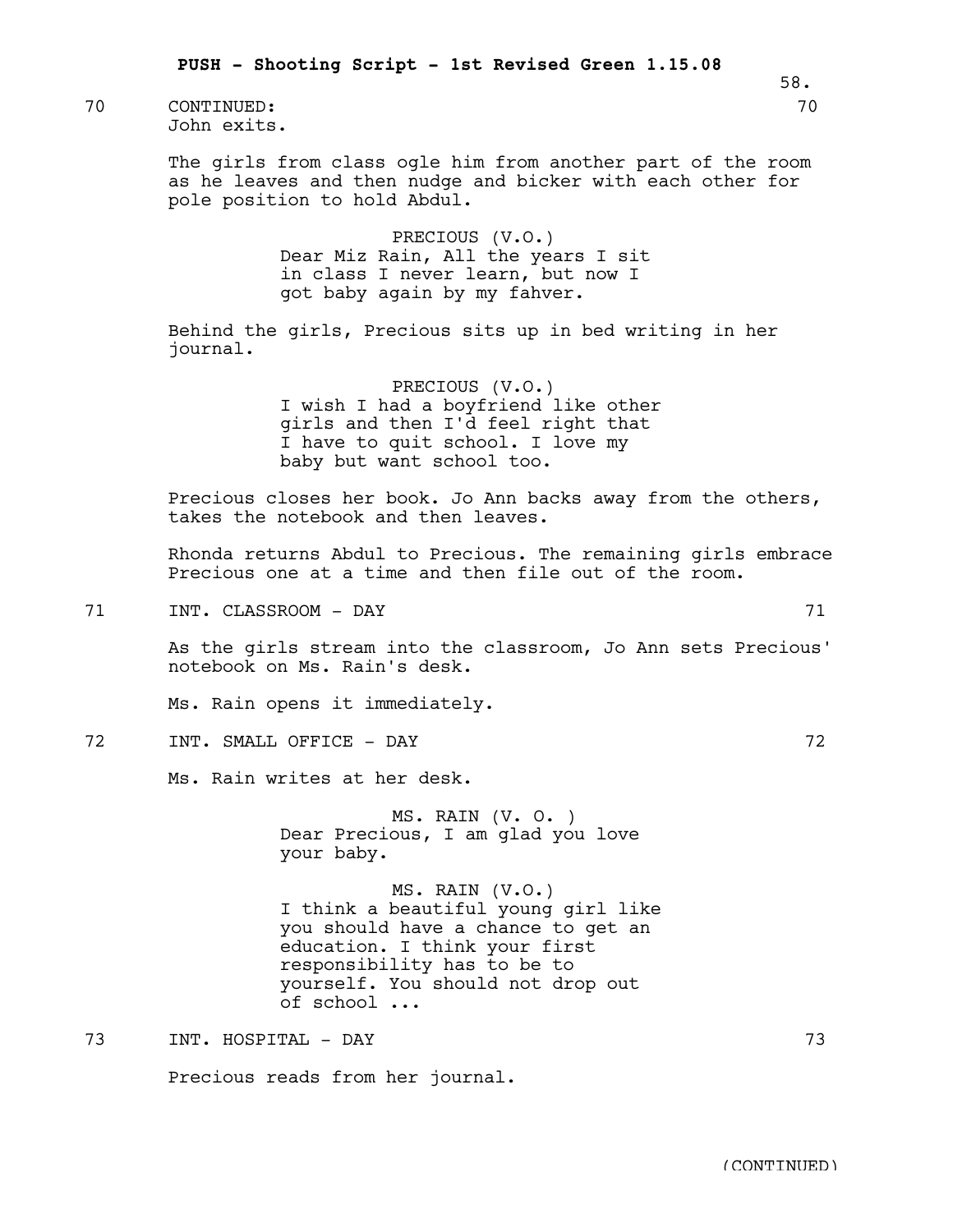MS. RAIN (V.O. CONT'D) Come back to class. We miss you. Love, Ms Rain. Precious immediately writes back. PRECIOUS(V.O) Dear Miz Rain... 74 INT. MS. RAIN APARTMENT - BEDROOM - DAY 74 Ms. Rain sits on the corner of bed reading Precious' journal. PRECIOUS (V.O. CONT'D ) Social worker ask me if I want to give Little Mongo and Abdul up for adoption. I could kill her. She never help before. Now she want to take my kids away? If she take Abdul, I won't have nothing nomore. 75 INT. HOSPITAL - DAY 75 Jo Ann bounds into the room with the journal in her hand, swipes an apple from Precious' tray and takes a bite. Precious snatches the journal and opens it quickly. MS. RAIN (V.O.) Dear Precious, It seems the opposite to me. If you keep Abdul you might have nothing. You are learning to read and write, that is everything. Come back to school when you get out of the hospital. You're only seventeen. Your whole life is in front of you. CUT TO: **PUSH - Shooting Script - 1st Revised Green 1.15.08** 59. 73 CONTINUED: 73

> TOOSIE paces Precious' hospital room briskly while holding Abdul and lecturing Precious fiercely.

> > PRECIOUS (V.O.) Dear Miz Rain, Grandmuver come visit and say only a dog will drop a baby and walk off. Say later not even a dog.

Precious' grandmother continues her sermon. Precious sighs.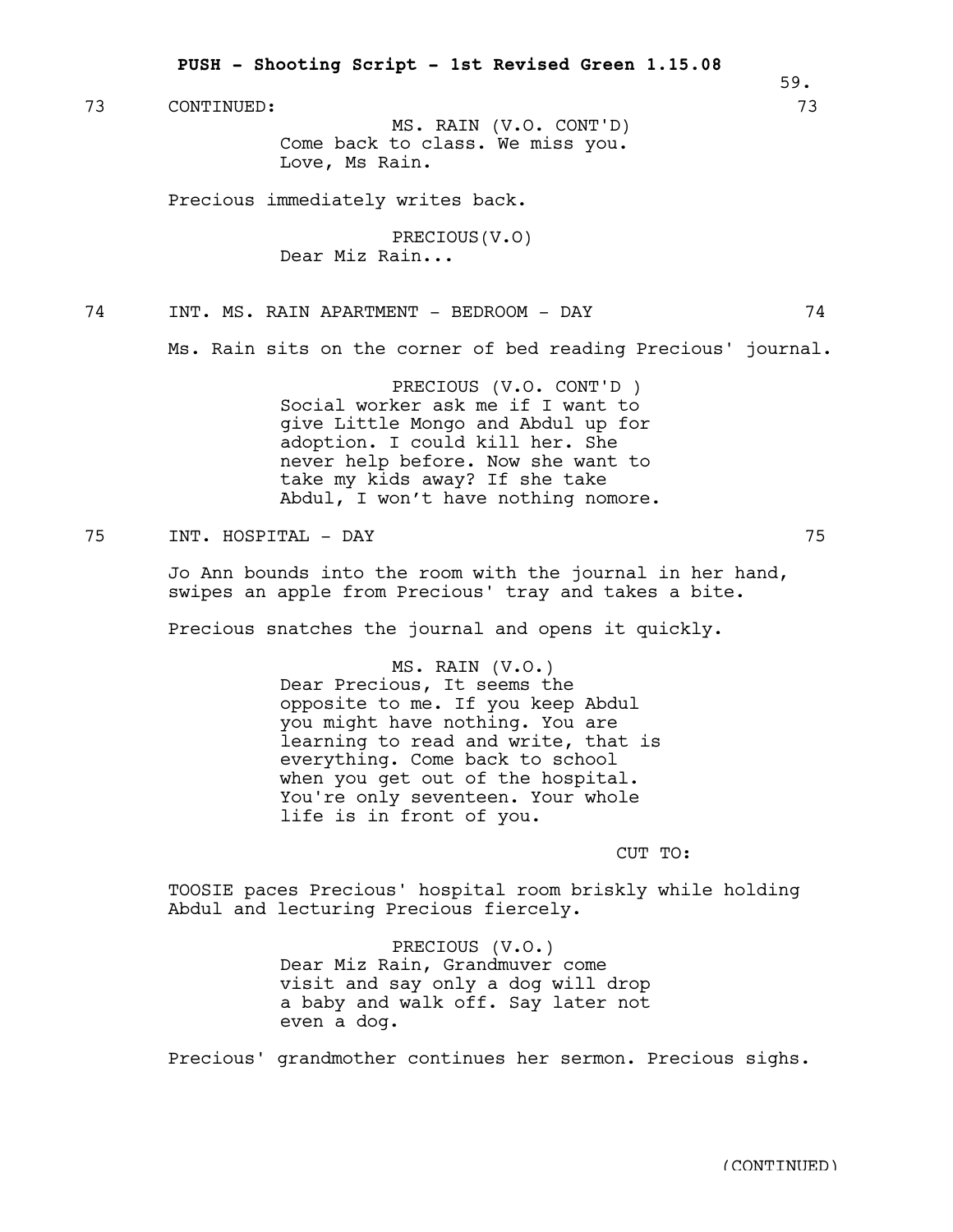75 CONTINUED: 75

MS. RAIN (V.O.) Dear Precious, You are not a dog. You are a wonderful young woman who is trying to make something of her life. I have some questions for you. 1. Where was your grandmother when your father was abusing you? 2. Where is Little Mongo now? 3. What is going to be the best thing for you in this situation?

# 76 INT. SMALL OFFICE - DAY 76

Ms. Rain sits at her desk reading with her pen ready.

# PRECIOUS (V.O.)

Dear Miz Rain, Lot of questions you ask. No muver, no grandmuver and father rape me years. Little Mongo wif my grandmuver. Best for me to stop breaving sometimes I think. I want to be a good mother too tho.

Ms. Rain writes immediately.

MS. RAIN (V.O.) Dear Dear Precious, Being a good mother might mean letting your baby be raised by someone who is better able than you to meet the child's needs.

77 INT. HOSPITAL - DAY 77

Precious writes while breast-feeding Abdul.

PRECIOUS (V.O.) Dear Miz Rain, I is best able to meet my child's need.

The page turns.

78 INT. MS. RAIN'S CLASS ROOM - DAY 78

The page falls. The students are all at their desks reading. Ms. Rain writes the following.

> MS. RAIN (V.O.) Dear Precious, When you are raising a small infant you need help. Who is going to help you? How will you support yourself? How will you keep learning to read and write?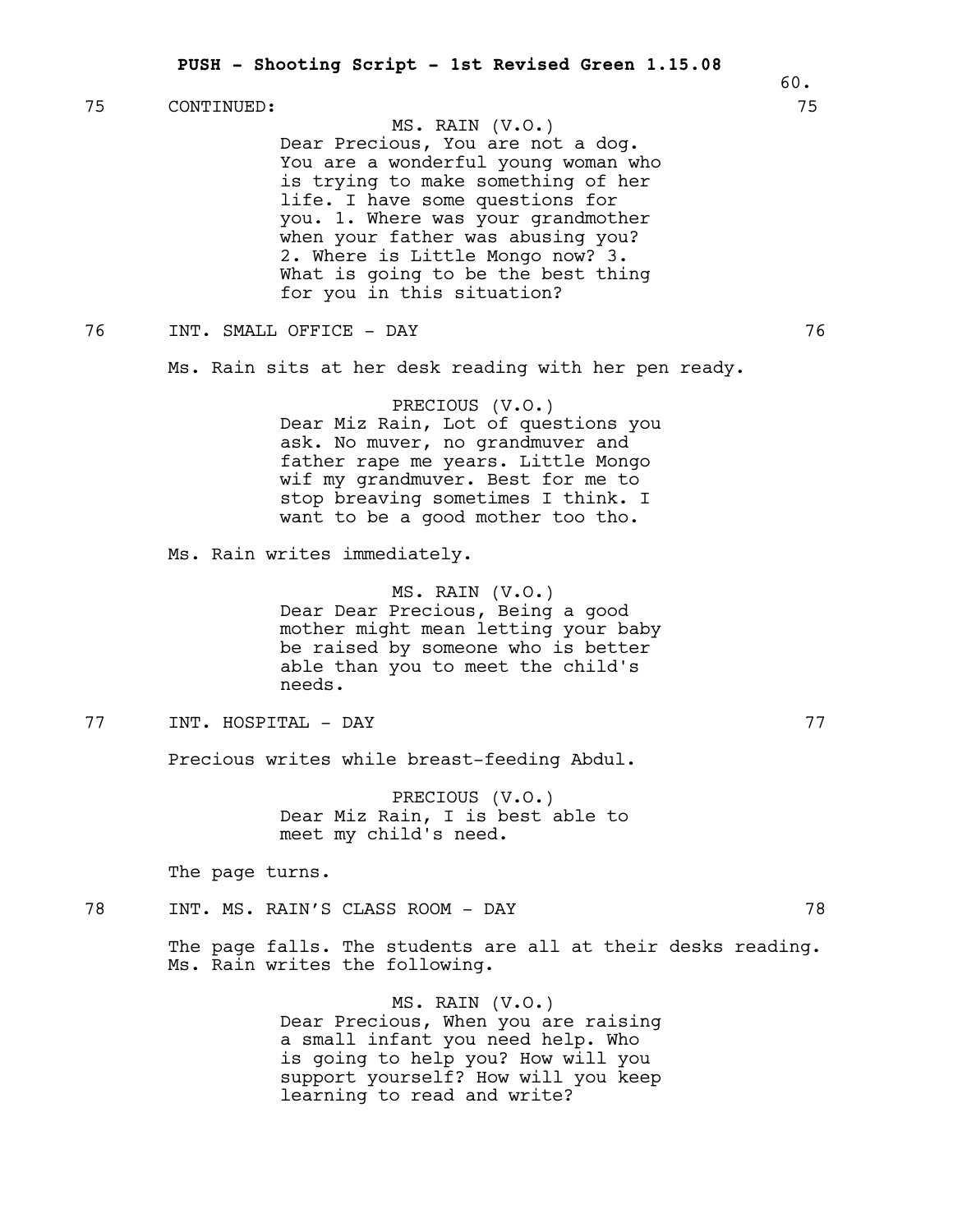79 INT. 444 LENOX AVE. APT. - DAY 79

We drift towards Mary, at one with the couch, watching television. One hand holds a cigarette while the other mines an enormous bag of potato chips elbow-deep.

Her greasy mouth remains occupied with either a cigarette, a potato chip or both at all times.

> PRECIOUS (V.O.) The welfare help Mama, it help me.

MS. RAIN (V.O.) Dear Precious Miss, When you get home from the hospital, look and see how much welfare has helped your mother.

79A INT. HOSPITAL LOUNGE - DAY 79A

Nurse John and Precious sit quietly. Nurse John hands her an envelope. Precious opens the envelope to find a beautiful card. It reads, "God Bless you." There is a \$20 bill inside. She looks up at him, teary eyed and grateful.

80 INT. HOSPITAL – DAY 80

Precious, now wearing her jacket, packs up her things, takes Abdul and heads out of a spotless room with her child in one hand and two bags in the other.

81 INT. LIVERY CAB – DAY 81

Precious rides holding Abdul.

MS. RAIN (V.O.) You could go further than your mother. You could get your G.E.D. and go to college. You could do anything Precious but you have to believe it. Love, Blu Rain.

82 EXT. 444 LENOX AVE. - DAY 82

Precious heads into the main entrance holding Abdul and her bags as snowflakes start to fall.

83 INT. 444 LENOX AVE. MAIN ENTRANCE - DAY 63

Ruby plays alone with her broken Barbie doll. Precious passes her without a word. Ruby springs to her feet to trail her.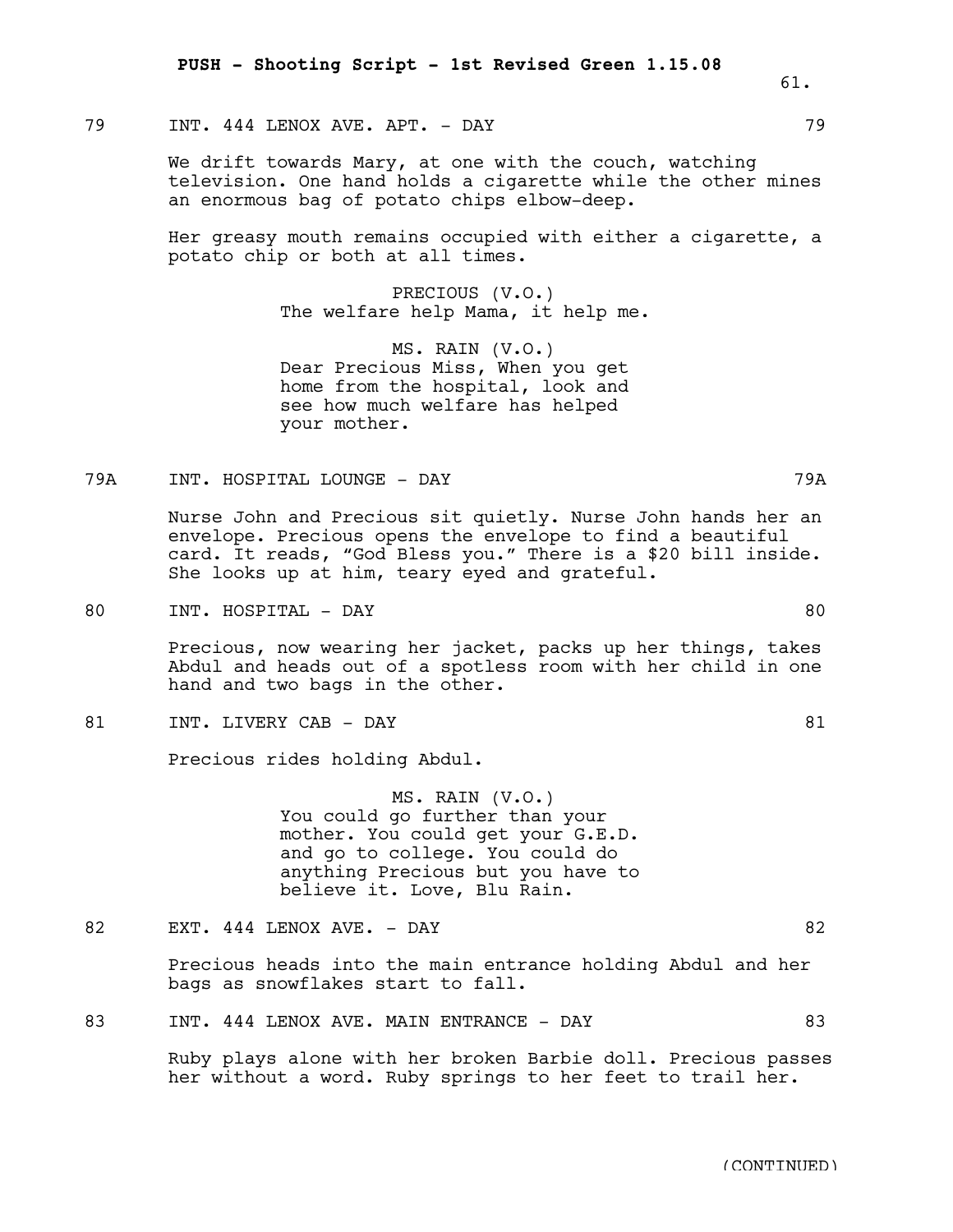# 83 CONTINUED: 83

RUBY Hi Precious. You back? That your new baby? What it's name? Can I hold it? ..Precious?

Ruby can only watch as Precious disappears into the stairwell.

61A.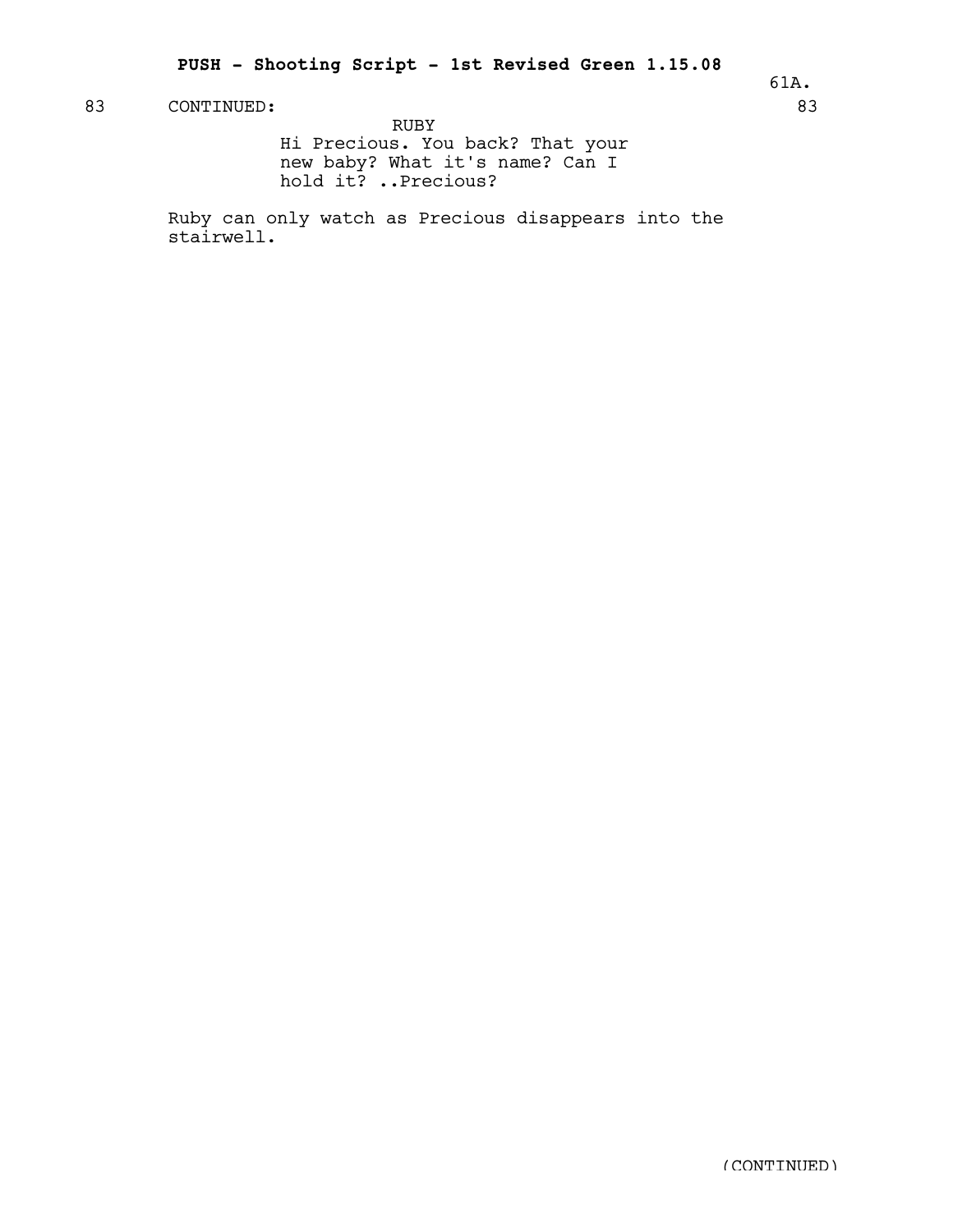Signs on the elevators read "OUT OF ORDER". 84 INT. 444 LENOX AVE. STAIRWELL - DAY 64 Precious climbs the stairs growing short of breath holding Abdul, her bags and her coat folded over one arm. Once on the landing, she searches for her keys while trying to balance Abdul and everything else. After turning several locks, she pushes into the apartment... 85 INT. 444 LENOX AVE. - CONTINUOUS 85 ...looks up and ducks. MARY Bitch!!! CRASH!!! A flying vase barely misses Precious and Abdul and then shatters against the wall. **PUSH - Shooting Script - 1st Revised Green 1.15.08** 62. 83 CONTINUED: (2) 83

Abdul WAILS.

#### PRECIOUS

MAMA! ! !

SMASH! A plant comes next.

Precious barely dodges that one too and she drops everything but Abdul.

## PRECIOUS

MAMA! ! !

MARY (O.S.) YOU RUIN MY LIFE YOU FAT LITTLE SLUT!!!

Mary charges into frame to ram Precious and Abdul like a bull.

Precious sidesteps the charge as Mary leaves a huge indentation in the wall knocking over a side table and a potted plant in the process. She grabs her shoulder in pain.

Precious backs away around the living room to flee.

Mary hurls what's left of the plant at Precious from down on the floor.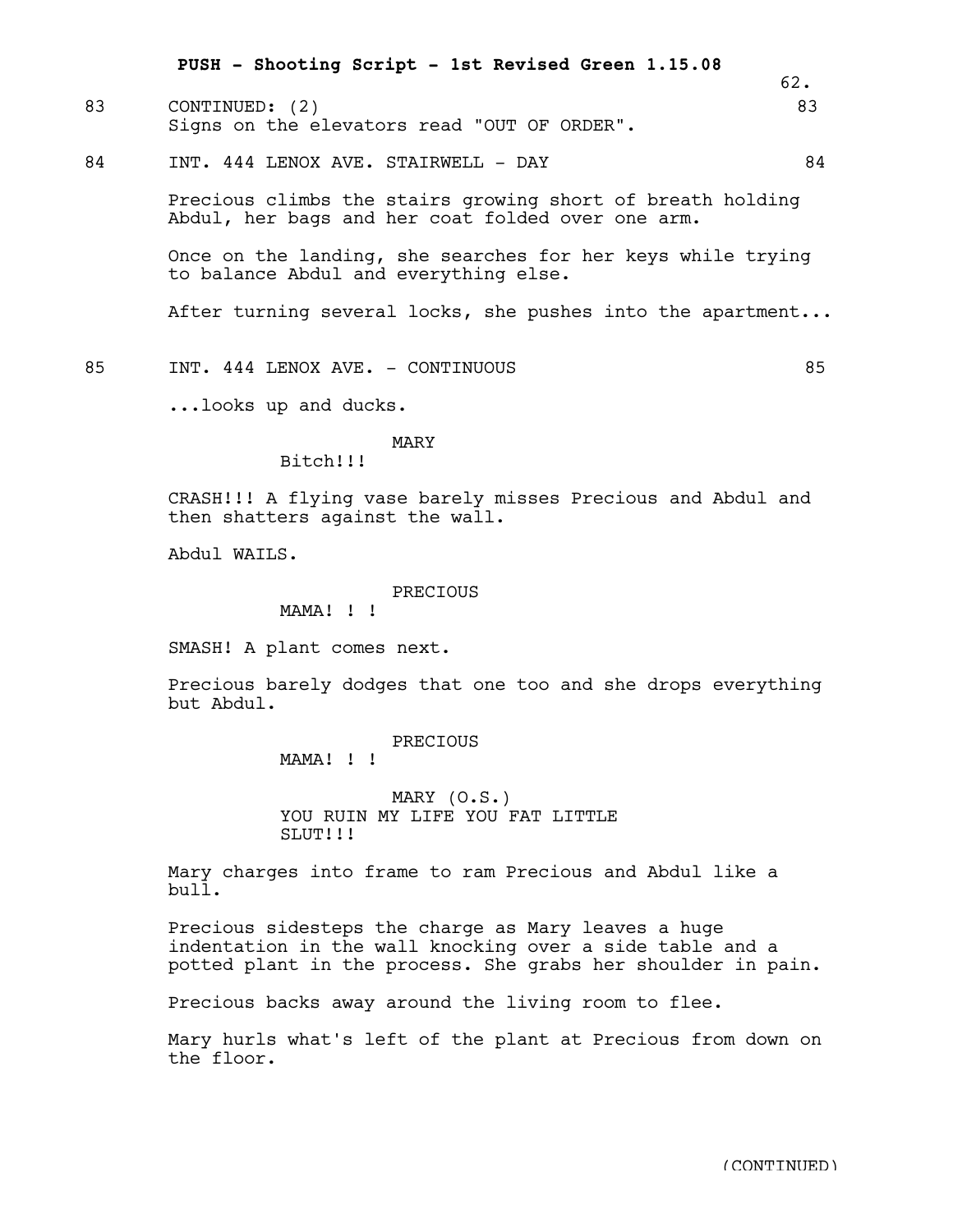63.

Precious turns her back to shield Abdul. The pot strikes her in the back. ABDUL SCREAMS louder. Dirt covers Precious. 85 CONTINUED: 85

## PRECIOUS STOP IT MAMA! YOU GON CRAZY?!!!

As Mary gets to her feet ...

MARY

FIRST YOU STEAL MY HUSBAND, THEN YOU GET ME CUT OFF THE WELFARE YOU STUPID-MOUTH BITCH!

PRECIOUS I AIN'T STEAL NUFFIN FROM YOU MAMA! YOUR HUSBAND RAPE ME AND I NOT STUPID!

MARY

YOU IS! YOU IS TOO! YOU IS AND YOU ALWAYS GON BE NUTHIN BUT STUPID TIL THE DAY YOU DIE! YOU HEAR ME?!! STUPID!!!

Tears well in Precious' eyes.

PRECIOUS SHUT UP MOMMA! I NOT STUPID! I AM NOT STUPID! DON'T SAY THAT!

Mary GROWLS and charges Precious again.

Precious turns the TV over between them. Electrical sparks fly as it hits the floor. There is a banging at the door.

> NEIGHBOR (O.S.) Mary, leave that chile alone. Stop beating that girl Mary.

Mary trips and crashes down on top of the overturned television.

Precious dashes out of the apartment with only Abdul as Mary struggles to get up.

> MARY I'M GON KILL YOU PIG!

PRECIOUS I DON'T KNOW HOW YOU DIDN'T ALREADY. YOU CRAZY BITCH!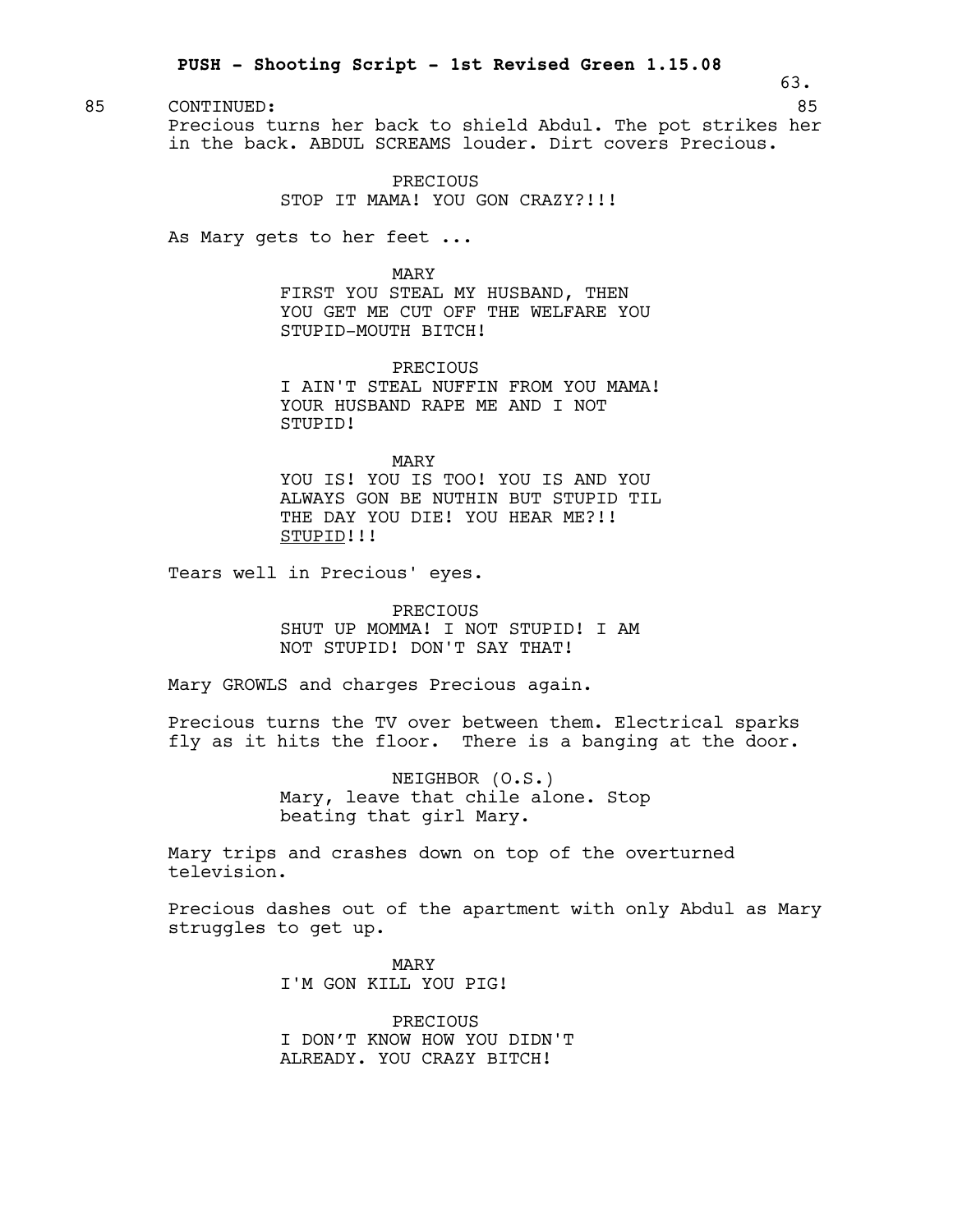# 86 INT. 444 LENOX AVE. HALL OUTSIDE PRECIOUS APT - DAY 86

Precious dashes out of the apartment with tears in her eyes, dirt on her clothes, no coat and Abdul SCREAMING IN HER ARMS.

A little OLD WOMAN stands in the hallway shaking her head in disgust.

> MARY (O.S.) YOU HEAR ME PRECIOUS! GET YOUR BIG, BLACK ASS BACK IN HERE!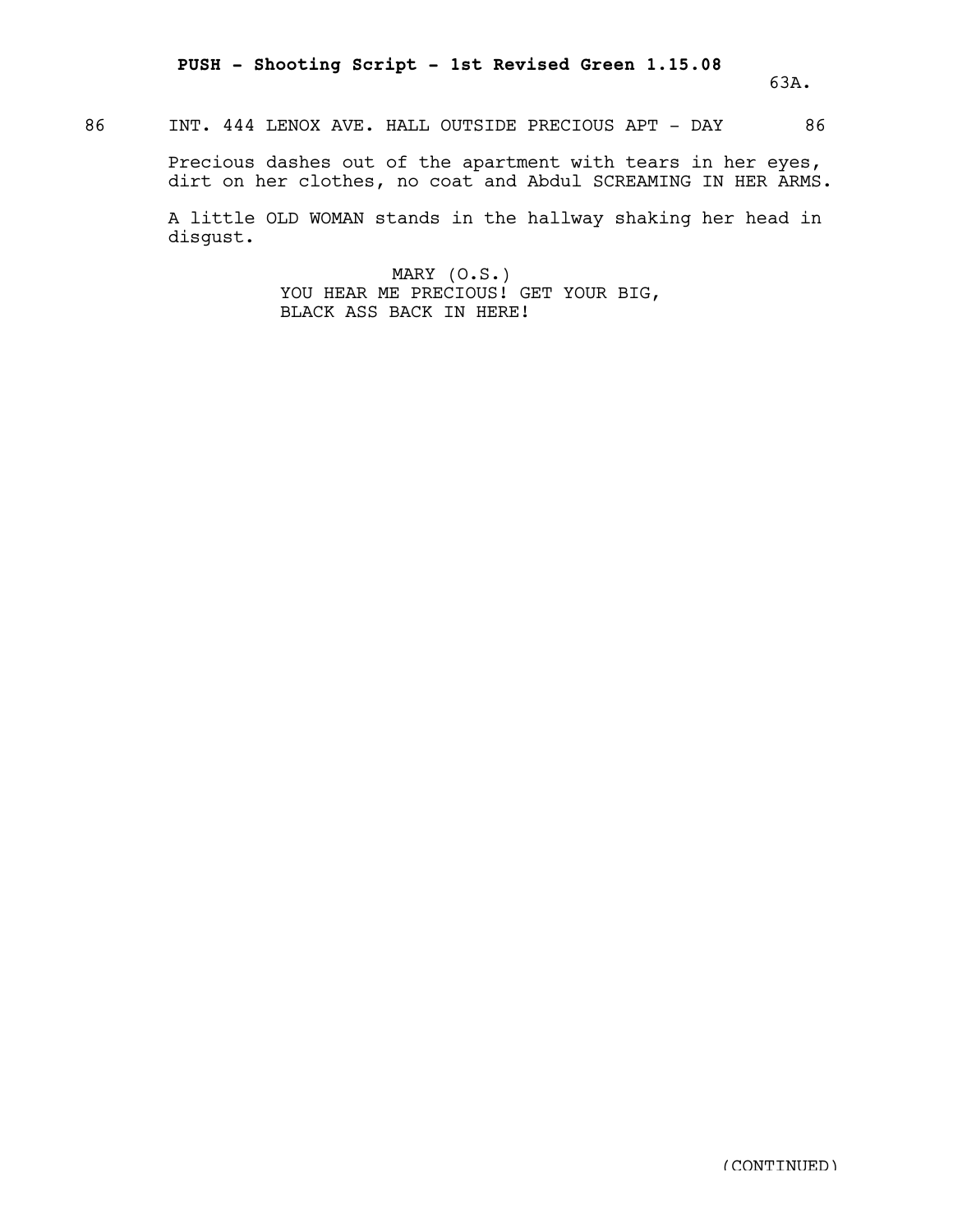Precious looks back, trips on the landing and tumbles down a flight of steps cradling and shielding Abdul all the way. THUD! A hard floor abruptly halts Precious' descent. She checks Abdul immediately. He is smiling. A DOOR OPENS followed by GRUNTS and a CRASH. Precious looks up to find the broken television tumbling down the steps towards them. At the last second, Precious manages to roll them both out of the way as the television crashes to the landing shattering some more. 87 EXT. 444 LENOX AVE. MAIN ENTRANCE - DAY 67 Precious bursts out of the stairwell with blood streaming down her nose and Abdul in her arms. Ruby dashes to intercept them. RUBY Precious what happened? Ruby places herself between Precious and the door while moving. Precious however, is in a big hurry. RUBY Precious, could I see your baby now? I just wanna see. **PUSH - Shooting Script - 1st Revised Green 1.15.08** 64. 86 CONTINUED: 86

Precious shows no sign of slowing down. Ruby looks concerned.

RUBY Precious, what's wro...

Precious knocks Ruby out of her way and to the floor without losing stride.

Ruby lands hard and CRIES loudly.

88 EXT. 444 LENOX AVE. – DAY 88

Abdul still in her arms, Precious heads away from the building under dressed.

The falling snow has thickened considerably.

As she makes her way into the distance, Precious walks into the snowstorm carrying Abdul.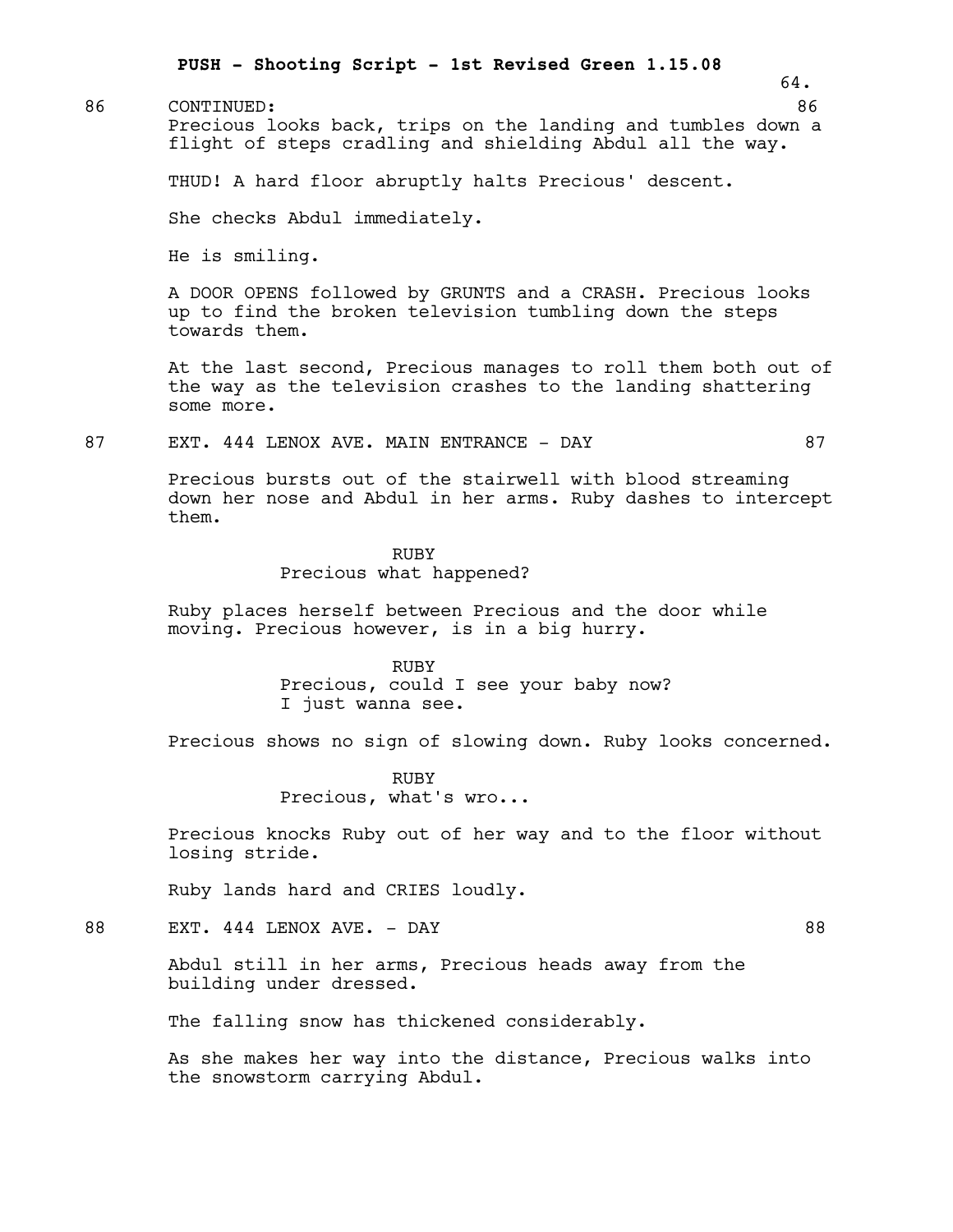### 89 EXT. STOREFRONT CHURCH - DAY 89

She hears the sound of a choir. She approaches the Church Basement where the voices are coming from.

Precious stares through the window where Choir members are praising The Lord.

# 90 INT. 444 LENOX AVE. APT. - DAY 90

Mary barrels into Precious' bedroom yelling and screaming as she turns the place upside down.

She rips down Precious' handprints along with her Cyndi Lauper poster. She then picks up a brush and hurls it into Precious' mirror, shattering it to pieces.

## 91 INT. STOREFRONT CHURCH - DAY 91

Precious, with Abdul in her arms, is singing along with the Choir, happier than ever. Tom Cruise joins in clapping, the stray dog that licked Precious in the beginning at his side.

92 EXT. HOSPITAL - DAY 92

Precious sits on the steps of a hospital. Snow still falling. She looks confused.

93 INT. HOSPITAL -DAY 93

Precious steps out of an elevator wet from the snow and still splattered with dirt. She approaches a desk with urgency.

> **PRECTOUS** I need to see Nurse John. Where Nurse John at?

NURSE He's on break. He'll be back soon. Have a seat.

Precious sits on one of a row of chairs by the wall. She tries to settle Abdul as he starts to CRY.

The skinny Nurse's legs approach and stop in front of Precious.

> **NURSE** Hey...You don't remember me do you?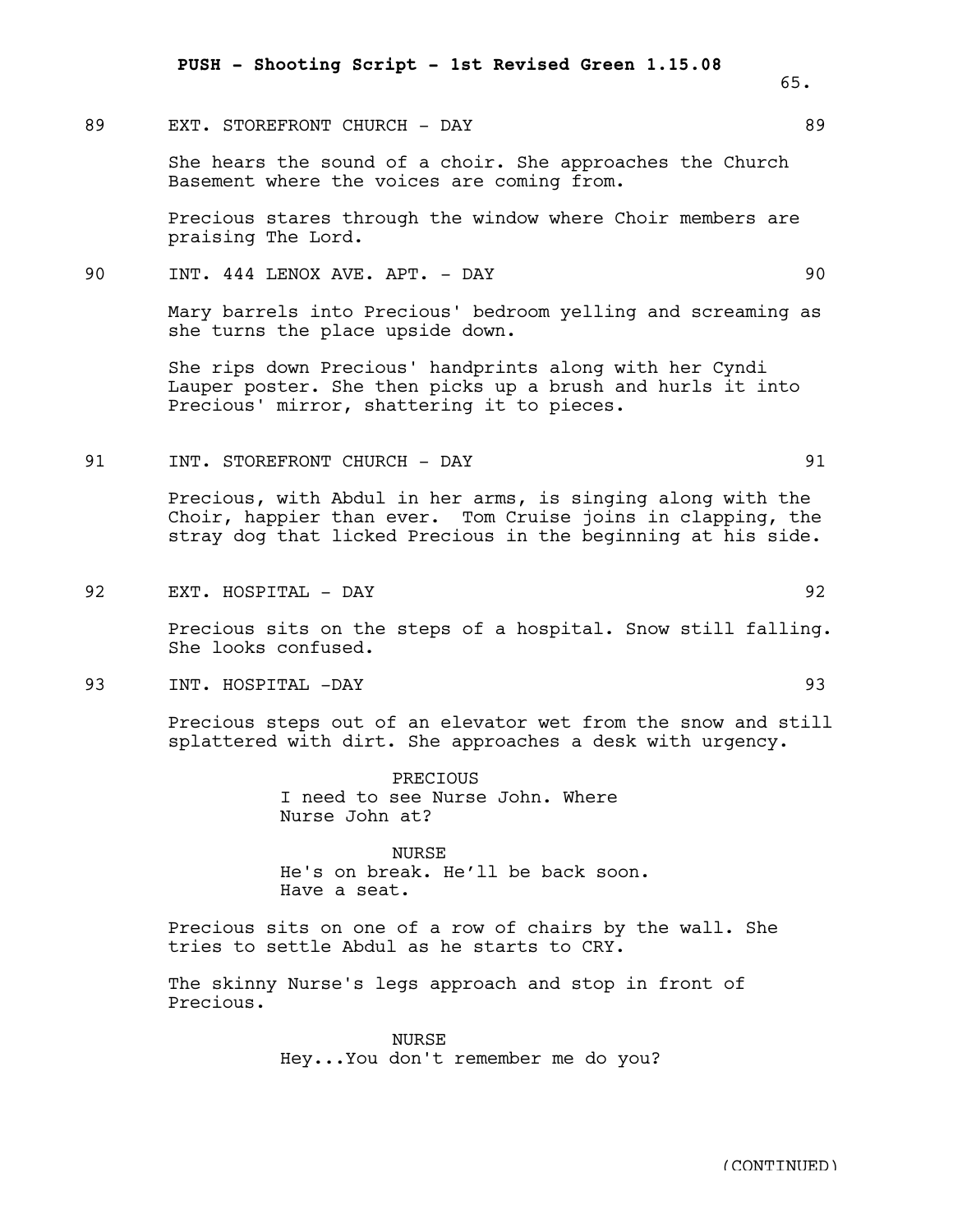Precious looks up to find A SOUR-LOOKING WOMAN glaring down at her. NURSE I delivered your last one. Precious pauses as if searching for a response to satisfy this woman. Precious looks away. The nurse doesn't leave. **NURSE** You know I'm sorry to see you back here. (beat) I remembered hoping that you would have learned from your mistakes. **PRECTOUS** You don't know me bitch. Get lost 'fore I kick your ass. The nurse finally starts away. PRECIOUS Bitch? The nurse turns around. **PRECTOUS** I ain't make no mistake unless it was being born. DING! The elevator doors open. John steps off between Precious and the nurse. Precious starts to rise and John motions for her to stay seated. He sits beside her. JOHN What happened? PRECIOUS My Mama kick my ass again. I ain' giving Abdul away. And I ain' gonna stop school ...I just...ain't. John looks concerned. Precious speaks with great resolve as if forcing herself to believe her words. **PUSH - Shooting Script - 1st Revised Green 1.15.08** 66. 93 CONTINUED: 93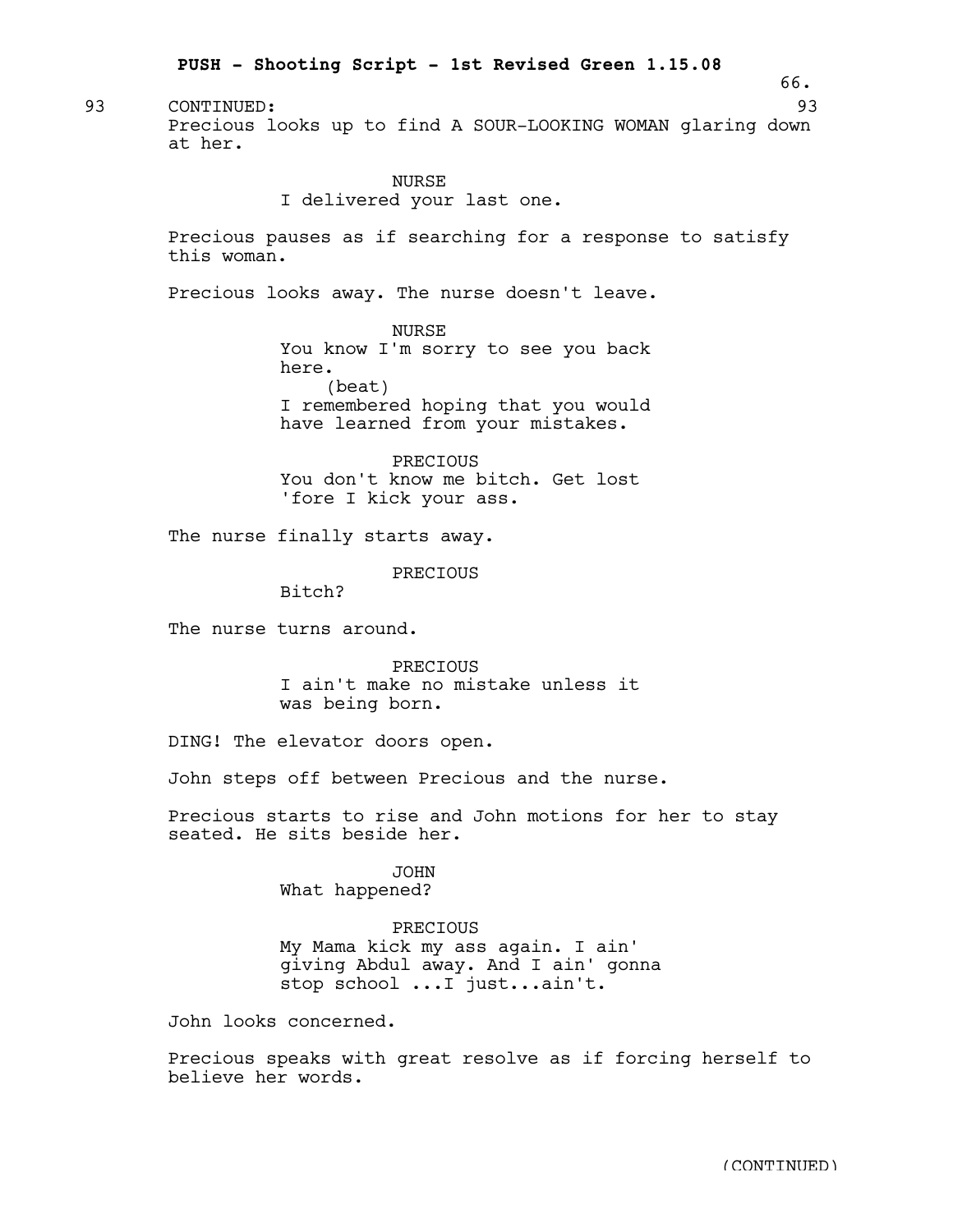93 CONTINUED: (2) 93

PRECIOUS I'm gonna get Little Mongo back too. (sighs) I don't hardly even know what she look like now. Don't matter tho. That don't matter.

John looks on heavy-hearted.

# 94 EXT. HOSPITAL - DUSK 94

Precious is dressed in a hospital gown and draped in a wool blanket. It is still snowing. John holds an umbrella over Precious and a bag in one hand as he escorts her out onto the driveway and into a large gray van.

John places the bag in the van, hugs Precious, closes the door and then waves as the van pulls away.

Precious turns to watch him recede into the snow through the back window.

> PRECIOUS (V.O.) Nurse John say lots of people get out of hospital wif no place to go. His eyes look worried tho ...Wonder what next? Scared now.

95 INT. VAN - NIGHT 95

Precious rides in darkness cradling Abdul. She looks up frightened, taking in the others sitting around her. Shes hold Abdul closer. The dark swallows her whole.

DISSOLVE TO:

96 INT. ARMORY - NIGHT 96

Bare light bulbs hang from the ceiling.

Precious lays on a bed breast feeding Abdul and staring up at the ceiling while covered in a blanket.

We sail away to find they are surrounded by scores of rudimentary beds, many of which are filled with other women of varying ages.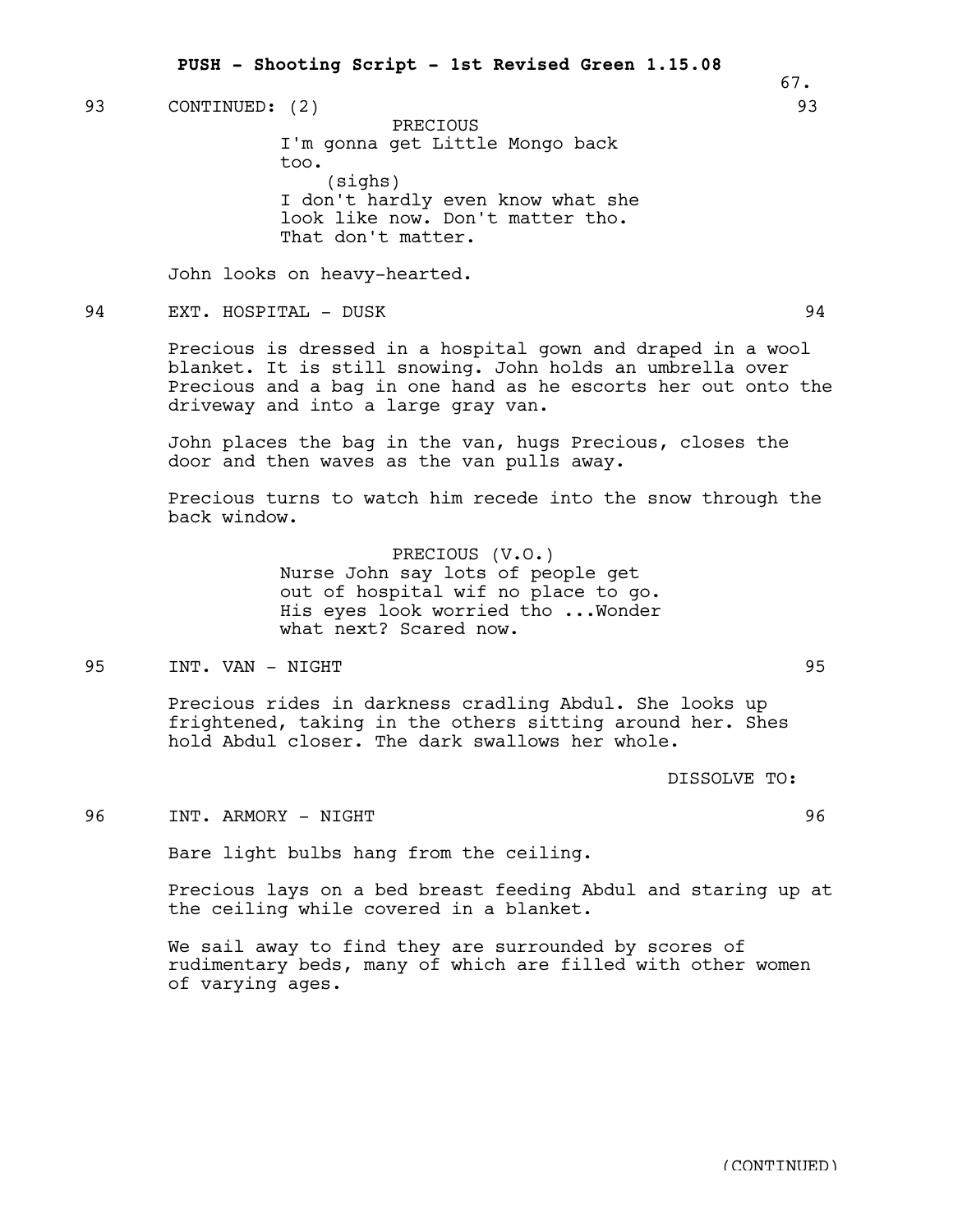A BUG LADY lies next to her with unkempt hair and sores on her skin. 96 CONTINUED: 96

> BUG LADY (murmuring) ...Put your bags in bed with you. Put your bags in the bed with you. Put 'em in. Tuck 'em in bed with you...

The skinny woman on the other side sits up and grabs herself feverishly as if there were bugs allover her.

AN ENORMOUS AND FEROCIOUS-LOOKING WOMAN IN HER FORTIES steps up, snatches the blanket off of Precious and Abdul and walks off.

> BUG LADY Give the chile back her blanket!

FEROCIOUS WOMAN Fuck you. I ain' giving back shit.

The woman walks away.

Physically and emotionally spent, Precious sighs and then lifts her bed's top sheet, beneath which is a plastic-covered mattress.

She then wraps the sheet around Abdul and herself and hunkers down.

Precious rocks Abdul gently as her eyes wander around the cavernous armory.

> PRECIOUS (humming) A B C D E F G H I J K L M N 0 P, Q R S T U V, W X Y Z. (singing softly) Now I know my ABC's, tell me what you think of me.

Precious kisses Abdul on the head.

PRECIOUS (V.O.) Miz Rain say I was moving through the vowel 'n consonant sounds faster than even Rhonda Johnson was. Maybe could've even catched up to Jermaine. Maybe ...

FADE OUT.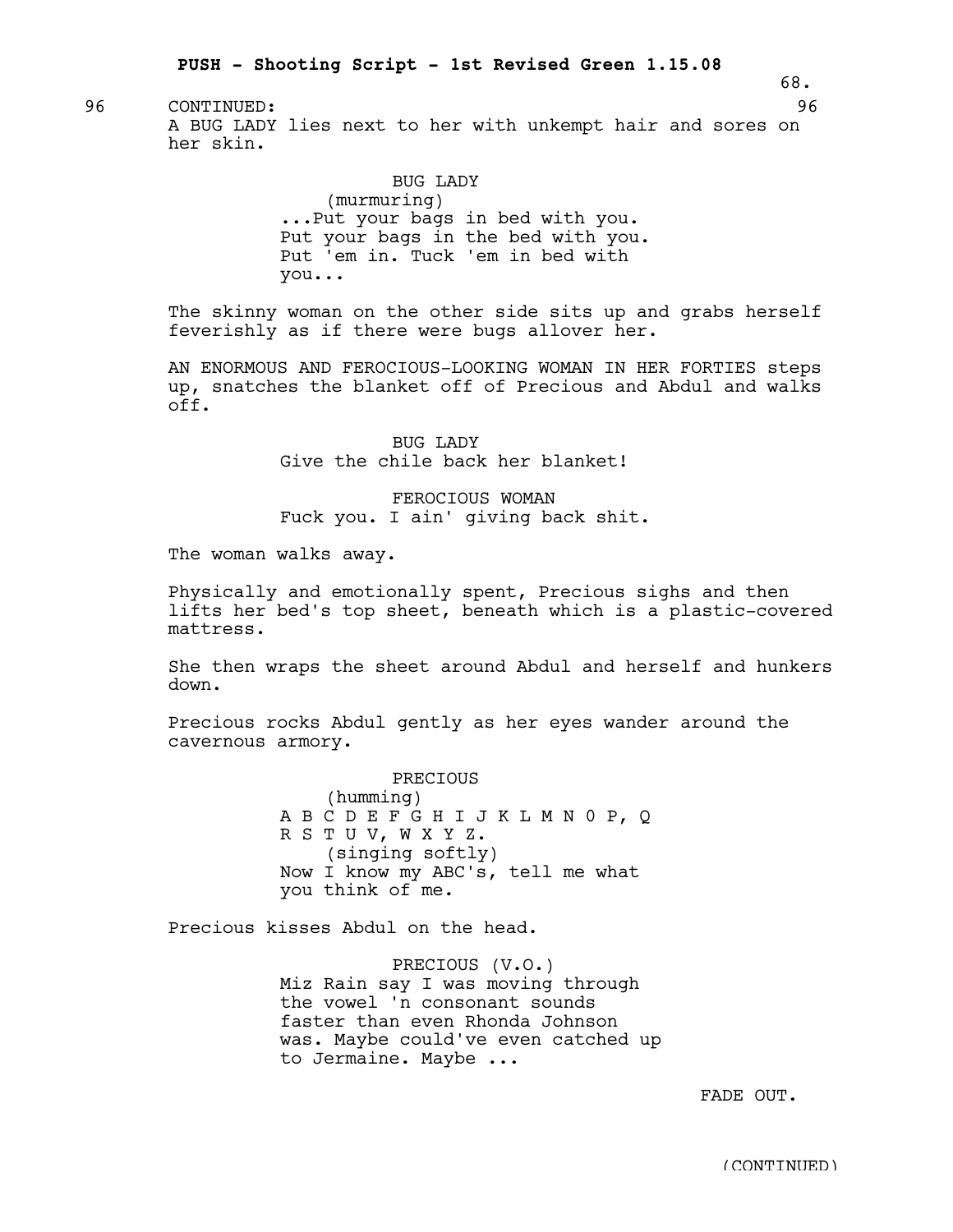96 CONTINUED: (2) 96

69.

FADE IN

- 97 OMITTED 97
- 98 INT. ARMORY LATER 98

Precious sleeps soundly.

Something nudges her slightly.

When she finally opens her eyes ...

Abdul is gone! So is her bag.

Precious springs up in a panic turning in every direction.

PRECIOUS Where my baby?! Where my baby at?!

The Bug Lady casually points to the exit.

The large ferocious woman heads for the exit with Abdul in one arm and Precious' bag in the other. She looks down at Abdul making "baby" faces and sounds.

Precious dashes after her but winces in pain grabbing her pelvic area along the way.

The Bug Lady follows Precious as a speed walker might.

Precious snatches Abdul and promptly knees the ferocious woman hard in the gut.

The ferocious woman MOANS as she falls to the ground.

Precious continues kicking and stomping her without abandon.

The bug girl observes stoically. Abdul WAILS.

As she trounces the woman, Precious' eyes fill with a rage we haven't yet seen.

Finally, two other women pull Precious away while she still kicks at the woman.

The ferocious woman, now bloodied, falls over on her back with her eyes closed and her mouth hanging open.

99 EXT. HARLEM - DAY 99

A bright morning skyline stretches over the Hotel Theresa.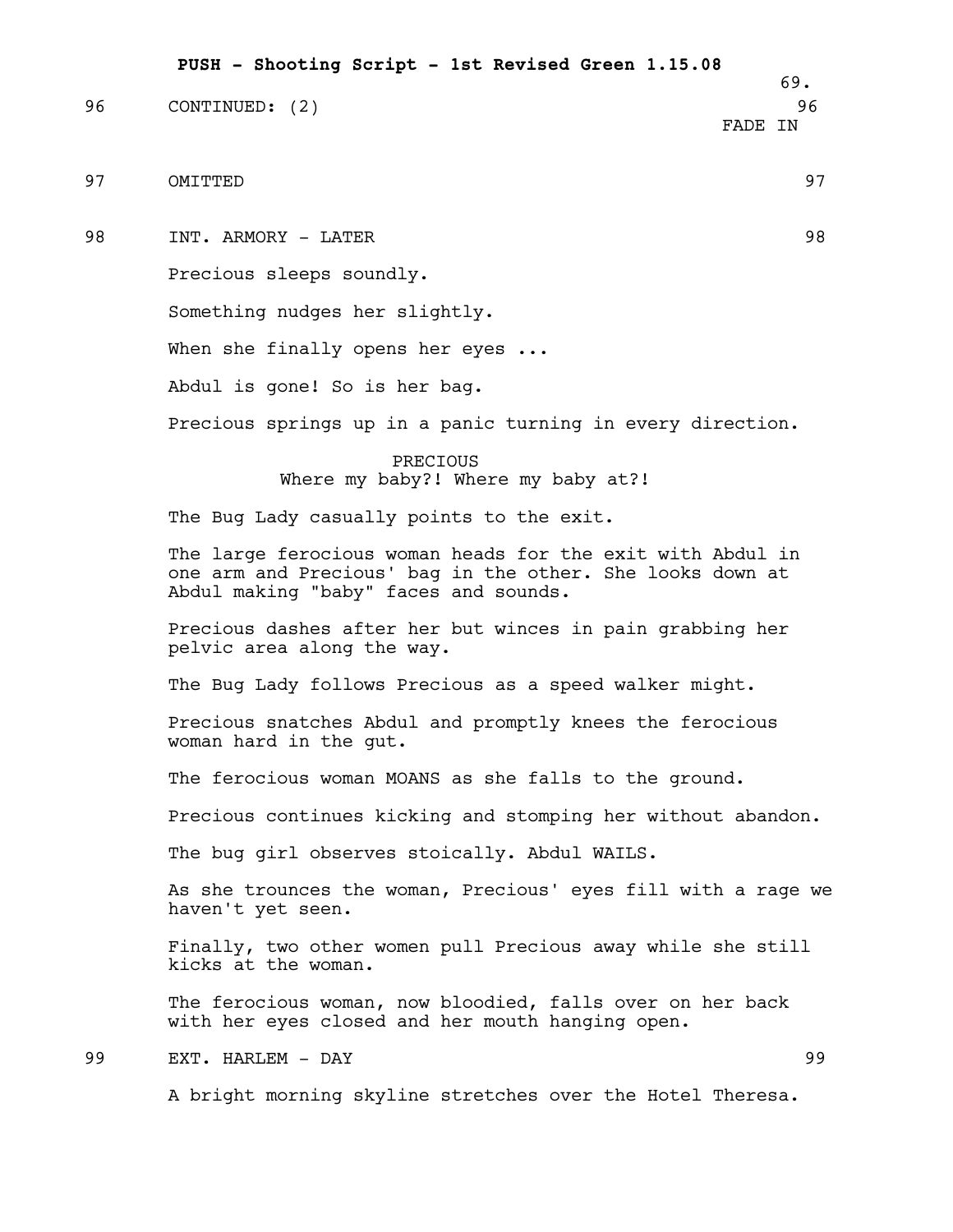70.

A99 INT. ELEVATOR - HOTEL THERESA - DAY A99

Ms. Rain, at work a little earlier than usual this morning, looks great, and ready for another day.

# B99 EXT. LOBBY EACH ONE TEACH ONE - DAY B99

Ms. Rain enters the lobby. The window of the entry door has been smashed. She opens the door with a look of trepidation.

100 INT. MS. RAIN'S CLASSROOM - DAY 100

Ms. Rain steps into her classroom carrying two bags. She removes her sunglasses.

The sight before her stops her in her tracks. She drops her bags immediately.

It is Precious, sleeping on the floor with Abdul in her arms. Her hand is cut and bleeding pretty bad.

Ms. Rain looks incensed.

101 INT. SMALL OFFICE - LATER - DAY 101

Precious sits rocking Abdul with a bandaged hand.

Ms. Rain, still fuming, sits on the other side of the office dialing a phone number from a list on the wall.

> PRECIOUS (V.O.) I can tell by Miz Rain's face that I ain' gonna be homeless no more. Only I ain' so sure where I'm gon end up tho.

> MS. RAIN (sternly) Yes I'll hold. (grumbling while on hold) Safety net huh? What damn safety net?! A newborn child! A NEW BORN! In this fucking day and...

> PRECIOUS (V.O.) Thas the one time I heard Miz Rain curse.

MS. RAIN Excuse my language Precious.

Precious nods.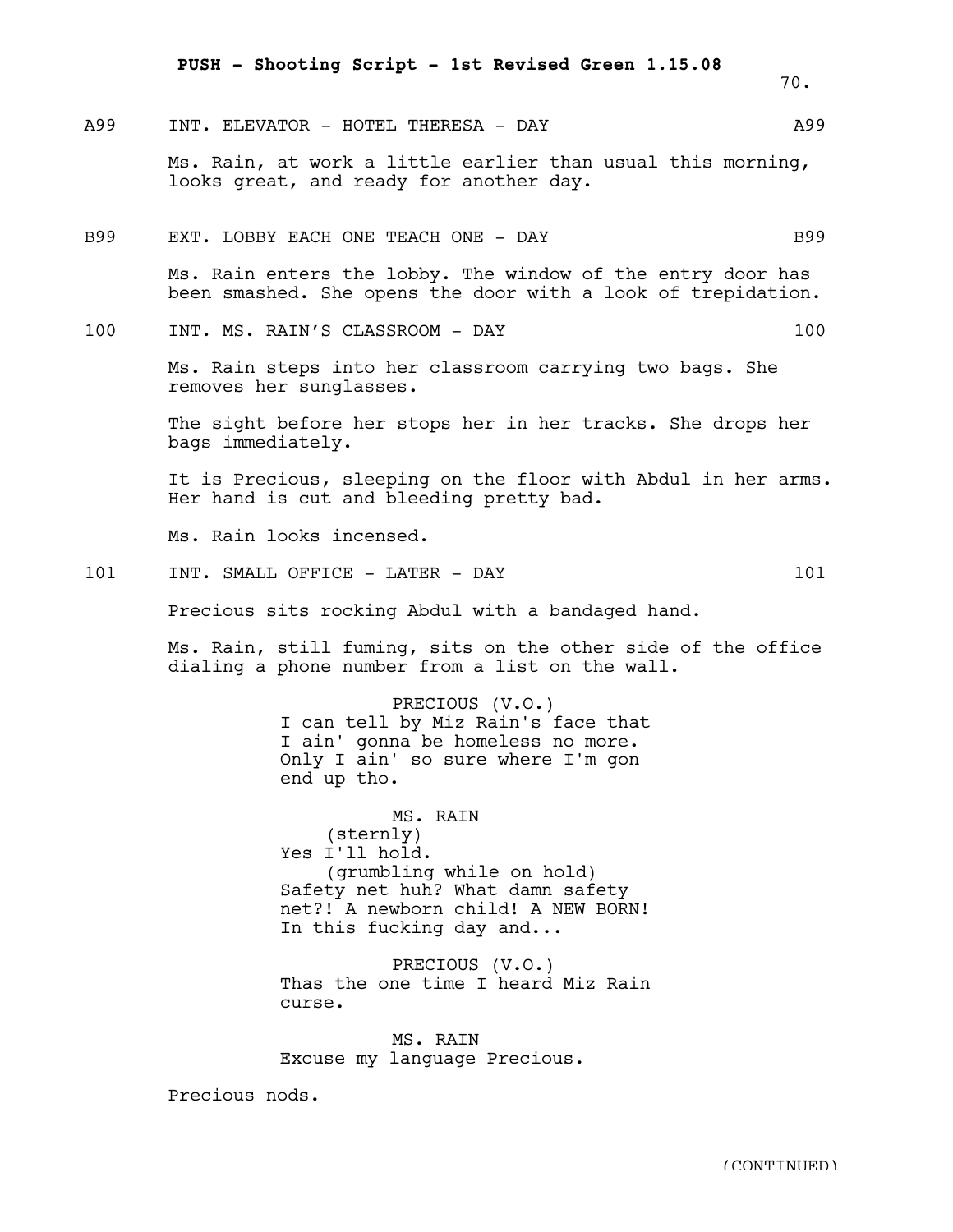PRECIOUS (V.O.) I feels really sorry for her. She just a ABC teacher, not no social worker. But she all I could think of.

Rhonda, Jermaine and Consuelo appear in the doorway.

RHONDA Hi Precious!

JERMAINE What happened?

70A.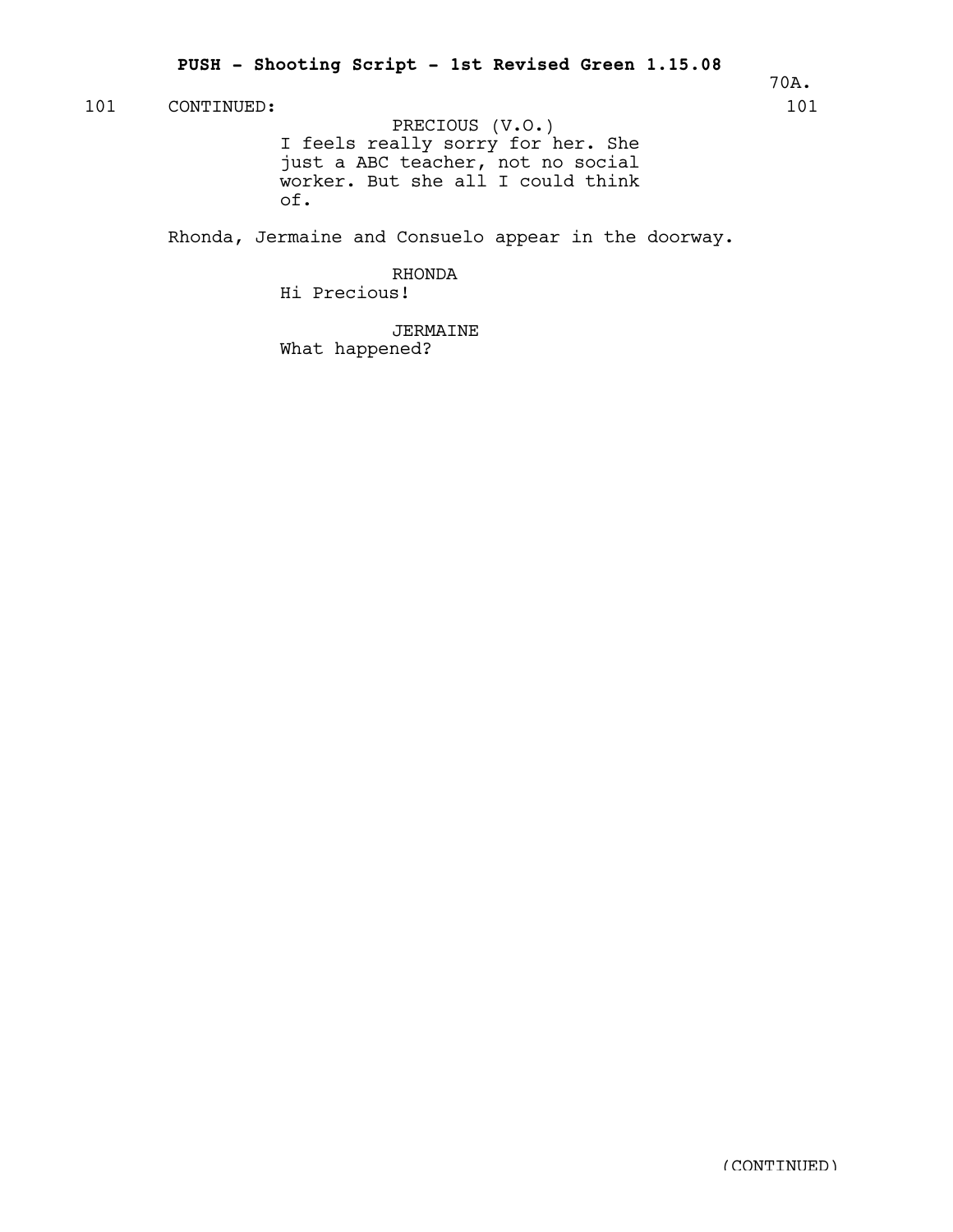They start for Abdul immediately. 101 CONTINUED: (2) 101

Ms. Rain stops them just as quickly.

### MS. RAIN

Good morning girls. Tell the others to start writing when they come in. Whichever one of you is older is in charge until I get back. And Consuelo, I know that is not you. So here is \$20.00.

Ms. Rain digs into her purse to find the money. She hands it to Consuelo.

> MS. RAIN Go get something for Precious to wear. Quick! And bring me back my change.

The girls nod and leave.

102 INT. DOORWAY BETWEEN MS. RAINS OFFICE AND CLASSROOM - DAY 102

Rhonda and Jermaine head off down the hall.

RHONDA How old you is?

JERMAINE Same age as you.

RHONDA When your birthday?

JERMAINE

When yours?

RHONDA I asked you first.

JERMAINE

So ...

103 INT. SMALL OFFICE - DAY 103

71.

Ms. Rain still waits on hold until ...

MS. RAIN Well why didn't you tell me that before!!! I'm sitting here half the-

(CONTINUED)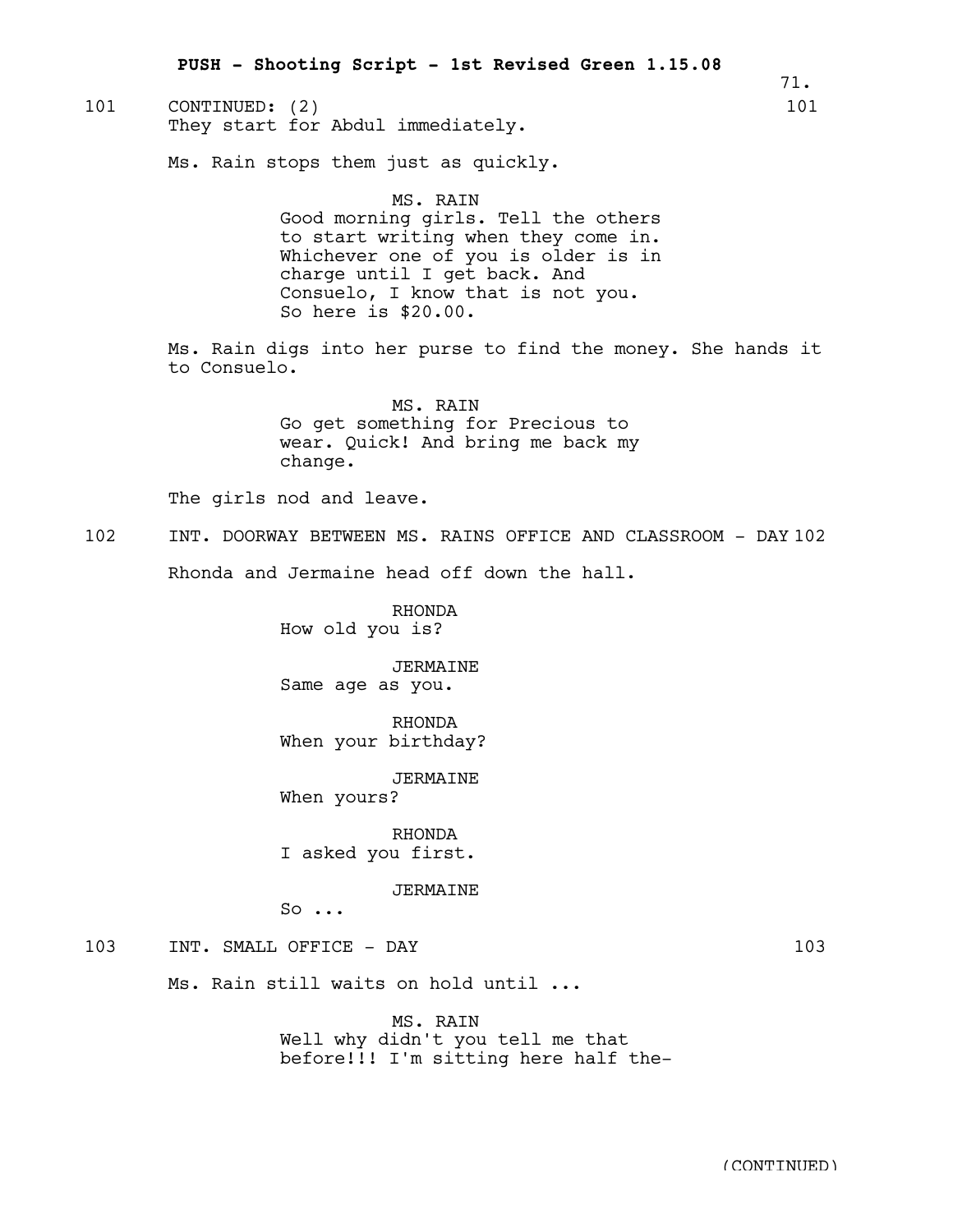71A.

Ms. Rain slams the phone down, shakes her head, finds another number on the wall and then dials again while speaking to Precious. 103 CONTINUED: 103

> MS. RAIN Before this day is up, you will have a place to live Precious.

Ms. Rain suspends her frustration with a brief smile as she waits for the other end of the line to pick up.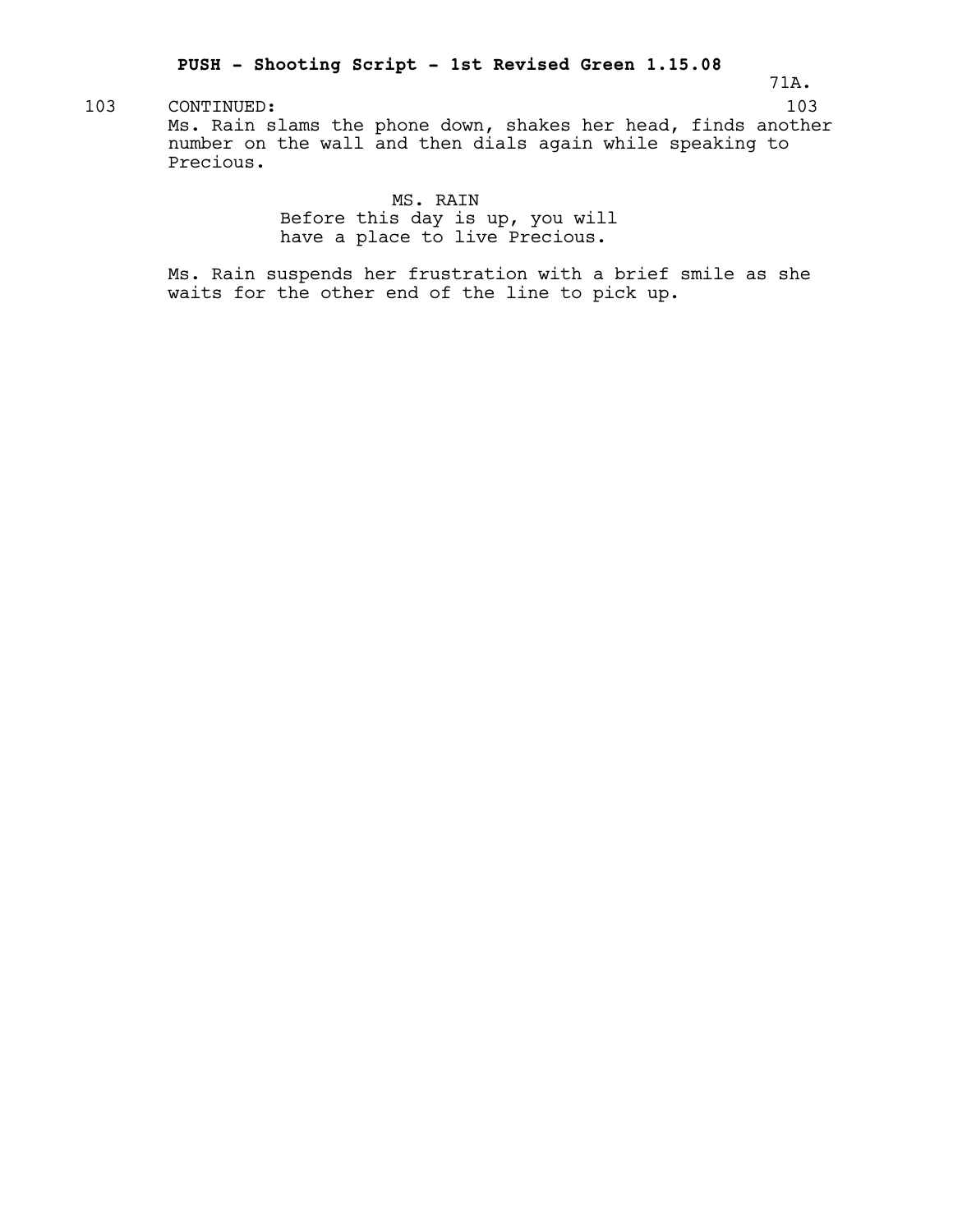72.

104 INT. CLASSROOM - DAY 104

Jo Ann saunters in.

The other girls are writing already.

Rhonda is at the head of the class displaying unusually good posture.

> RHONDA (looking at her watch) Jo Ann, you late.

JO ANN You ain't the teacher.

RHONDA I am today. Miz Rain busy wif Precious.

JO ANN (thrilled) Alright!!! (concerned) How Precious?

105 INT. SMALL OFFICE - DAY 105

Ms. Rain hangs up the phone.

She looks tired.

PRECIOUS They have ...something. It's an immediate opening and it's in Queens.

Precious looks concerned.

PRECIOUS

Queens?

MS. RAIN Yeah. Queens ...What do you think?

PRECIOUS (beat) I don't really know Queens.

MS. RAIN Me either. You should stay in Harlem...long as we can anyway.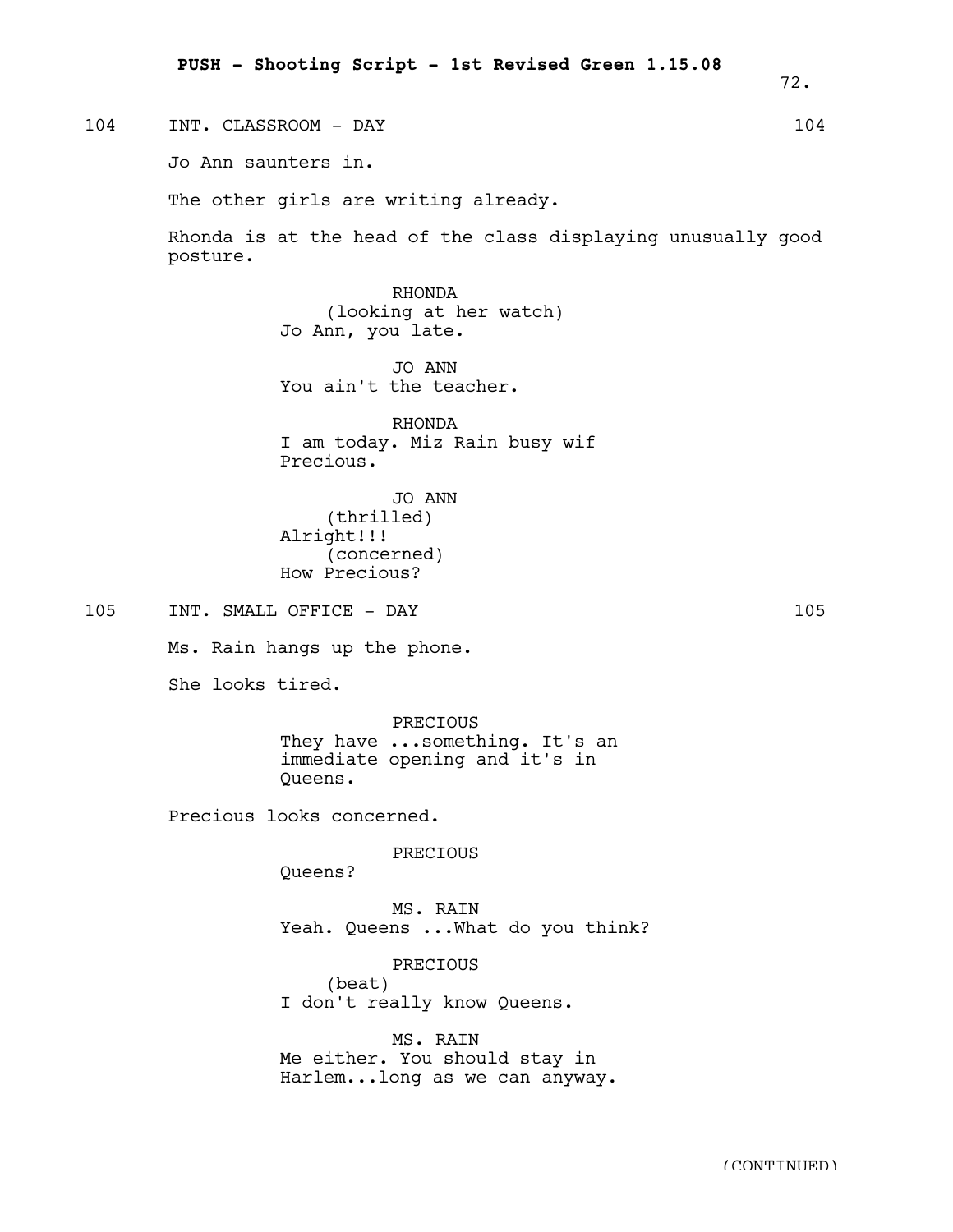Ms. Rain takes an organizer from her bag, looks for another number and picks up the phone. 105 CONTINUED: 105

> MS. RAIN I have this West Indian friend whose boyfriend is a council member. (with uncertainty) We'll see what they can do...

106 INT. HALLWAY - DAY 106

Precious exits the girls bathroom carrying Abdul. She sports a new sweat suit.

She pauses before entering Each One Teach One Reception Area and observes Ms. Rain speaking on the phone for a moment. Suzanne, the school's administrator stands by.

> MS. RAIN ...C-L-A-I-R-E-E ...

WOMAN'S VOICE Hey Precious.

Precious jumps and turns around to find Cornrows passing by.

PRECIOUS Hi Miss Lisa.

CORNROWS (still moving) How you been?

PRECIOUS Good. How you been?

CORNROWS

I don't know... I went to see that movie Barfly last night... That piece of shit was depressin...Cute kid.

PRECIOUS

Thanks.

Ms. Rain still on the phone.

MS. RAIN I have the information on my desk. Can you hold one second?

Ms rain places the call on hold.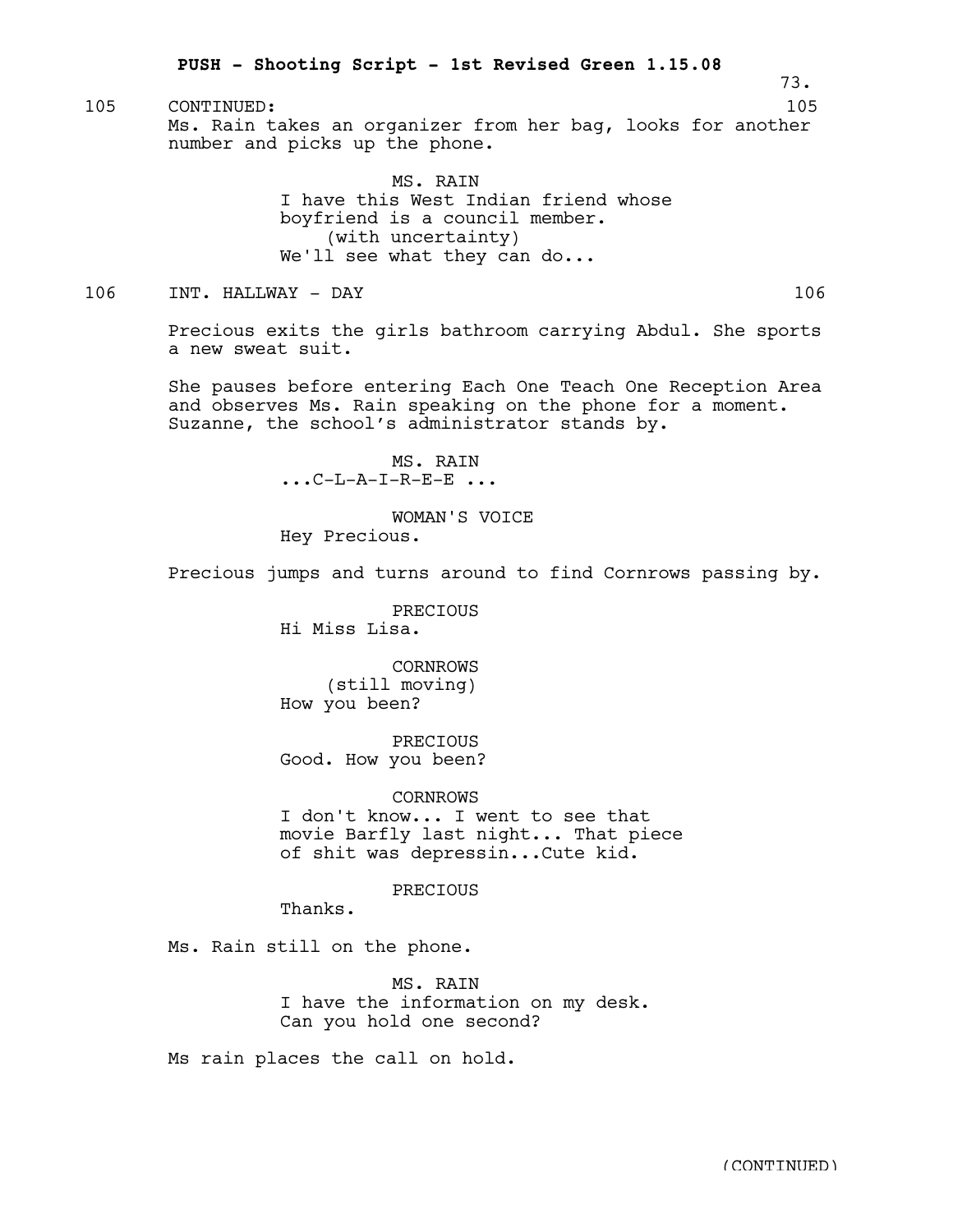73A.

106 CONTINUED: 106

MS. RAIN (to Suzanne) I think I may be onto something. (to Precious) Come on Precious.

Precious and Ms. Rain walk back to her classroom.

107 INT. CLASSROOM - DAY 107

Ms. Rain and Precious enter the classroom as the girls write studiously. Rhonda supervises in a staid manner. Clearly she is enjoying her new appointment.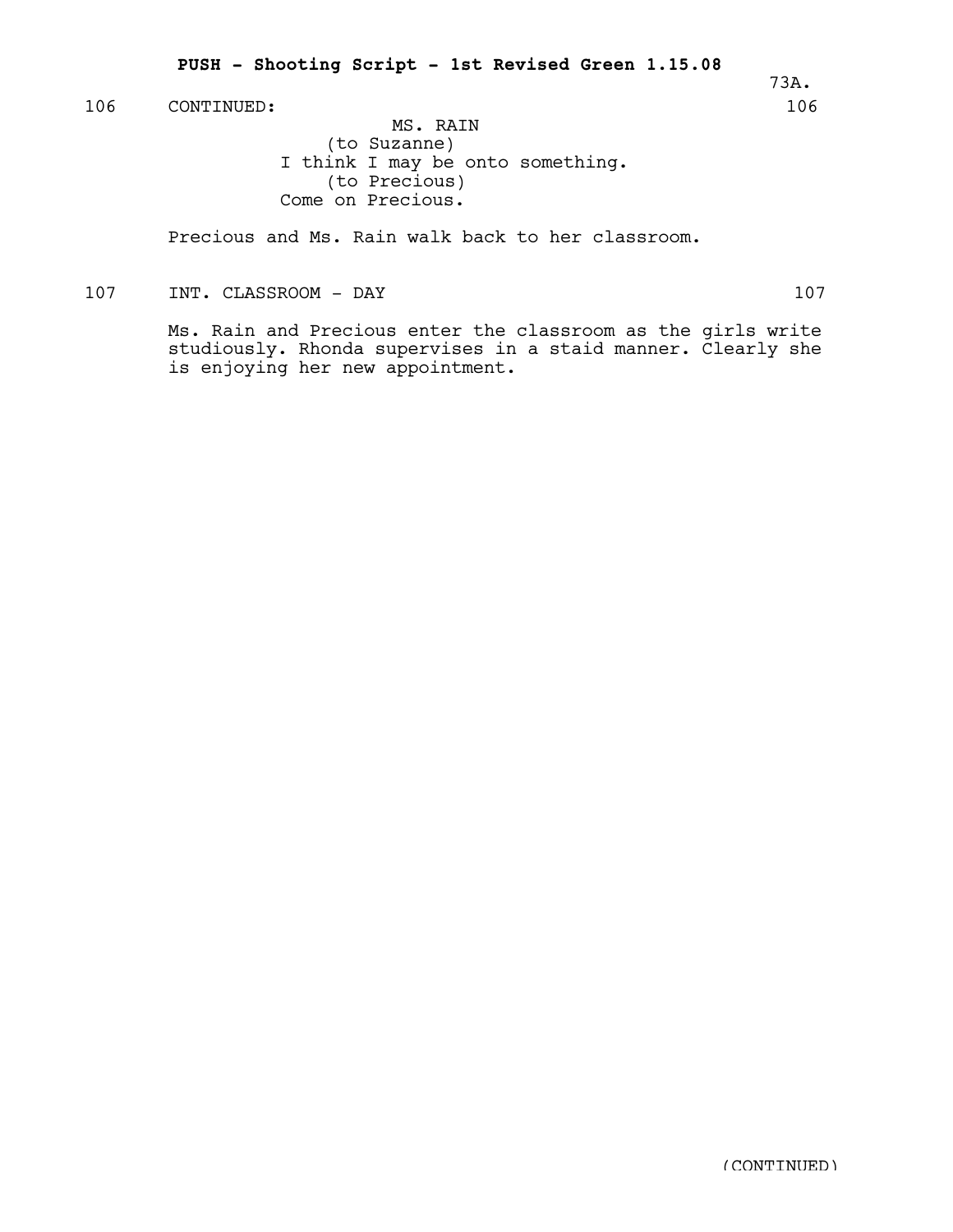RITA How do you spell "Aquarius"?

JO ANN What you want to spell that for?

JERMAINE  $A-Q-U-A-R-I-U-S.$ 

RITA Is that right?

JERMAINE Of course it's right. I'm one of 'em.

CONSUELO I wonder can you spell "boy" then.

JERMAINE I wonder can you spell "slut" then.

CONSUELO Maybe, but I bet Miss Lisa can.

108 INT. MS. RAINS OFFICE - DAY 108

Ms. Rain picks up the line holding.

MS. RAIN Yes Brenda. Thank you.

Ms. Rain hangs up the phone, turns to Precious and exhales.

MS. RAIN They can take you. Tomorrow...at a place here in Harlem.

Precious looks relieved.

MS. RAIN You just need somewhere to stay tonight. (beat) You don't snore do you?

Precious smiles.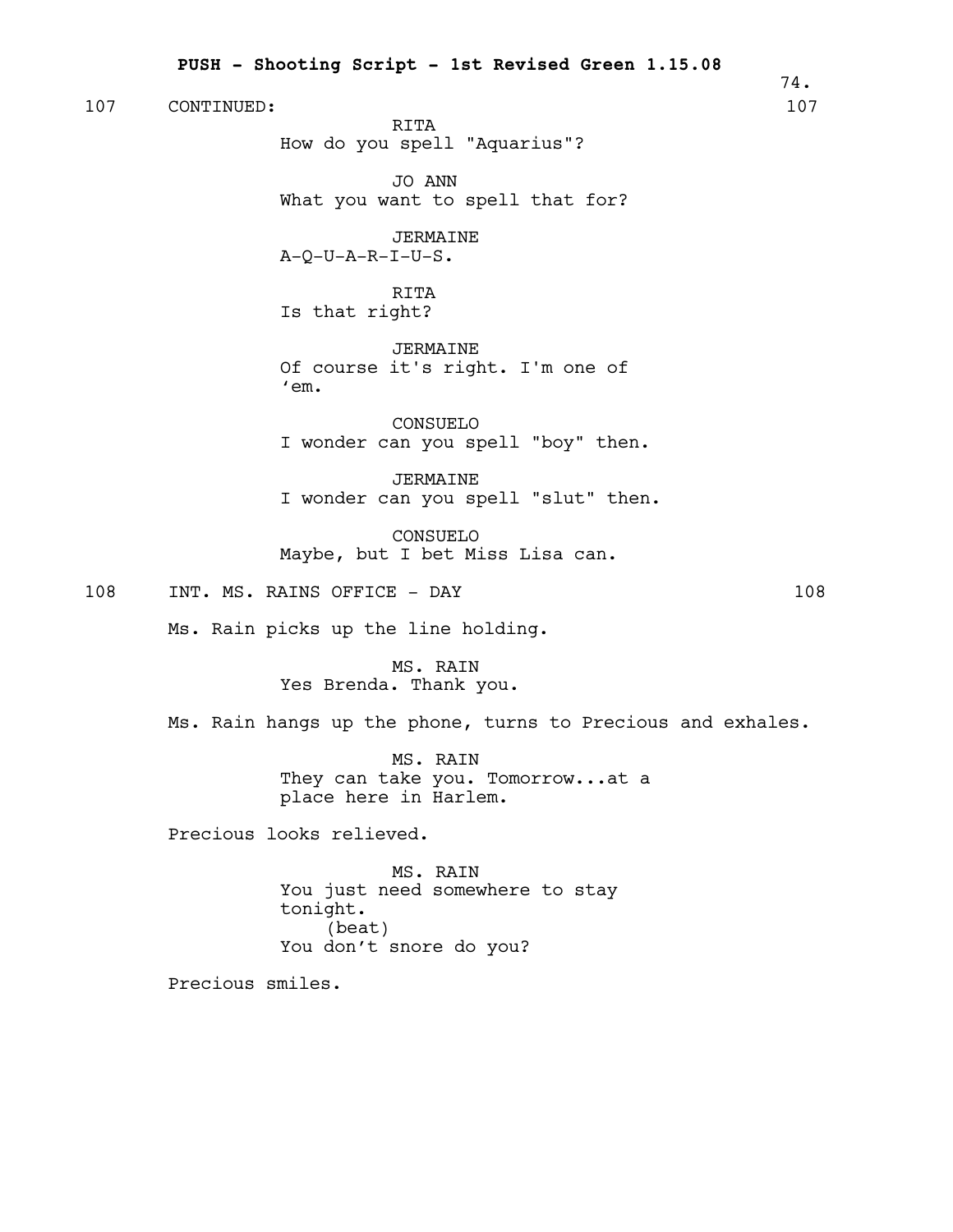109 INT. MS. RAIN'S APARTMENT - NIGHT 109

Precious sits at a small kitchen table in a modest but cozy and craftily-decorated apartment. Fresh flowers adorne her table.

She breast feeds Abdul and drinks from a tall glass of grape juice. Ms. Rain clears the table of plates and take-out containers.

WHITNEY HOUSTON IS PLAYING LOUD. KATHERINE, A SEXY BLACK WOMAN who it seems has just awoken, descends the stairs. She's not in a good mood.

> KATHERINE Honey, how many times did I tell you about the music?

She stops in mid sentence when she sees precious. Her mood changes.

> KATHERINE (warmly) You must be Precious. Hi.

Katherine bends down to admire Abdul.

MS. RAIN Precious, this is my wife Katherine.

Precious looks confused. She spits her drink out. A lot of which lands on Abdul.

She wipes Abdul.

PRECIOUS

Huh?

MS. RAIN I said that this is my wife Katherine.

Precious' mouth is agape.

PRECIOUS

...Oh...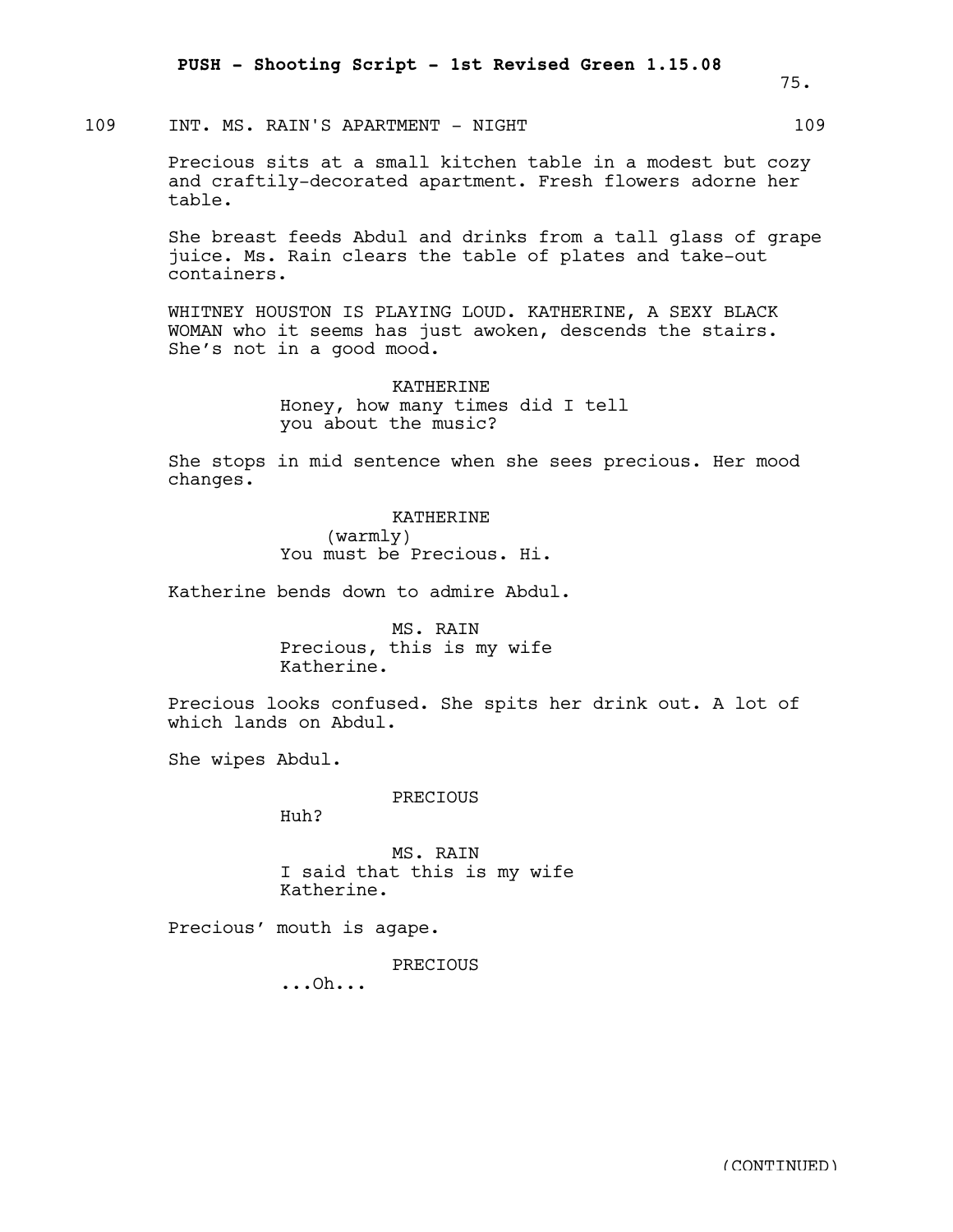KATHERINE (smiling at Abdul) What's his name? He's adorable.

PRECIOUS

This Abdul.

KATHERINE He looks just like you.

PRECIOUS

Thanks. (beat) Y'all really married?

MS. RAIN Yes Precious. Very much.

Precious still looks confused.

CUT TO:

110 INT. MS. RAIN'S APARTMENT 110

The ladies lounge around the living room. Ms. Rain and Katherine hold glasses of wine. Precious still looks as if she's trying to keep up.

KATHERINE

...Ask yourself. Just ask yourself; if Ronald McDonald were running the show and the price of hamburgers skyrocketed, wouldn't you be suspicious?

MS. RAIN I just think you should finish the book.

KATHERINE Who's gonna read it?

MS. RAIN Nobody if you don't write it. Precious writes everyday. You should try it.

KATHERINE What do you write about Precious?

PRECIOUS I don't know. Stuff in my life. Abdul.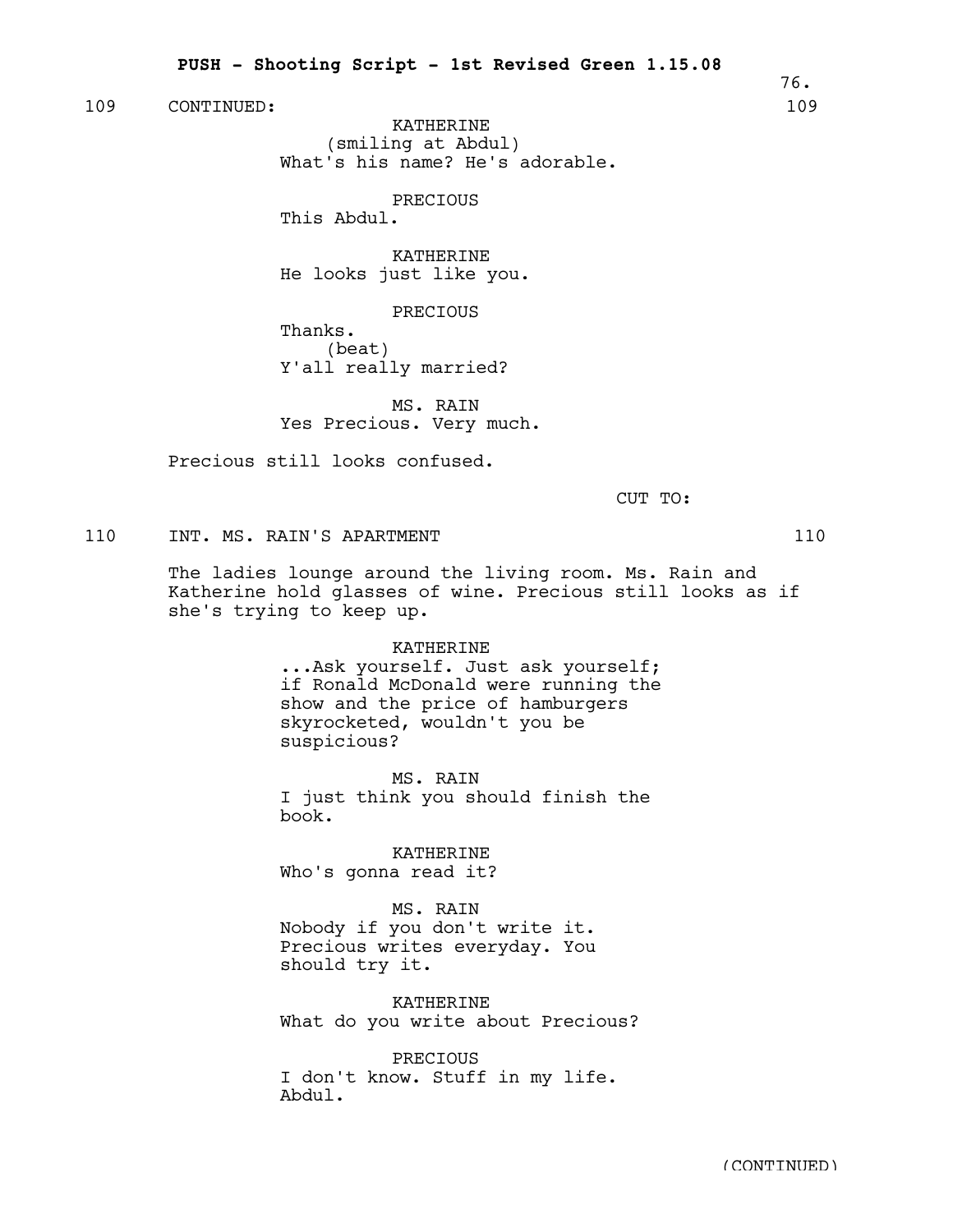(beat) How come y'all don't like McDonalds?

MS. RAIN Katherine was just drawing a comparison so that her point could be more easily understood...

PRECIOUS (V.O.) Together, these homo ladies talk like TV channels I don't watch. I'm glad Abdul here to used to smoke like a chimney listen in on 'em tho cause I and drink like a fish before know they smart. MS. RAIN It's called an analogy. For example, my uncle Clayton he got saved.

An Etta James tune begins ...

CUT TO:

Ms. Rain and Katherine, high from the wine, spin each other lazily in a playful dance.

Precious sits watching carefully. She lifts and smells the gardenias from the table.

Precious starts to pour a bottle of wine into her glass.

PRECIOUS (V.O.) Mama say homos is bad peoples ...

A hand intercepts the bottle. It is Ms. Rain's. She then pours it into her own glass and takes the bottle with her as she returns to Katherine.

> PRECIOUS (V.O.) ...But homos not who rape me, homos not who let me sit up in school 16 years and learn nuffin and homos not sell crack to peoples in Harlem. I wonder what Oprah have to say about that?

Ms. Rain looks over to Precious.

MS. RAIN You okay Precious?

Precious nods.

# PRECIOUS Y' all watch Oprah?

Ms. Rain gives her a loving smile.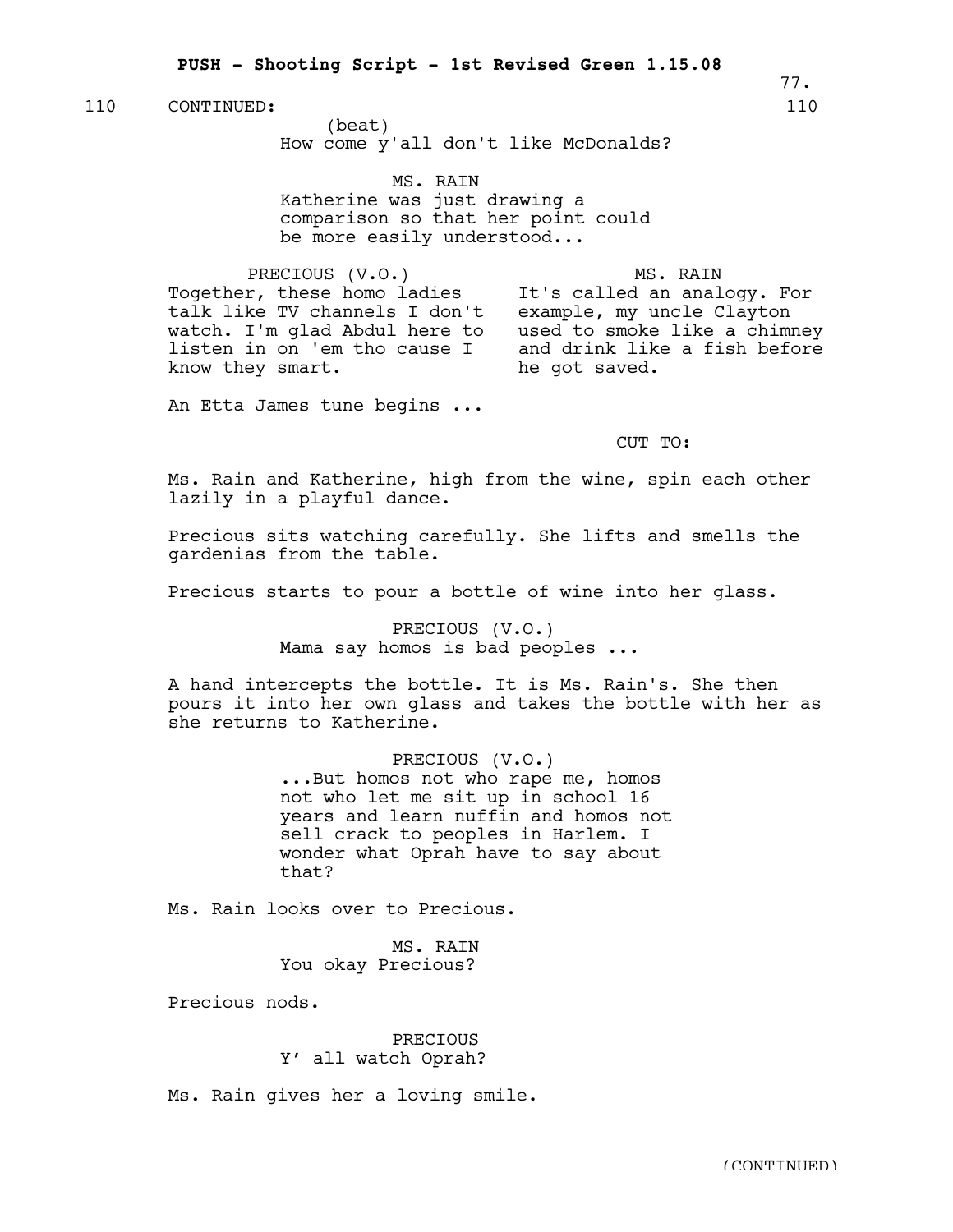110 CONTINUED: (2) 110

PRECIOUS (V.O.) Miz Rain the one who put the chalk in my hand, make me queen of ABC's. 77A.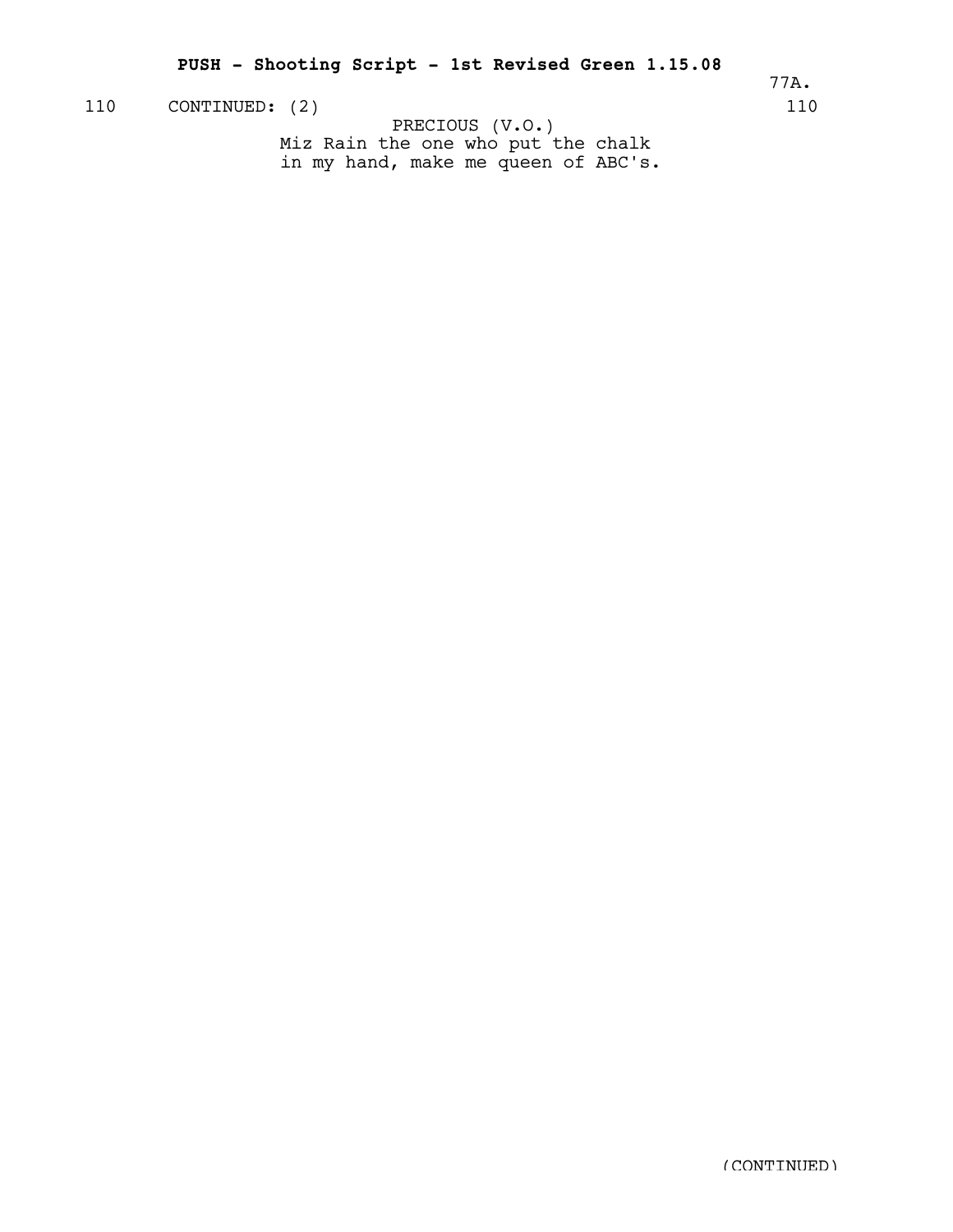- Precious smiles back with gratitude and great affection. 110 CONTINUED: (3) 110
- 111 EXT. MS. RAIN'S APARTMENT NIGHT 111

Ms. Rain and Katherine continue dancing in the window as Precious observes.

The evening cityscape sparkles around them.

A111 INT. ADVANCEMENT HOUSE: PRECIOUS' ROOM - DAY/NIGHT A111

MONTAGE: WINTER INTO SPRING AS PRECIOUS AND ABDUL SETTLE INTO THEIR NEW HOME.

112 INT. HOTEL THERESA CLASSROOM - DAY 112

Streamers hang from the walls. Various handwritten versions of "Congratulations Precious", obviously written by the girls, stretch across the blackboard in uneven-sized letters. Precious stands beside Ms. Rain holding a small trophy and a check. The other girls flank them standing very straight. All wear big grins.

FLASHPWOOWF!

Nurse John, without his uniform, has just taken a picture of everyone.

The girls go straight for the cookies and punch waiting atop an orange tablecloth on Ms. Rain's desk. They begin a Soul Train Line and dance around the desk as Nurse John approaches Ms. Rain to converse.

> PRECIOUS (V.O.) After I settle in halfway house, I work my hardest to memorize letter sounds, write in journal and read smaller and fatter books. Then I find out Mayor's office give me Literacy Award and check for progress. Everybody at the party, Nurse John, Cornrows and the staff stop in too, but they need to get back to they desks before too long. Whole operation can't stop just cause Miss Precious get a trophy. Even Ms. Katherine shows.

John discreetly beckons Precious over to the side as she blows into a noisemaker. Both she and John dance in high spirits.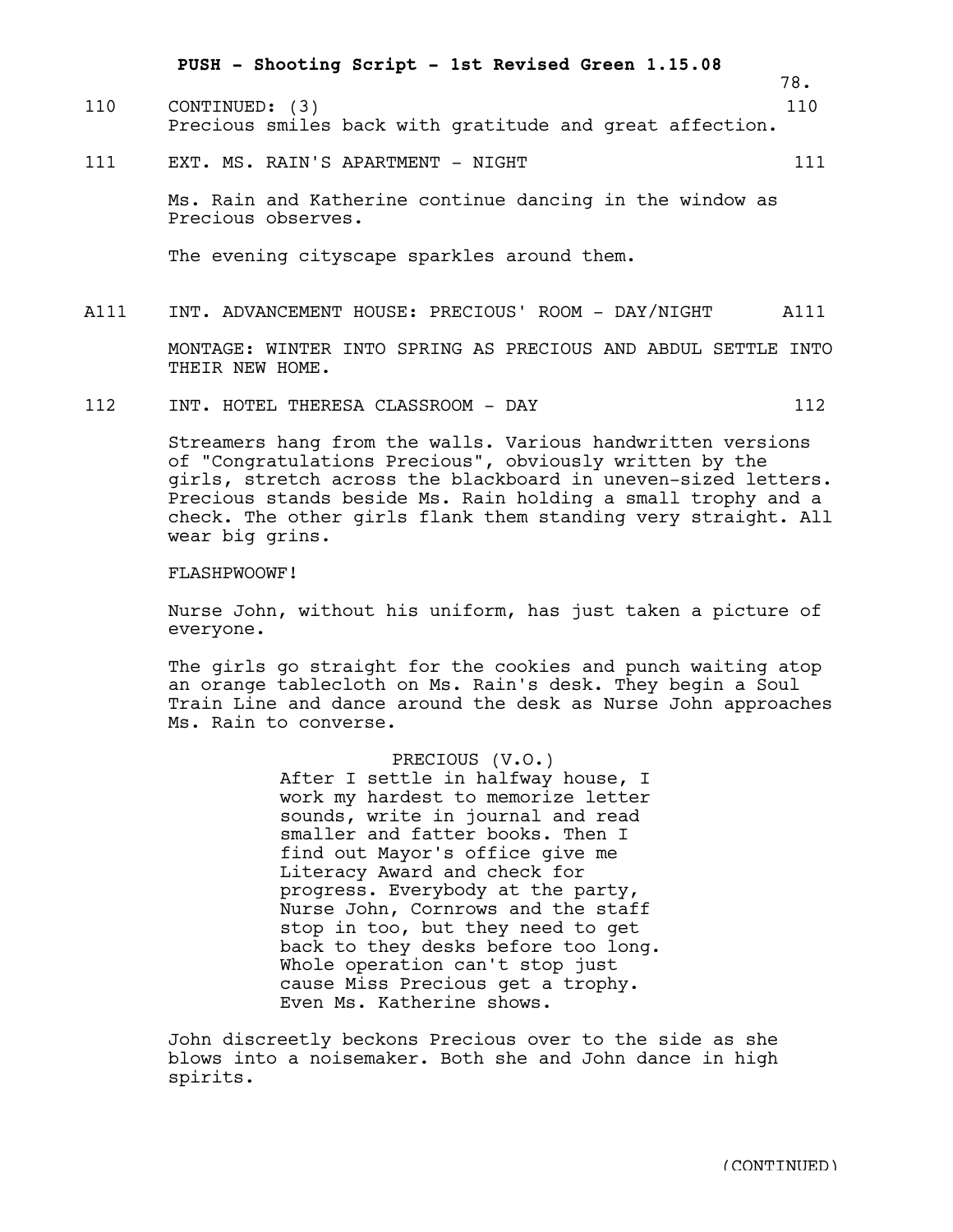John hands Precious a giftwrapped present. She shakes it and then opens it. 112 CONTINUED: 112

> It is a leather bound journal with blank pages. Precious flips through it.

78A.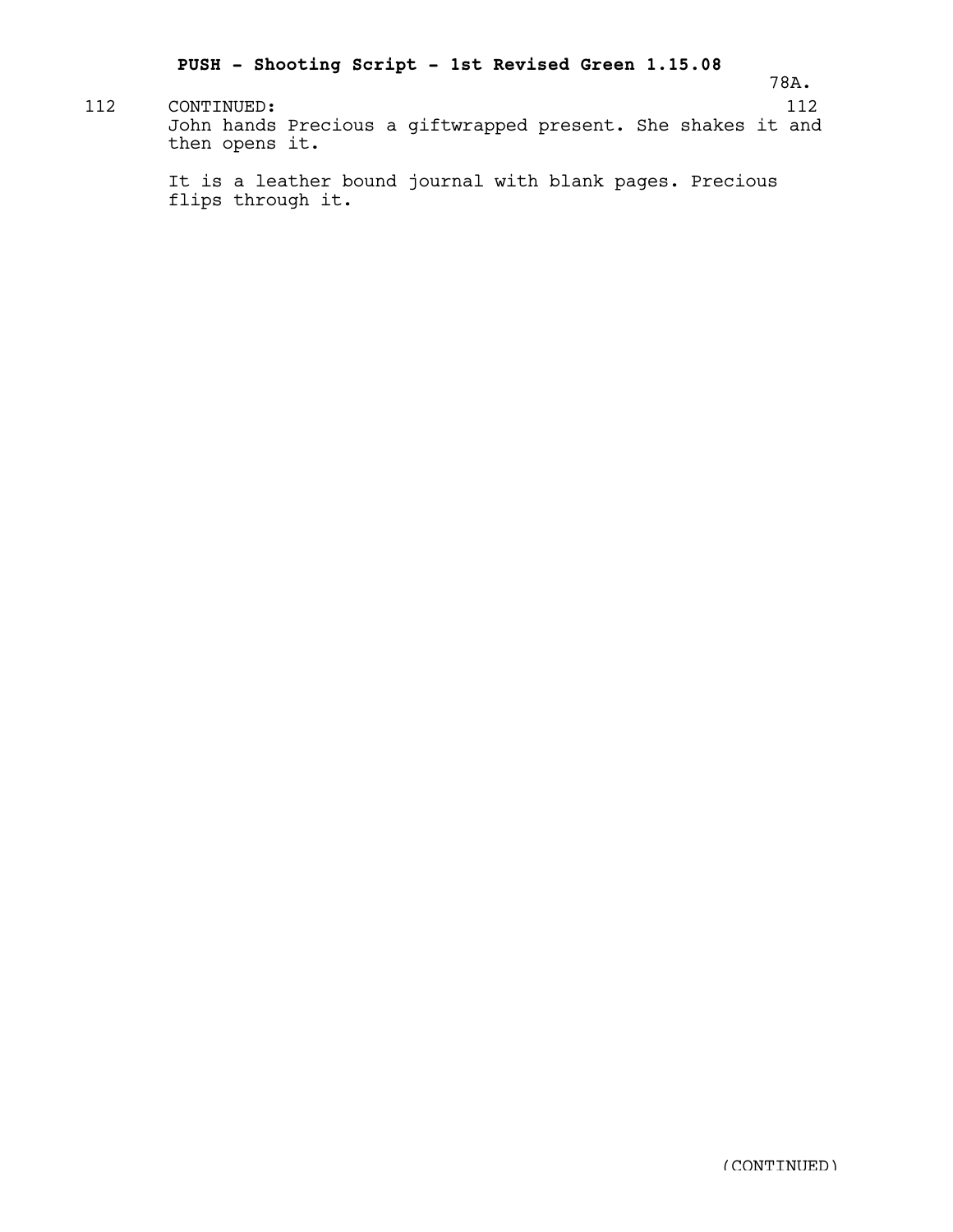112 CONTINUED: (2) 112

PRECIOUS Thanks Nurse John.

They exchange a familiar, moderately complicated handshake.

JOHN You're welcome. What are you gonna do with your award money?

PRECIOUS I owe the chicken place for a bucket that I swiped last year. Thas first. After that, get some thangs for Abdul.

JOHN You know Blu?

PRECIOUS

Miz Rain?

JOHN

Yeah.

Precious holds up two intertwined fingers.

PRECIOUS

Like dis.

JOHN Well she has, has she uh...got a man?

# PRECIOUS

...No.

JOHN Well I was hoping you could put in the good word.

PRECIOUS The good word...wif Ms. Rain?

JOHN Yeah, that's what I'm trying to say.

PRECIOUS You ain't her type.

John looks confused.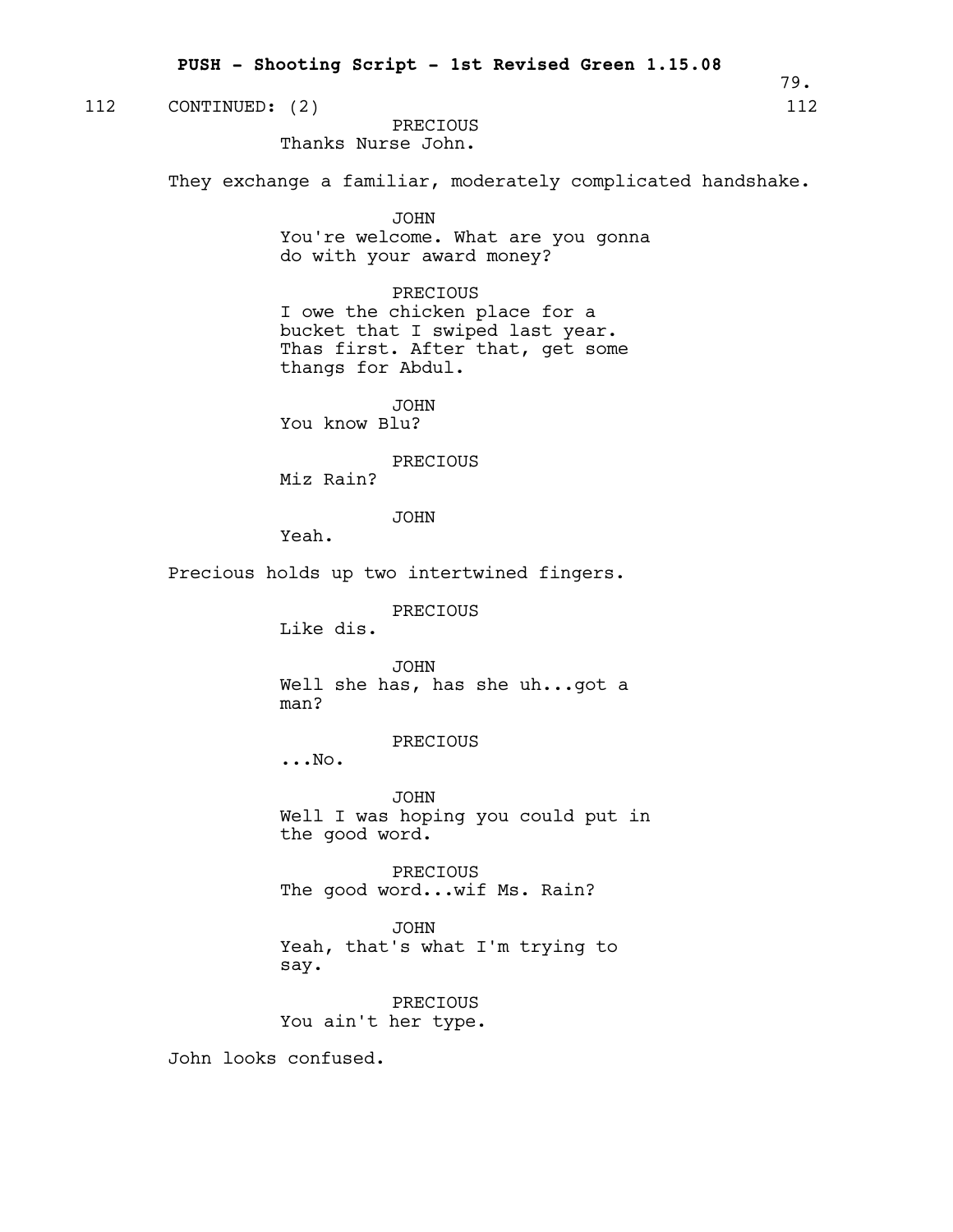80.

113 INT. HOTEL THERESA CORRIDOR - DAY 113

Precious leads John down the hall by the hand.

She stops in front of Cornrows' desk as Cornrows converses on the phone while picking her nails.

The previously illegible sign on her desk now reads "EACH ONE TEACH ONE".

> CORNROWS (on the phone noticing Precious) Hold on girl.

Cornrows lowers the phone and waits for Precious to speak.

PRECIOUS Miss Lisa this Nurse John. Nurse John this Miss Lisa.

Cornrows looks up at John.

Precious heads back to the party. Nurse John and Cornrows watch her curiously.

> PRECIOUS (O.S.) Y'all work it out.

Nurse John and Cornrows turn to each other.

JOHN Hi ...How are you?

Cornrows looks him up and down then hangs up the phone without looking.

> CORNROWS I get off at 4.

114 INT. CLASSROOM - DAY 114

The room is empty except for Ms. Rain standing on a chair taking streamers down.

Precious appears in the doorway and studies Ms. Rain a moment as if seeing her for the first time.

Ms. Rain steps down from her chair looking tired.

Precious enters the room.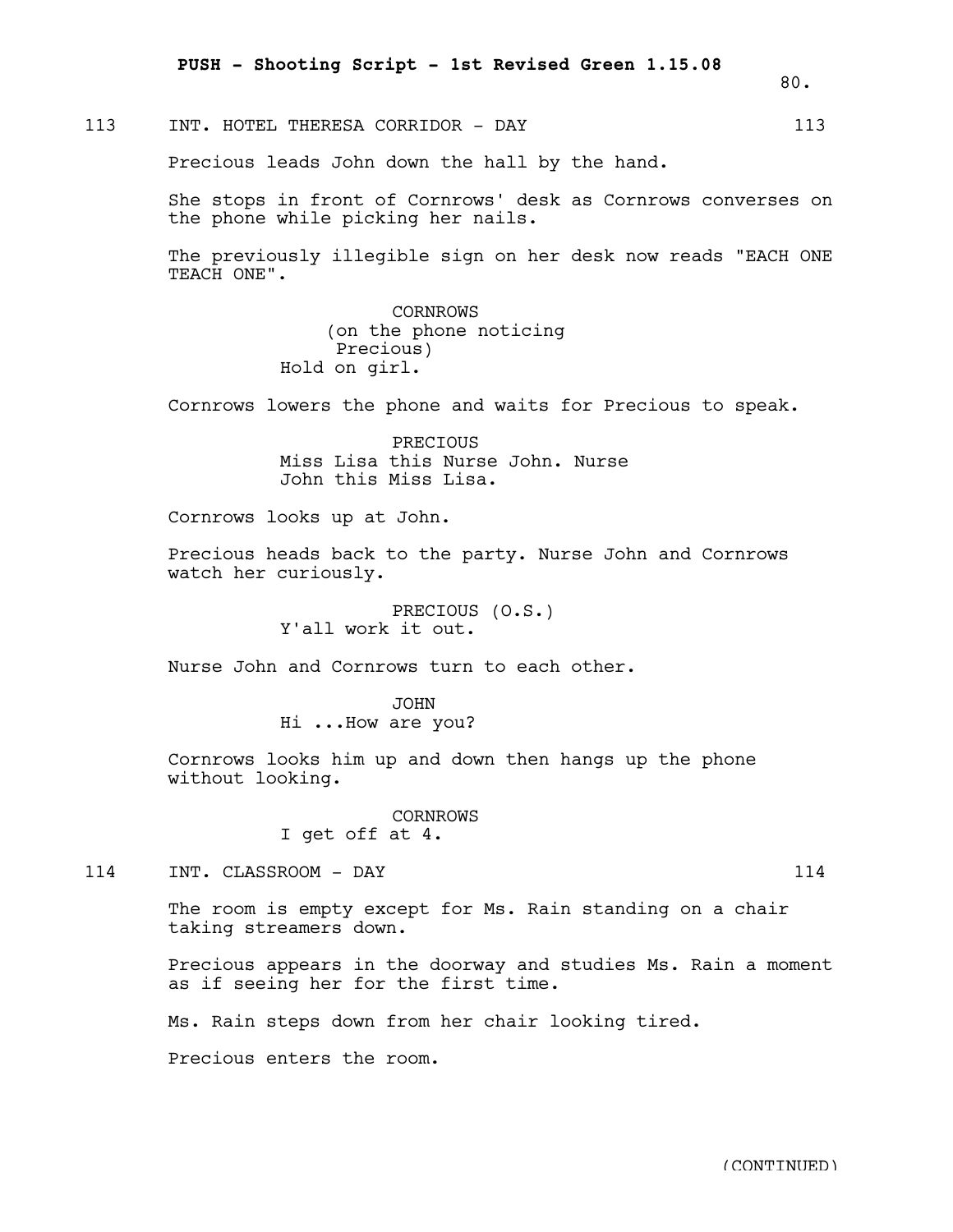PRECIOUS Miz Rain?

MS. RAIN Precious, I thought you went home.

PRECIOUS Not yet. I forgot to say thank you for my party.

MS. RAIN You're welcome. It was my pleasure.

Precious just watches her.

MS. RAIN Was there something else?

PRECIOUS

I ...No...

MS. RAIN (beat) Are you sure?

PRECIOUS Well, I was thinking...

MS. RAIN

Yes?

PRECIOUS You talk to us girls in the class when we be working out problems and thangs and stuff, right?

Ms. Rain speaks to Precious while picking up around the room.

MS. RAIN

Mm hm...

PRECIOUS Well, who do you talk to?

Caught off guard, Ms. Rain looks at Precious curiously.

PRECIOUS (quickly) Or you probably don't have no problems so...

MS. RAIN Everybody has those Precious.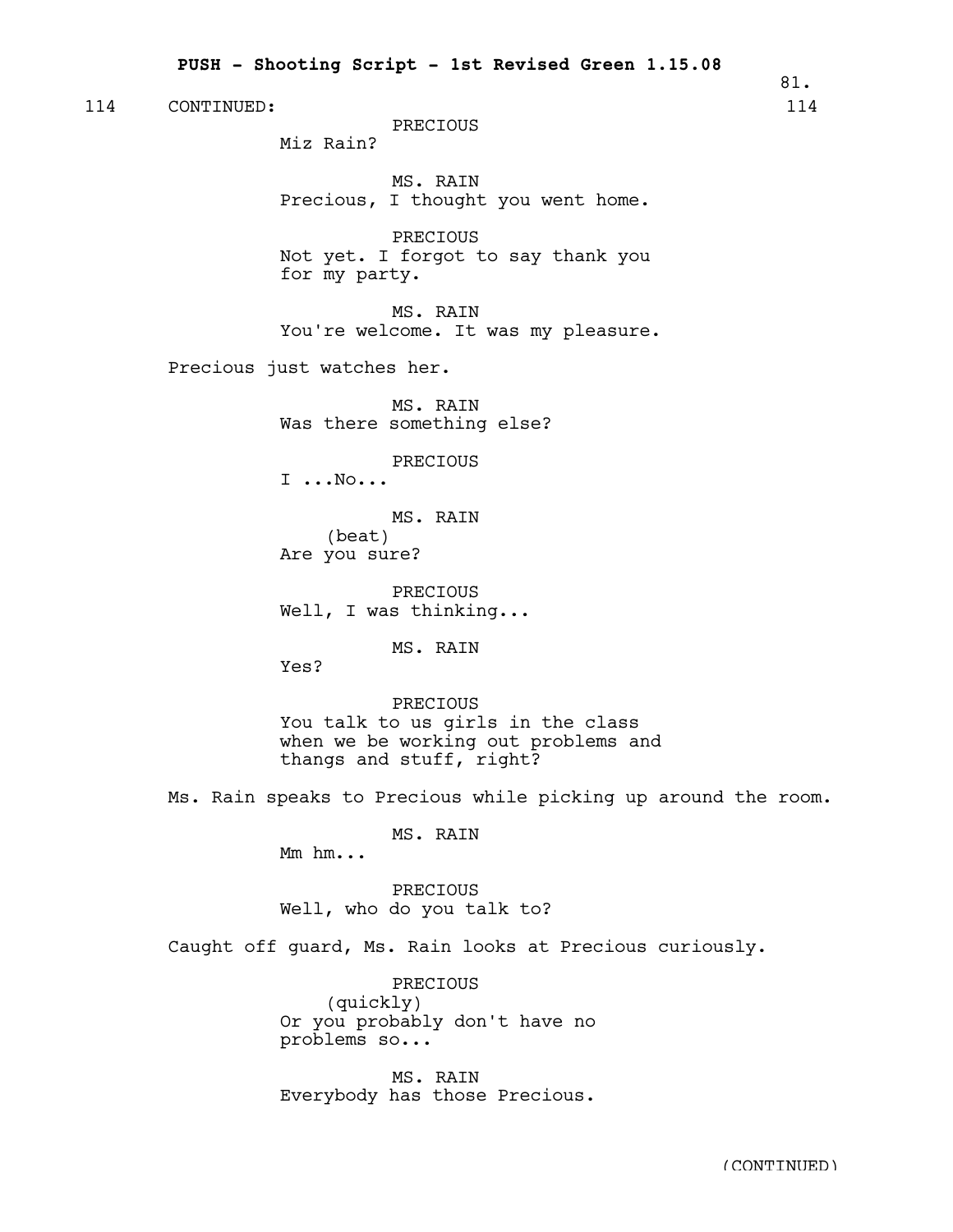114 CONTINUED: (2) 114

PRECIOUS Ms. Rain, some folks just got it made in the shade.

MS. RAIN

It only looks that way. Yes, I talk to people all the time for support.

## PRECIOUS

Oh, okay...I didn't have nobody to really speak wif for a long time. I know how that be sometimes so thas why I asked cause almost evrybody need a little help once in a ...

Ms. Rain abruptly stops what she's doing. Precious looks alarmed.

> MS. RAIN What on earth are you talking about? PRECIOUS (confused) Well ...only that -well, evrybody need a little help once in a ... MS. RAIN What?! PRECIOUS (scared) I jus ... MS. RAIN You just what?! PRECIOUS (terrified) I just thought that if you might need some ... MS. RAIN Precious?! PRECIOUS (trembling) ...Yes. MS. RAIN You've helped me already.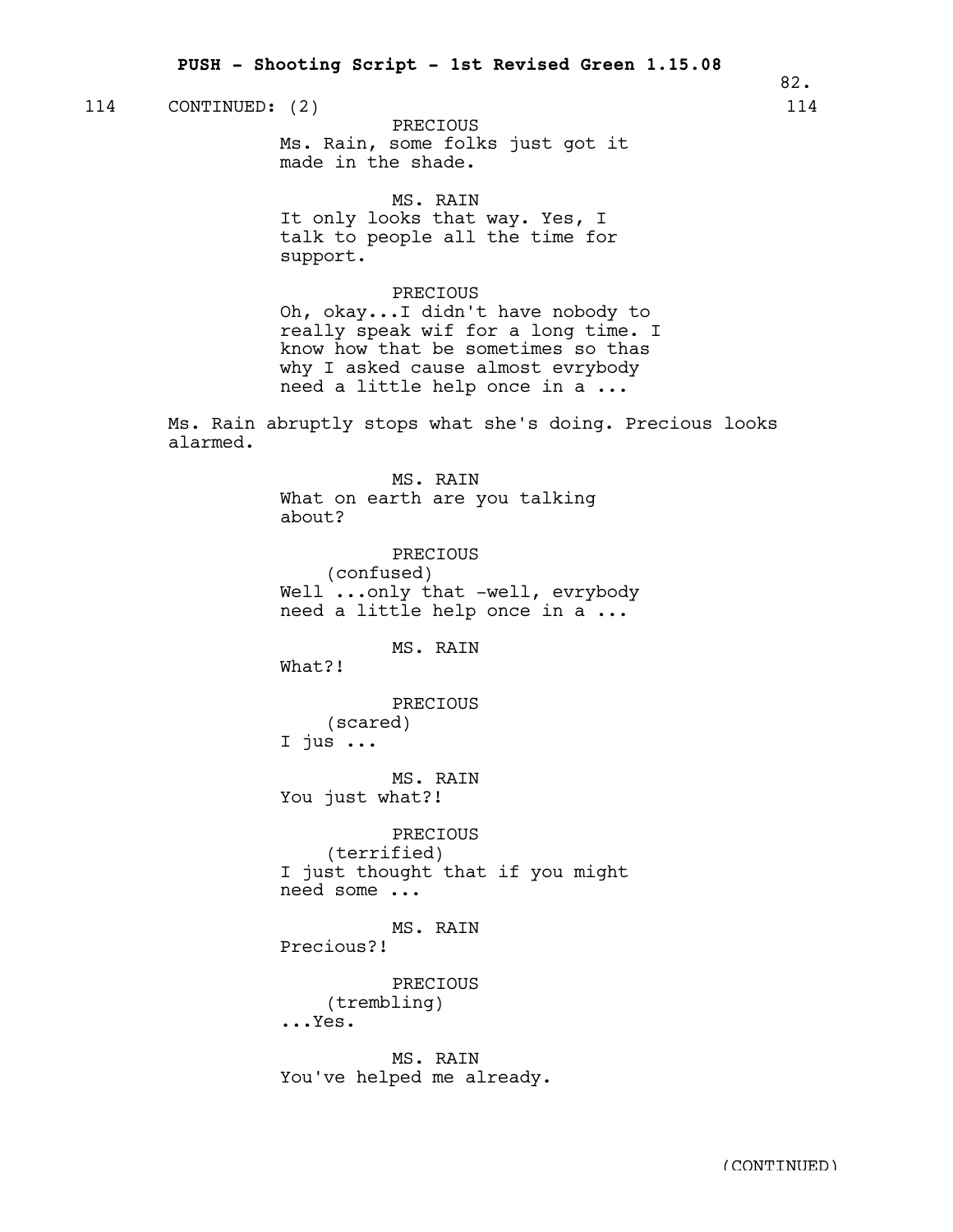Precious looks both confused and relieved. Ms. Rain sits while motioning for Precious to do the same. 114 CONTINUED: (3) 114

> PRECIOUS (sitting) Me? I never...

Precious stops as Ms. Rain looks away as if gathering her thoughts.

Finally...

MS. RAIN

Last night I had a conversation with my mother, and that never happens cause our relationship is.... complicated. We don't speak, and when we do, it always ends in a fight about my filthy misguided existence. Most times I feel terrible for days afterwards wondering whether all the hateful things she said are true. Those days I just feel like...like...

PRECIOUS

Nuffin?

MS. RAIN ...Yeah. I didn't feel so bad this time though. (beat) Cause this time I thought about how strong you've had to be and then I decided that I had nothing to be ashamed of and that my mother was wrong about me, my dad and 5 or 6 hundred other things. You ask if you can help me? Baby, you already have.

PRECIOUS ...For real?

## MS. RAIN

That's the for real, hope to die if I'm lying truth. Now shouldn't you be out the door?

**PRECTOUS** I jus help you finish up first. I got some time.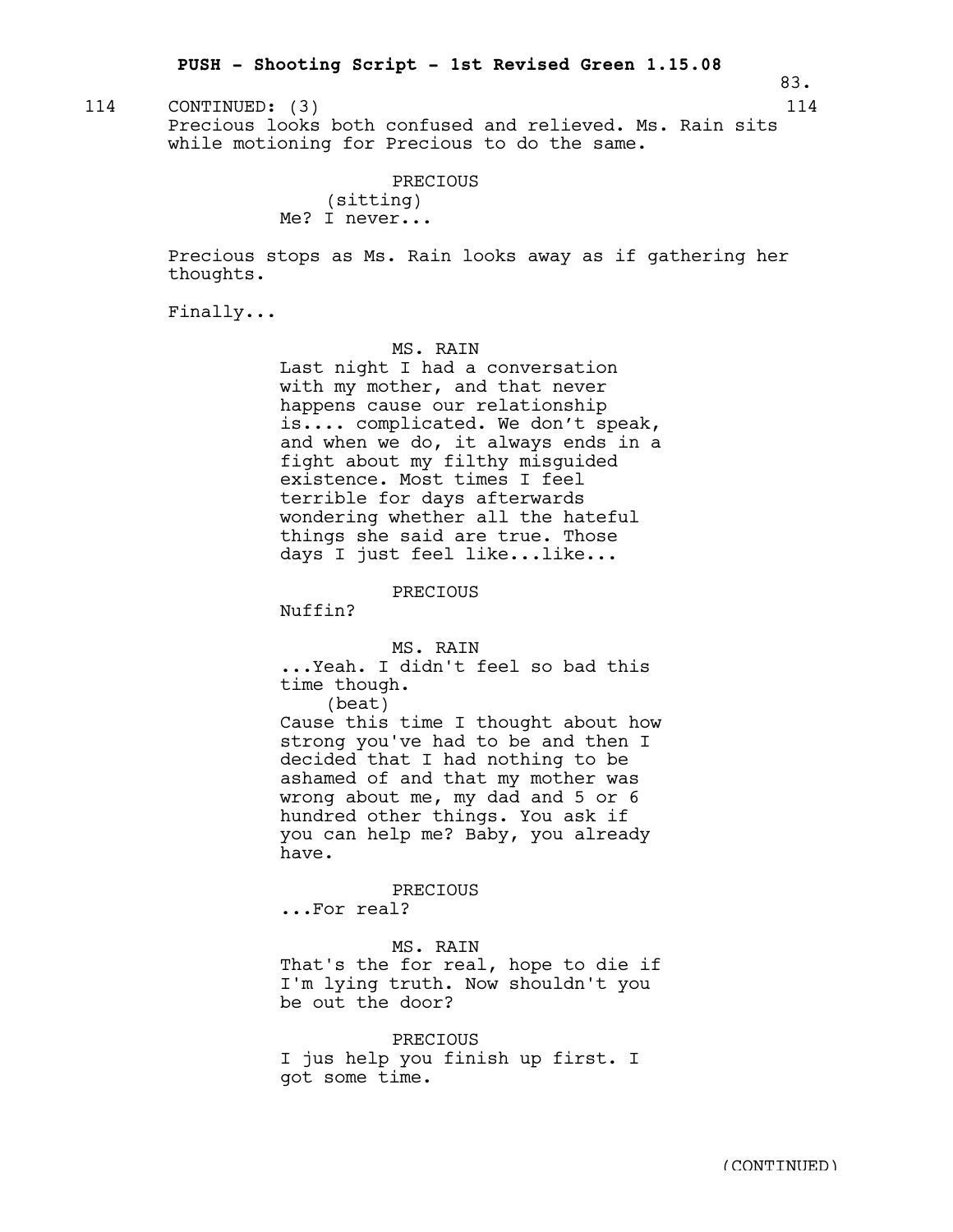114 CONTINUED: (4) 114

MS. RAIN (standing) Suit yourself.

Ms. Rain motions to the other end of a long folding table. Precious takes hold of it and they carry it across the room together.

As we watch from a distance...

PRECIOUS (V.O.) Some folks got a light around them that shine for other peoples. I think maybe some of them was in a long tunnel before. And in that tunnel, maybe the only light they had was one that was inside of them and then -even long after they escaped that tunnel, they still be shining for everybody else. Thas Miz Rain to me.

115 INT. ADVANCEMENT HOUSE: PRECIOUS' ROOM - DAY 115

Precious' trophy sits on the windowsill beneath a thin a layer of dust.

A stack of books sit on her bureau.

Colorful letters and numbers hang on the wall. Beneath them hang postcards featuring Zora Neal Hurston, Alice Walker, Maya Angelou and Oprah Winfrey.

Abdul sleeps in his crib.

Precious makes her bed.

#### PRECIOUS (V.O.)

In a book I read, a lady escaped to a 1/2 way house. And the lady, she asked the people there just what a 1/2 way house was. They tole her, you is 1/2 way between the life you had and the life you want to have ...Thas nice. That also mean I can't stay here forever and that there is still a ways to go. It be something to get apartment of my own.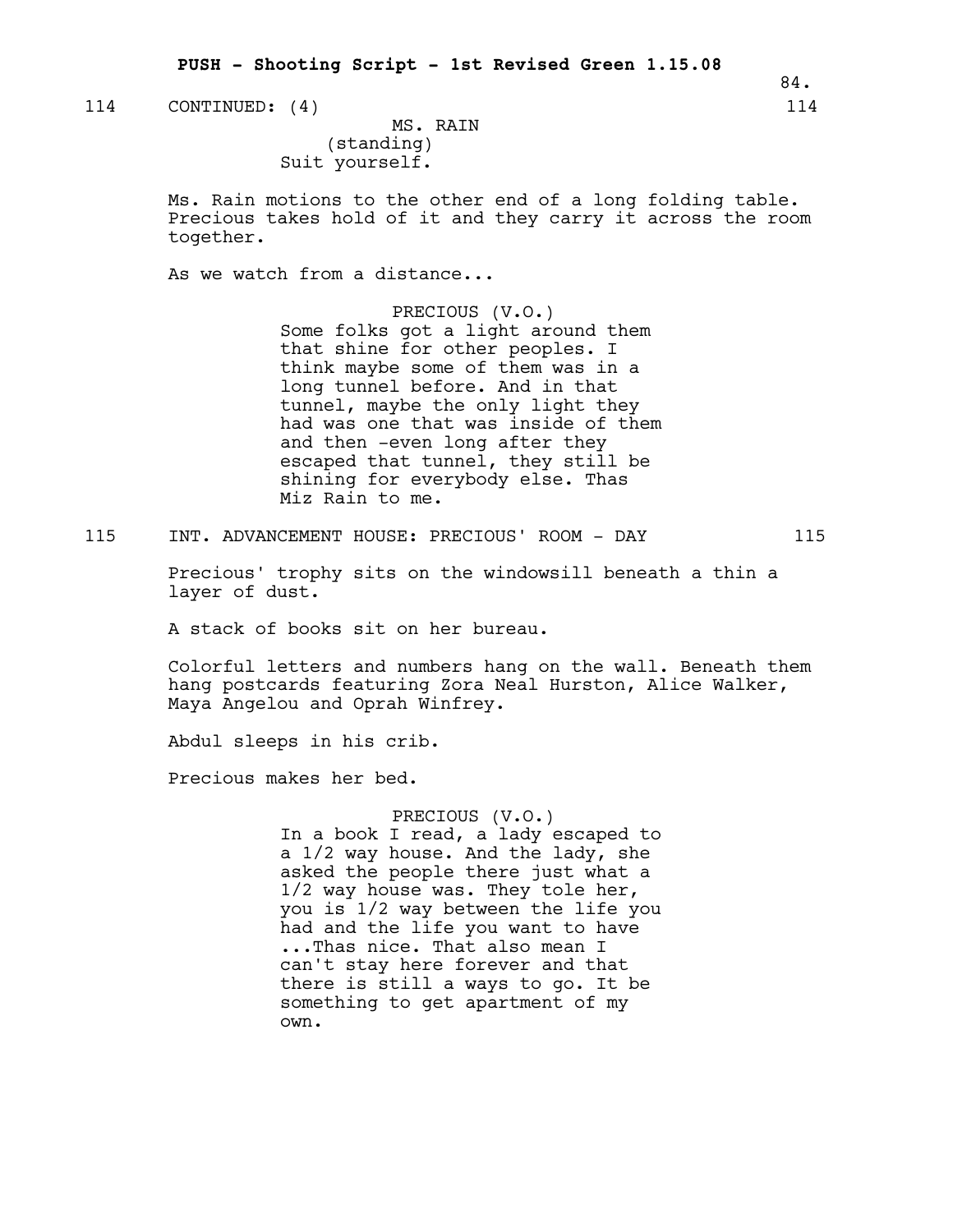85.

116 EXT. ADVANCEMENT HOUSE PARK GROUNDS - DAY 116

A larger Abdul steps towards us with Precious behind him wearing a cotton dress that looks vaguely like one Ms. Rain might wear.

> PRECIOUS (V.O.) Abdul nine months old and walking! Smart too. I been reading to him since the day he was born almost. Barely talkin' and he countin' .

# R117 INT. ADVANCEMENT HOUSE/POOL - DAY R117 \*

Precious plays with Abdul in the shallow end of the community \* swimming pool.

> PRECIOUS (V.O.) Mama, Daddy, I.S. III and 444 Lenox Avenue already seem like a past life or some old bad dream. I wish I could have started out from here but still wif Abdul and poor Mongo.

118 INT. ADVANCEMENT HOUSE: PRECIOUS' ROOM - DAY 118

Precious looks out of her open window with a glass of water in her hand.

KNOCK KNOCK KNOCK.

PRECIOUS

Come in...

Precious closes her window.

The door to her room opens. CHELSEA, A 30-S0METHING SOCIAL WORKER steps in looking slightly uncomfortable.

> CHELSEA Precious ...you have a visitor.

PRECIOUS Thas Rhonda. She always early.

Precious rises.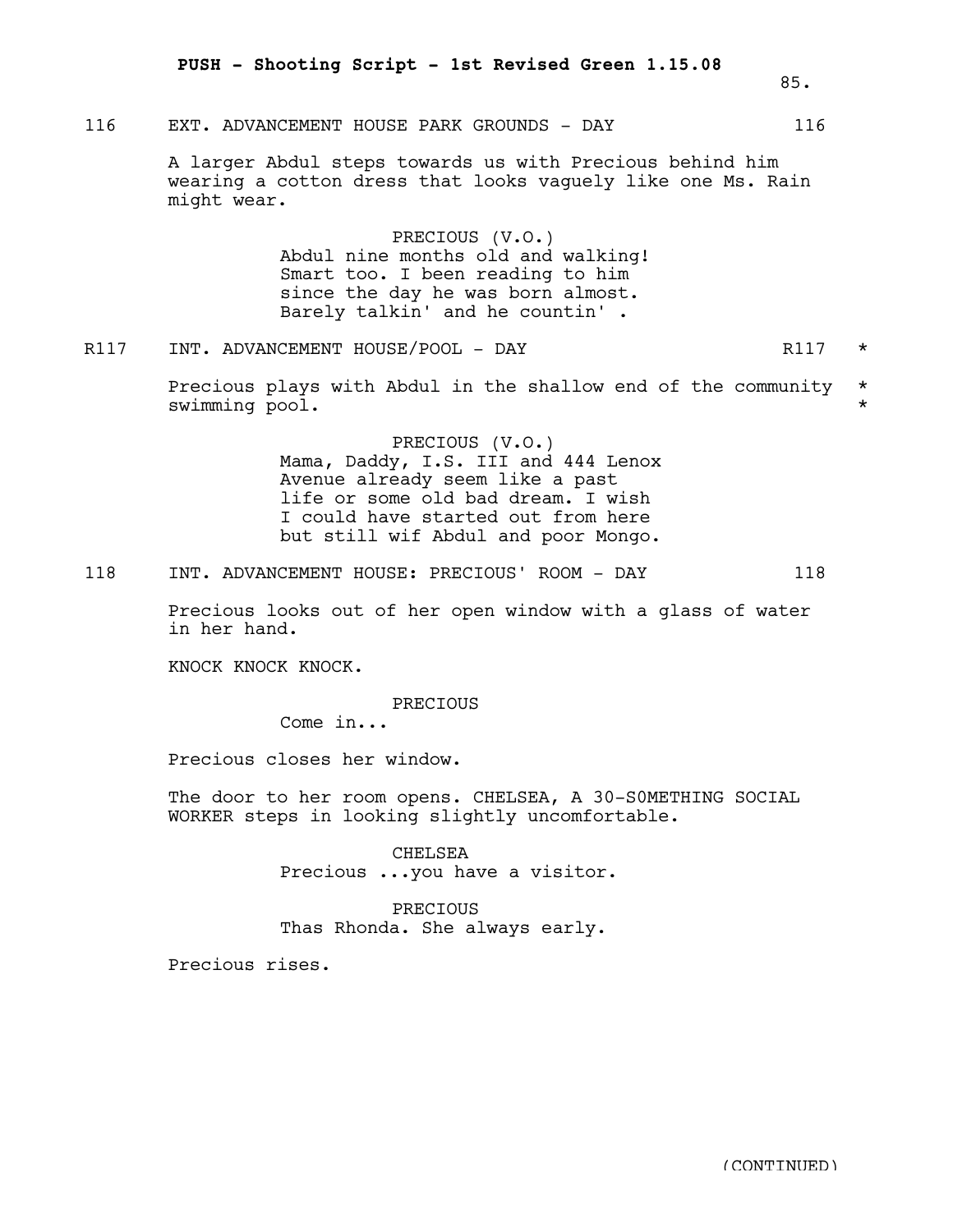118 CONTINUED: 118

86.

**PRECTOUS** I should've said 4 'cause then that way...

CHELSEA

It's not Rhonda.

Precious stops.

119 INT. ADVANCEMENT HOUSE HALLWAY - DAY 119

Precious descends a staircase to a long corridor clearly deep in thought every step of the way.

She stops momentarily to straighten her clothes.

When she finally reaches a day room at the other end of the hall, she looks through its window for a moment.

Mary sits inside crushing and dwarfing the couch upon which she waits. She looks frail. Her wig is half combed. She's nervous. Her sweaty hands crumple her cigarette package.

Precious covers her nose a moment, lowers her hand, readies herself and then steps into the room.

120 INT. DAY ROOM - DAY 120

Once inside the room, and for the first time, Precious' soft face looks like stone.

Mary looks up with a brief but quickly fading smile that is pathetic, apologetic and grim.

Precious waits.

The air is thick without a single word between them.

Finally, Mary looks down.

MARY Your daddy dead.

Precious looks surprised for a moment but still composed.

Mary waits for a response.

PRECIOUS ...Is that all?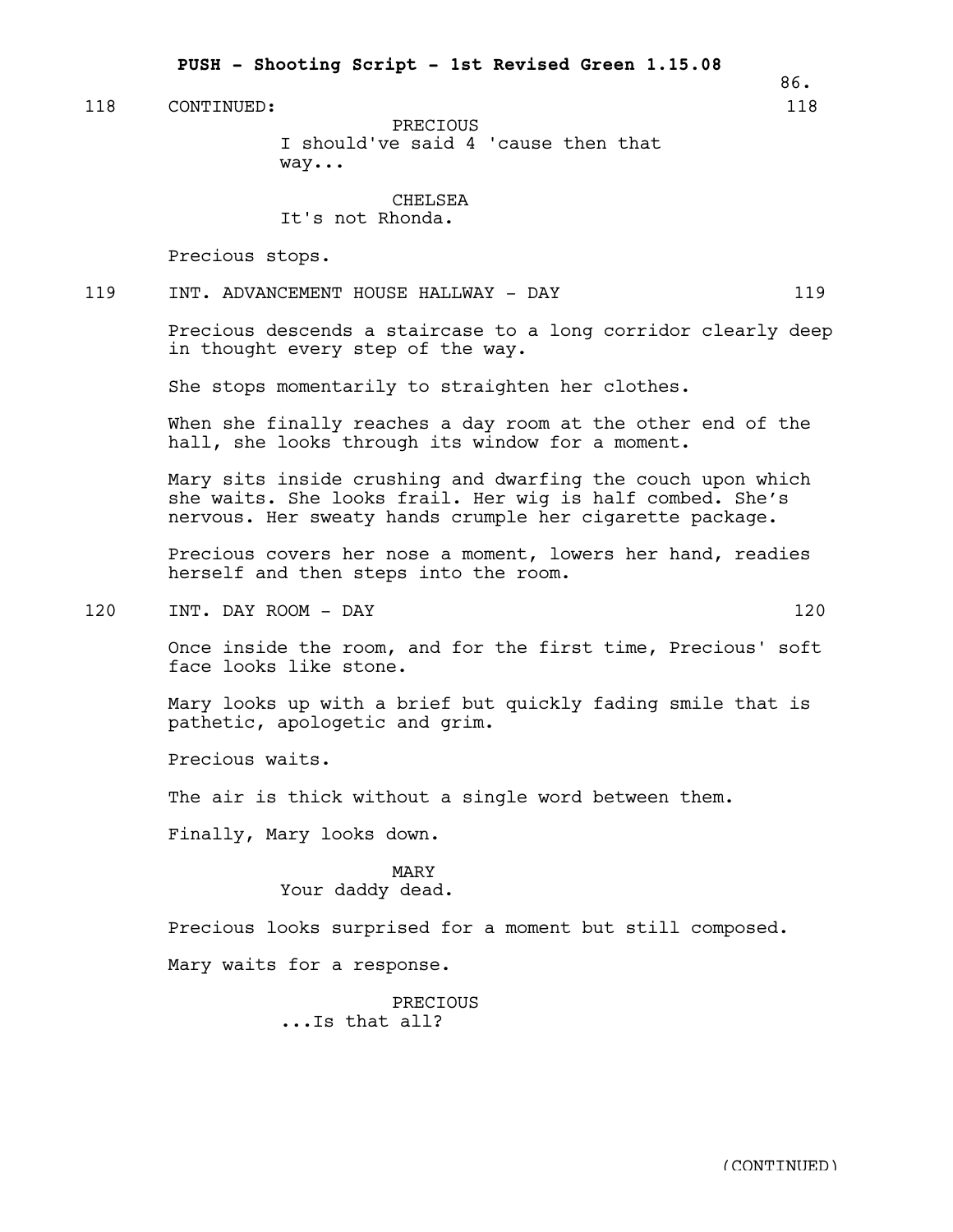MARY

No. (beat) Carl ...Carl had that AIDS virus.

A previously unseen woman sitting across the room looks up from behind a newspaper.

Precious stays stone-faced until she finally GASPS as the aftershock of the revelation hits her squarely.

The man across the room collects his hat and coat and leaves.

INSERT -GLIMPSES OF CARL REMOVING HIS BELT, CARL THRUSTING ON TOP OF PRECIOUS, PRECIOUS FOLLOWING ABDUL TAKING EARLY STEPS.

We return to the dayroom as Precious opens her eyes and lifts them to Mary slowly.

> PRECIOUS ... You got it?

> > MARY

Got what?

PRECIOUS The AIDS virus.

MARY

No.

PRECIOUS How you know?

MARY We never did, you know...

PRECIOUS No, I don't know Mama.

MARY We never did what you got to do to get it.

PRECIOUS He never been wif you?

MARY Yeah...but not like faggots, in the ass and all, so I know.

Precious is speechless. It looks as if some of her anger has suddenly been displaced with pity.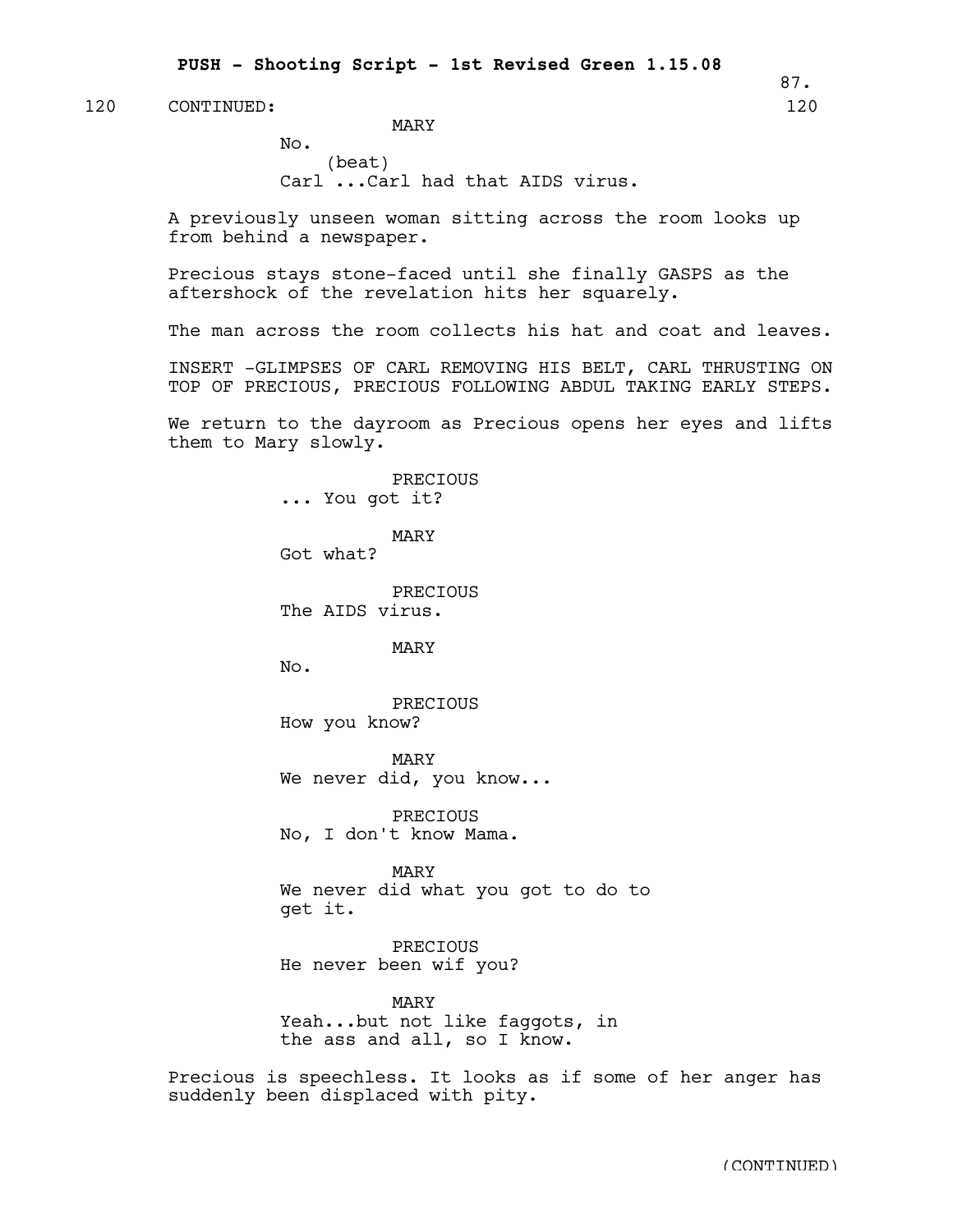Precious sighs. 120 CONTINUED: (2) 120

> PRECIOUS You better go to the doctor Ma.

Mary looks up delicately.

MARY You welcome back home.

PRECIOUS I'm home here. (beat) I better go see 'bout Abdul and do homework.

Mary doesn't move as Precious leaves.

Mary sits staring at the floor at the far side of the room.

121 INT. ADVANCEMENT HOUSE: PRECIOUS' ROOM - DAY 121

Precious enters, takes Abdul from his crib, holds him closely and sits on her bed.

Moments later, a TAPPING on the window draws her attention.

Precious rises to find Tom Cruise hurling pebbles up at her window in a leather jacket.

A MOTORCYCLE sits a few feet away from him.

He beckons her.

She stares down at him with solemn eyes.

Tom finally mounts his bike and vanishes into thin air while revving its engine.

Mary then crosses the frame where he was.

Precious turns to Abdul and kisses him on the head.

DISSOLVE TO:

# 122 EXT. STREET - DAY 122

Precious walks over the crest of a hill deep in thought with her hands in her pockets. The constant HUM of the city seems lower than usual as Precious' FOOTSTEPS make the most prominent sound.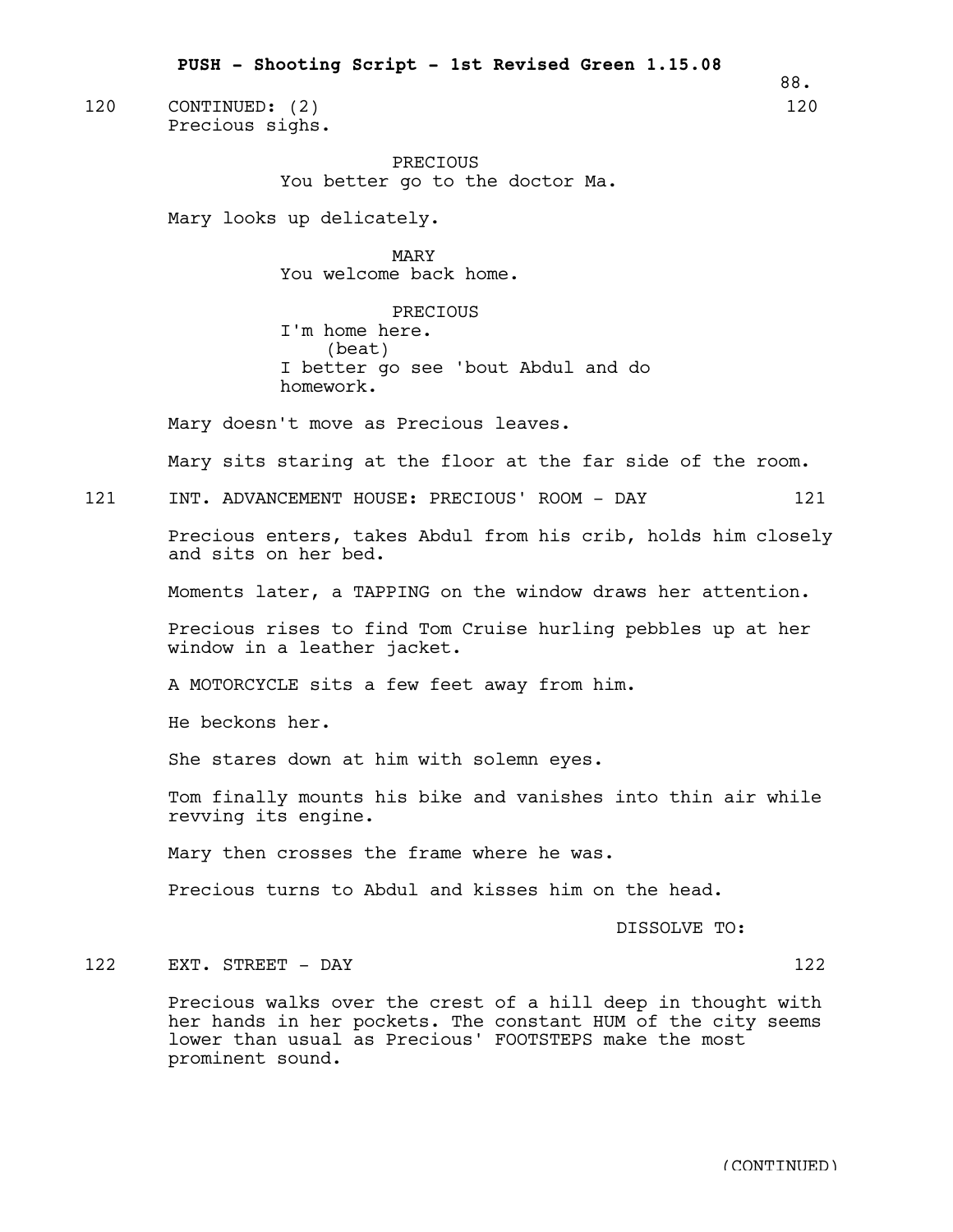- From this distant view, it appears as if she is almost walking in place. 122 CONTINUED: 122
- 123 INT. HOTEL THERESA CLASSROOM DAY 123

Ms. Rain stands before the blackboard with a piece of chalk in her hand pointing to the word "unrelenting", which is written behind her.

Consuelo is missing and TWO NEW GIRLS, AISHA, INDIAN AND FROM GUYANA AND BUNNY, VERY THIN WITH BAD TEETH have joined the class.

> MS. RAIN Rita, what do I mean when the author describes her protagonist's circumstances as "unrelenting"?

**RTTA** I don't know Miz Rain.

MS. RAIN C'mon Rita, think about the question before you just give up like that...

Ms. Rain's voice trails off as we find Precious lost in thought.

124 INT. CLINIC – DAY 124

Precious waits in a small gray office.

A FEMALE COUNSELOR WITH SYMPATHETIC EYES carrying a file sits across from her.

Her eyes say everything.

The counselor places a hand on top of Precious'.

125 INT. HOTEL THERESA CLASSROOM - DAY 125

All the girls write in their journals except for Precious, who again looks preoccupied.

Ms. Rain watches her.

MS. RAIN

Precious?

Precious doesn't respond.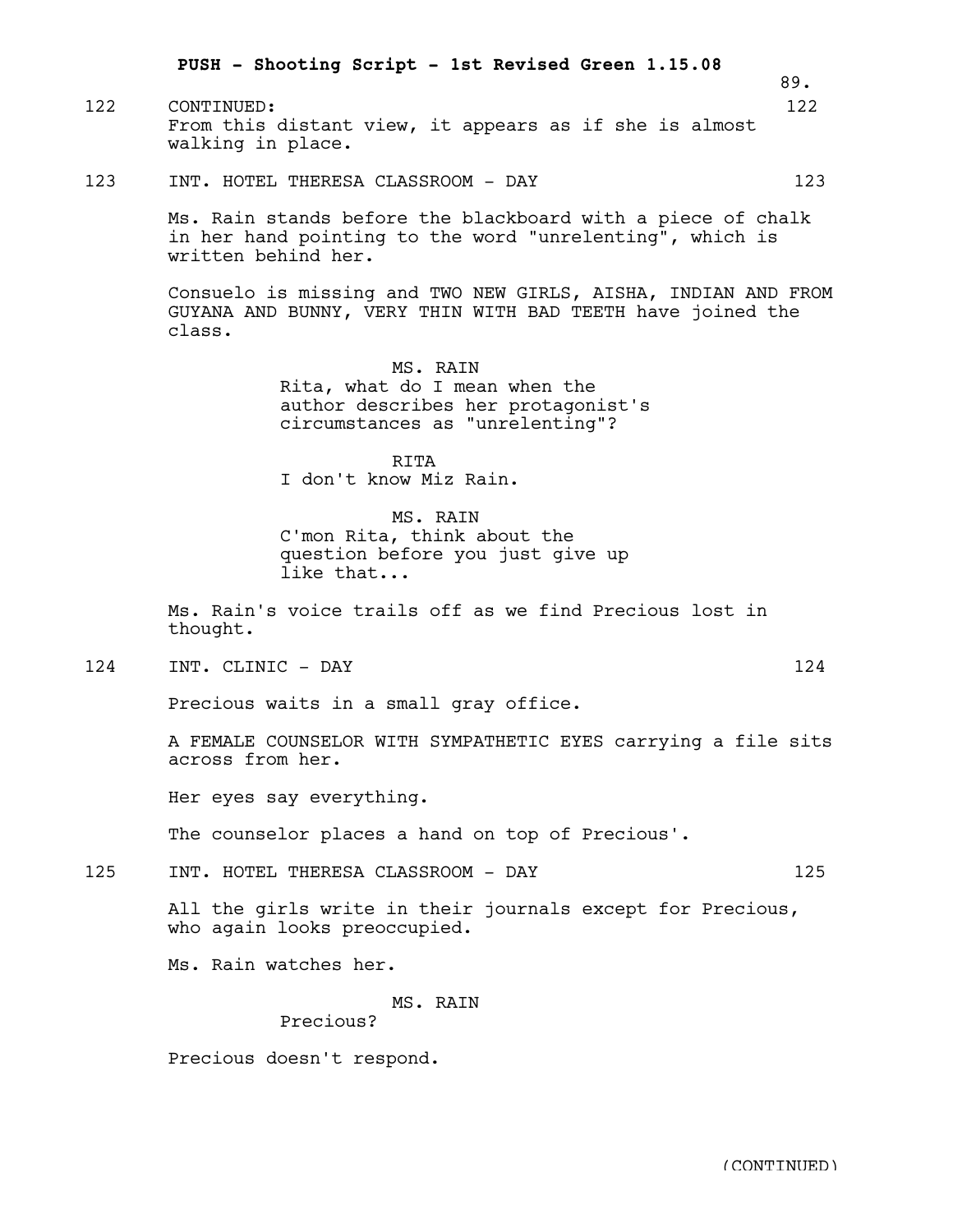MS. RAIN

Precious?

The entire class looks up at Precious.

Ms. Rain waits for a response.

MS. RAIN Precious, bring your journal to me.

Precious waits a moment and then shakes her head without looking up.

Ms. Rain goes to her desk and picks up the journal without resistance.

The words "Why me?" sit alone on the page with lines crossed through them. Ms. Rain returns the journal to Precious' desk still opened to the same page.

> MS. RAIN Precious, would you come to my office for a moment?

Precious doesn't respond.

The class still watches curiously.

Ms. Rain, steps back, sits on the edge of her desk and folds her arms.

MS. RAIN

Preci-

PRECIOUS Nurse say I am H.I.V. positive.

The air changes sharply.

Everything stops.

Precious exhales.

#### **PRECTOUS**

I don't have nuffin to write today and I don't hate no one. Not even my muhver. My head is all dark inside so I don't have nuffin to write today...Maybe nuffin never.

Rita rises, walks to Precious and embraces her. Tears well in Precious' eyes.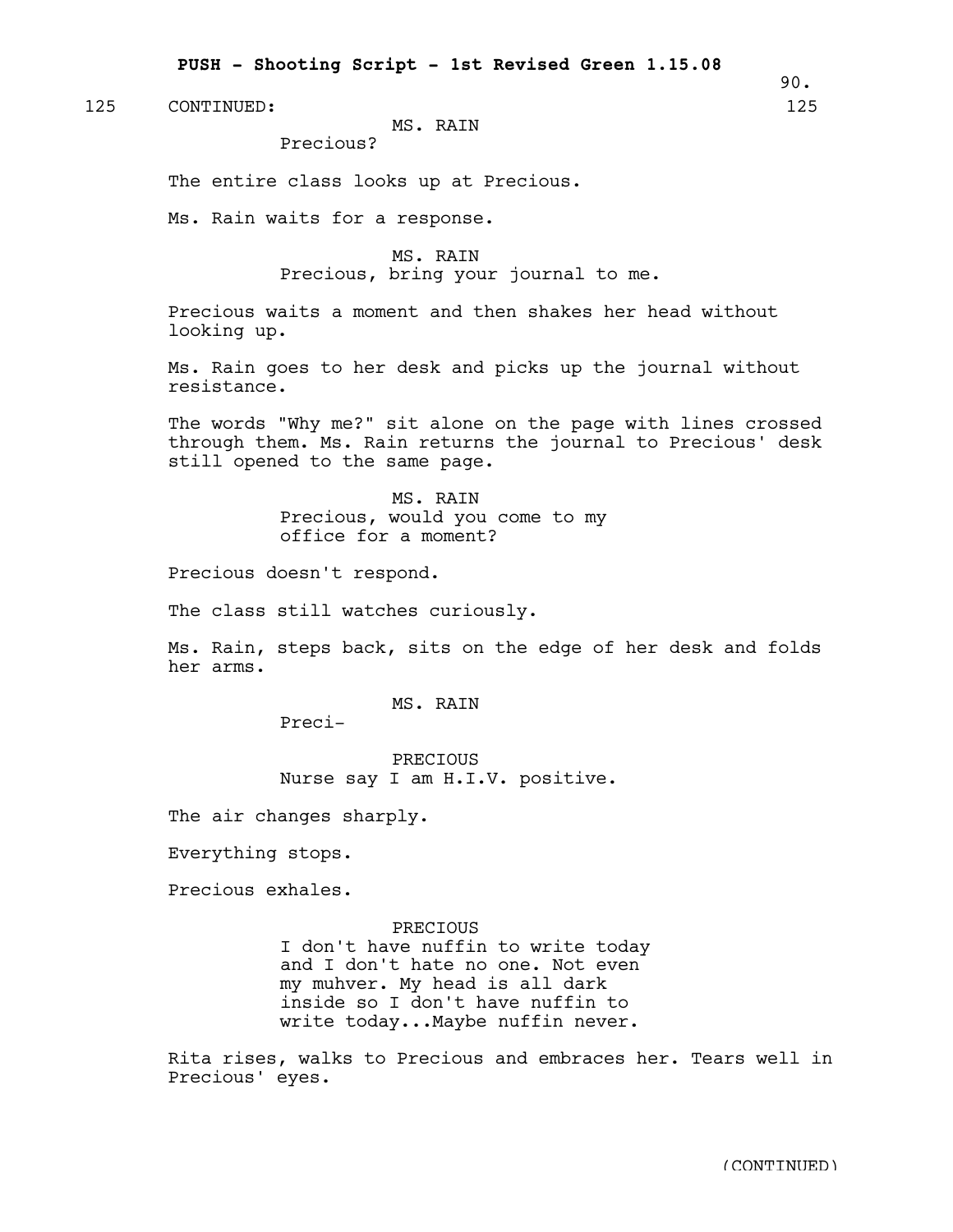Still trying to stay composed, Precious wipes her face. Ms. Rain rises, walks to Precious and rubs her back as she looks around to the other girls who are still stunned. RHONDA Your baby okay? The class waits on pins and needles. Precious doesn't answer at first and just looks down until ... PRECIOUS Yeah. He good...Won't bress feed him no more to be safe. MS. RAIN (to Precious) One time in your journal you told me that you had never really told your story. (softly) write. Precious' eyes well up some more. She wipes her face again. **PRECTOUS** What for? How?! I feel like I am drowning inside a giant river Miz Rain. Thas what... Precious stops herself abruptly as if being overwhelmed by a sense of futility. MS. RAIN I think telling your story will get you over that river Precious ... Precious erupts hurling her journal sharply across the room. It bounces hard off the blackboard and stops abruptly on the floor facedown. PRECIOUS FUCK YOU! YOU DON'T KNOW NUFFIN WHAT I BEEN THROUGH!!! I NEVER HAD 91. 125 CONTINUED: (2) 125

**PUSH - Shooting Script - 1st Revised Green 1.15.08**

NO BOYFRIEND! MY DADDY SAY HE GONNA MARRY ME BUT HOW HE DO THAT, FUCKING ME ILLEGAL? I NEVER BEEN NO CHILD! NOT EVEN ONE DAY!!!

The class looks shocked. Precious' wet eyes are filled with fury.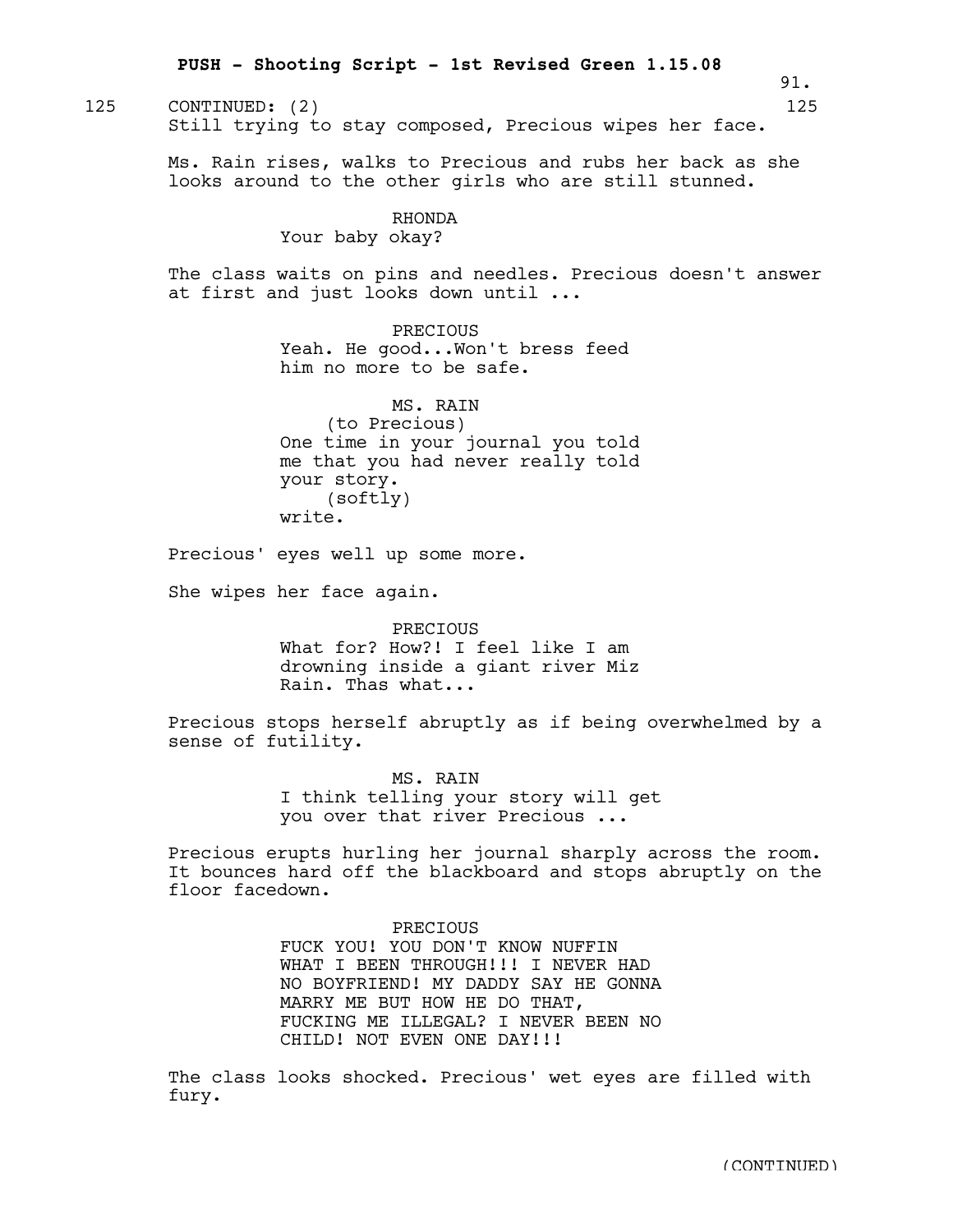# A moment later, Ms. Rain walks calmly across the room, retrieves the journal and places it back on top of Precious' desk. 125 CONTINUED: (3) 125

MS. RAIN Open your notebook Precious.

PRECIOUS (exasperated) I'm tired Miz Rain!

MS. RAIN

I know you are but you can't stop now. You gotta fight through this. You still have to live your life and do the best you can with the hand you've been dealt. If not for yourself then for the people who love you.

Precious HUFFS cynically.

PRECIOUS Nobody love me. Thas a lie.

MS. RAIN People do love you Precious.

#### PRECIOUS

Please don't lie Miz Rain! Love?! Me?! Love rape me, beat me, call me animal, get me sick and make me feel wurfless. I had enough love.

# MS. RAIN

That wasn't love. There are people in this room who love you. Your child loves you too. Is that clear Precious? Now if Rita decided to just give up? Would you let her?

Precious doesn't answer.

MS. RAIN Would you?! PRECIOUS (reluctantly) No.

MS. RAIN And why not?!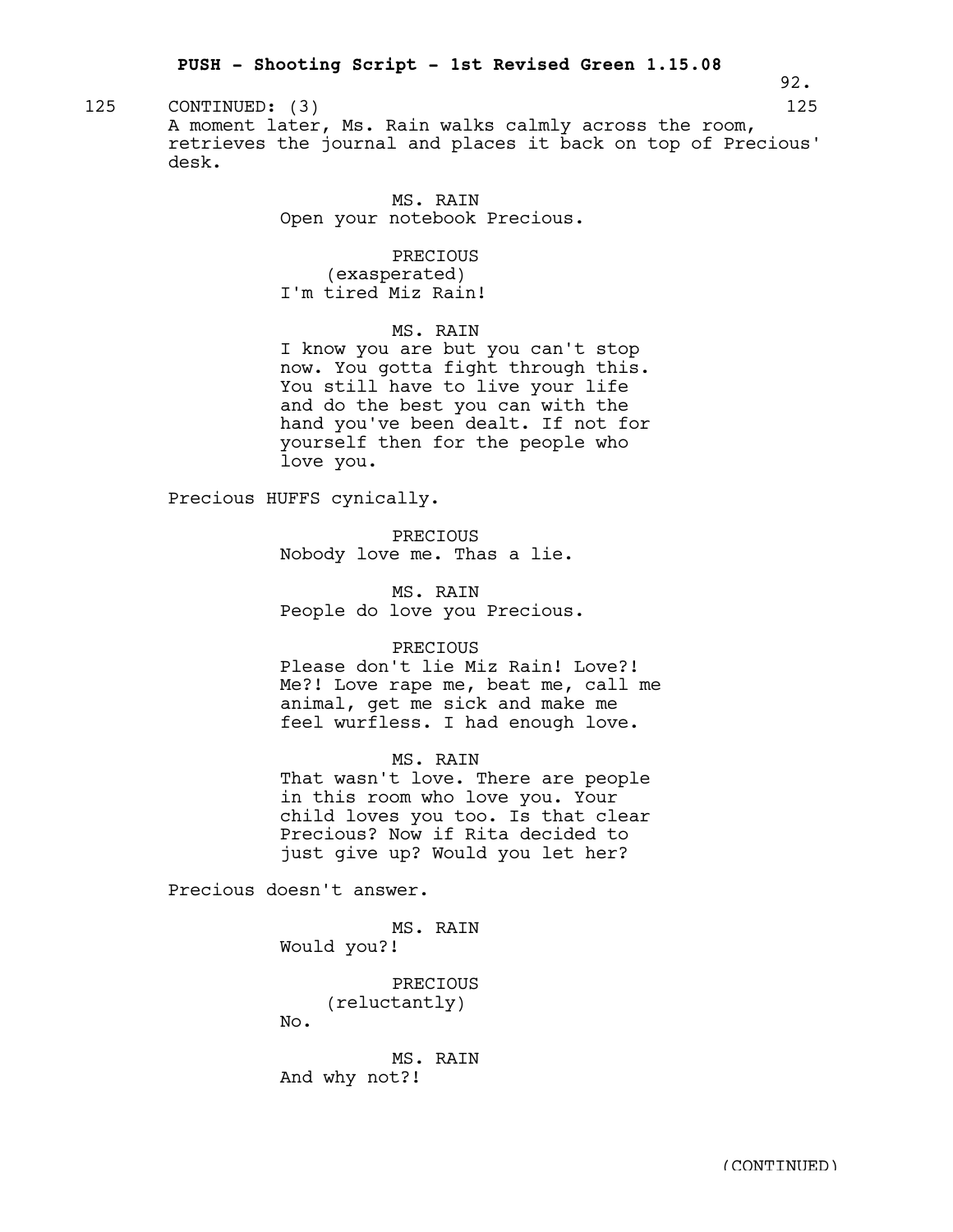Precious doesn't answer. 125 CONTINUED: (4) 125

> MS. RAIN Because you love her...as much as she loves you.

Precious looks to her side and finds Rita smiling reassuringly through her crooked teeth.

> MS. RAIN Now the rest of the world can judge you, cheat you, beat you, dismiss you and abandon you all it wants but we won't let you give up and that's the only thing that matters. Some people have less than that on their side and still manage to keep going. (beat) It's up to you.

Precious thinks a long moment, wipes her face and exhales. She doesn't move for what seems like ages.

The whole class watches her until Ms. Rain motions for them to continue working. Finally, Precious takes hold of her pen, opens her journal, sighs deeply and starts to write again.

126 EXT. PARK - DAY 126

Our young ladies and Ms. Rain are seated around a picnic table eating, laughing, talking and writing in their journals all at the same time. Precious has found friends.

As we watch Rhonda ...

PRECIOUS (V.O.) Some things is hard to say and maybe not your business no way but Rhonda's brother rape her for years and when her muhver fine out, she throw Rhonda out her house.

As we watch Rita smiling...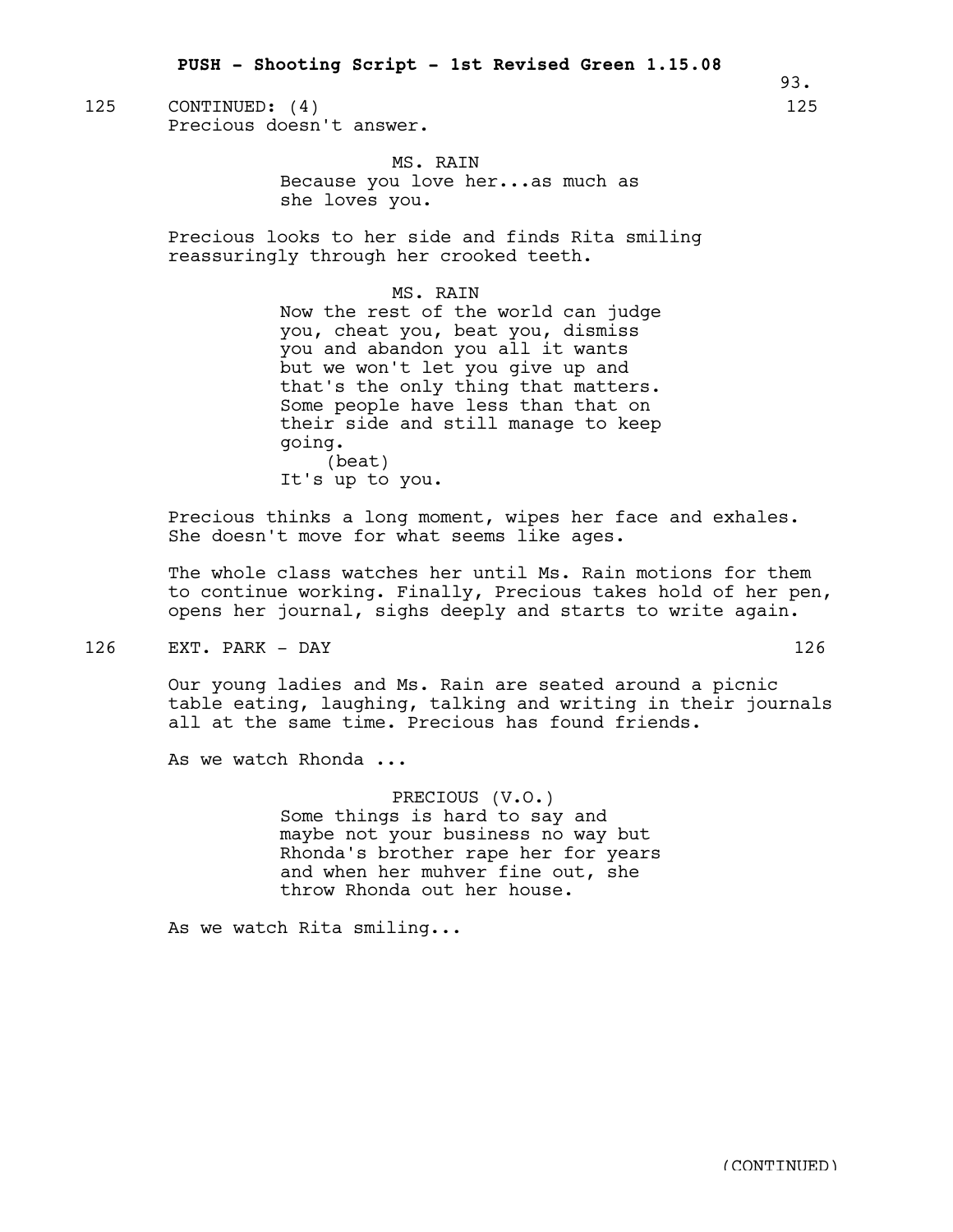PRECIOUS (V.O.) Rita's daddy kill her muhver in front of her eyes and Rita been out on the street selling herself since she 12.

As we watch Jermaine laughing...

PRECIOUS (V.O.) Jermaine say mens beat her and then rape her for what she is. Muhver throw her out the house when she fine out that she different from other girls.

As we watch Ms. Rain.

PRECIOUS (V.O.) Miz Rain still a sort of mystery, but a nice one like the sun.

As we watch the group from a distance...

PRECIOUS (V.O.) Miz Rain right too. These girls is my family now. They visit me at hospital when I had Abdul and even take up a collection when Mama kick me out. They got love in they eyes and in they hearts for me, same as I got for them.

### 127 INT. CHILD PSYCHOLOGIST'S OFFICE - DAY 127

Ms. Weiss speaks from behind her desk as Precious sits on the couch beside her backpack looking bored.

> MS. WEISS ...You know you can use your notebook between sessions Claireece.

> > PRECIOUS

I do.

MS. WEISS I mean you can use it specifically for trying to recover certain early memories.

Precious nods mechanically.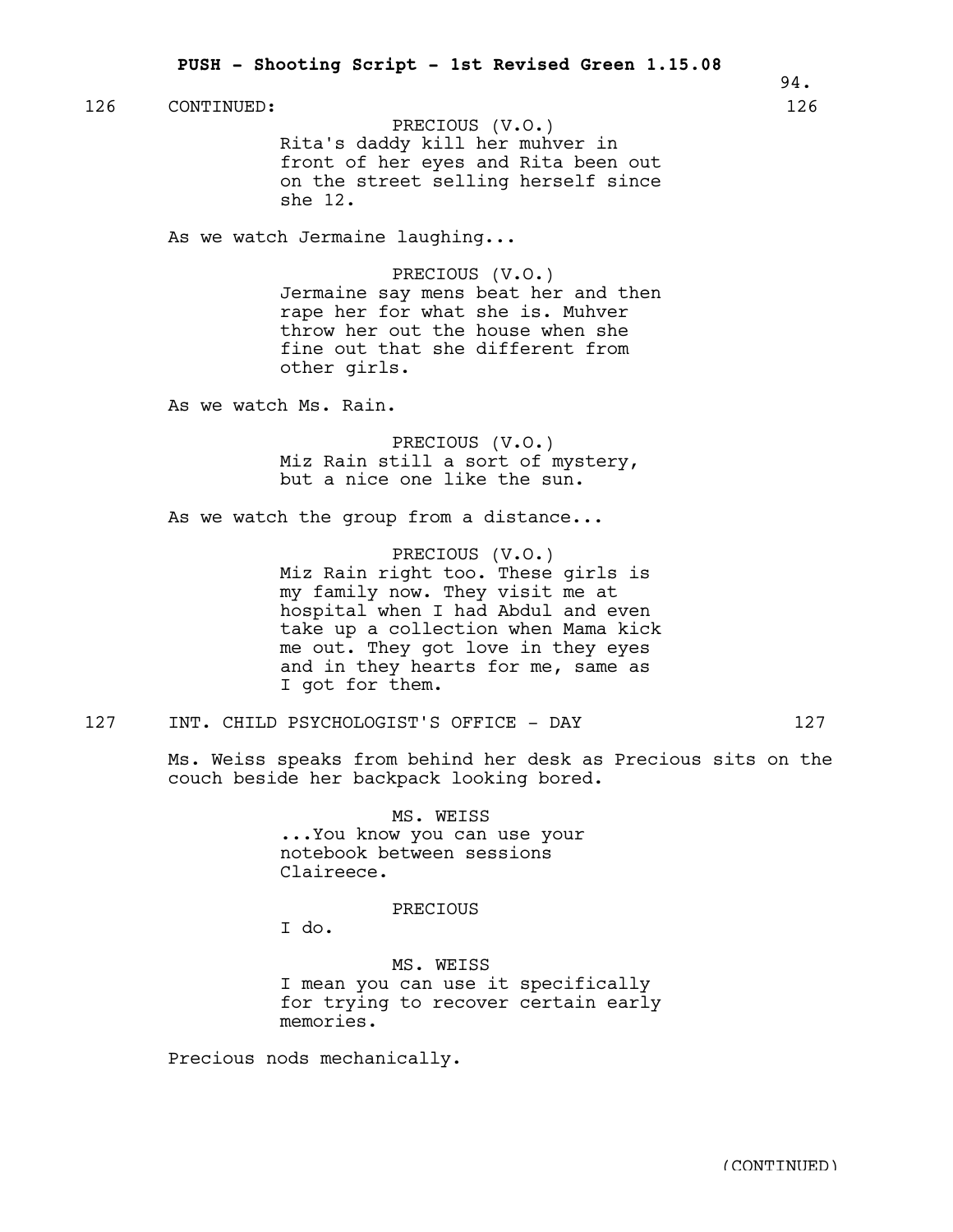PRECIOUS (V.O.)

Tired of this lady asking me questions. Miz Rain say talk anyway but Miz Weiss just a spy for the State who write reports on me undercover. Reports go in file. File say what I could get, where I could go and if I could get cut off and kicked out of Advancement House.

MS. WEISS (beat) What are you thinking?

PRECIOUS

Nothing.

MS. WEISS

Oh I doubt that Claireece. It seems like you're always thinking about something.

PRECIOUS I don't know. It's sort of hot in here I guess.

MS. WEISS

It is, isn't it? As a matter of fact, I'm going to get myself something to drink. Would you like something to drink Claireece?

PRECIOUS A soda sounds nice ...please.

MS. WEISS What kind?

PRECIOUS

I don't care.

MS. WEISS Oh c'mon, you must.

PRECIOUS

Orange.

MS. WEISS

Okee Dokee.

Ms. Weiss collects some change, grins at Precious and then steps out of the room leaving her purse open on the desk.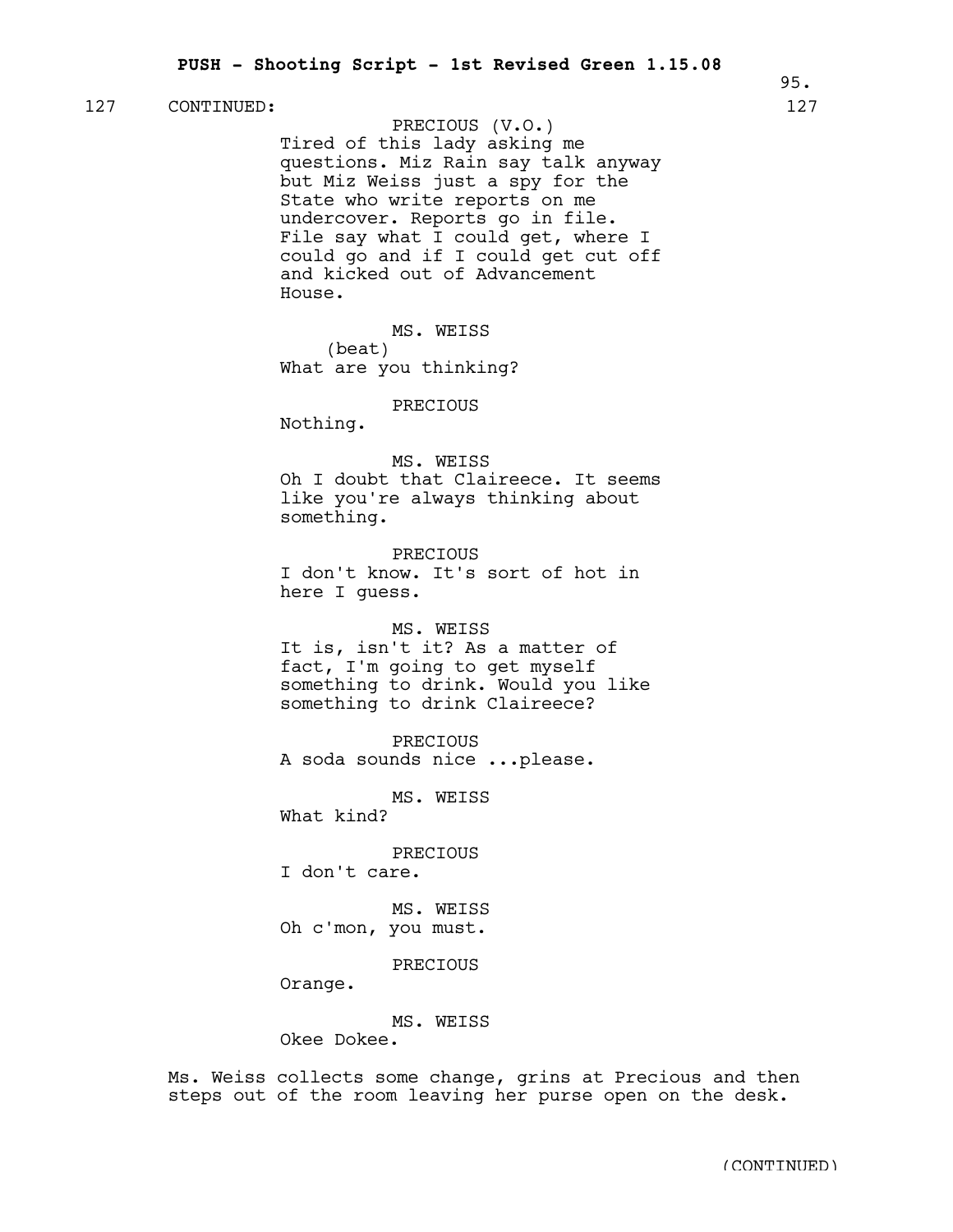127 CONTINUED: (2) 127

MS. WEISS Back in a jiffy.

The moment the door closes, Precious dashes across the room for the file cabinet behind Ms. Weiss' desk.

Precious searches the drawers in the cabinet and rifles through the files.

128 EXT. HALLWAY - DAY 128

Ms. Weiss inserts several pieces of change into a vending machine and presses a button. A can of Soda CLUNKS down through the bowels of the machine.

129 OFFICE 2008 129

Pouring through the "J" files, Precious stops at Jones and then first goes for "P". She sees nothing, sucks her teeth, thinks a moment and then looks for "C".

130 HALLWAY 130

Ms. Weiss saunters back towards the office whistling softly with 2 sodas in her hand.

131 OFFICE 2131

Precious finally finds the file with her name on it and looks up as FOOTSTEPS sound outside the door.

Ms. Weiss steps in.

Precious is now seated on the couch again with a corner of her file protruding from her bookbag.

Ms. Weiss hands Precious her soda.

PRECIOUS

Thank you.

MS. WEISS You know your mother's been calling here wanting to come visit.

PRECIOUS

Really?

MS. WEISS Would you like her to come to a counseling session with you?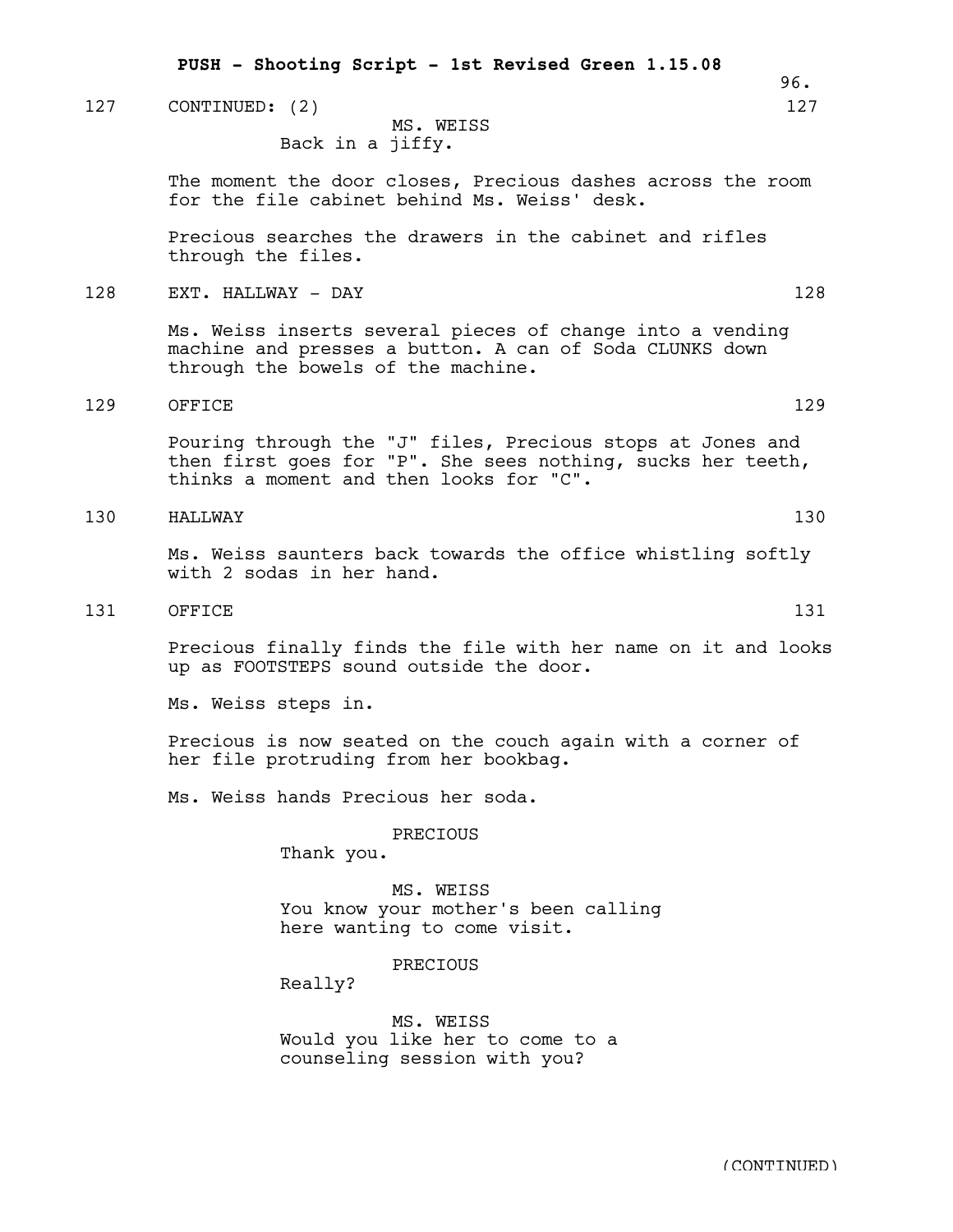PRECIOUS I don't know. I never really thought about it before.

MS. WEISS Well that's just one more thing to consider before I see you next week.

Ms. Weiss smiles at Precious. Precious smiles back.

132 INT. ADVANCEMENT HOUSE: PRECIOUS' ROOM - DAY 132

Jermaine rocks Abdul's crib with one hand while looking at the file with Precious as both girls sit cross-legged on Precious' bed.

Precious reads carefully.

#### PRECIOUS

'I have just finished a session with Claireece Precious Jones, an eighteen-year-old African American female. According to her teachers at Each One Teach One where she attends school she is a pen-, phen-

#### **JERMAINE**

... 'phenomenal'

### PRECIOUS

...success. Having made strides so tre-men-tremendous in the past year, she was given the mayor's award for outstanding achievement. She seems actively en...engaged in all aspects of the learning process. However, her TABE test scores are disappointingly low... ' Not to Miz Rain! Not to Miz Rain! (continuing)

'She scored 2.8 On her last test.' So what! Miz Rain-

#### JERMAINE

Get a grip and gon' read the report and don't get all emotional about what this silly hoe got to say. Anyway, if your shit wasn't dope you wouldn't be standing up here readin' -what, what's her name (looks up on the page)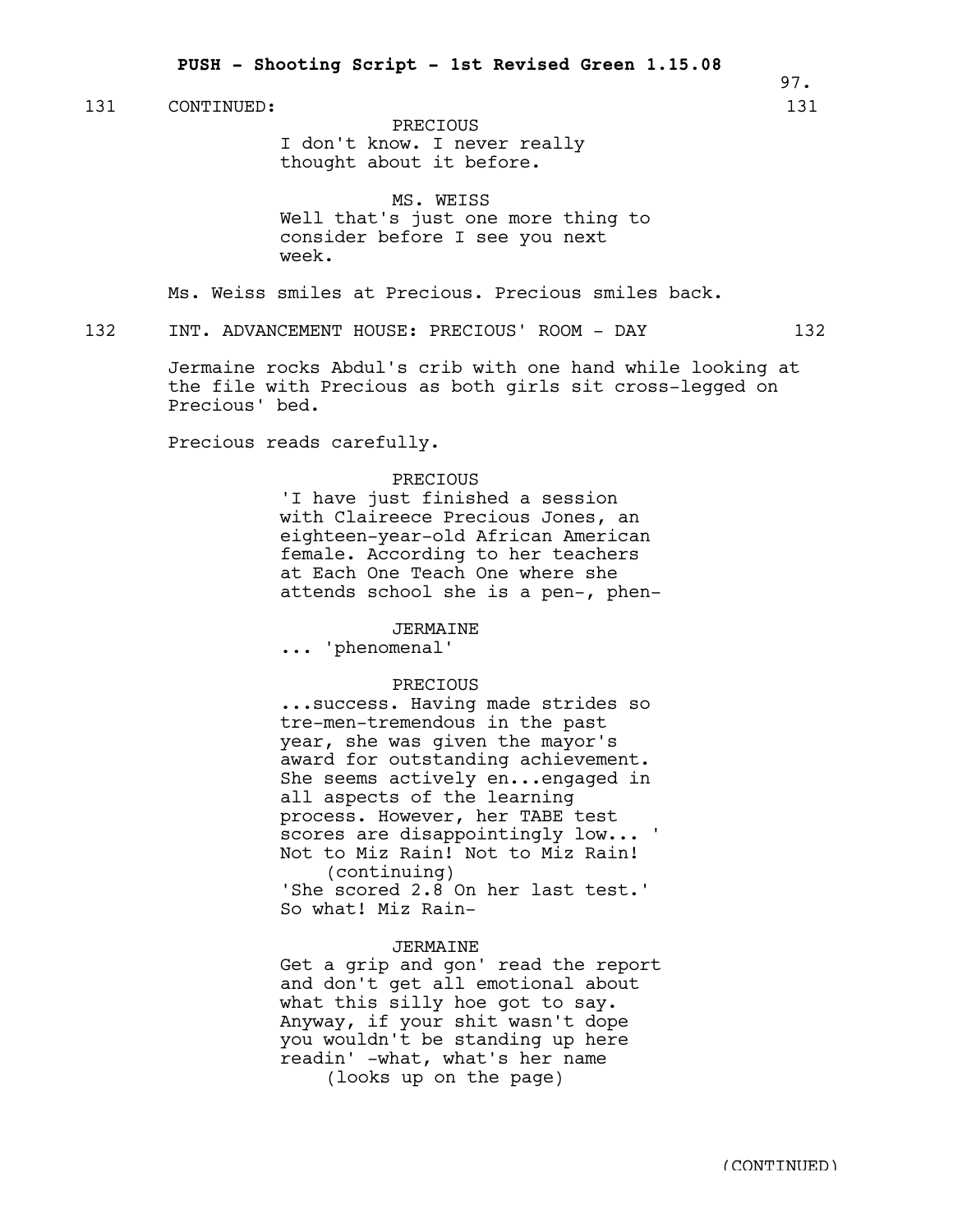Ms. Weiss. What Ms. Weiss got to say. Precious continues. PRECIOUS 'She will need at least an 8.0 Before she can enter G.E.D. Class and begin work toward her high school e-q...equivalency.' Surprised and impressed, Jermaine double takes on Precious. JERMAINE ...Nice. PRECIOUS Thanks. (beat) 'Abdul is the client's second-born child. He's from all outwhere... JERMAINE 'outward'... PRECIOUS 'Appearances, a healthy and welladjusted toddler. Precious attends to his needs a-s-s-i-d-u-o-s-l-y... Precious and Jermaine look at each other. Both are at a loss... PRECIOUS & JERMAINE Whatever. PRECIOUS ... 'and with great affection and ee... ' JERMAINE 'eagerly' PRECIOUS ... 'seeks any and all information on child rearing. The time and resources it would require for this young woman to get a G.E.D. or into college would be considerable'... **PUSH - Shooting Script - 1st Revised Green 1.15.08** 98. 132 CONTINUED: 132

Precious stops reading abruptly and hands the file to Jermaine. Jermaine looks at Precious oddly.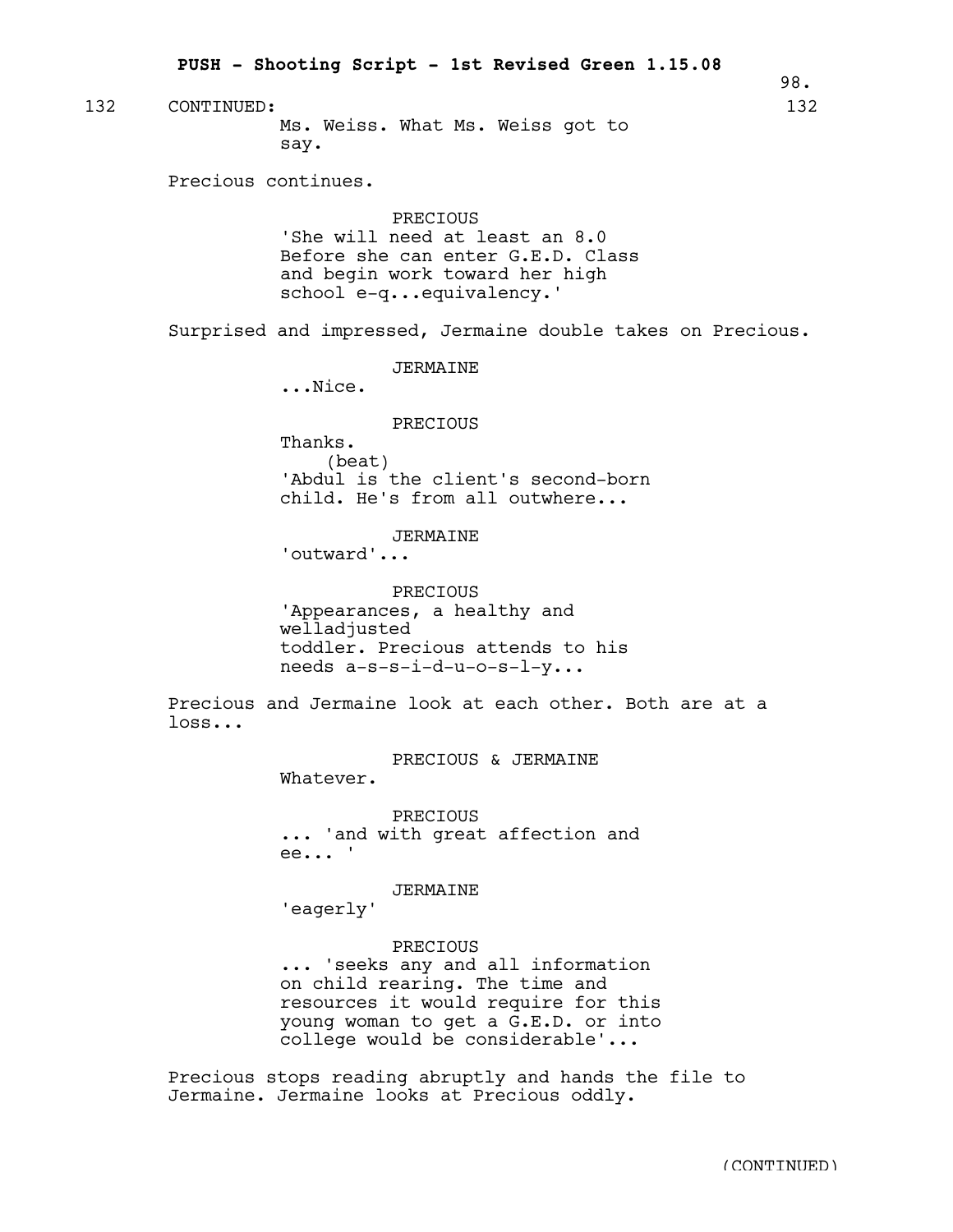132 CONTINUED: (2) 132

PRECIOUS Finish reading this ...I know what's coming.

Jermaine pauses and then continues reading the file as Precious rises and paces the room.

#### JERMAINE

'Although she is in school now, it is not a job readiness program. Nonetheless, Claireece is capable of going to work. In January, her son will be two years old. In keeping with the new initiative on welfare reform, I feel Claireece would benefit from any of the various workfare programs in existence. Despite her obvious intellectual limitations she is quite capable of working as a home attendant.'

#### PRECIOUS

I don't want to be no motherfucking home attendant! I wanna be...

#### JERMAINE

Hush! 'My rapp-o-r-t with Precious is minimal. Although I am not sure with whom, she evidently has access to counseling services provided by Each One Teach One. She has a history of sexual abuse and is H.I.V. positive.'

PRECIOUS She say she not put that in my file! Bitch!

JERMAINE That's the bitch's job, to get the mofuckin' goods on you! (continuing) 'The client seems to view the social services, AFDC, as taking care of her forever.'

Jermaine sets the file down and looks up at Precious.

PRECIOUS (beat) That file do show one thing -that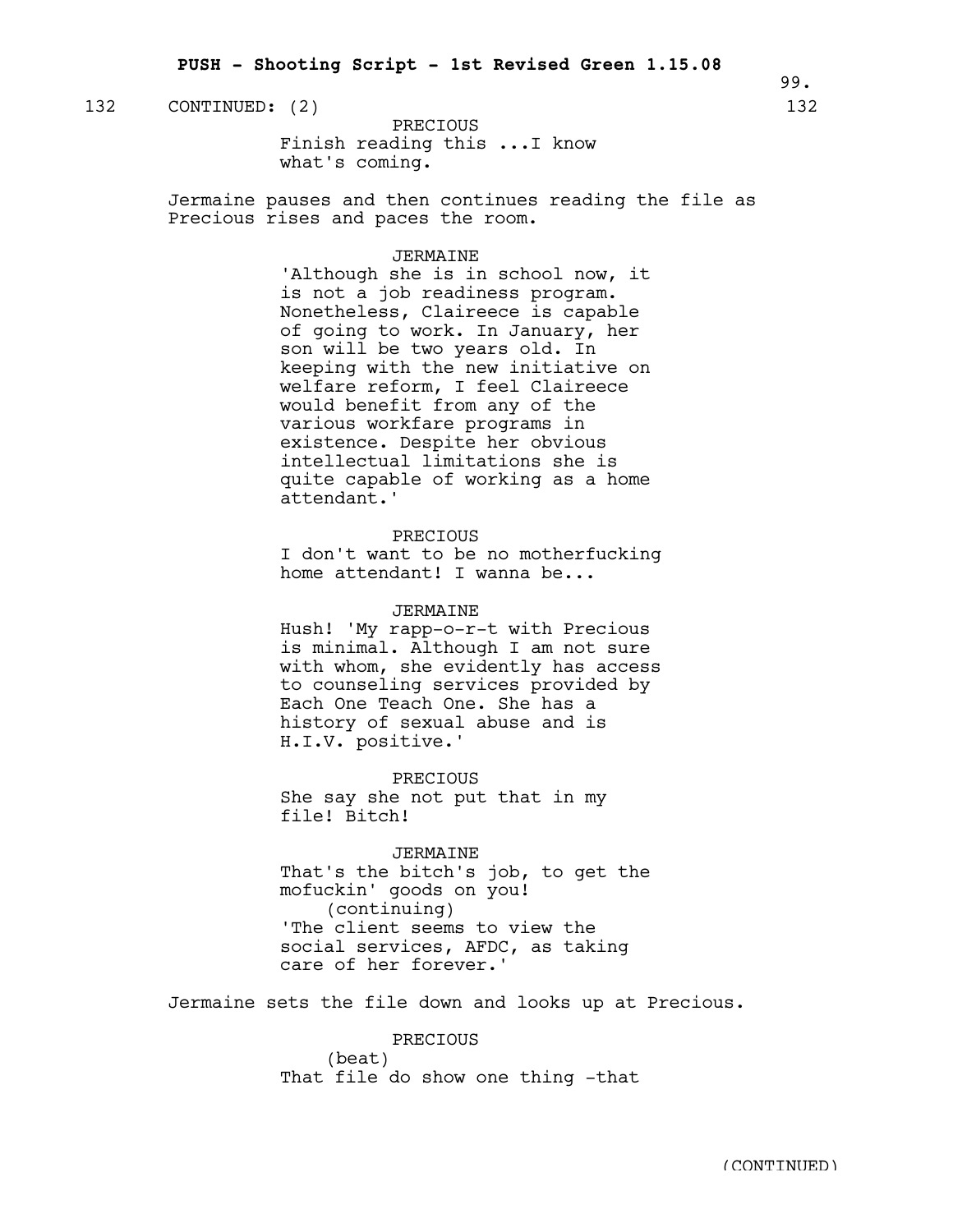this hoe don't know nuffin wurf knowing about Claireece Precious Jones. 132 CONTINUED: (3) 132

#### PRECIOUS

I'm getting my G.E.D., a job, and a place for me and Abdul, then I go to college. I don't want to 'home attend' nobody!

# JERMAINE

You better put this shit back before you get in trouble. We talk about it with Ms. Rain in the morning.

#### 133 INT. ADVANCEMENT HOUSE HALLWAY - DAY 133

Precious hurries into a room carrying Abdul. The sign on the door says "DAYCARE".

Precious dashes out of the room alone.

WOMAN'S (0.S.) And don't be coming back late for his bad ass neither.

#### 134 EXT STREET - DAY 134

Precious marches to school with her bookbag and red scarf. She clearly has a lot on her mind.

# PRECIOUS (V.O.) Miz Weiss just part of the gang but definitely not cool. And social worker look at me like I am ugly freak who did something to make my own life like it is. I guess I am trying to figure out just what has happened to me while Miz Weiss just hell bent on making me go wipe old people's asses.

Precious crosses the street.

PRECIOUS (V.O.) Got to sort dis out quick tho 'fore Abdul's next birthday -coming up fast.

135 INT. HOTEL THERESA CLASSROOM - DAY 135

The whole class writes until Ms. Rain looks at her watch and...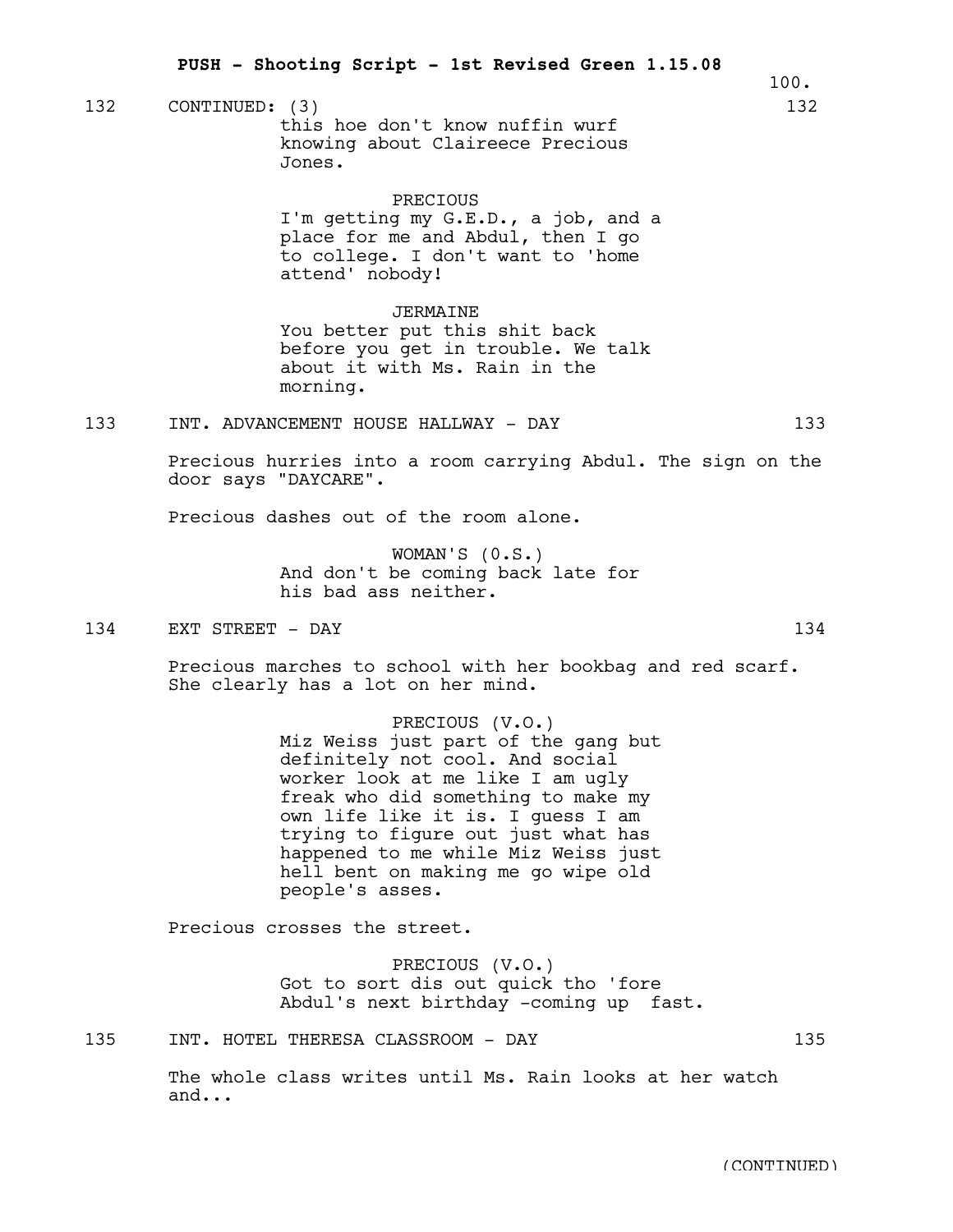MS. RAIN Time is up. Does anyone want to share?

The only hand up belongs to Precious'.

MS. RAIN

Okay Precious.

#### PRECIOUS

I don't really want to read all I wrote, I jus' wanna kinda say what it is I'm writing about and how it came about.

AISHA

What happened?

#### PRECIOUS

Well, to make a long story short, the counselor at Advancement House quizzing me about Mama and Daddy etc., etc. But it's really about workfare. She want to send me out as home attendant.

RHONDA

How you know?

# PRECIOUS Cause I stole my file from

Advancement House and read it.

The class GASPS.

JO ANN Next time get mine's too.

#### PRECIOUS

All this 'What you wanna be?' And 'You can talk to me.' They ain' no motherfucking therapists on our side, they just flunkies for the 'fare. I wanna work, but not for no motherfucking welfare check in Central Park -displacing brothers and sisters who really got jobs cleaning up 'cause I'm there working for free.

Jermaine speaks while slouched in her chair with her feet crossed and arms folded.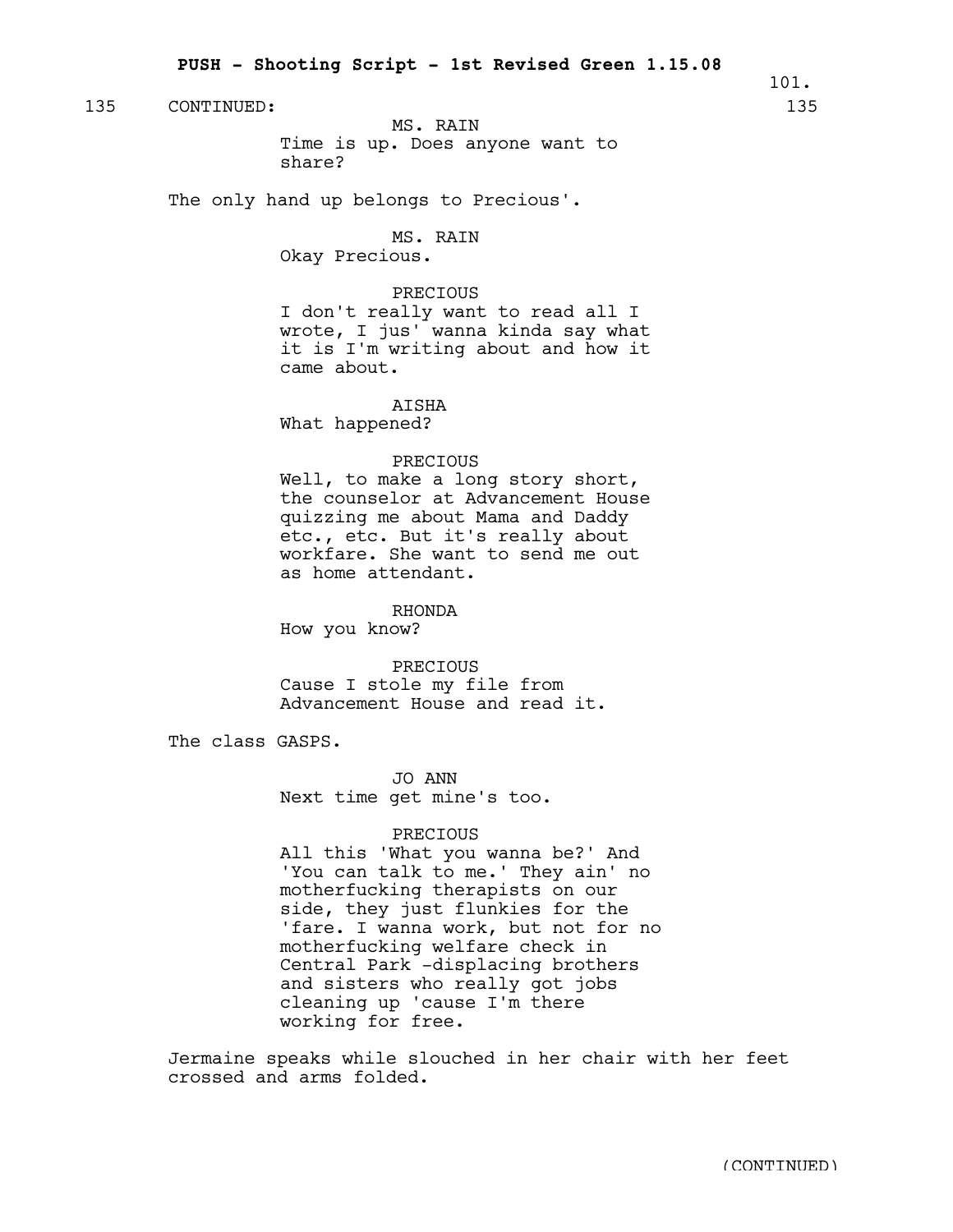135 CONTINUED: (2) 135

JERMAINE

And what kinda shit is it for someone like Precious to have quit school before she get her G.E.D. to work at some live-in job for some old-ass crackers. She'll never make a rise she get stuck in some shit like that!

MS. RAIN Sit up straight Jermaine and watch your language. Both of you. Please.

Jermaine reluctantly sits up.

MS. RAIN Now I see your points, but is stealing...

PRECIOUS

Miz Rain, If I didn't steal that file I wouldn't know what I was facing!

MS. RAIN You read the whole thing by yourself?

PRECIOUS Yeah...basically.

JO ANN

Rhonda home attend. Say old bitch would ring a bell when she want Rhonda in the night!

JERMAINE

Rhonda used to have to go all the way out to Brighton Beach where she work for them people.

PRECIOUS

The people had her there all day and night - 'on call' they call it. But you only get pay for 8 hours so that's 8 X \$6.37

> (referring to her notebook)

= \$50.96 a day, but then you is not really getting that much cause you is working more than eight hours a day. You is working 24 hours a day and 50.96 divided by 24 is...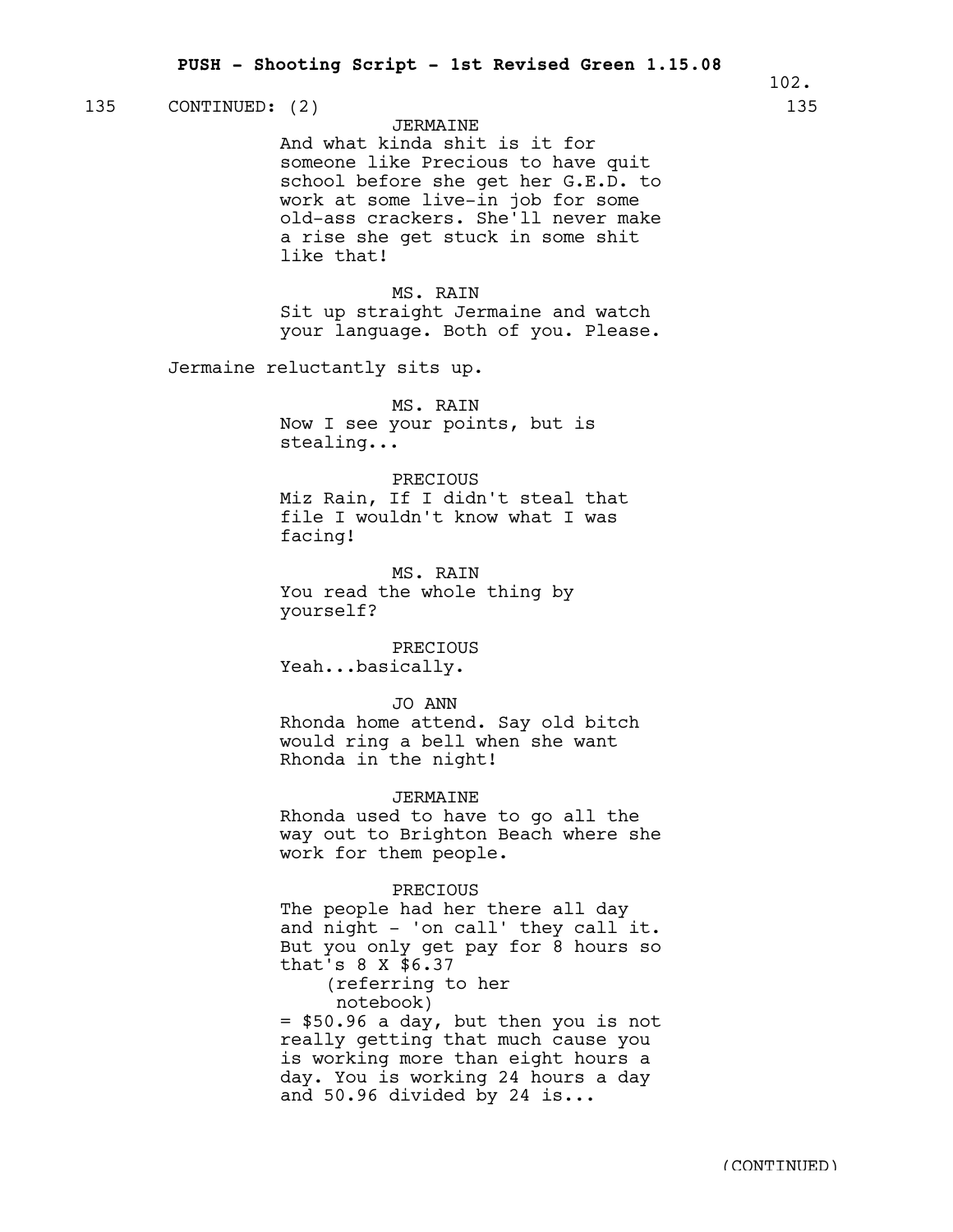135 CONTINUED: (3) 135

(referring to her notebook) \$2.12 by my count.

#### JO ANN

Rhonda say old bitch would ring a bell - a actual bell -when she want Rhonda in the night!

#### PRECIOUS

Home attendants usually work six days a week. I would only see Abdul on Sundays? When would I go to school? (beat)

Am I gonna hafta go be home attendant like Rhonda was?

## MS. RAIN

No! So stop worrying about it. We'll cross that bridge when we get to it. Trust me -no, trust yourself. My concern now is that if this Ms. Weiss is someone you're working with and can't trust, she's out! We gotta find somebody else.

#### PRECIOUS

(beat) Well, I just write in my notebook till I get wif some kinda therapist I can trust. Actually that always help me more than talking to her. Plus, I'm going to start going to meetings wif Rita for insect survivors.

BUNNY

Incest.

PRECIOUS That's what I mean.

BUNNY Well it ain't what you been saying.

PRECIOUS What's the big deal?

BUNNY

One's where your family molest you, the other is like a roach or bugs.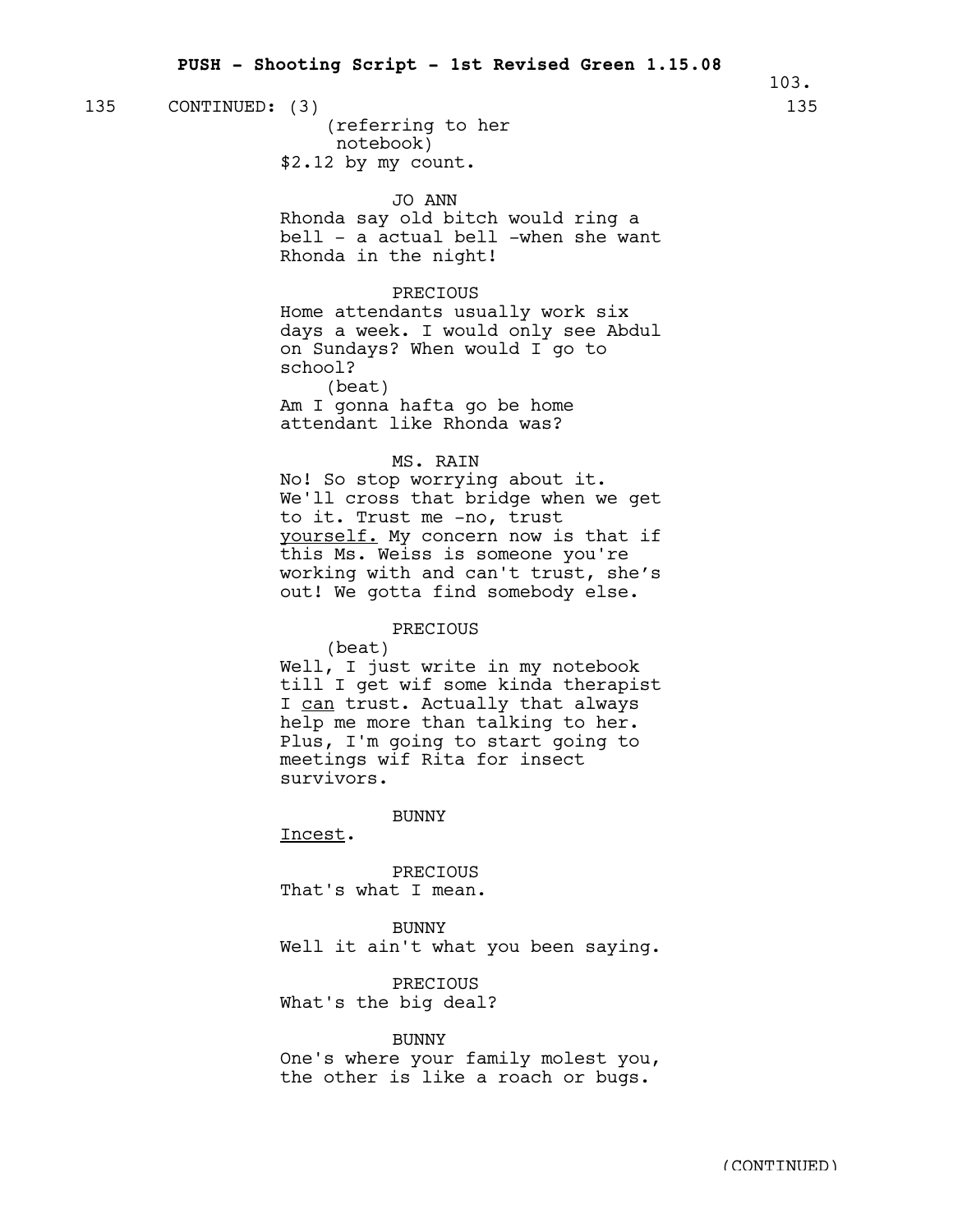**PUSH - Shooting Script - 1st Revised Green 1.15.08**

104.

135 CONTINUED: (4) 135

MS. RAIN Precious, have you ever had your hearing tested?

PRECIOUS No. I never really had nothing tested...nothing like that. Glasses is what I really want so my eyes don't hurt when I be reading at night.

The sound of a RUMBLING BUS ENGINE accelerating leads us to...

136 INT. CITY BUS - DAY 136

Rita looks out the window of a moving 102 bus and then steps across the aisle and sits beside Precious who stares out the window pensively.

> PRECIOUS (V.O.) Rita and me on our way. I look at subway map sometimes and wonder where I be if I go to the end of the line. Jermaine say there be a white boy wif a baseball bat when you get off. Rita say it's not true, or if it be true, it's only part true.

The bus comes to a stop and the girls dash out the back door.

137 EXT. UPPER WEST SIDE SUBWAY EXIT - DAY 137

Precious and Rita climb up out of the subway.

138 EXT. STREET - DAY 138

Precious and Rita walk with Precious looking around as Rita hums quietly.

139 INT. MEETING ROOM - DAY 139

In a simple meeting room, women of all different ages, colors and strata sit in a large circle.

IRENE, A GORGEOUS SLENDER BLOND WITH LUSTROUS HAIR AND SPARKLING EYES stands.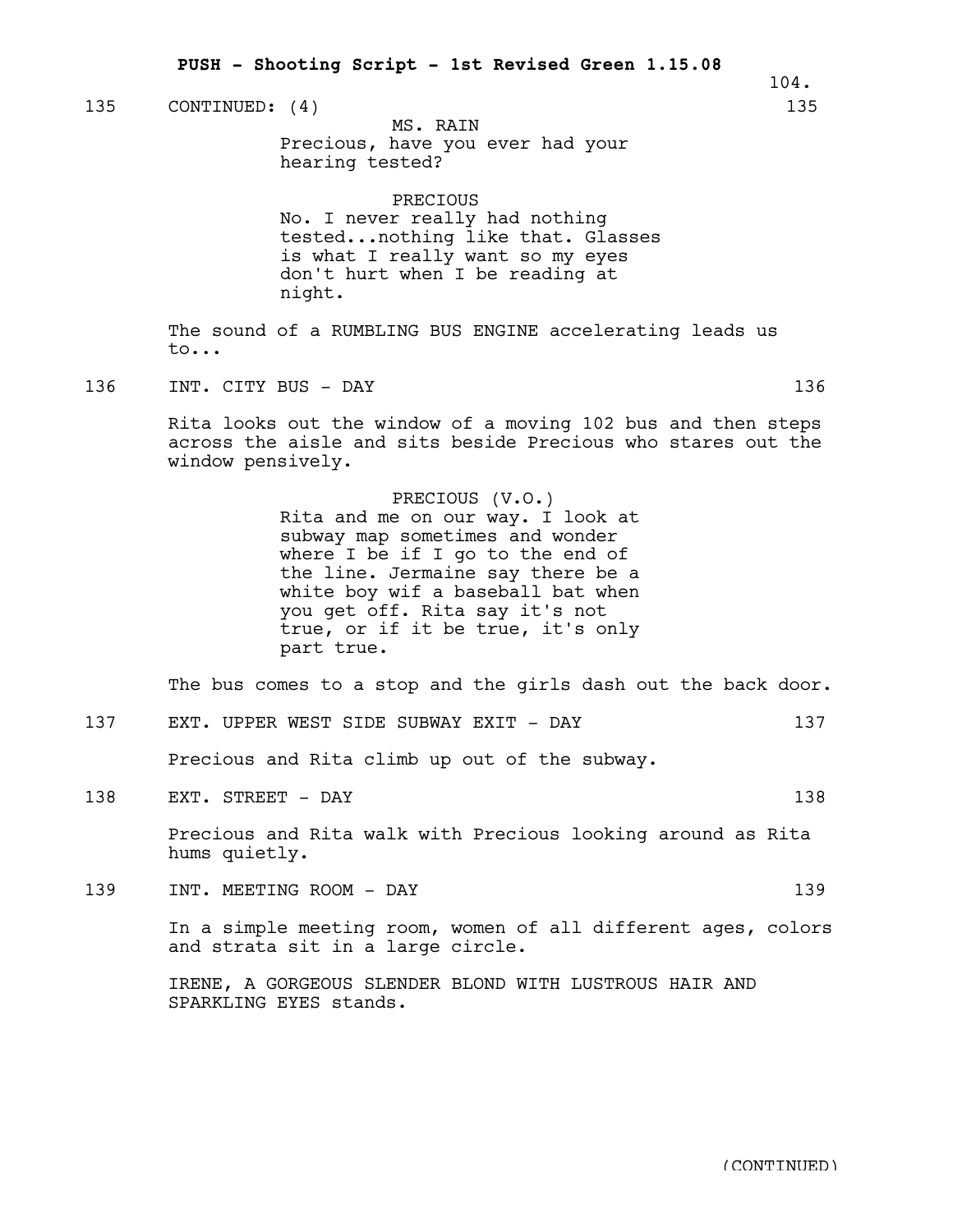IRENE Hello and welcome to our Tuesday night beginner's meeting...My name is Irene. I am an incest survivor...

Precious looks utterly amazed. Her jaw drops. From here, the women's voices are so faint that they are barely audible as we hear Precious' thoughts.

PRECIOUS (V.O.) This girl look like a movie star and she in here too?! All kinda women in here. Princess girls, big girls, old women, young women, white women, lotta white women. IRENE It started when I was about 4 or 5 years old with him fondling me. By the time I was 12, he was having intercourse with me 3 or 4 Times a week...

A montage of other women standing and speaking follows. As the women talk, Precious' face fills with the wonder of seeing the world through the window of a spacecraft headed for re-entry.

CANDACE, SIXTIES, WHITE speaks next.

PRECIOUS (V.O.) What am I hearing?! What in the world?! One hour and a father did to me for so many half women talk. How can this happen to so many people? CANDACE ....I didn't remember what my father did to me for so many years until after he died...

CAITLIN, 20's, WHITE speaks.

PRECIOUS (V.O.) And these is just the ones that come out to the meeting. it's the only thing I'm proud What about the rest? Do I pass them in the street and do not know?

CAITLIN ...I am a proud lesbian. But of. I was confined to a mental institution for 14 years....

Finally, Precious stands.

She looks around as if seeing from the top of a mountain.

Finally she clears her throat and then ...

PRECIOUS I was raped by my father and beat by my mother ever since I could remember anything at all. Raped and beat by both.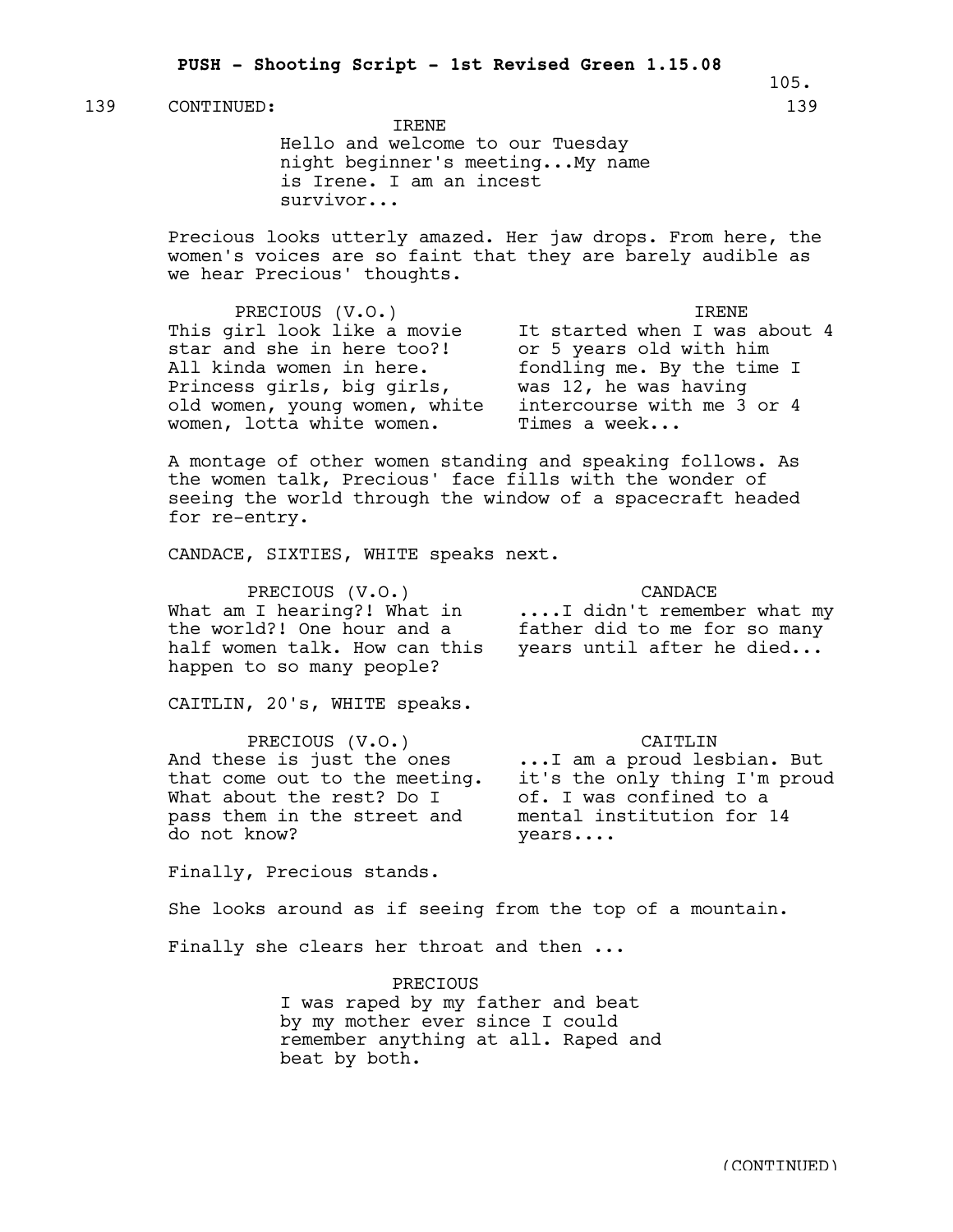**PUSH - Shooting Script - 1st Revised Green 1.15.08**

106.

# 139 CONTINUED: (2) 139

The worst part about it...the part even worse than them doin' it...was how shamed I felt during the times when my father was raping me and it felt ...good. Anyway, I see a girl and always think I know how easy or bad she have it just by lookin'. Now I wonder if everybody go through sumthin' -sumthin' that leave a shadow in they life. (exhales) Never said alla that before...

Precious looks around the room to find herself surrounded by understanding eyes.

> PRECIOUS Anyway, thas all I'd like to say for today. Thank y'all for letting me share...

Irene nods and Precious sits. Rita squeezes her hand. Another woman stands up to recount her story. Precious looks aglow.

> PRECIOUS (V.O.) Everything is floating around me now. Like geeses from the lake. I see flying. Feel flying. Am flying. Far up...Thank you Rita for getting me here on time.

# 140 INT. HALLWAY OUTSIDE THE MEETING ROOM - A LITTLE LATER 140

The group slowly emerges. A table with a nice arrangement of cookies stands next to a coffee maker and soda machine.

Irene chats with Candace over a cup of coffee. Precious and Rita talk with TWO OTHER YOUNG WOMEN, MIRIAM, BLACK 20's LONG PRETTY DREADLOCKS and LISA, WHITE 20's.

> PRECIOUS ...How you get your hair like that?

> MIRIAM Oh, you like it? I do yours one day if you want. That's what I do -  $fix$ people's hair and makeup.

Miriam hands Precious a card. Precious reads the card carefully and puts it away with care.

> PRECIOUS Thank you Miriam.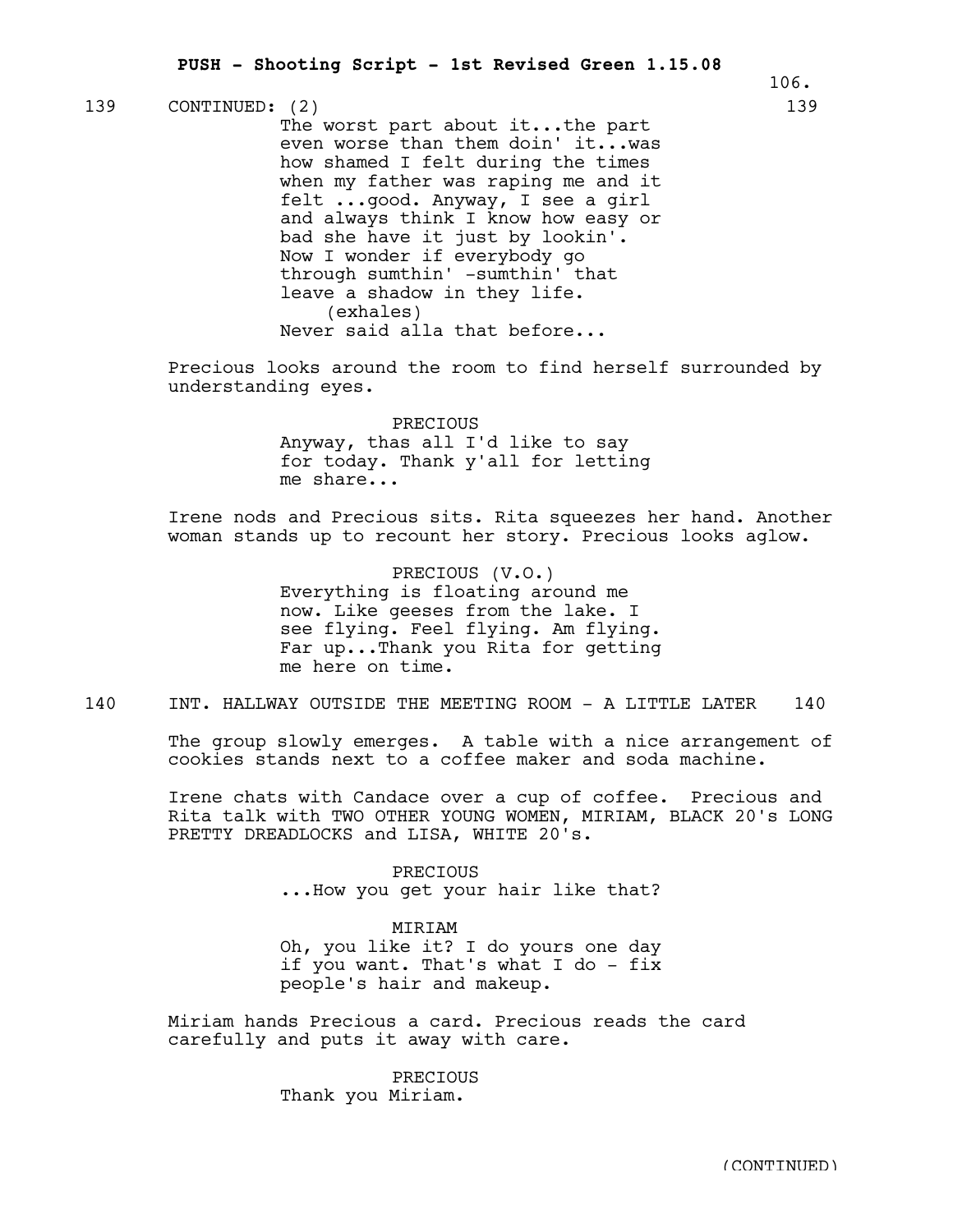RITA (to Precious) Do you want another hot chocolate?

Precious smiles and shakes her head no. Rita gets up. Precious watches her go as Miriam and Lisa chat.

> PRECIOUS (V.O.) Rita ask me do I want another hot chocolate. I do but I don't want to be greedy, even if her boyfriend do give her money.

Precious looks around at all of the other girls.

PRECIOUS (V.O.) I'm alive inside. A bird is my heart. Mama and Daddy didn't win. I'm winning. I'm drinking hot chocolate on the Upper West Side with girls all kind who love me. How does a stranger meet me and love me?

Rita returns with two cups of hot chocolate. She gives one to Precious.

Precious thanks Rita with her eyes.

FADE OUT

FADE IN

R141 EXT. MRS. WEISS'S WAITING AREA - DAY FILL THAT A R141  $\star$ 

Precious, wearing her new scarf and glasses, sits in the  $*$ <br>waiting room holding a book in her bands. Abdul plays among  $*$ waiting room holding a book in her hands. Abdul plays among \* the little children in the kids area behind her. Crumpled \* wrapping paper lays beside her. The book's first page reads:

CONGRATULATIONS PRECIOUS! I'M SO PROUD OF YOU YET AGAIN.

# LOVE, MS. RAIN

Sheila and Ruby walk in and sit down beside Precious. Ruby \* has a black eye. They sit in silence for a few moments,  $*$ waiting for their turn.  $*$ 

> SECRETARY \*  $(0.S.)$ Sheila Hewitt, Ms. Rubenstein is  $\begin{array}{ccc}\n\star \\
> \star \\
> \star\n\end{array}$ ready for you. \*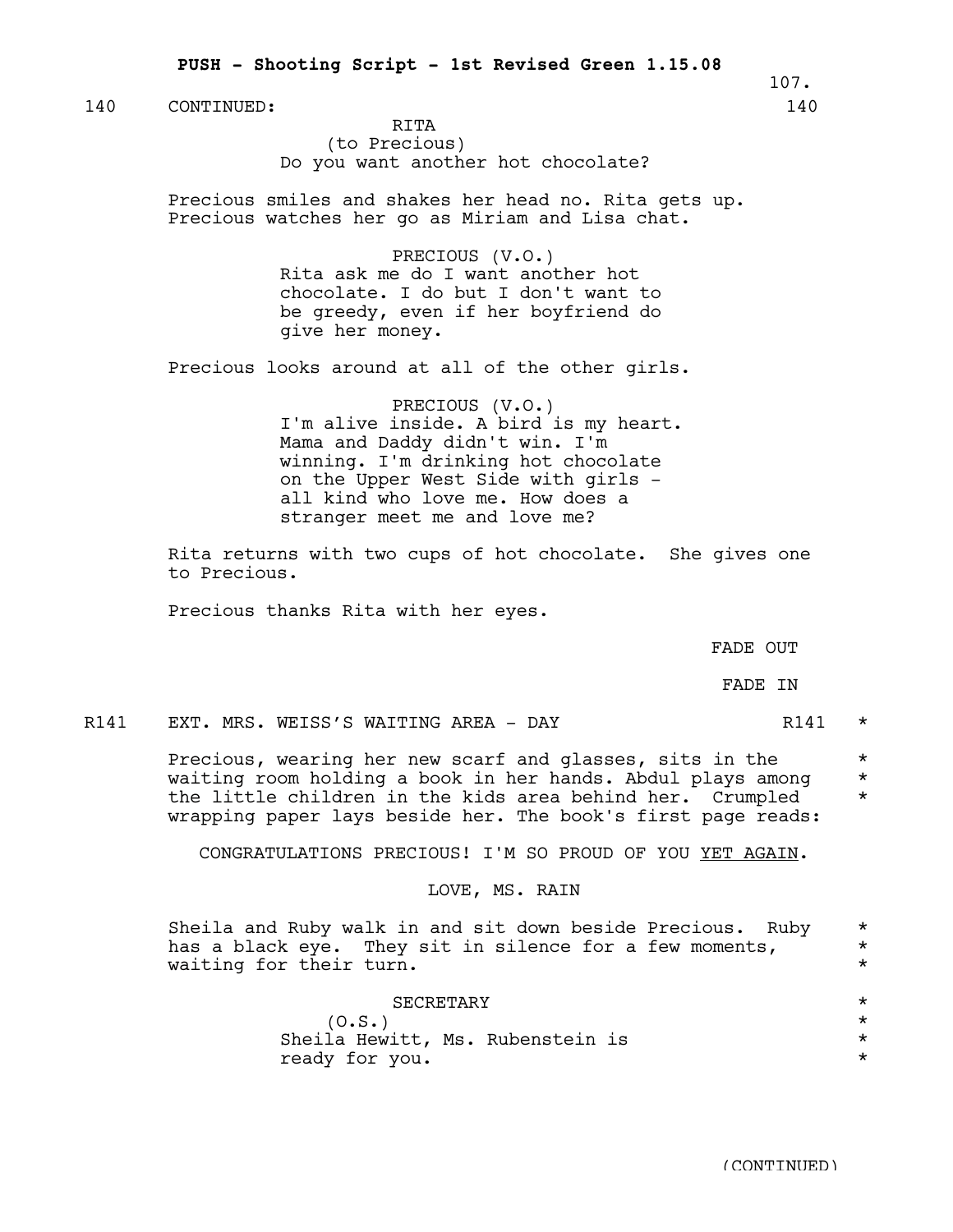|      | PUSH - Shooting Script - 1st Revised Green 1.15.08                      |                    |
|------|-------------------------------------------------------------------------|--------------------|
|      | 107A.                                                                   |                    |
| R141 | R141<br>CONTINUED:                                                      |                    |
|      | <b>SHEILA</b>                                                           | $^\star$           |
|      | (To Ruby)                                                               | $\star$            |
|      | Go on back there!                                                       | $\star$            |
|      | <b>RUBY</b>                                                             | $\star$            |
|      | But there are no kids there I can                                       | $\star$            |
|      | play with.                                                              | $\star$            |
|      | <b>SHEILA</b>                                                           | $\star$            |
|      | Do you want me to knock your other                                      | $\star$            |
|      | eye out! Just sit there and shut                                        | $\star$            |
|      | up then! I'm going to talk to this<br>lady before my shit gets cut off! | $\star$<br>$\star$ |
|      |                                                                         |                    |
|      | Sheila heads up the stairs toward the offices. Precious                 | $\star$            |
|      | closes her book. Its cover reads: Chrystal Stair: Selected              | $\star$            |
|      | Works by Langston Hughes.                                               | $\star$            |
|      | <b>SECRETARY</b>                                                        | $\star$            |
|      | (0.S.)                                                                  | $\star$            |
|      | Clareece Precious Jones!<br>Mrs.                                        | $\star$            |
|      | Weiss is ready for you.                                                 | $\star$            |
|      | Precious stands up and looks down at Ruby, sulking in her               | $\star$            |
|      | chair. She leans down, gives her a big hug and tenderly                 | $\star$            |
|      | fixes Ruby's hair.                                                      | $\star$            |
|      | Precious walks off toward the stairs, but stops when she                | $\star$            |
|      | passes a mirror hanging on the wall. Within the reflection,             | $\star$            |
|      | she sees her true self for the first time.                              | $^\star$           |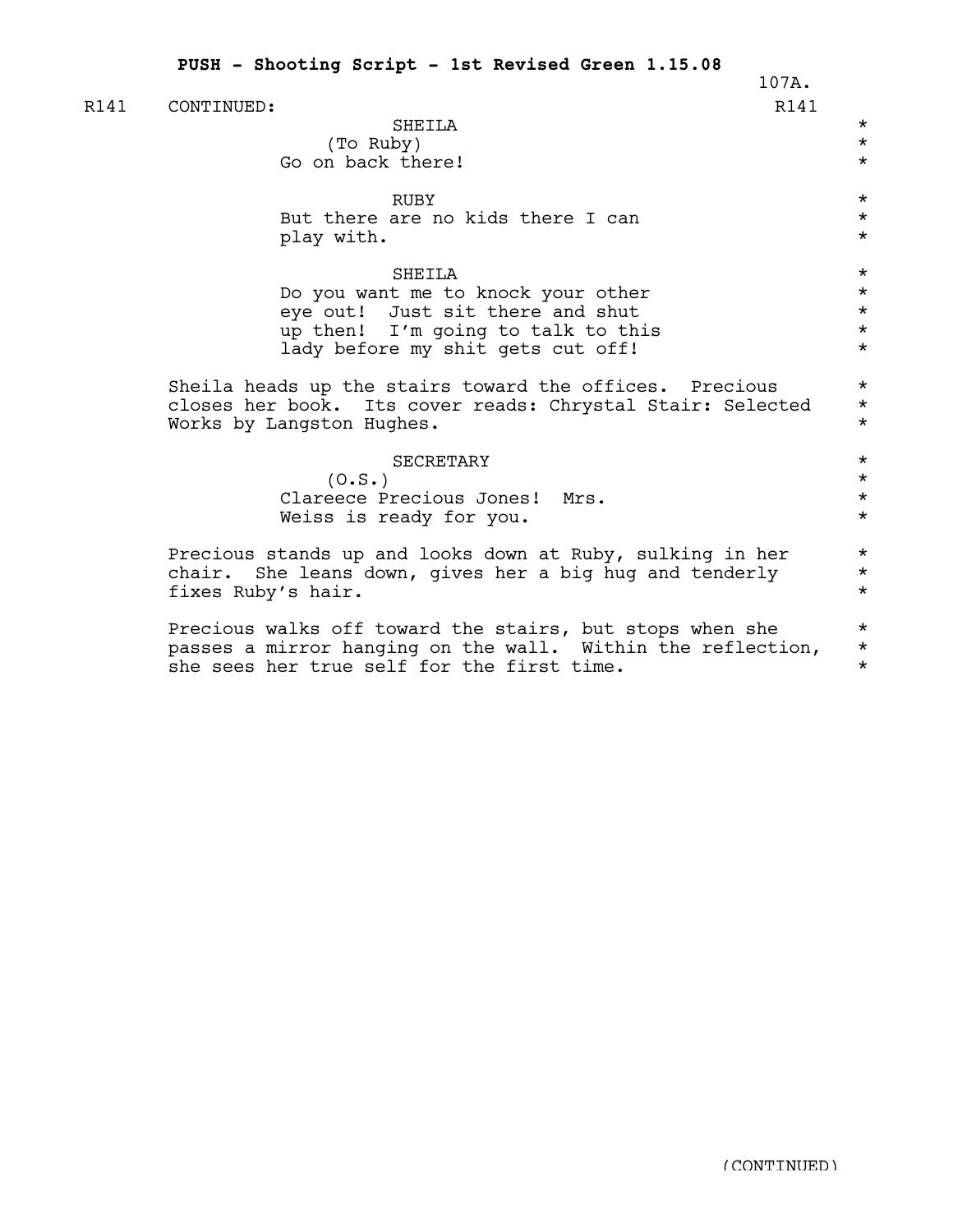\*

# PRECIOUS (V.O.)

One day Miz Rain ask us to write about our ideal self...I wrote that I would be light skinned and small wif wavy swing-job hair.

She heads up the stairs toward the offices.  $*$ 

# PRECIOUS (V.O.)  $*$

(beat) Miz Rain read all that and then say I am beautiful like I am. I never believe her before but somehow, today, this moment -can't say why, I do. Just now...The inside I thought was so beautiful is a black girl too.  $*$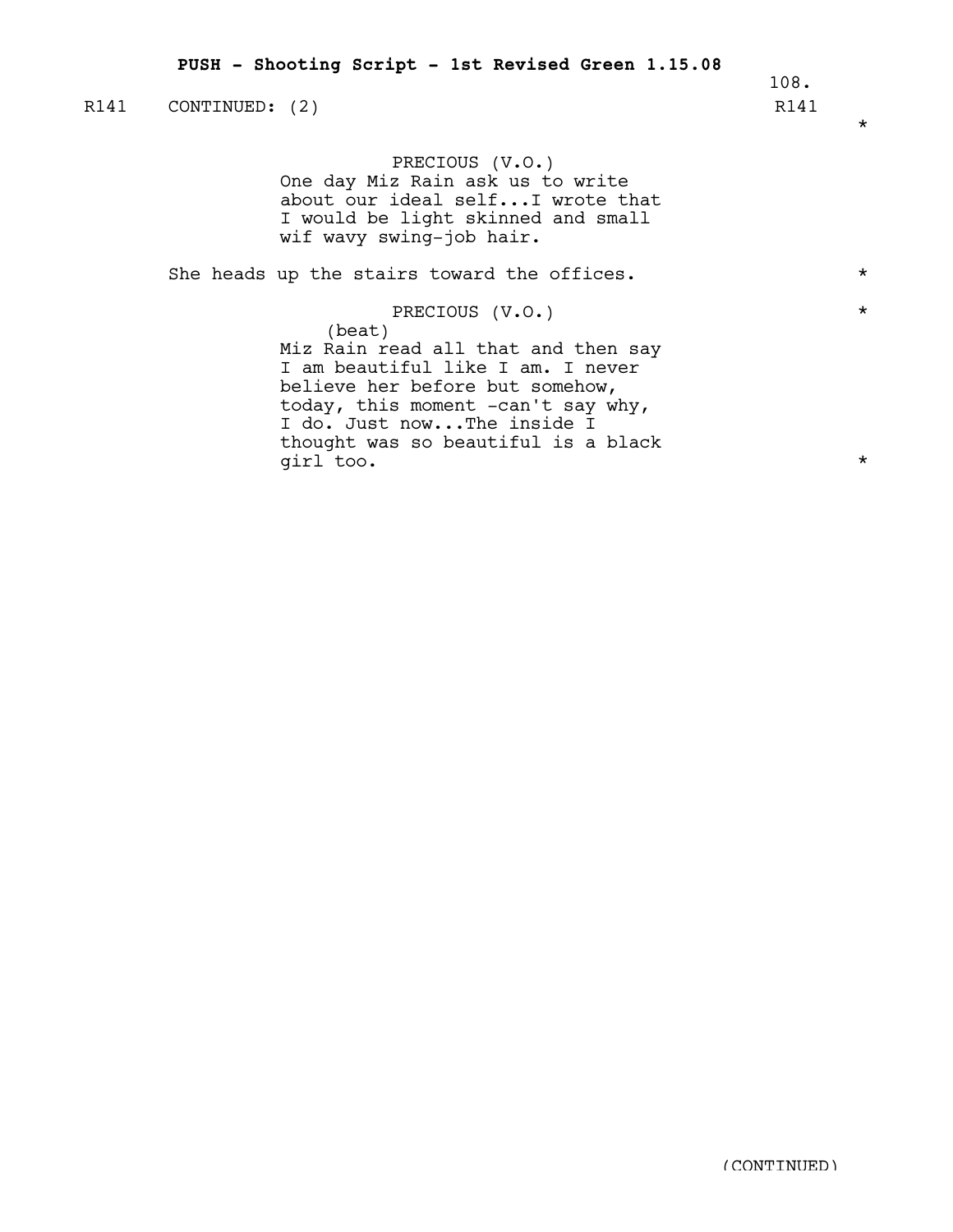Precious turns around to find that Ruby has grabbed her arm. She then reaches up and hugs Precious tightly. R141 CONTINUED: (3) R141

> Through the embrace, Precious finds herself facing the many mirrors on display by the old man on the folding chair. In her reflections, she sees the skinny white girl who she has frequently imagined herself as gradually transform into the real Precious one by one.

142 EXT. STREET - DAY 142

109.

We tilt down upon a stately pre-war building bathed in stark wintry light.

> MS. WEISS (O.S.) Perhaps we should begin by talking a little bit about the abuse.

143 INT. CHILD PSYCHOLOGIST'S OFFICE - DAY 143

Mary looks worse than ever. Her hair and clothing are disastrous. She rocks somewhat anxiously on the edge of her seat like a desperate salesman looking to close a deal.

MARY

'Buse?

MS. WEISS Yes Ms. Johnston. Abuse.

#### MARY

There was no drugs in ma house! No drugs! 'Cause Precious know damn well I whoop her ass bright blue if she bring some drugs in ma...

MS. WEISS I'm referring to inappropriate acts of a physical and sexual nature

involving Precious. MARY

Why'nt you say dat? Dat?! Okay. When it first start?

MS. WEISS Yes. According to Precious' files she has had two children by your boyfriend, the late Carl Kenwood Jones, who is also her father?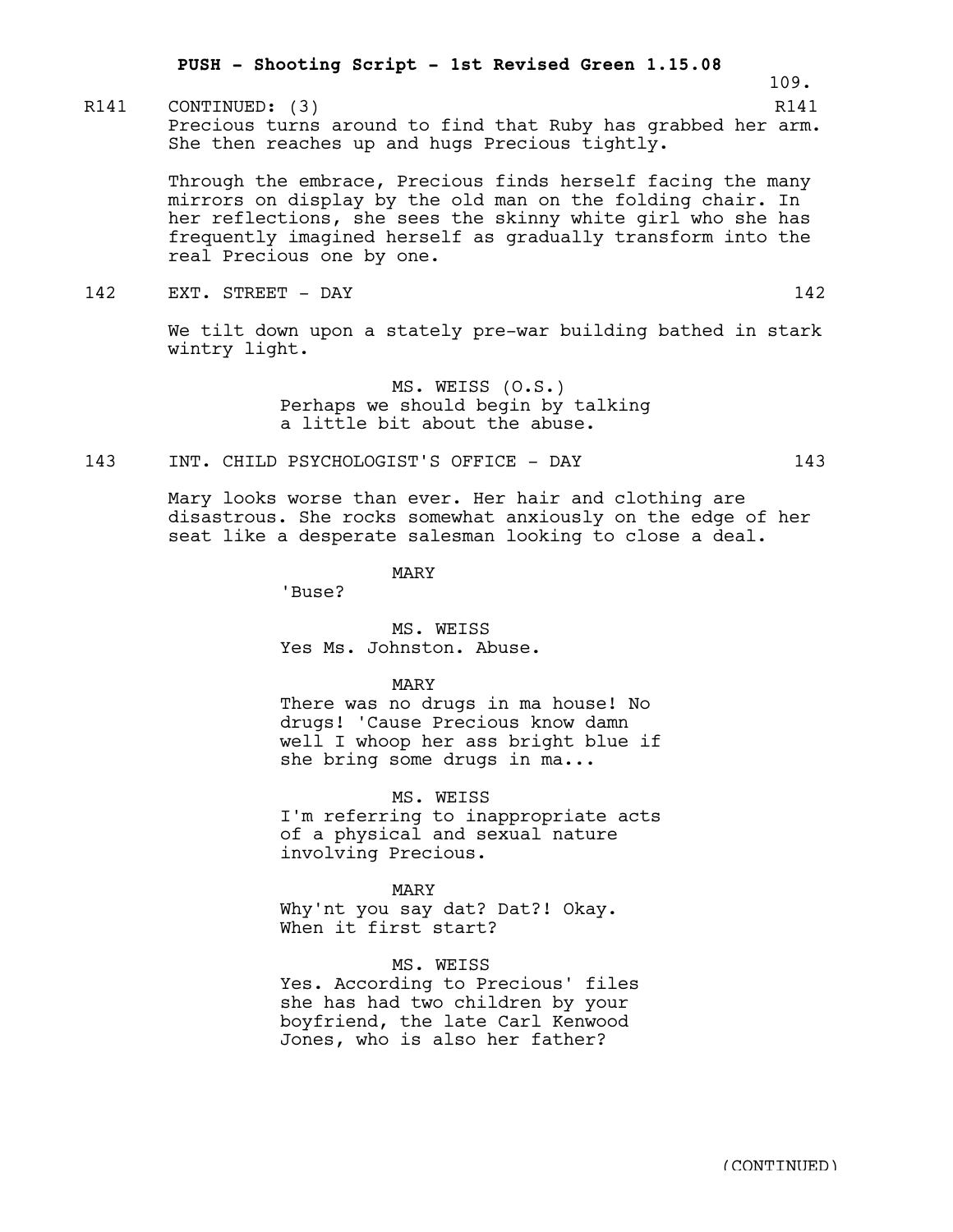You've been calling here saying you want to be reunited with your daughter and grandson and that you want them to come home. Well I think you'd better explain just what happened in that home.

Precious waits nervously.

#### MARY

...Well, I, Precious b'long at home cause I'm a good mother. She had everything. I done tole her that. Pink 'n white baby carriage, little pink bootie socks, dresses; everything I put on her pink. Precious, she so smiling and healthy. A day don't go by I don't throw her wheeling in the air. I take her up and down 125th Street. Me 'n Carl loved Precious. I dreamed of the day we was gonna you know, git married, git house wif grass, color TV's in all the rooms. Precious, She born about the same time as Miz West son that got kilt. You remember him don't you Precious?

Precious looks at a loss.

MARY He born summertime 'bout same time as you.

PRECIOUS I was born in November...far as I know.

MARY

Yeah yeah thas right. My little Scorpio chile! Scorpio's crafty. I ain' sayin' they lie, jus' you cain't always trust 'em.

Precious looks embarrassed beyond embarrassment.

MS. WEISS

Ms. Johnston, when did the abuse happen, how often, where? And, when were you first aware of what was going on?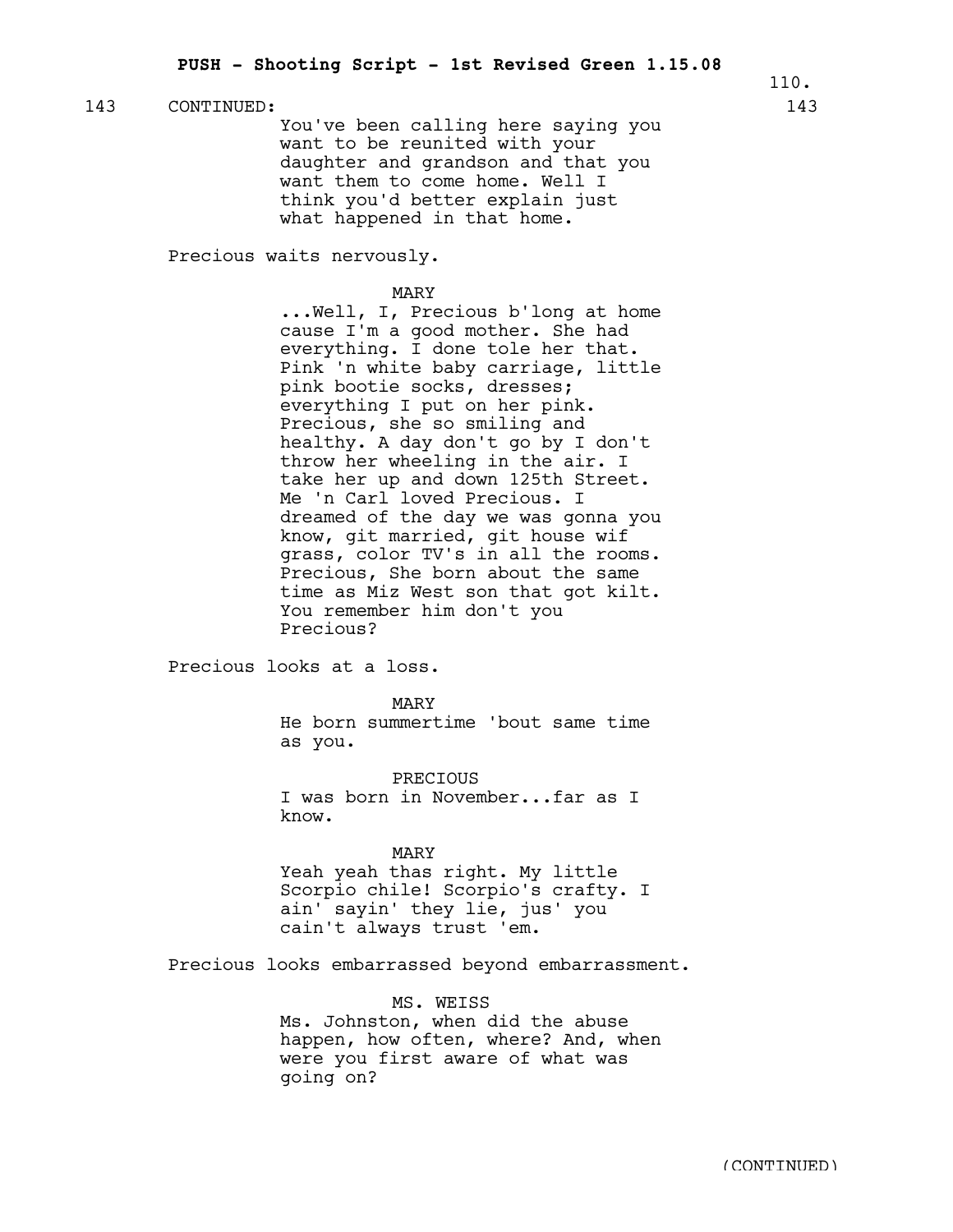143 CONTINUED: (2) 143

MARY

When? I don't know when it start. When I remember it? She still little. Yeah, around three maybe. I give her a bottle. I still got milk in my bresses but not from her but from Carl sucking. I give him tittie, Precious bottle. Hygiene, you know?

MS. WEISS (floored) Excuse me?

MARY

Huh?

MS. WEISS You mentioned something about hygiene in connection with...

Ms. Weiss can't go on.

MARY

I bottle her, tittie him. Bottle more better for kidz. Sanitary. But I never git dried up 'cause Carl always on me. It's like that you know. Chile, man -a woman got bofe. What you gonna do? So we in bed. I put her one side of me on pillow, Carl on other side of me. Ms. Weiss looks as if she's stopped breathing. I think thas the day IT start. So he on me. Then he reach over to Precious! I say Carl what you doing! He say shut your big ass up! This good for her. I say stop Carl stop! I want him on me! I never wanted him to hurt her. I didn't want him doing anything to her. I wanted my man for myself -to sex me up, not my chile. Me God damn it! So you cain't blame all that shit happen to Precious on me. I love Carl, I loved him. He her daddy but he was my man!

Mary can't help but to shoot a look of anger at Precious while Ms. Weiss pauses to regain her composure...

LONG DISSOLVE TO: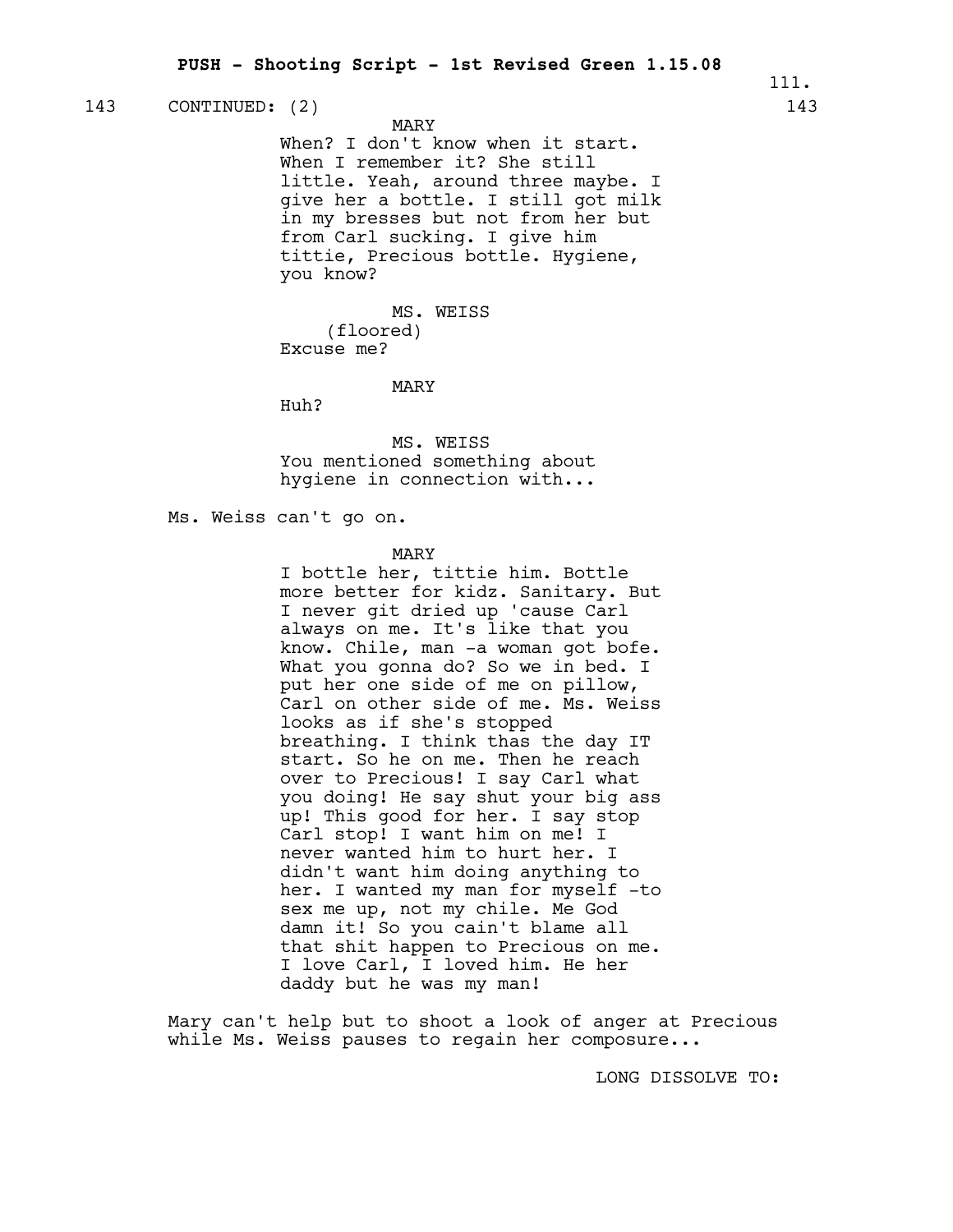112.

#### 144 INT. CHILD PSYCHOLOGIST'S OFFICE - DAY 144

Precious nods reluctantly.

MARY Lady from Each One Preach One say she got poems too. In fact…

PRECIOUS That's enough Mama. That's ... enough. (beat) You know, I didn't realize what you was until this day -even after all those thangs you did. Maybe I didn't know no better or maybe I just didn't want to but I finally see you crystal clear for the first time. (beat) I forgive you too.

Mary smiles warmly and nods confidently to Ms. Weiss.

PRECIOUS ...but I'll never see you again. Not even if you dead.

Mary's expression drops. Precious turns to Ms. Weiss as Mary starts to spring up from her seat.

> PRECIOUS (without looking at her) Stay down Mama.

Mary sits obediently. Precious turns to Ms. Weiss.

PRECIOUS I forgive you too. I can tell right now that you ain't qualified for dis kind of mess.

Precious thinks a moment and grins a grin that seems much older.

> MS. WEISS ...Precious? I was thinking we might...

PRECIOUS I took the TABE test again. This time it's 7.8. Last time it was 2.8.